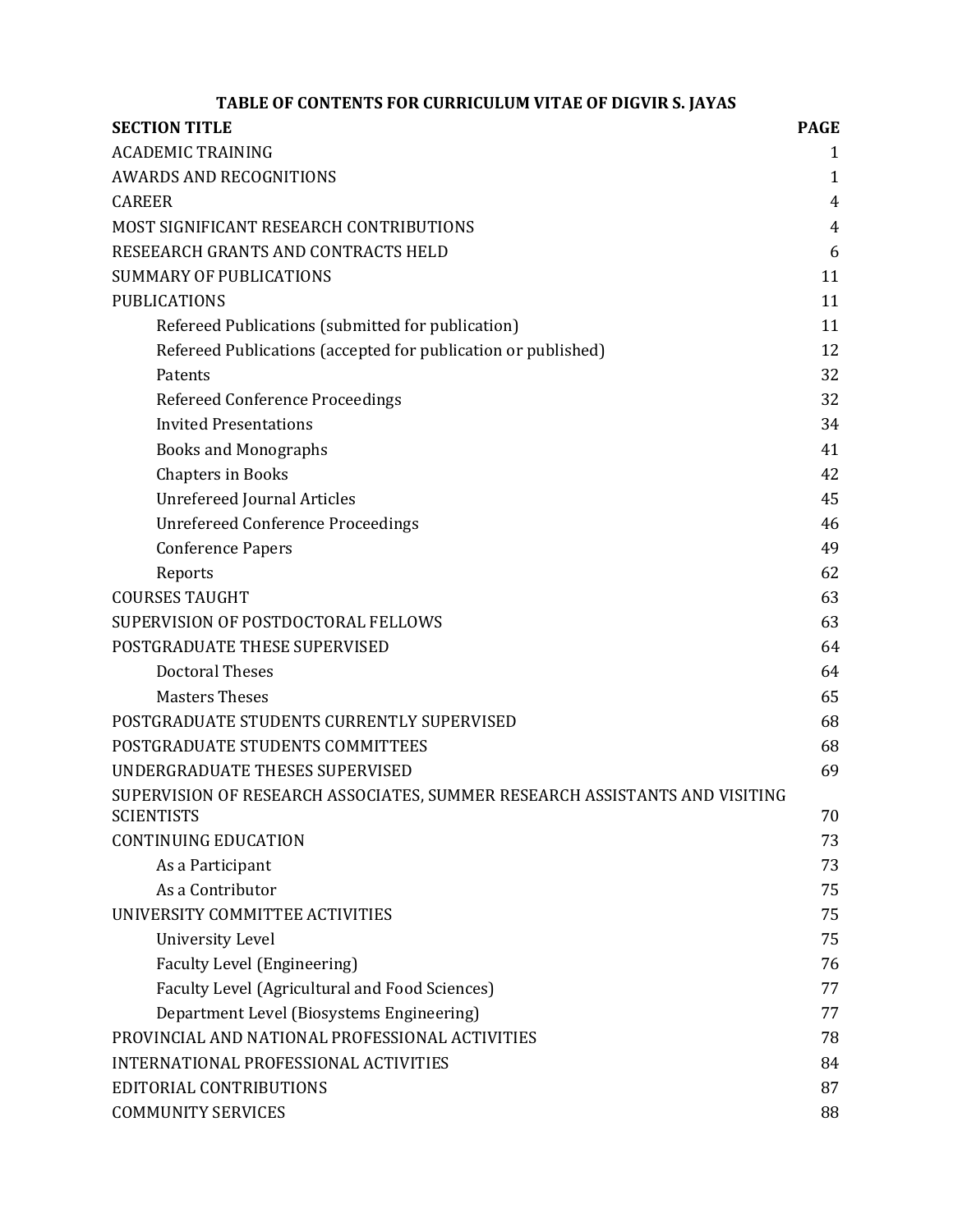#### **CURRICULUM VITAE**

June 2021

# **Digvir S. JAYAS,** OC, PhD, DSc, PAg, PEng, FAZRA, FASABE, FCSBE, FAIC, FCIFST, FCAE, FEC, FRSC, FEIC, FNAAS, FISAE, FNASc, FGC (Hon)

Vice-President (Research and International) and Distinguished Professor 202 Administration Building 66 Chancellors Circle University of Manitoba 49 Westwater Drive Winnipeg, MB, Canada R3T 2N2 Winnipeg, MB, Canada R3X 2G2 Phone: (204) 474-9404 Phone: (204) 254-0637 Mobile: (204) 291-4505 E-Mail: Digvir.Jayas@Umanitoba.ca

# **ACADEMIC TRAINING**

| 2019 |             | D.Sc. (earned) University of Saskatchewan | <b>Agricultural Engineering</b> |
|------|-------------|-------------------------------------------|---------------------------------|
| 2001 | Certificate | University of Manitoba                    | University Management           |
| 1987 | Ph.D.       | University of Saskatchewan                | <b>Agricultural Engineering</b> |
| 1982 | M.Sc.       | University of Manitoba                    | <b>Agricultural Engineering</b> |
| 1980 | B.Tech.     | G.B. Pant University, India               | <b>Agricultural Engineering</b> |
|      |             |                                           |                                 |

# **AWARDS AND RECOGNITIONS**

- 2021 Selected to receive Leadership Award, Engineers and Geoscientists Manitoba (formerly Association of Professional Engineers and Geoscientists of Manitoba)
- 2021 John Ogilvie Research Innovation Award for "innovation and/or ingenuity related to mathematical models of stored-grain ecosystems for management of stored grains", Canadian Society for Bioengineering
- 2020 Selected for induction into Manitoba Agricultural Hall of Fame but due to COVID19 induction ceremony has been postponed until further notice.
- 2019 Dr. S. S. Misra Lifetime Achievement Award, Applied Zoologists Research Association, (AZRA), Bhubaneswar, India
- 2019 Sir John William Dawson Medal for "important contributions of knowledge in multiple domains", the Royal Society of Canada
- 2019 John Ogilvie Research Innovation Award for "innovation and/or ingenuity related to horizontal airflow grain dryer" and mentioned Dr. Jayas as "Father of Horizontal Drying" in the citation for the award, Canadian Society for Bioengineering
- 2019 K.Y. Lo Medal for "significant engineering contributions at the international level", Engineering Institute of Canada
- 2018 Order of Canada (Officer) for "advancements to agricultural practices worldwide, and for promotion of academic and scientific research in Canada"
- 2017 Sukup Global Food Security Award, American Society of Agricultural and Biological Engineers
- 2016 Doctor of Science (Honoris Causa), Tamil Nadu Agricultural University, Coimbatore, India
- 2016 Superior Paper Award, American Society of Agricultural and Biological Engineers
- 2016 Winegard Visiting Lecturer, University of Guelph, Guelph, ON
- 2015 Inducted as Honorary Fellow of the Geoscientists Canada
- 2015 The National Research Award for a Co-authored paper, The Research Council, Sultanate of Oman
- 2015 Honorary Life Membership, Association of Professional Engineers and Geoscientists of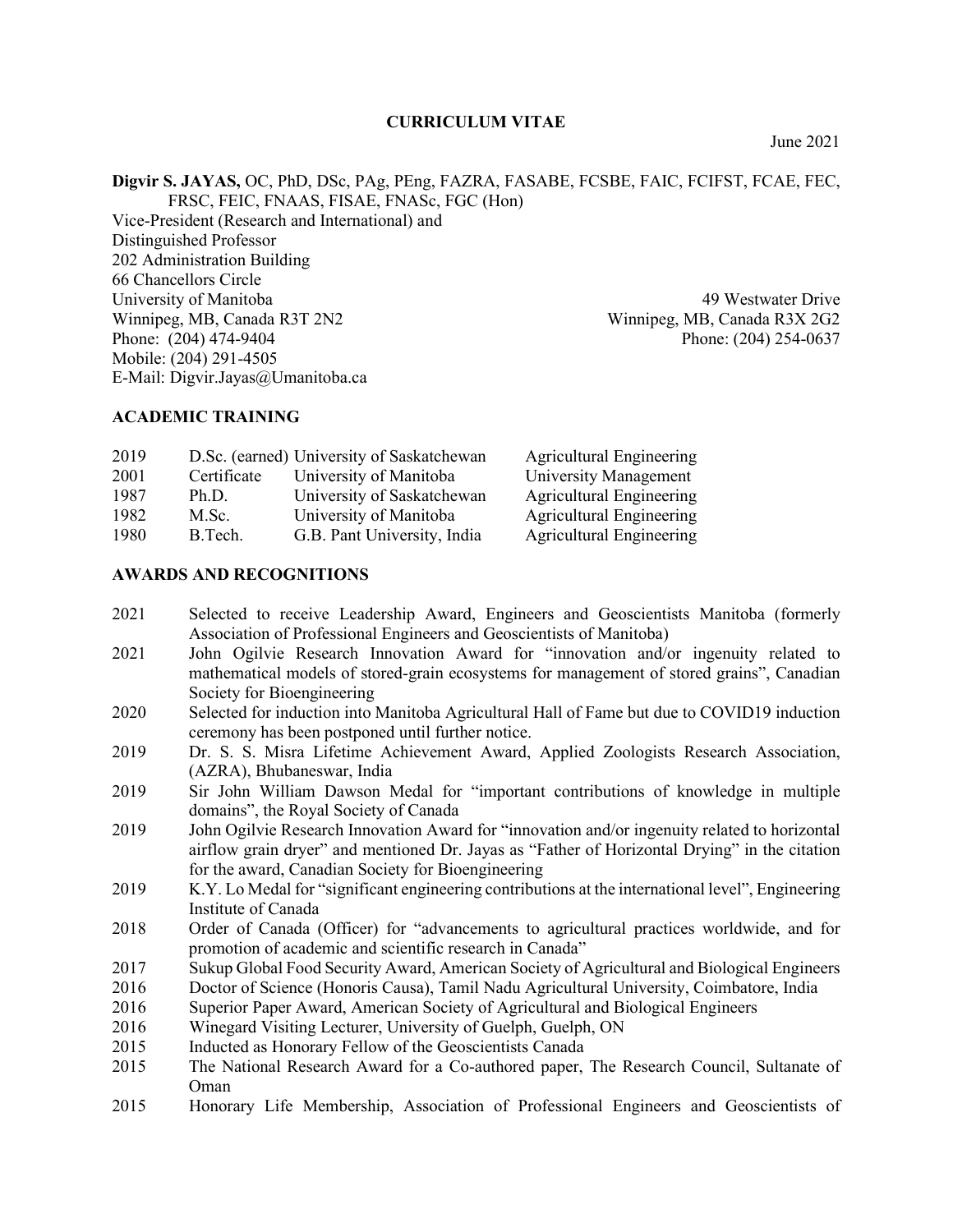|         | Manitoba                                                                                                                                          |
|---------|---------------------------------------------------------------------------------------------------------------------------------------------------|
| 2015    | Partners in Research Engineering Ambassador Award, Partners in Research, London, ON                                                               |
| 2015    | Best Paper Award, Indian Society of Agricultural Engineers                                                                                        |
| 2014    | Kishida International Award, American Society of Agricultural and Biological Engineers                                                            |
| 2013    | Inducted as Foreign Fellow of the National Academy of Sciences, India                                                                             |
| 2013    | Education Leadership Award presented at the World Education Congress, Mumbai, India                                                               |
| 2012    | Best Paper Award, Indian Society of Agricultural Engineers                                                                                        |
| 2012    | Queen Elizabeth II Diamond Jubilee Medal                                                                                                          |
| 2012    | Alumni Achievement Award, University of Saskatchewan                                                                                              |
|         |                                                                                                                                                   |
| 2011    | Inducted as Fellow of the Indian Society of Agricultural Engineers                                                                                |
| 2011    | Inducted as Foreign Fellow of the National Academy of Agricultural Sciences, India                                                                |
| 2010    | Inducted as Fellow of the Engineering Institute of Canada                                                                                         |
| 2009    | Inducted as Fellow of Engineers Canada                                                                                                            |
| 2009    | Inducted as Fellow of the Royal Society of Canada                                                                                                 |
| 2008    | Brockhouse Canada Prize for interdisciplinary research in science and engineering, Natural<br>Sciences and Engineering Research Council of Canada |
| 2008    | Dr. John M. Bowman Memorial Winnipeg Rh Institute Foundation Award for excellence in                                                              |
|         | research, the University of Manitoba                                                                                                              |
| 2008-17 | Regular High Level Visiting Scientist for outstanding achievements in the field of Information                                                    |
|         | Science and Technology, Beijing University of Posts and Telecommunications (BUPT)                                                                 |
| 2008    | Engineers Canada Meritorious Service Award for Professional Service                                                                               |
| 2007    | Inducted as Fellow of the Canadian Institute of Food Science and Technology                                                                       |
| 2007    | Distinguished Agrologist Award, Manitoba Institute of Agrologists                                                                                 |
| 2007    | Inducted as Fellow of the Canadian Academy of Engineering for research in grain storage and                                                       |
|         | service to the profession                                                                                                                         |
| 2007    | Canadian Society for Bioengineering (CSBE) Maple Leaf Award in recognition of distinguished                                                       |
|         | leadership in agricultural and biological engineering through teaching, research and professional                                                 |
|         | service (the highest award of the CSBE)                                                                                                           |
| 2007    | Dr. Anand Prakash Award, Applied Zoologists Research Association (India)                                                                          |
| 2006    | Inducted as Fellow of the Agricultural Institute of Canada for research in grain storage                                                          |
| 2006    | Harry Toop Memorial Science for Saskatchewan Lecture Award, University of Saskatchewan,                                                           |
|         | Saskatoon, SK                                                                                                                                     |
| 2005    | American Society of Agricultural and Biological Engineers Honorable Mention Paper Award in                                                        |
|         | recognition of authorship of a contribution to agricultural engineering literature of exceptional                                                 |
|         | merit as published by the Society                                                                                                                 |
| 2005    | Inducted as Fellow of the Canadian Society for Bioengineering in recognition of outstanding                                                       |
|         | contributions to the Engineering profession, in all aspects including academic, research and                                                      |
|         | international activities                                                                                                                          |
| 2005    | Inducted as Fellow of the American Society of Agricultural and Biological Engineers for                                                           |
|         | outstanding accomplishments as a researcher, teacher, administrator, author, and contributor to                                                   |
|         | technical societies                                                                                                                               |
| 2005    | Inspirational Professor of the Year Award presented by the University of Manitoba Students'                                                       |
|         | Union and the University Teaching Services for significant influence and contribution to                                                          |
|         | education                                                                                                                                         |
| 2004    | Outstanding Service Award, Association of Professional Engineers and Geoscientists of                                                             |
|         | Manitoba                                                                                                                                          |
| 2004    | Excellence in Graduate Teaching Award presented by the Graduate Students Association of the                                                       |
|         | University of Manitoba                                                                                                                            |
| 2004    | Information Technology Division of the American Society of Agricultural Engineers Select                                                          |
|         | Paper Award in recognition of an outstanding 2004 Annual Meeting paper                                                                            |
| 2004    | Canadian Institute of Food Science and Technology W.J. Eva Award for outstanding                                                                  |
|         |                                                                                                                                                   |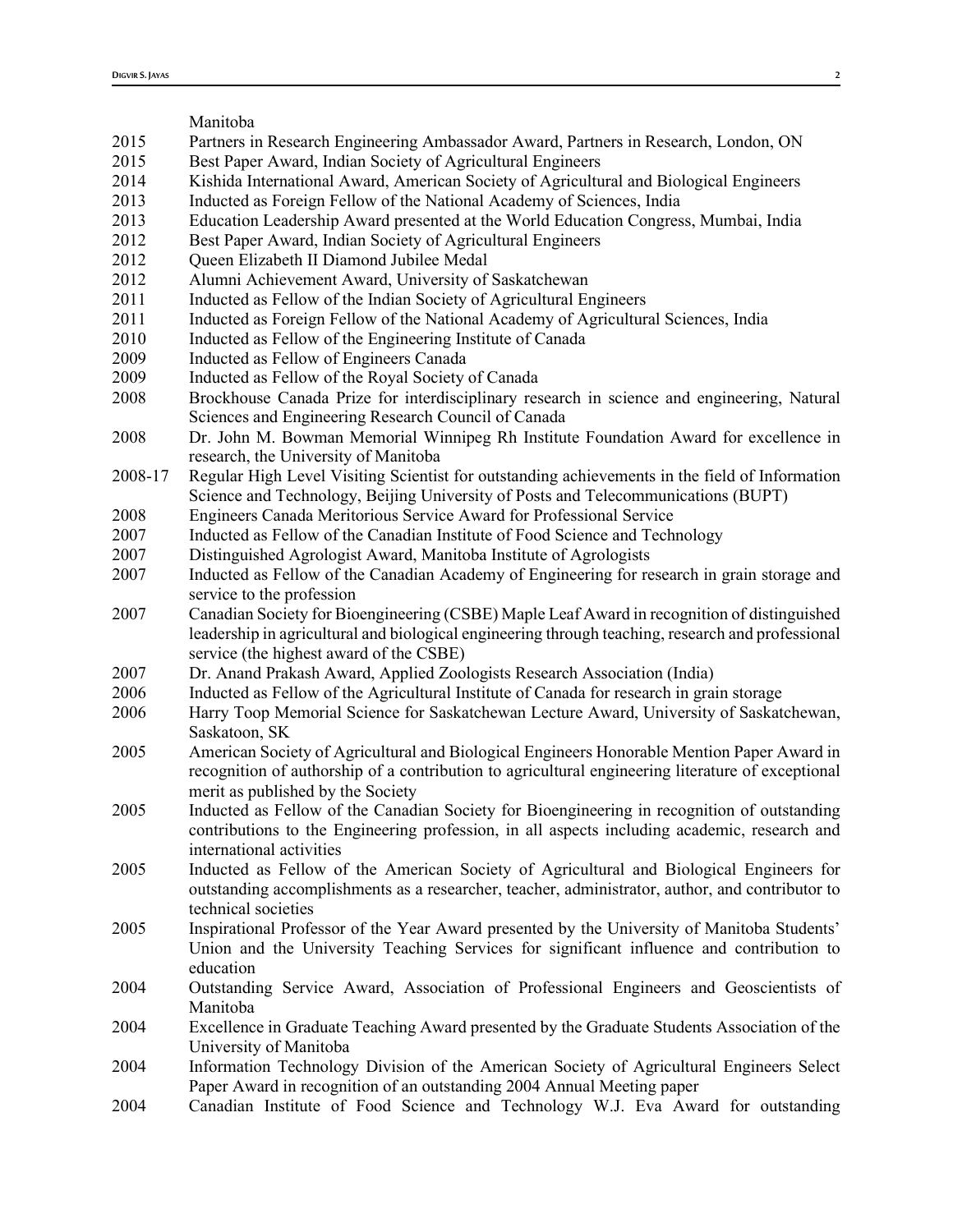|         | contributions to food science through research and science                                                                                                                           |
|---------|--------------------------------------------------------------------------------------------------------------------------------------------------------------------------------------|
| 2004    | Distinguished Professor in recognition of outstanding distinction in research and in scholarship,<br>and of a significant record in teaching                                         |
| 2003    | Institute Award, the highest award given by the Canadian Institute of Food Science and                                                                                               |
|         | Technology                                                                                                                                                                           |
| 2002-09 | Tier I Canada Research Chair in Stored-Grain Ecosystems                                                                                                                              |
| 2001    | Agriculture and Agri-Food Canada Agcellence Award for contribution and success of the<br>Canadian Storage CD-ROM                                                                     |
| 2001    | Canadian Society for Agricultural Engineering John Clark Award for outstanding research in<br>grain drying and storage and extraordinary contributions to the profession and society |
| 2001    | Sigma Xi, Senior Scientist Award for outstanding research contributions                                                                                                              |
| 2001    | University of Manitoba Merit Award for Research, Scholarly Work and Other Creative                                                                                                   |
|         | Activities                                                                                                                                                                           |
| 2000    | Inducted as Fellow of the Applied Zoologists Research Association (India)                                                                                                            |
| 2000    | Best Feature Article Award for "Aseptic processing and packaging: promising packaging                                                                                                |
|         | technique for food processing industries" published in Indian Food Industry in 1999                                                                                                  |
| 1999    | University of Manitoba Merit Award for Research, Scholarly Work and Other Creative<br>Activities                                                                                     |
| 1999    |                                                                                                                                                                                      |
|         | Agricultural Engineer of the Year, North Central Region of the American Society of<br><b>Agricultural Engineers</b>                                                                  |
| 1999    | Certificate of Teaching Excellence, University of Manitoba Teaching Service and University of                                                                                        |
|         | Manitoba Student Union                                                                                                                                                               |
| 1997    | University of Manitoba Outreach Award for contributions to professional societies                                                                                                    |
| 1997    | Superior Academic Performance Award, Faculty of Engineering, University of Manitoba                                                                                                  |
| 1996    | Association of Professional Engineers of the Province of Manitoba Merit Award for outstanding<br>scholarly achievements                                                              |
| 1995    | Canadian Society for Agricultural Engineering Young Agricultural Engineer of the Year Award                                                                                          |
|         | for outstanding achievements in teaching, research, and contributions to the profession                                                                                              |
| 1994    | American Society of Agricultural Engineers Engineering Achievement Young Researcher                                                                                                  |
|         | Award for research contributions in grain storage                                                                                                                                    |
| 1993    | University of Manitoba Merit Award for Research, Scholarly Work and Other Creative                                                                                                   |
|         | Activities                                                                                                                                                                           |
| 1992    | Applied Zoologists Research Association (India) Young Scientist Award for research<br>contribution on controlled atmosphere storage                                                  |
| 1991    | University of Manitoba Merit Award for Teaching, Research, and Service                                                                                                               |
| 1990    | University of Manitoba Merit Award for Teaching                                                                                                                                      |
| 1988    | University of Manitoba Merit Award for Teaching, Research, and Service                                                                                                               |
| 1987    | Rh Award for Outstanding Contributions to Scholarship and Research in the Applied Sciences                                                                                           |
|         | Category                                                                                                                                                                             |
| 1984    | Travel Grant to attend Scholarly Conference from the Canadian Bureau for International                                                                                               |
|         | Education, Ottawa                                                                                                                                                                    |
| 1983-85 | University of Saskatchewan Graduate Scholarship                                                                                                                                      |
| 1983    | Vice-Chancellor's Gold Medal upon Graduation at G.B. Pant University                                                                                                                 |
| 1980-81 | University of Manitoba Graduate Fellowship                                                                                                                                           |
| 1977-78 | Indian Council of Agriculture Research Skill Contest Awards                                                                                                                          |
| 1976-77 | Best Co-leader 4-H Club                                                                                                                                                              |
| 1975-79 | G.B. Pant University Merit Scholarship                                                                                                                                               |
| 1975    | Indian Council of Agriculture Research Skill Contest Awards                                                                                                                          |
| 1974-79 | Government of India National Merit Scholarship                                                                                                                                       |
| 1972-74 | Grade XI and XII National Merit Scholarship                                                                                                                                          |
| 1967-72 | Grade VI to Grade X Merit Scholarship                                                                                                                                                |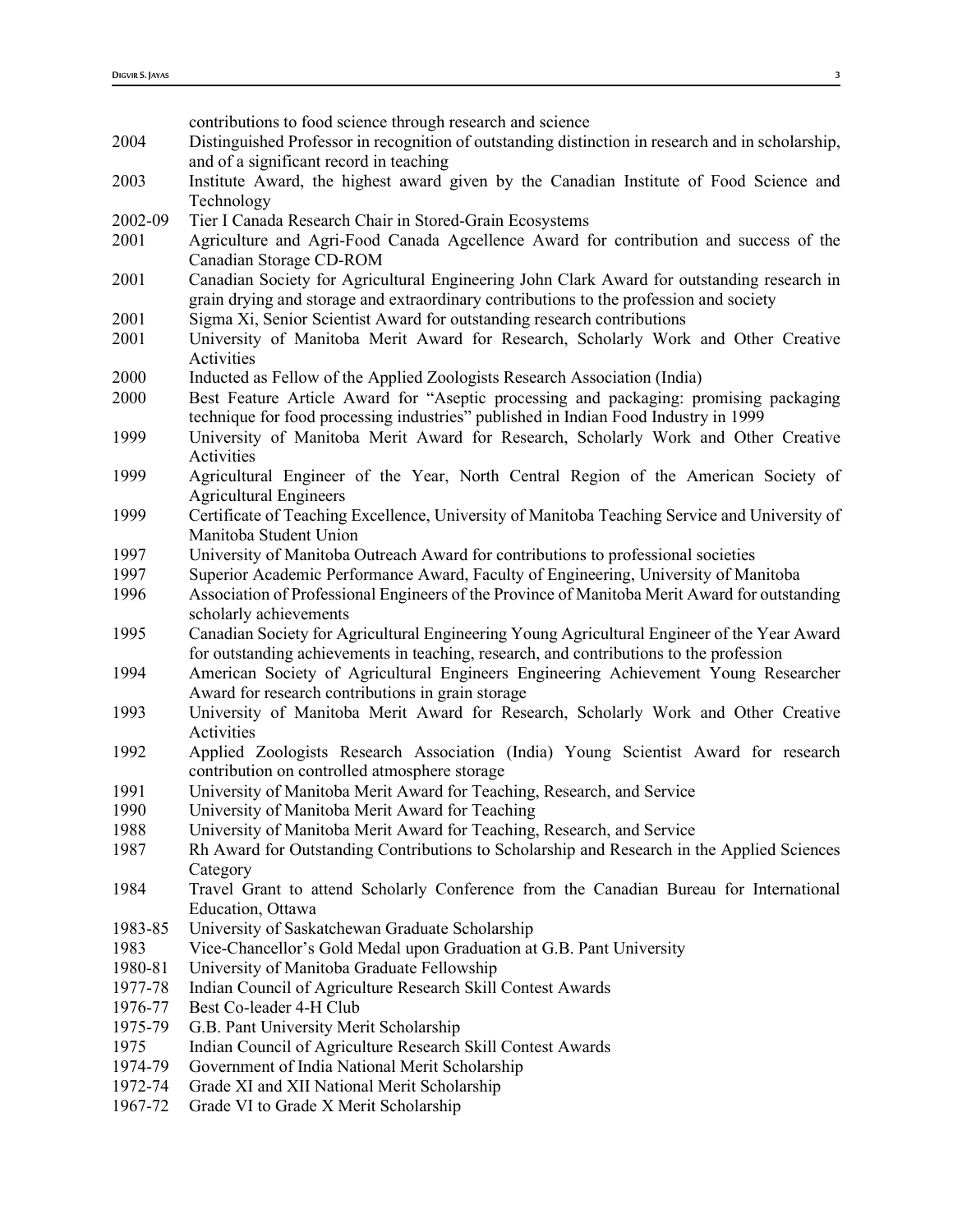# **CAREER**

| 2021     | Interim-Director (CEO), TRIUMF – Canada's particle accelerator centre, Vancouver, BC        |
|----------|---------------------------------------------------------------------------------------------|
| 2018-19  | Interim-President, Natural Sciences and Engineering Research Council of Canada (NSERC),     |
|          | Ottawa, ON                                                                                  |
| $2011 -$ | Vice-President (Research and International) and Distinguished Professor, University of      |
|          | Manitoba, Winnipeg, Manitoba                                                                |
| 2009-11  | Vice-President (Research) and Distinguished Professor, University of Manitoba, Winnipeg,    |
|          | Manitoba                                                                                    |
| 2009     | Vice-President (Research), Distinguished Professor, and Canada Research Chair in Stored-    |
|          | Grain Ecosystems, University of Manitoba, Winnipeg, Manitoba                                |
| 2009     | Acting Vice-President (Research), Distinguished Professor, and Canada Research Chair in     |
|          | Stored-Grain Ecosystems, University of Manitoba, Winnipeg, Manitoba                         |
| 2004-08  | Associate Vice-President (Research), Distinguished Professor, and Canada Research Chair in  |
|          | Stored-Grain Ecosystems, University of Manitoba, Winnipeg, Manitoba                         |
| 2004-05  | Interim Director, Richardson Centre for Functional Foods and Nutraceuticals, University of  |
|          | Manitoba, Winnipeg, Manitoba                                                                |
| 2003     | Acting Vice-President (Research) and Canada Research Chair in Stored-Grain Ecosystems,      |
|          | University of Manitoba, Winnipeg, Manitoba                                                  |
| 2002-04  | Associate Vice-President (Research) and Canada Research Chair in Stored-Grain Ecosystems,   |
|          | University of Manitoba, Winnipeg, Manitoba                                                  |
| 2001-02  | Associate Vice-President (Research) and Professor, University of Manitoba, Winnipeg,        |
|          | Manitoba                                                                                    |
| 1999-01  | Professor and Associate Dean (Research), Faculty of Agricultural and Food Sciences,         |
|          | University of Manitoba, Winnipeg, Manitoba                                                  |
| 1997-99  | Professor and Head, Biosystems Engineering Department, University of Manitoba, Winnipeg,    |
|          | Manitoba                                                                                    |
| 1995-97  | Professor, Biosystems Engineering Department, University of Manitoba, Winnipeg, Manitoba    |
| 1993-95  | Professor, Agricultural Engineering Department, University of Manitoba, Winnipeg, Manitoba  |
| 1989-93  | Associate Professor, Agricultural Engineering Department, University of Manitoba, Winnipeg, |
|          | Manitoba                                                                                    |
| 1985-89  | Assistant Professor, Agricultural Engineering Department, University of Manitoba, Winnipeg, |
|          | Manitoba                                                                                    |
| 1982     | Pool Officer, Agricultural Engineering Department, G.B. Pant University, Pantnagar, India   |
| 1982-85  | Graduate Research Associate, Agricultural Engineering Department, University of             |
|          | Saskatchewan, Saskatoon, Saskatchewan                                                       |
| 1980-81  | Graduate Research Assistant, Agricultural Engineering Department, University of Manitoba,   |
|          | Winnipeg, Manitoba                                                                          |
| 1980     | Research Associate, Agricultural Engineering Department, G.B. Pant University, Pantnagar,   |
|          | India                                                                                       |
|          |                                                                                             |

# **MOST SIGNIFICANT RESEARCH CONTRIBUTIONS**

# **Mathematical Models of Stored Grain Ecosystems**

The interactions among biotic and abiotic factors make the mathematical modelling of stored-grain ecosystems a challenging problem. My research team is the first group in the world to develop threedimensional mathematical models of heat, moisture and carbon dioxide  $(CO<sub>2</sub>)$  transfers and insect movement in grain bulks.

*Value of the Contribution:* The mathematical models are used for better management of stored grain. For example, the modelling of heat and  $CO<sub>2</sub>$  transfer in stored grain has provided a basis for developing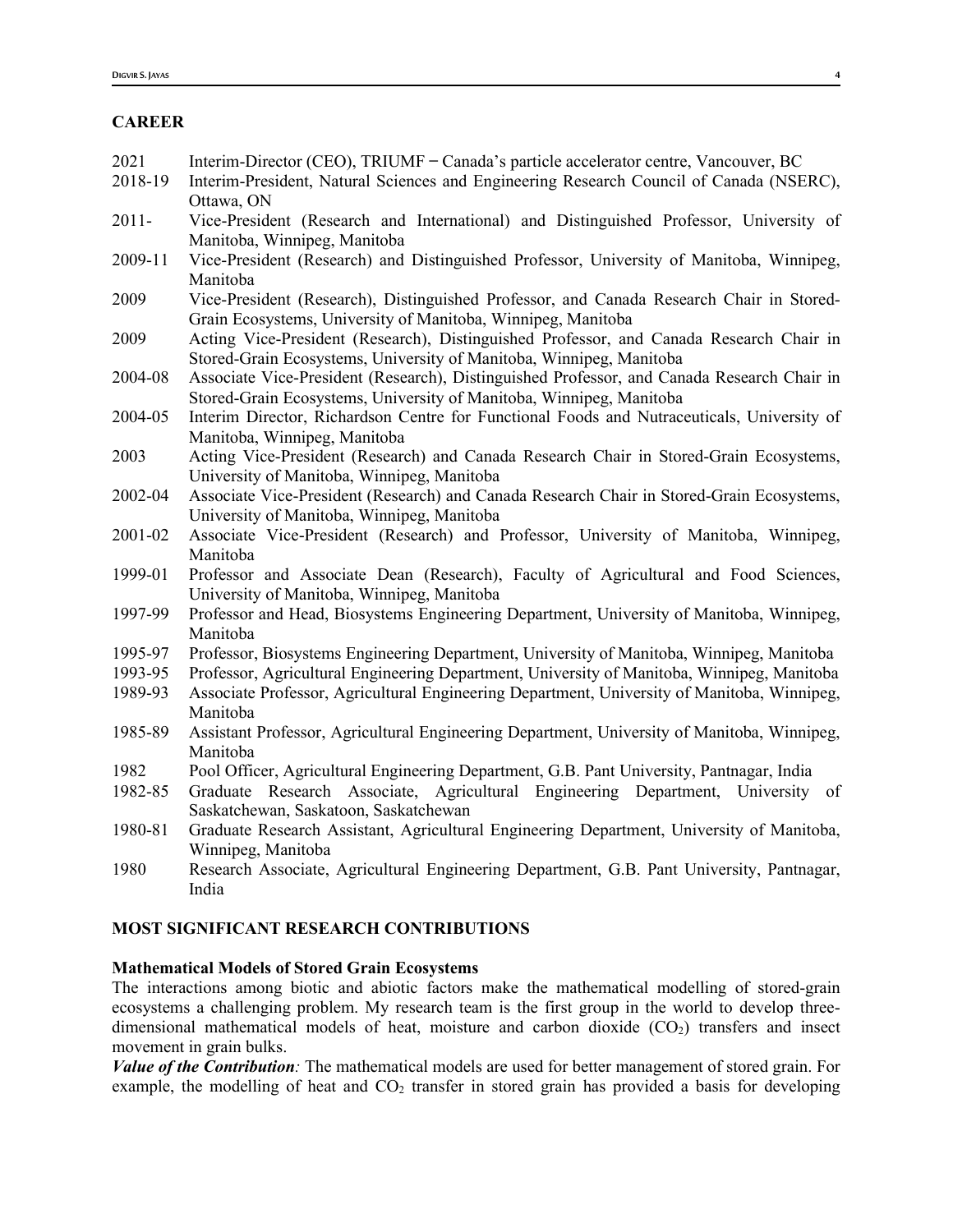alternatives to the use of pesticides for the control of insects in grains and to improve the quality of grain for human consumption.

### **Measurement of Parameters for Mathematical Modelling**

To develop a comprehensive model of stored-grain ecosystems it is necessary to integrate the heat, moisture and gas transfer models with the biological models (insect movement). There is a lack of experimental data on engineering parameters (e.g., thermal properties of grains, diffusion coefficient of gases through bulk grain, sorption of  $CO<sub>2</sub>$  by grain) and on insect movement under moisture, temperature and  $CO<sub>2</sub>$  gradients and population dynamics of insects under sub-optimal conditions. My research team has conducted several experimental studies to fill this gap and further studies are ongoing.

*Value of the Contribution:* The development of a comprehensive model of stored-grain ecosystems as a management tool for preserving quality of grains.

### **Hyperspectral Imaging for Grain Quality Monitoring**

The potential of near-infrared (NIR) hyperspectral imaging to detect insect-damaged wheat kernels and fungal infection and sprout damage in wheat was investigated by my research team. Both linear discriminant analysis and quadratic discriminant analysis classifiers classified 85-100% healthy and insectdamaged wheat kernels. Healthy and fungal infected kernels were classified with close to 100% accuracy and so were the sprout-damaged kernels.

*Value of the Contribution:* With further development work, the NIR hyperspectral imaging is being implemented for use in grain quality assessment by detecting insect infestation, insect damaged kernels and fungal-infected kernels.

### **Carbon Dioxide and Odour Sensors for Detection of Incipient Spoilage of Grains**

As grains spoil, carbon dioxide, heat and moisture are produced and off odours are released. Currently, temperatures are used for monitoring incipient spoilage of grain. Because of low thermal diffusivity of grains, temperature sensors must be within 0.5 m of the spoiling grain to detect incipient spoilage whereas carbon dioxide and odours can be detected at much farther locations (3 to 4 m) using sensors of high resolution, which can be predicted by our mathematical models.

*Value of the Contribution:* The focus of my research has been to characterize volatiles produced by insects, fungi and spoiling grains and to develop sensors for detecting such volatiles and carbon dioxide (US Patent issued).

### **Machine Vision for Automation of Grain Handling**

As grain moves from on-farm storage to primary elevators (grain handling facilities) and finally to grain terminals for export, at several points along the grain handling system, grain must be identified and its contents quantified for decisions to automate grain handling. My research team has focussed on the implementation of machine vision technology by: (i) developing sample presentation devices which can partially separate bulk grain into individual kernels; (ii) developing algorithms to separate remaining touching kernels in acquired images; and (iii) developing and evaluating morphological, colour, texture and wavelet features for classification of grain (types and classes), defects of grain and dockage components. Our current sample presentation device can image 300 g samples of grain in 2 min.

*Value of the Contribution:* The developed system will form the basis for automation of many different aspects of grain handling such as grain identification during railcar unloading, as a controller for the grain cleaning equipment, and for monitoring grain composition during ship loading. My team has developed a robot (Grainobot) to automatically open railcars, analyse samples and then continue with the unloading of the railcar or stop unloading if content is not correct to avoid the wrong material being unloaded.

#### **Energy-efficient drying systems**

Drying of grains, oilseeds, and pulses is frequently a necessity on Canadian farms. One usual drying method is to force atmospheric air continuously through stored bulks in the upward vertical direction. My research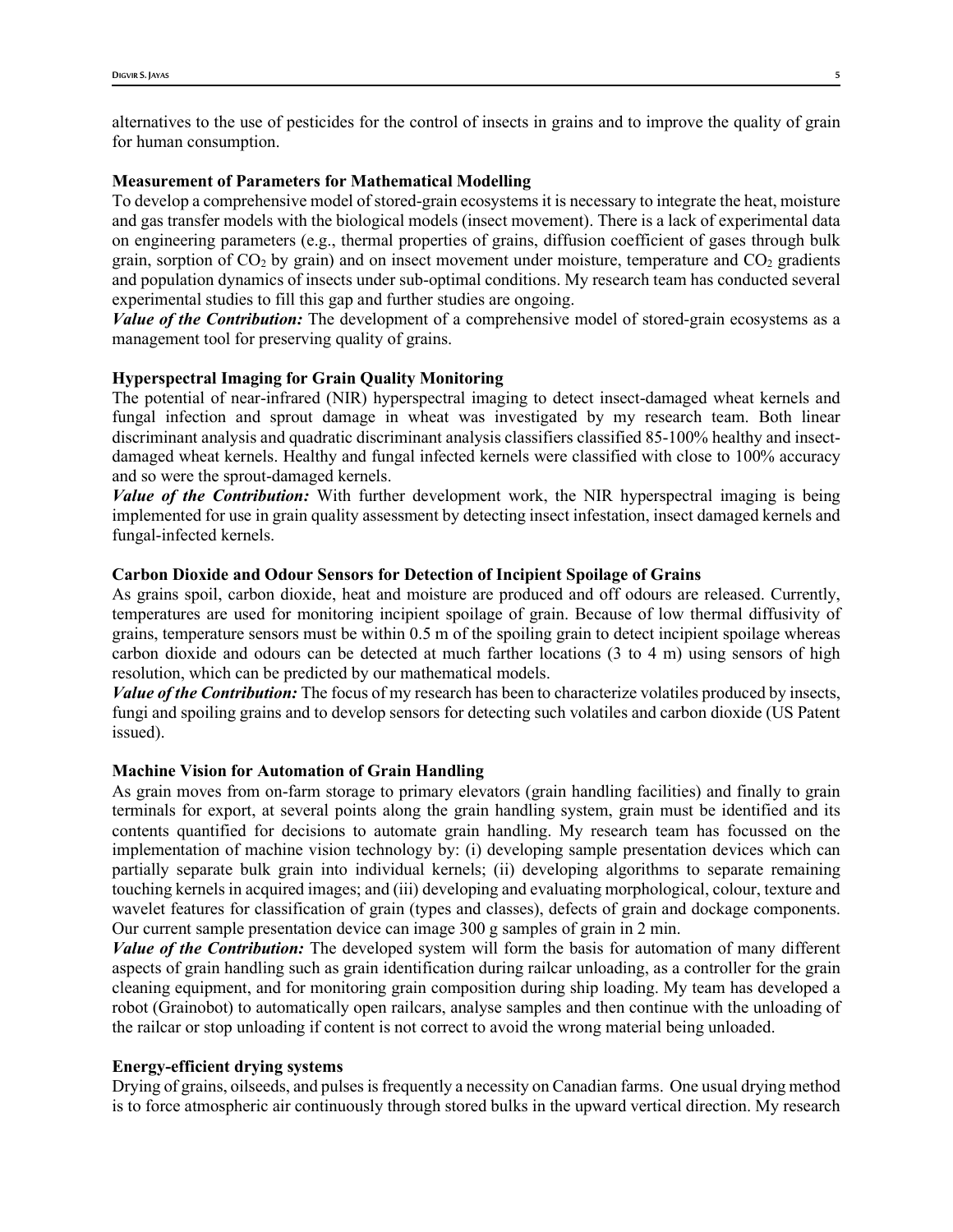team was the first to demonstrate experimentally that the resistance to airflow is about 50% to 60% of the resistance to airflow in vertical direction. The reasons for this difference were further explained using an ultra-high resolution X-ray computed tomography (CT) scanner by acquiring X-ray CT images from the grain bulks at a resolution of 120 to 250 µm. The bulk samples of wheat, barley, flax seed, peas and mustard were scanned along horizontal and vertical directions. The images were analyzed for both two and three dimensions to understand the pore structure of the bulk grain.

*Value of the Contribution:* The information was used to design and evaluate a near-ambient air dryer (in collaboration with Ag Growth Industries) which forced air horizontally through grain, made grain drying more energy efficient, and resulted in more uniform grain drying compared to the current commercial systems which force air vertically. Based on my research such systems have been developed and sold in Canada, China, Ukraine and USA.

### **Detection of Insects in Grain**

In the past, we have organized workshops to share our research results and to seek input on the industry's needs for future research and information. In all of these workshops, the detection of low levels of insect infestation in grain was identified as the top priority research need because detection of low levels of infestation is a slow process (results may take over 6 hours). In that period, grain may be filled in large bins and ships thus contaminating large quantities and increasing the cost of fumigation. My research team has investigated many techniques based on soft x-rays, thermal imaging, electronic nose, mechanical separation and microwaves for rapid detection of insects. A device was developed and evaluated (US Patent issued) for rapid detection of insects in grains using a household microwave, and another device was developed for insect detection by characterizing interactions of insects with microwaves (US Patent pending).

*Value of the Contribution:* Early detection of insects would reduce the cost of chemical fumigation by treating the small quantity of infested grain rather than a large contaminated bin filled with grain. This would also help in enforcing the Canada Grain Act that specifies a zero tolerance for stored-product insects in grain.

### **RESEARCH GRANTS AND CONTRACTS HELD Total \$32,050,456**

| 2021-23     | \$2,392,787 | Advanced Post-Harvest Technology Centre, Lethbridge College (Canada<br>Foundation for Innovation) (Principal Investigator: David McMurray)                                                                |
|-------------|-------------|-----------------------------------------------------------------------------------------------------------------------------------------------------------------------------------------------------------|
| 2018-21     | \$51,750    | Climate change and invasive alien species (IAS) (Agriculture and Agri-Food<br>Canada)                                                                                                                     |
| 2018-23     | \$260,000   | Mathematical models of stored-grain ecosystems for management of stored<br>grains (Natural Sciences and Engineering Research Council of Canada:<br>Discovery Grant)                                       |
| 2015-16     | \$1,981,065 | Post-harvest grain handling for a safe and sustainable food supply (Canada<br>Foundation for Innovation, Research Manitoba, and Agriculture and Agri-Food<br>Canada) (Principal Investigator: J. Paliwal) |
| 2015        | \$36,140    | Assessment of ozone for controlling insects in grain (Ozograin International<br>Inc.: Contract)                                                                                                           |
| 2014-15     | \$25,000    | Assessment of materials for designing cables for monitoring temperature and<br>humidity in stored grains (Natural Sciences and Engineering Research Council<br>of Canada: Engage Grant)                   |
| 2013-15     | \$128,857   | Feasibility of bag storage system for canola under prairie conditions<br>(Agriculture and Agri-Food Canada and Canola Council of Canada Cluster<br>program)                                               |
| 2013-18     | \$140,000   | Mathematical modelling of stored-grain ecosystems (Natural Sciences and<br>Engineering Research Council of Canada: Discovery Grant)                                                                       |
| $2011 - 12$ | \$11,700    | Storage of pinto beans (Canadian Grain Commission: Research Contract)                                                                                                                                     |
| 2010-12     | \$159,000   | Storage and handling characteristics of new varieties of high oil content canola                                                                                                                          |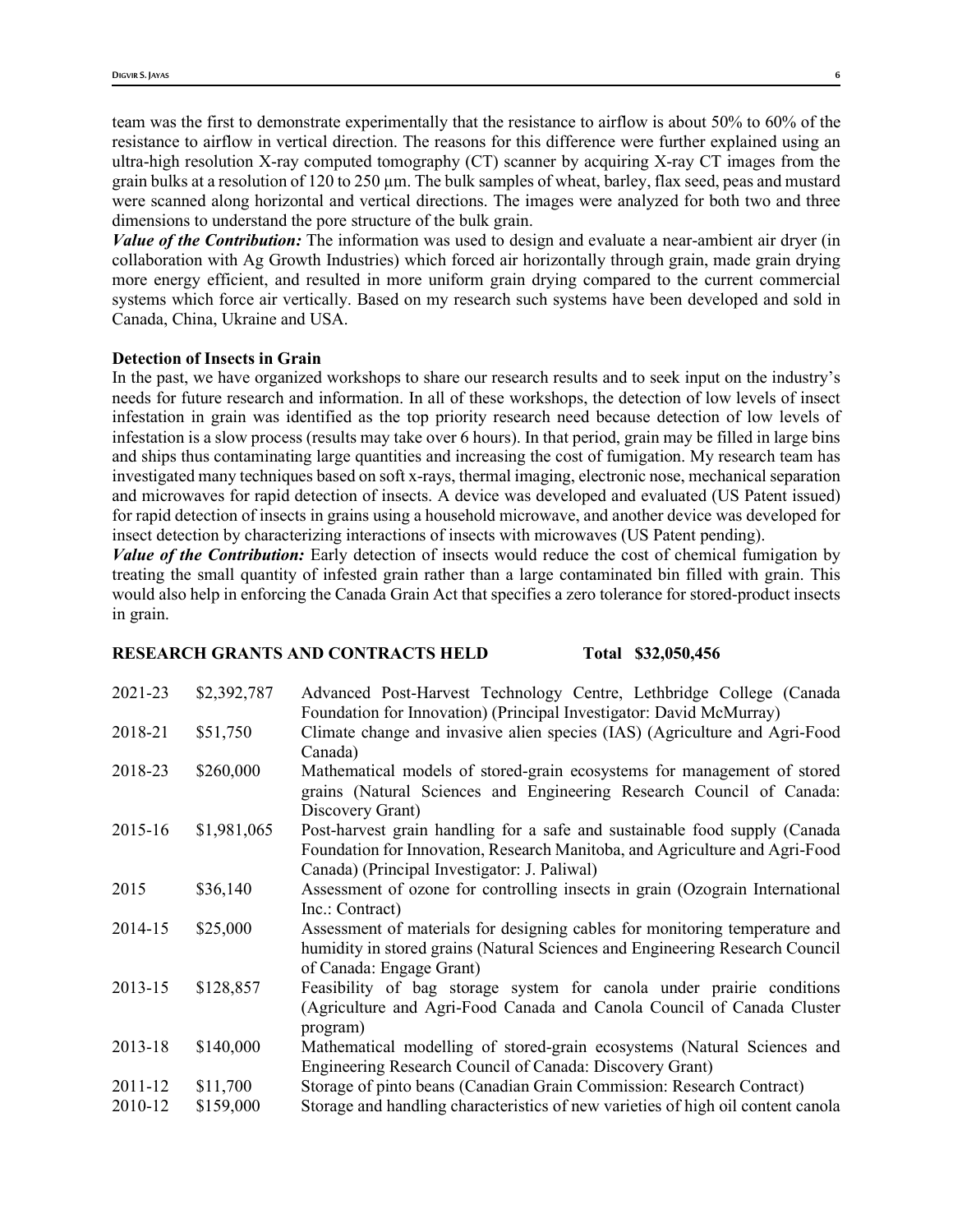|         |              | (Agriculture and Agri-Food Canada and Canola Council of Canada Cluster<br>program)                                                                           |
|---------|--------------|--------------------------------------------------------------------------------------------------------------------------------------------------------------|
| 2010-13 | \$238,500    | Feasibility of bag storage system for canola under prairie conditions<br>(Agriculture and Agri-Food Canada and Canola Council of Canada Cluster              |
|         |              | program)                                                                                                                                                     |
| 2011-13 | \$200,000    | Development of technologies and capacity building for primary processing,<br>drying and on-farm storage of pulses in India (Manitoba Ministry of Innovation, |
|         |              | Energy and Mines and Indian Ministry of Food Processing Industries:                                                                                          |
| 2009-14 | \$250,000    | <b>Operating Grant</b> )<br>The 2008 Brockhouse Canada Prize for interdisciplinary research in science and                                                   |
|         |              | engineering (Natural Sciences and Engineering Research Council of Canada)                                                                                    |
| 2008-13 | \$188,750    | Mathematical modeling of stored-grain ecosystems (Natural Sciences and<br>Engineering Research Council of Canada: Discovery Grant)                           |
| 2007-09 | \$3,200,000  | Enhancement of biomedical imaging and biosensors (Western Economic                                                                                           |
|         |              | Diversification: Infrastructure Grant) (Principal Investigator: J. LoVetri)                                                                                  |
| 2007-08 | \$11,000     | Operating support to organize Manitoba Science, Engineering and Technology<br>Day (Natural Sciences and Engineering Research Council of Canada: Prairie      |
|         |              | Office, Government of Manitoba, Manitoba Hydro, Association of Professional                                                                                  |
| 2007-09 | \$42,625     | Engineers and Geoscientists of Manitoba)<br>Do the current near-ambient grain drying guidelines prevent mycotoxin                                            |
|         |              | production? (Agri-Food Research & Development Initiative: Operating Grant)                                                                                   |
| 2007-10 | \$485,081    | Design, fabrication and evaluation of an integrated CO2-odour sensor for grain                                                                               |
|         |              | quality monitoring (Natural Sciences and Engineering Research Council of<br>Canada: Strategic Grant)                                                         |
| 2007-09 | \$42,625     | Characterising conditions that produce mycotoxins in wheat (Canadian Wheat                                                                                   |
|         |              | Board: Operating Grant)                                                                                                                                      |
| 2007-08 | \$23,000     | Development of horizontal airflow grain drying system (Ag Growth Industries:                                                                                 |
| 2007    | \$10,000     | <b>Operating Grant</b> )<br>Quality foods and novel bioproducts workshop (Natural Sciences and                                                               |
|         |              | Engineering Research Council of Canada: Prairie Office)                                                                                                      |
| 2006-07 | \$7,500      | Operating support to organize Manitoba Science, Engineering and Technology                                                                                   |
|         |              | Day (Natural Sciences and Engineering Research Council of Canada: Prairie                                                                                    |
|         |              | Office, Government of Manitoba, Association of Professional Engineers and<br>Geoscientists of Manitoba)                                                      |
| 2006    | \$2,500      | Operating support to organize undergraduate poster competition (Natural                                                                                      |
|         |              | Sciences and Engineering Research Council of Canada: Prairie Office)                                                                                         |
| 2005-10 | \$1,250,000  | Operating support for the Richardson Centre for Functional Foods and                                                                                         |
|         |              | Nutraceuticals (Agri-Food Research Development Initiative)                                                                                                   |
| 2005-07 | \$10,000,000 | Establishment of Bio-processing Facility (Western Economic Diversification,<br>Manitoba Government, Agri-Food industry)                                      |
| 2005-08 | \$318,500    | Integration of near-infrared spectroscopy and machine vision for quality                                                                                     |
|         |              | assessment of cereal grains (Natural Sciences and Engineering Research                                                                                       |
|         |              | Council of Canada: Strategic Grant)                                                                                                                          |
| 2004-08 | \$400,000    | Enhancement of grain storage research infrastructure (Canadian Wheat Board)                                                                                  |
| 2003-08 | \$175,000    | A holistic approach to mathematical modelling of stored-grain ecosystems                                                                                     |
|         |              | (Natural Sciences and Engineering Research Council of Canada: Discovery<br>Grant)                                                                            |
| 2002-05 | \$481,203    | Bioprotection of fermented meats from E. Coli O157: H7 using Lactobacillus                                                                                   |
|         |              | reuteri or allylisothiocyanate (Natural Sciences and Engineering Research                                                                                    |
|         |              | Council of Canada: Strategic Grant; Holley R.A.: Principal Investigator)                                                                                     |
| 2002-09 | \$1,400,000  | Canada Research Chair in Stored-Grain Ecosystems (Canada Research Chairs                                                                                     |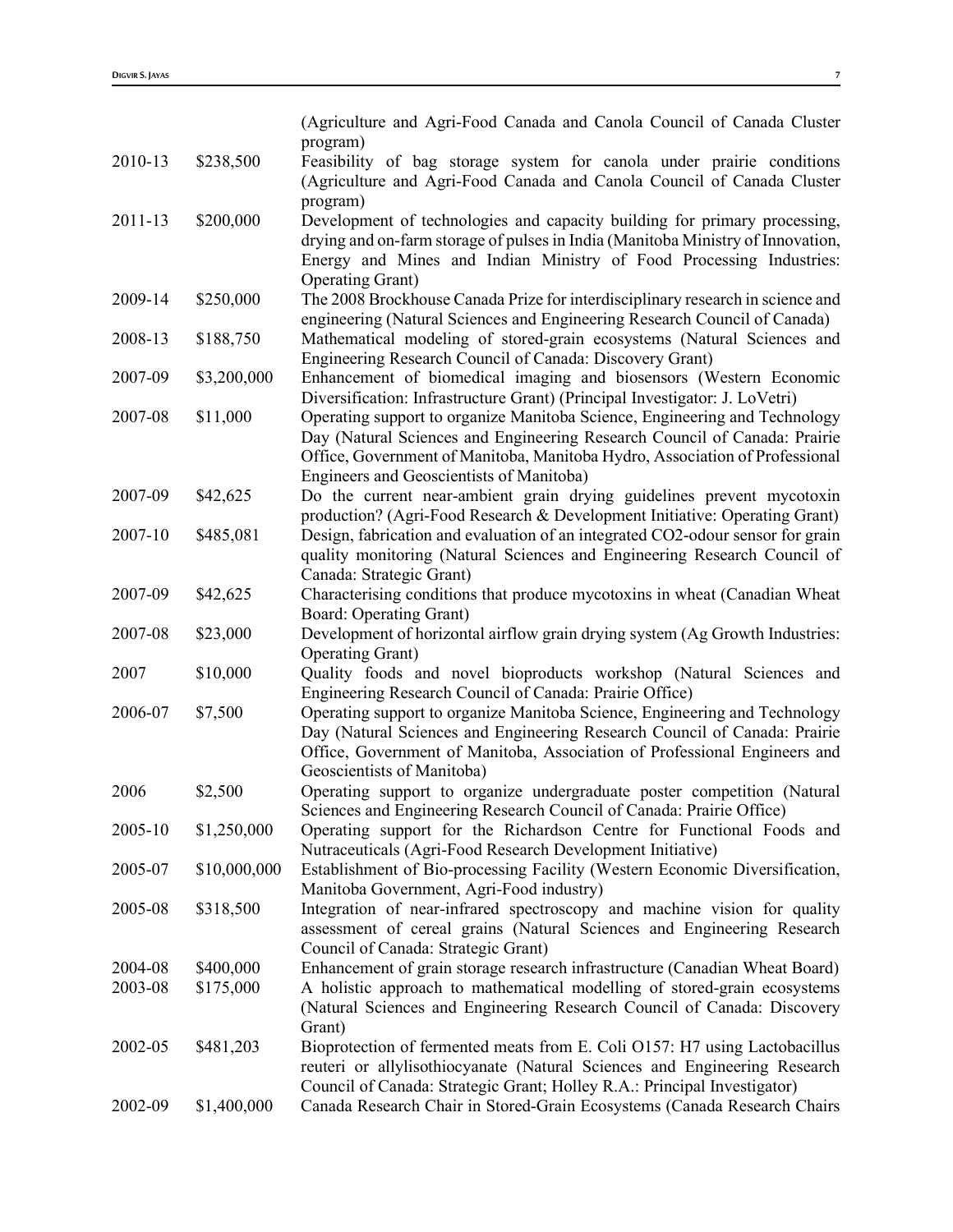|         |             | Secretariat)                                                                                                                                                                                                                                              |
|---------|-------------|-----------------------------------------------------------------------------------------------------------------------------------------------------------------------------------------------------------------------------------------------------------|
| 2002-05 | \$420,000   | Support for the development of functional foods and nutraceuticals centre<br>(Manitoba Rural Adaptation Council)                                                                                                                                          |
| 2001-02 | \$7,000     | Design, plan and support a conference on genomics (National Research<br>Council)                                                                                                                                                                          |
| 2001-02 | \$115,381   | Oxygen transmission rate test system for films (Natural Sciences and<br>Engineering Research Council of Canada: Equipment Grant; Jung H. Han:<br>Principal Investigator)                                                                                  |
| 2000-01 | \$100,000   | Infrastructure support for stored-grain ecosystem facility for research and<br>design (Manitoba Hydro)                                                                                                                                                    |
| 2000-01 | \$10,000    | Determination of engineering characteristics of sunflower and canola meal<br>pellets (ADM Agri-Industries Ltd.)                                                                                                                                           |
| 2000-01 | \$9,579     | Purchase of a data/video projector for teaching, research and extension (Faculty<br>of Agricultural and Food Sciences Endowment Fund)                                                                                                                     |
| 2000-01 | \$19,800    | Development of a CFI proposal for establishing a precision farming systems<br>centre (Western Economic Diversification)                                                                                                                                   |
| 1999-00 | \$50,000    | Establishment of a Research and Development Centre for Functional Foods and<br>Nutraceuticals (Manitoba Rural Adaptation Council; Manitoba Agriculture and<br>Industry,<br>Trade,<br>and Mines; Western Economic<br>Food:<br>Manitoba<br>Diversification) |
| 1999-00 | \$35,000    | Development of an expert system and mathematical models for stored-grain<br>ecosystems (Agriculture and Agri-Food Canada)                                                                                                                                 |
| 1999-00 | \$8,000     | Distribution of fresh chilled meat (Faculty of Agricultural and Food Sciences<br>& Office of Research Services, University of Manitoba)                                                                                                                   |
| 1999-00 | \$9,000     | An integrated design experience in the Biosystems Engineering program<br>(Program Development Fund, University of Manitoba)                                                                                                                               |
| 1999-01 | \$4,600,000 | Stored-grain ecosystem facility for research and design (Canada Foundation for<br>Innovation, Government of Manitoba, Western Economic Diversification,<br>Manitoba Hydro, Agriculture and Agri-Food Canada, and the Grain Industry)                      |
| 1999-03 | \$134,400   | Mathematical modelling of stored-grain ecosystems (Natural Sciences and<br>Engineering Research Council of Canada: Research Grant)                                                                                                                        |
| 1998-01 | \$351,189   | Machine vision for automation of operations at grain handling facilities                                                                                                                                                                                  |
| 1998-99 | \$14,000    | Purchase and installation of a retail display cabinet, University of Manitoba                                                                                                                                                                             |
| 1998-99 | \$4,315     | Installation of a data/video projector in room 202 Agricultural Engineering<br>Building, AFS Endowment Fund                                                                                                                                               |
| 1997-98 | \$2,000     | Development of research collaboration with Tamil Nadu Agricultural<br>University, Coimbatore, India (President's Office, University of Manitoba)                                                                                                          |
| 1997-98 | \$18,000    | High voltage electric pulse pasteurization of liquid foods (University of<br>Manitoba Research Development Fund, Faculty of Agricultural and Food<br>Sciences)                                                                                            |
| 1997-98 | \$1,830     | Funding to attend a short course on "Teaching Teachers to Teach Engineering<br>(T4E)" (Faculty Development Initiative, University of Manitoba)                                                                                                            |
| 1997-98 | \$18,166    | Near-infrared transmittance accessory for measuring food quality (Natural<br>Sciences and Engineering Research Council of Canada: Equipment Grant)                                                                                                        |
| 1996-99 | \$196,650   | Design, development and testing of a returnable container for distribution of<br>fresh-chilled meat (Natural Sciences and Engineering Research Council of<br>Canada: Strategic Project)                                                                   |
| 1996-97 | \$50,173    | Request for a temperature- and humidity-controlled chamber (Natural Sciences<br>and Engineering Research Council of Canada: Equipment Grant)                                                                                                              |
| 1996-97 | \$11,000    | Request for developing an image processing facility (President's Research<br>Grant, University of Manitoba)                                                                                                                                               |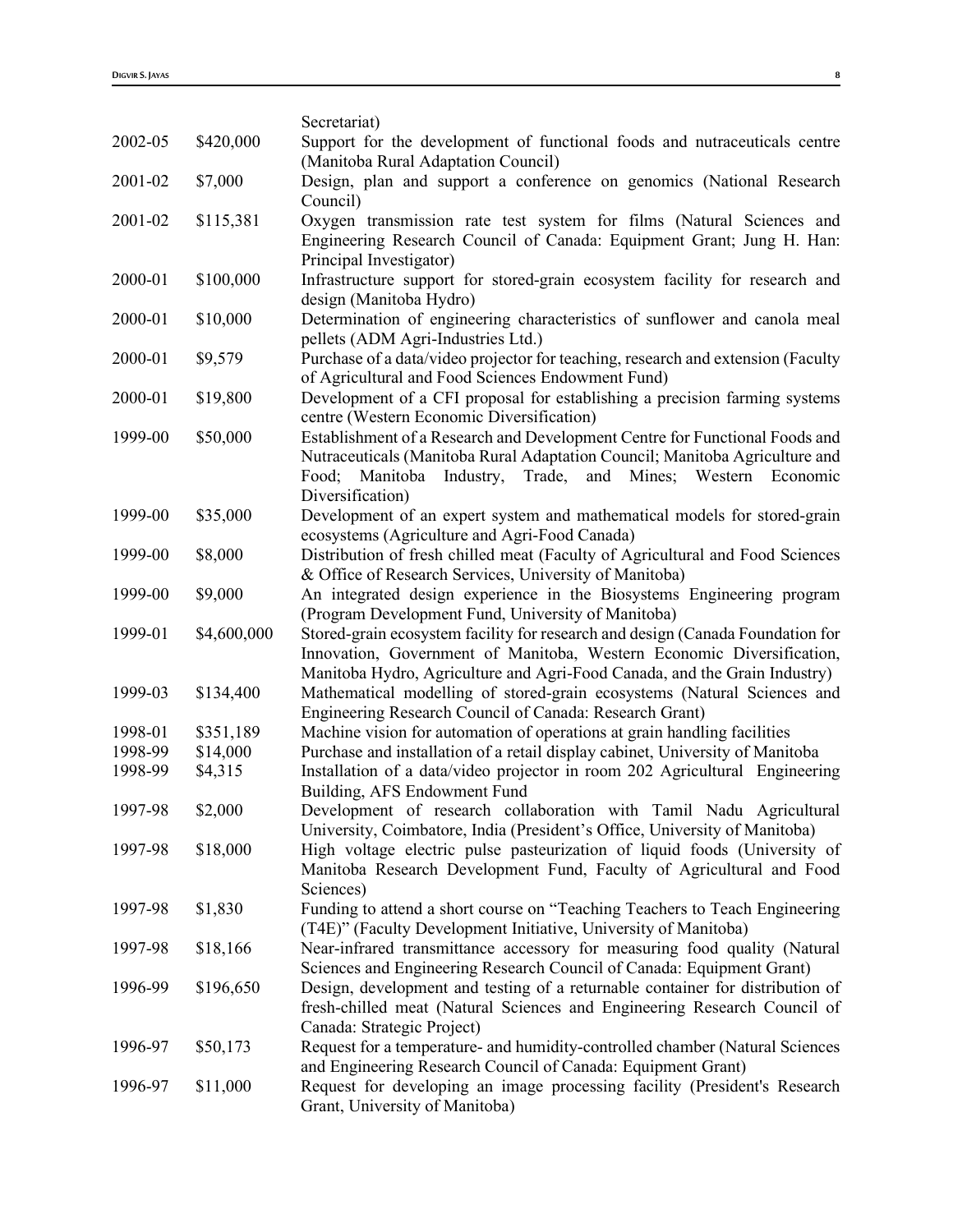| 1996-97 | \$62,000  | Request for developing an image processing facility (Natural Sciences and<br>Engineering Research Council of Canada: Collaborative Research and |
|---------|-----------|-------------------------------------------------------------------------------------------------------------------------------------------------|
|         |           | Development Grant)                                                                                                                              |
| 1995-99 | \$128,740 | Modified atmosphere storage of grains $-$ a holistic approach (Natural Sciences<br>and Engineering Research Council of Canada: Research Grant)  |
| 1995-97 | \$128,400 | Machine vision for classification of grains and associated foreign materials                                                                    |
|         |           | (Prince Rupert Grain Ltd., Agriculture Canada, and Natural Sciences and                                                                         |
|         |           | Engineering Research Council of Canada Research Partnership Grant)                                                                              |
| 1995-97 | \$40,000  | Agriculture and Agri-Food Canada Matching Investment Initiative with                                                                            |
|         |           | Manitoba Pool Elevators and Liquid Carbonic, Inc. for research on modified                                                                      |
|         |           | atmosphere storage of grains (N.D.G. White: Principal Investigator)                                                                             |
| 1995-97 | \$40,000  | Supplement for the NSERC postdoctoral fellowship for Dr. Trever Crowe                                                                           |
|         |           | (Prince Rupert Grain Ltd.)                                                                                                                      |
| 1995-96 | \$42,000  | Funds for developing an image processing facility based on a line-scan camera<br>(Prince Rupert Grain Ltd.)                                     |
| 1995-96 | \$45,000  | Optimization of control systems for near-ambient grain drying (Agriculture                                                                      |
|         |           | Canada grant for Efficient use of Energy in Sustainable Agriculture) (N.D.G.<br>White: Principal Investigator)                                  |
| 1995-96 | \$10,500  | Development of a chilled-fresh meat distribution system (University of                                                                          |
|         |           | Manitoba Research Development Fund)                                                                                                             |
| 1995-96 | \$2,500   | Development of research cooperation between University of Manitoba and                                                                          |
|         |           | Tamil Nadu Agricultural University (President's Research Grant, University of                                                                   |
|         |           | Manitoba)                                                                                                                                       |
| 1995-96 | \$1,100   | Development of research cooperation between University of Manitoba and                                                                          |
|         |           | Paisley University, Scotland (British Council)                                                                                                  |
| 1994-97 | \$150,000 | Controlling insects in welded-steel farm-bins and off-farm facilities (Natural                                                                  |
|         |           | Sciences and Engineering Research Council of Canada: Strategic Grant)                                                                           |
| 1994-97 | \$72,000  | Determination of the storage and handling characteristics of hulless barley                                                                     |
|         |           | (SeCan, Agriculture Canada, and Natural Sciences and Engineering Research                                                                       |
|         |           | Council of Canada Research Partnership Grant)                                                                                                   |
| 1994-95 | \$12,000  | Aseptic processing of solid-liquid food systems (President's Research Grant,                                                                    |
|         |           | University of Manitoba)                                                                                                                         |
| 1994-95 | \$13,100  | Foreign Researcher Award for Dr. Sreenarayanan (Natural Sciences and                                                                            |
|         |           | Engineering Council of Canada)                                                                                                                  |
| 1994-95 | \$76,522  | Differential scanning calorimetry system (Natural Sciences and Engineering                                                                      |
|         |           | Research Council of Canada) (S. Cenkowski: Principal Investigator)                                                                              |
| 1993-95 | \$37,250  | Optimization of control systems for near-ambient grain drying (Manitoba                                                                         |
|         |           | Hydro, Winnipeg)                                                                                                                                |
| 1993-94 | \$4,484   | Request for purchase of a microscope (University of Manitoba Research Grants                                                                    |
|         |           | Committee)                                                                                                                                      |
| 1993-94 | \$5,634   | ACU Development Fellowship for Dr. E.A. Smith (Association of Common-                                                                           |
|         |           | wealth Universities)                                                                                                                            |
| 1993-95 | \$65,000  | Development of an expert system for stored grain management (Agriculture                                                                        |
|         |           | Canada grant for Efficient use of Energy in Sustainable Agriculture) (N.D.G.                                                                    |
|         |           | White, Principal Investigator)                                                                                                                  |
| 1993-94 | \$22,737  | Purchase and installation of two hopper-bottom bins (Natural Sciences and                                                                       |
|         |           | Engineering Research Council of Canada)                                                                                                         |
| 1993-94 | \$5,300   | Partial support towards Postdoctoral Fellowship for Dr. N. Singh (University of                                                                 |
|         |           | Manitoba Postdoctoral Fellowship Committee)                                                                                                     |
| 1992-95 | \$90,000  | Digital image processing for classification for components of foreign material                                                                  |
|         |           | (Agriculture Canada and Natural Sciences and Engineering Research Council                                                                       |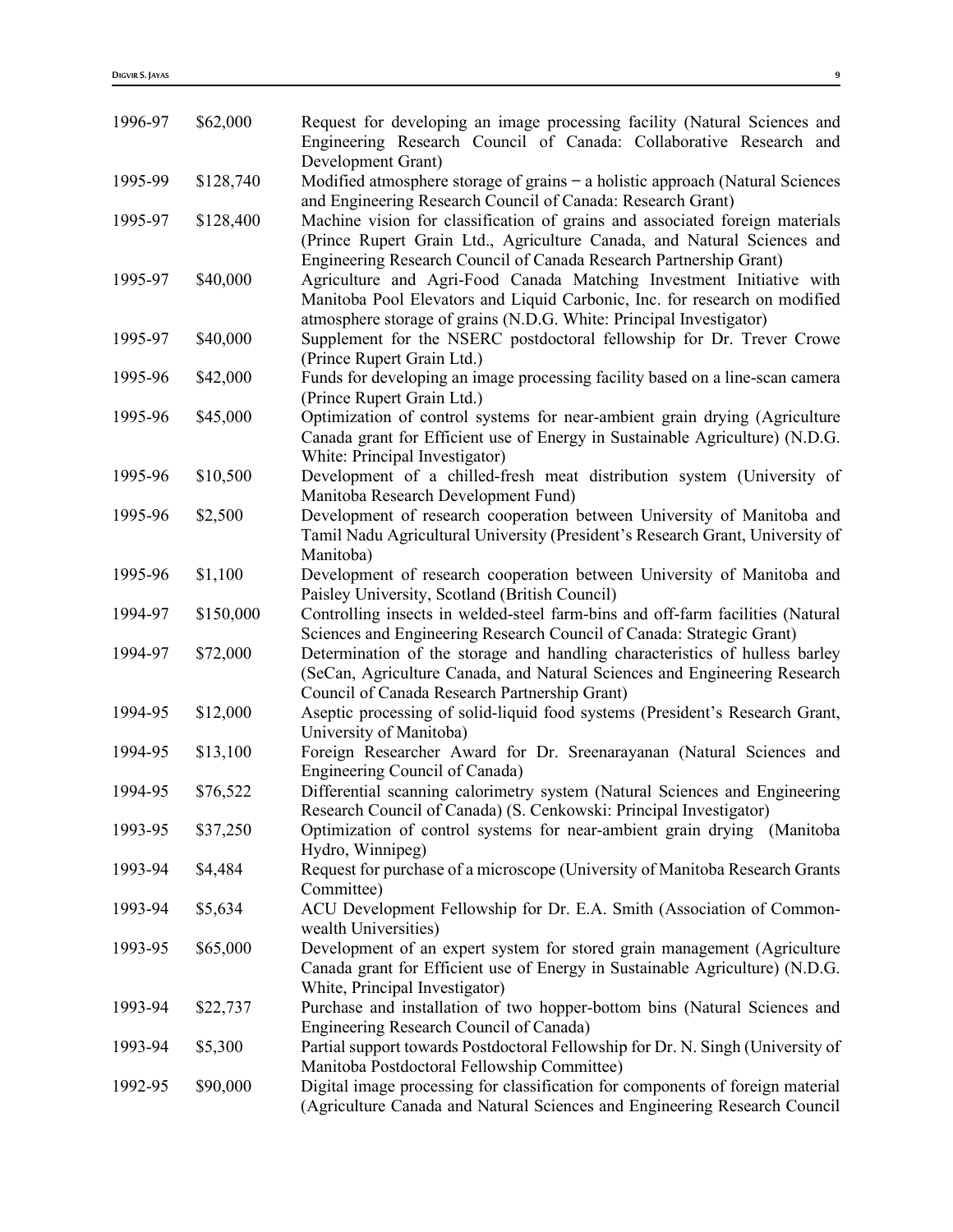|         |           | of Canada Research Partnership Program) (N.R. Bulley: Principal investigator)  |
|---------|-----------|--------------------------------------------------------------------------------|
| 1992-95 | \$98,400  | Modified atmospheres for storage of grains and oilseeds (Natural Sciences and  |
|         |           | Engineering Research Council of Canada)                                        |
| 1992-93 | \$12,000  | International symposium on stored grain ecosystems (Canadian Agri-Food         |
|         |           | Development Initiative, Agriculture Canada)                                    |
| 1992-93 | \$10,000  | Development of a sample presentation device for digital image processing       |
|         |           | (Prince Rupert Grain Ltd.) (N.R. Bulley: Principal investigator)               |
| 1992-93 | \$1,100   | Undergraduate student research assistant to work on Controlled atmosphere      |
|         |           | storage of wheat (Canada Manpower Challenge '92)                               |
| 1992-93 | \$11,250  | Energy conservation in potato storages (Manitoba Hydro, Winnipeg)              |
| 1992-93 | \$1,500   | International symposium on stored grain ecosystems (Natural Sciences and       |
|         |           | Engineering Research Council of Canada)                                        |
| 1992-93 | \$21,655  | Multi-tasking computer workstation (Natural Sciences and Engineering           |
|         |           | Research Council of Canada) (W.E. Muir: Principal investigator)                |
| 1992-93 | \$12,300  | International Scientific Exchange Award for Dr. J. Weres (Natural Sciences and |
|         |           | Engineering Research Council of Canada)                                        |
| 1991-95 | \$61,972  | Determining foreign material in wheat using image processing (Prince Rupert    |
|         |           | Grain Ltd.) (N.R. Bulley: Principal investigator)                              |
| 1991-92 | \$1,320   | Undergraduate student research assistant to work on Controlled atmosphere      |
|         |           | storage of wheat (Canada Manpower Challenge '91)                               |
| 1990-94 | \$115,960 | Energy conservation in potato storage (Energy, Mines and Resources Energy      |
|         |           | Program) (G. Mazza: Principal investigator)                                    |
| 1990-93 | \$246,750 | Control of rusty grain beetles in farm granaries using modified atmospheres    |
|         |           | (Natural Sciences and Engineering Research Council of Canada)                  |
| 1990-92 | \$12,000  | Partial support towards Postdoctoral Fellowship for Dr. Antoni Ryniecki        |
|         |           | (University of Manitoba Postdoctoral Fellowship Committee)                     |
| 1990-91 | \$31,262  | Purchase of a temperature and humidity controlled chamber (Natural Sciences    |
|         |           | and Engineering Research Council of Canada)                                    |
| 1990-91 | \$864     | Work on Controlled atmosphere storage of wheat (Canada Manpower                |
|         |           | Challenge '90)                                                                 |
| 1990-91 | \$12,000  | International Scientific Exchange Award for Dr. S. Pabis (Natural Sciences and |
|         |           | Engineering Research Council of Canada)                                        |
| 1990-91 | \$9,383   | Purchase of data storage device for an image processing system (Research       |
|         |           | Development Fund, University of Manitoba)                                      |
| 1989-92 | \$72,000  | Modified atmospheres for control of pests in stored cereals (Natural Sciences  |
|         |           | and Engineering Research Council of Canada)                                    |
| 1989-90 | \$5,800   | Use of mineral oil as a dust suppressant (Amoco Oil Co., Chicago)              |
| 1989-90 | \$28,890  | Temperature data acquisition system (Natural Sciences and Engineering          |
|         |           | Research Council of Canada)                                                    |
| 1988-89 | \$931     | Undergraduate student research assistant to work on Thin-layer Drying of       |
|         |           | Canola Project (Manitoba Careerstart '88)                                      |
| 1988-89 | \$1,456   | Undergraduate student research assistant to work on Controlled Atmosphere      |
|         |           | Storage of Wheat project (Canada Manpower Challenge '88)                       |
| 1988-89 | \$3,000   | Purchase of a gas chromatograph (University of Manitoba Research Grants        |
|         |           | Committee)                                                                     |
| 1988-89 | \$14,000  | Development of a demonstration unit for the teaching of heat and moisture      |
|         |           | balances (University of Manitoba Academic Development Fund)                    |
| 1987-88 | \$1,500   | Undergraduate student research assistant to work on Controlled Atmosphere      |
|         |           | Storage of Wheat project (Canada Manpower Challenge '87)                       |
| 1987-88 | \$2,500   | Rh Award for Outstanding Contributions to Scholarship and Research in the      |
|         |           | Applied Sciences category                                                      |
|         |           |                                                                                |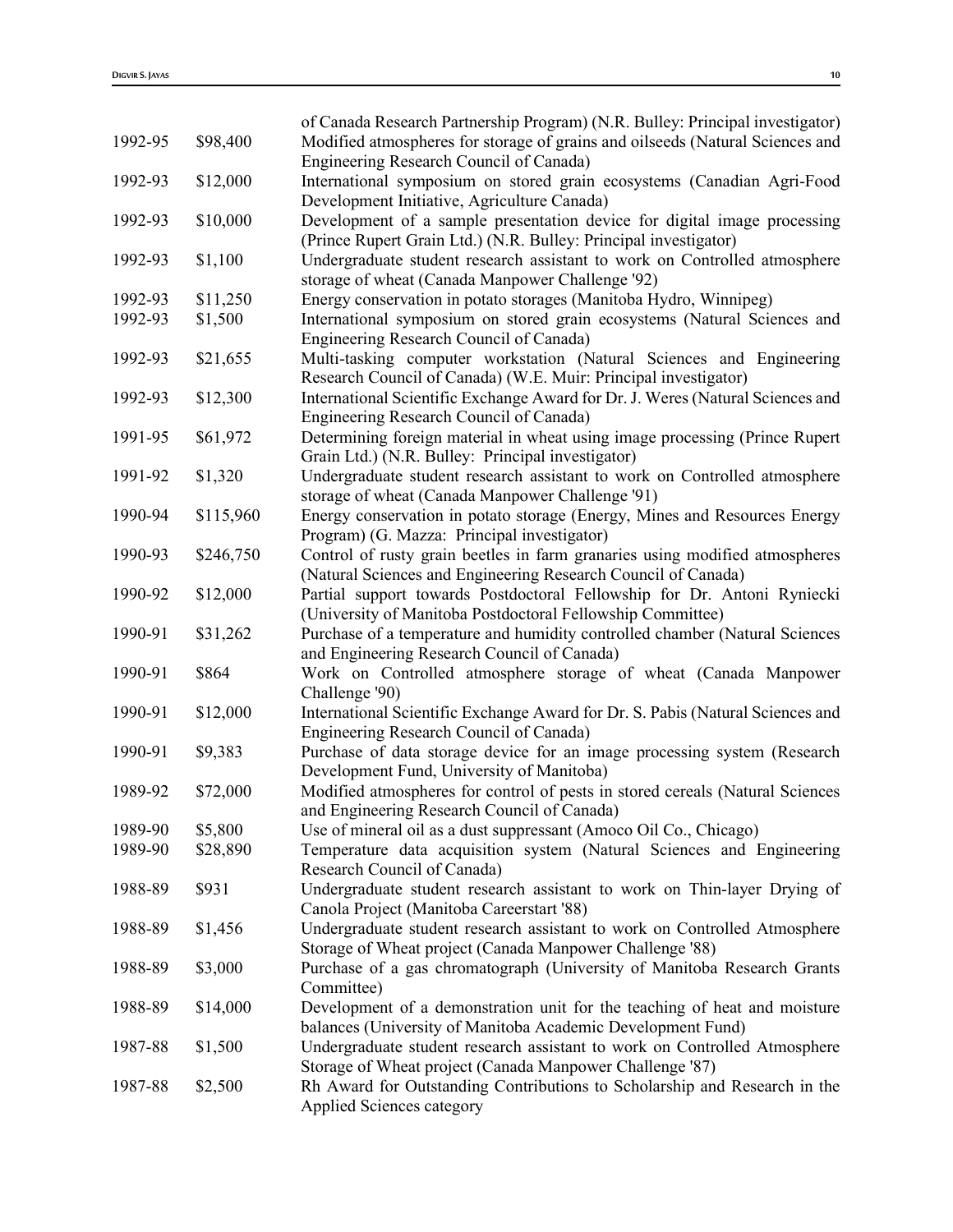| 1987-88 | \$990    | Undergraduate student research assistant to work on Thin-Layer Drying of     |
|---------|----------|------------------------------------------------------------------------------|
|         |          | Canola project (Manitoba Careerstart '87)                                    |
| 1986-89 | \$45,000 | Controlled atmosphere storage of wheat (Natural Sciences and Engineering     |
|         |          | Research Council of Canada)                                                  |
| 1986-88 | \$20,000 | Thin-layer drying and wetting characteristics of canola (Agriculture Canada) |
| 1986-88 | \$28,500 | Engineering properties and spoilage susceptibility of canola meal (Canola    |
|         |          | Council of Canada)                                                           |
| 1986-87 | \$3,560  | Development of a thin-layer drying and wetting facility in the Department of |
|         |          | Agricultural Engineering (University of Manitoba Research Grants Committee)  |
| 1986-87 | \$5,800  | Pressure patterns in grain storage bins (University of Manitoba Academic     |
|         |          | Development Fund)                                                            |
| 1986-87 | \$2,500  | Purchase of a vacuum grain unloader (University of Manitoba Research Grants  |
|         |          | Committee)                                                                   |

# **SUMMARY OF PUBLICATIONS** *(Total: 978)*

Papers currently in the review process for publication in refereed journals: **4** Papers published in refereed journals (*includes accepted but not submitted papers*): **418** Patents: **3** Papers published (in full) in refereed conference proceedings: **16** Invited presentations: **138** Books and monographs: **11** *Co-authored books: 4 Co-edited books: 2 Edited Conference Proceedings: 4 Monographs: 1* Chapters contributed to books: **56** Papers in non-refereed journals: **23** Papers published (in full) in non-refereed conference proceedings: **48** Conference papers (in full), presented mainly at ASABE (ASAE) and CSBE (CSAE) meetings: **251** Engineering reports: **9**

### **PUBLICATIONS**

# *Authors or co-authors identified with an \* wrote these publications based on their work done under the supervision of Dr. Jayas as Research Students (B.Sc., M.Sc., Ph.D.), Postdoctoral Fellows, or Visiting Researchers.*

#### **Refereed Publications (submitted for publication)**

- Bharathi\*, V.S.K., F. Jian, D.S. Jayas and J. Morrison. 2021. Three-dimensional movement and distribution of adult *Cryptolestes ferrugineus* in stored wheat under constant environmental conditions (submitted in June 2021 for publication in *Environmental Entomology*).
- Tripathi\*, R., D.S. Jayas, F. Jian and V.A.D. Hervet. 2021. Population dynamics of red flour beetle (*Tribolium castaneum* (Herbst)) under optimal and sub-optimal conditions (submitted in March 2021 for publication in *Journal of Stored Products Research*).
- Jian, F., M. Patil\*, D.S. Jayas and J. Paliwal. 2021. Thin-layer drying characteristics of fresh and sun-dried buckwheat hay (submitted for publication in March 2021 in *Applied Engineering in Agriculture*).
- Ganesan\*, L., P.G. Fields, D.S. Jayas and F. Jian. 2020. Effects of developmental stage, cold acclimation and diet on the cold tolerance of three species of *Cryptolestes* (Coleoptera: Laemophloeidae) (submitted in December 2020 for publication in *Journal of Stored Products Research*).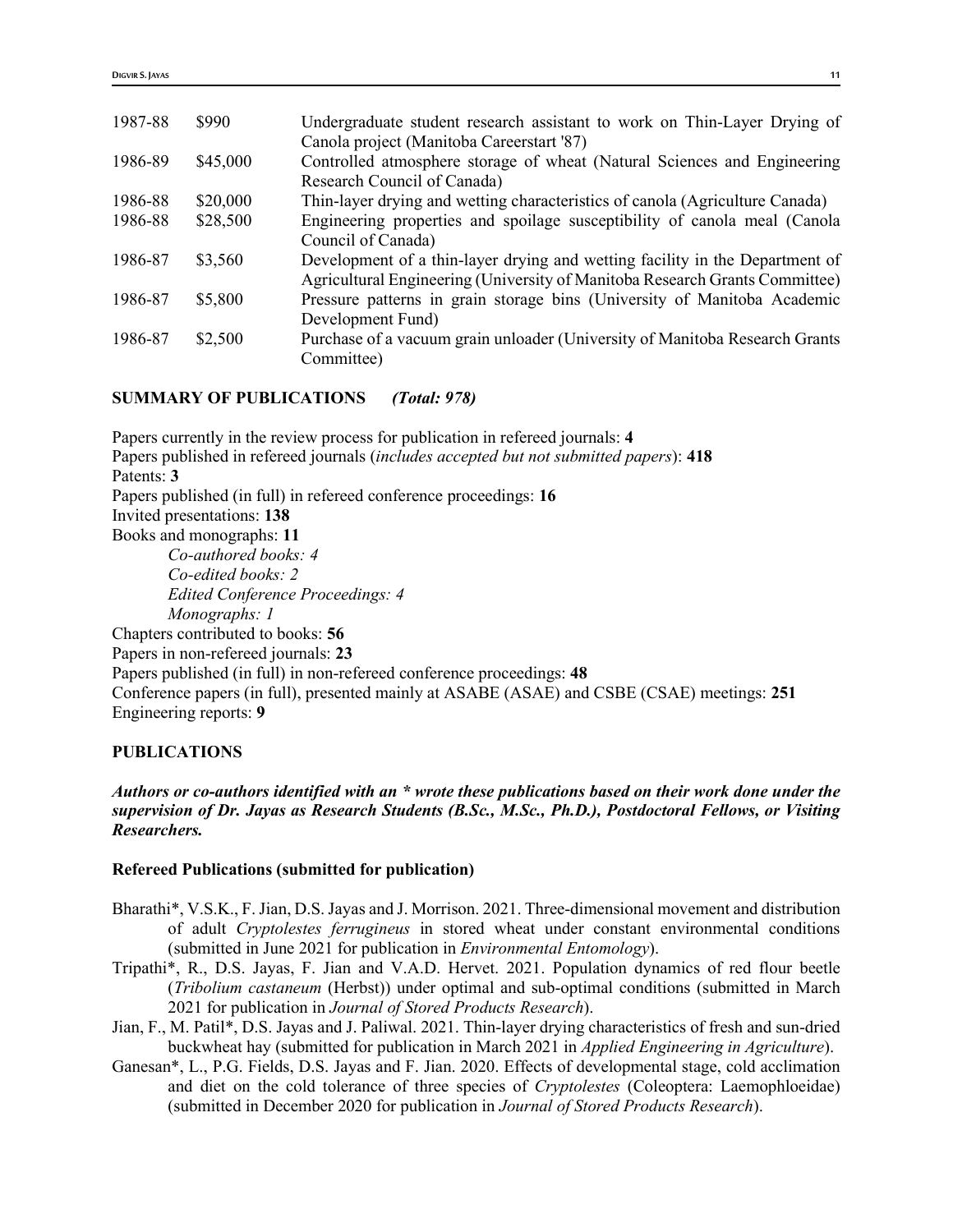#### **Refereed Publications (accepted for publication or published)**

- Salarikia\*, A., F. Jian, D.S. Jayas and Q. Zhang. 2021. Segregation of dockage and foreign materials in wheat during loading into a 10-meter diameter bin (accepted in June 2021 for publication in *Journal of Stored Products Research*).
- Anukiruthika\*, T., F. Jian and D.S. Jayas. 2021. Movement and behavioral response of stored product insects under stored grain environments - a review. *Journal of Stored Products Research*, **90**:101752. https://doi.org/10.1016/j.jspr.2020.101752
- Currie, S., V.S.K. Bharathi\*, F. Jian, P.G. Fields and D.S. Jayas. 2020. Attractiveness of male and female adults of *Cryptolestes ferrugineus* (Stephens) (Coleoptera: Laemophloeidae) to conspecifics with and without grain. *Environmental Entomology*, nvaa121[, https://doi.org/10.1093/ee/nvaa121](https://doi.org/10.1093/ee/nvaa121).
- Zhang, C., A. Dai, H. Yang, Z. Wu, X. Zhou and D.S. Jayas. 2020. Influence of moisture of wheat on acoustic wave propagation characteristics. *Transactions of the ASABE*, **63**(5): 1315-1326. doi: 10.13031/trans.13472.
- Huang, Y., D. Wang, [F. Jian,](https://www.researchgate.net/profile/Fuji_Jian2?_sg%5B0%5D=D32v8rCzmYpXRFC0qDigFdK69Rasz7Xqp9bivVHJ4u_LHdjOAn-cxpzhXwtlQew-H4-PXvw.yrHwKmb9vlqE_4EamUiAFQBMkg8MyW-SBKM9jJwXgl9s8nLPYy2AN9RMundONEje56ebH0rH7qug_VKbg2VJFA&_sg%5B1%5D=EOvGRzNlNlYpkA4MvvXfXd7qdKHGl8cLr6mnfwoK1_K0QXYkPzNaXcvUySKr_QOUvySuxd9KpaAwckGj.WEQ2jvuNeE7NN3Lj8BETzSe7RJgZOnnyYhoO3q1wdXui87TVhahBi5QvQ7hItLCrxY_X3DW2tCubKRYcVevPPw) D.S. Jayas, C. Chen and D. Wang. 2020. Mortality of different stages of *Plodia interpunctella* (Lepidoptera: Pyralidae) at three temperatures in controlled atmospheres of high nitrogen. *Journal of Economic Entomology*, **113**(3):1105-1109. doi:10.1093/jee/toaa038.
- Jayas, D.S. 2020. Research needs for stored product entomology. *Journal of Applied Zoological Researches*, **31**(1):24-31.
- Chakraborty\*, S.K., N.K. Mahanti, S.M. Mansuri, M.K. Tripathi, N. Kotwaliwale and D.S. Jayas. 2021. Non-destructive classification and prediction of aflatoxin-B1 concentration in maize kernels using Vis-NIR (400 – 1000 nm) hyperspectral imaging. *Journal of Food Science and Technology*, 58(2): 437-450 (http://doi.org/10.1007/s13197-020-04552-w).
- Sharma, A., C.J. Demianyk, N.D.G. White and D.S. Jayas. 2020. The effects of grasshopper carcasses as dockage in stored wheat. *Journal of Stored Products Research*, **85**:101533.
- Jian, F., J. Liu and D.S. Jayas. 2020. A new mathematical model to simulate sorption, desorption and hysteresis of stored canola during aeration. *Drying Technology*, **38**(16):2190-2201. (https://doi.org/10.1080/07373937.2019.1690501).
- Jian, F., M.A.A. Mamun and D.S. Jayas. 2019. Effect of pre-harvest treatments on equilibrium moisture contents and safe storage of canola. *Canadian Biosystems Engineering*/*Le génie des biosystèmes au Canada* **61**:3.1-3.13. https://doi.org/10.7451/CBE.2019.61.3.1.
- Jian, F., P. Tang, M.A.A. Mamun and D.S. Jayas. 2019. Effect of field treatment on microfloral respiration and storability of canola under different storage conditions. *American Journal of Plant Sciences*, **10**(11):1989-2001. DOI: 10.4236/ajps.2019.1011139.
- Zhang, C., Z. Shi, H. Yang, X. Zhou, Z. Wu and D.S. Jayas. 2019. A novel, portable and fast moisture content measuring method for grains based on an ultra-wideband (UWB) radar module and the mode matching method. *Sensors*, **19**, 4224; doi:10.3390/s19194224 [www.mdpi.com/1424-](http://www.mdpi.com/1424-8220/19/19/4224/pdf) [8220/19/19/4224/pdf\)](http://www.mdpi.com/1424-8220/19/19/4224/pdf).
- Li, J., H. Zhou, D.S. Jayas and Q. Jia. 2019. Construction of a dataset of stored-grain insects images for intelligent monitoring. *Applied Engineering in Agriculture*, **35**(4):647-655.
- Jian, F., Mamun Md. Abdullah Al, N.D.G. White, D.S. Jayas, P.G. Fields and J. McCombe. 2019. Safe storage times of FINOLA® hemp (*Cannabis sativa*) seeds with dockage. *Journal of Stored Products Research*, **83**:34-43.
- Zhou, H., H. Miao, J. Li, F. Jian and D.S. Jayas. 2019. A low-resolution image restoration classifier network to identify stored-grain insects from images of sticky boards. *Computers and Electronics in Agriculture*, **162**:593-601.
- Narendran, R.B.**,** F. Jian, D.S. Jayas**,** P.G. Fields and N.D.G. White. 2019. Segregation of canola, kidney bean, and soybean in wheat bulks during bin loading. *Powder Technology*, **344**:307-313.
- Jian, F., R.B. Narendran and D.S. Jayas. 2019. Segregation in stored grain bulks: kinematics, dynamics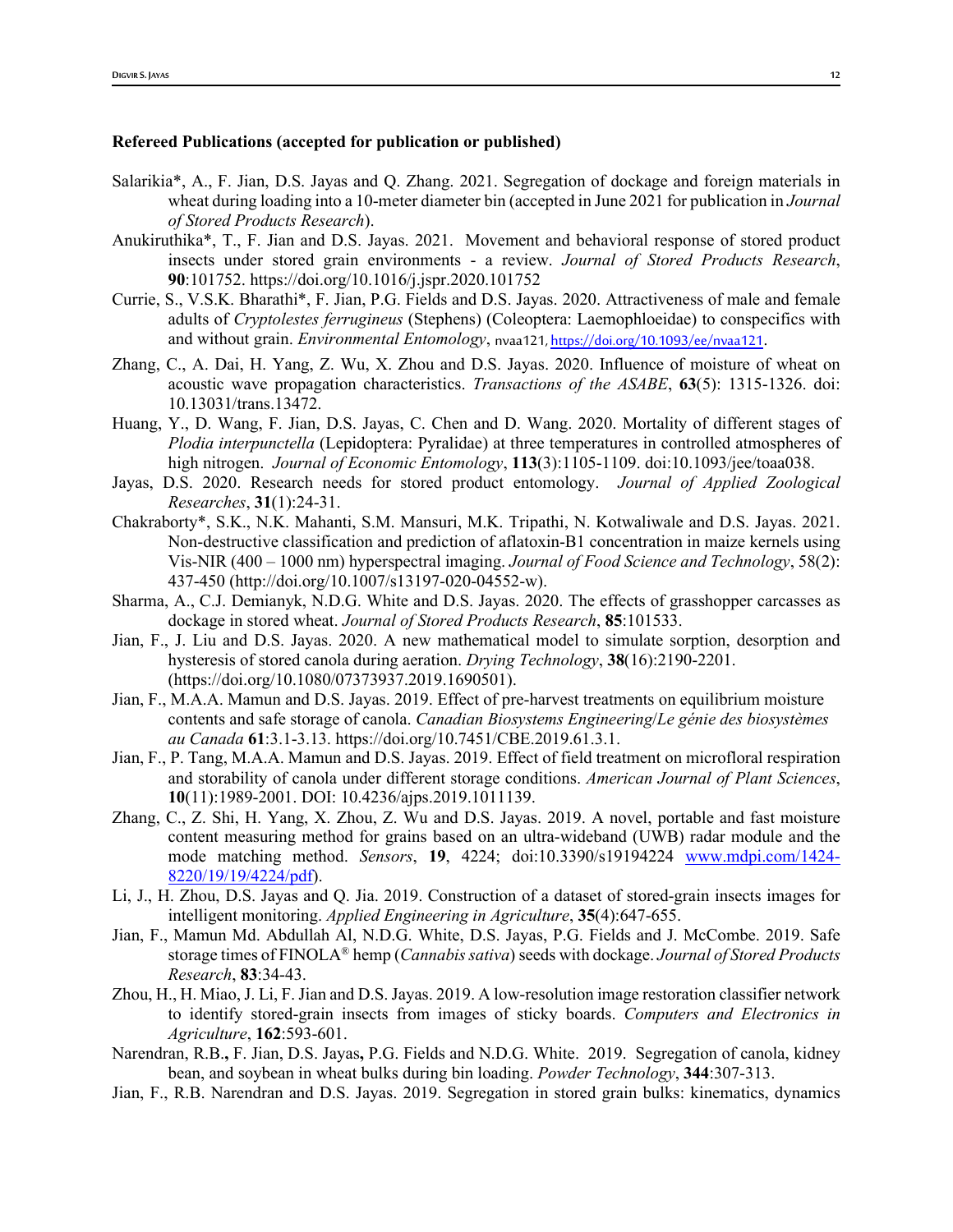mechanisms, and minimization – a review. *Journal of Stored Products Research*, **81**:11-21.

- Jian, F., S. Yavari, R.B. Narendran and D.S. Jayas. 2018. Physical properties of Finola® hemp seeds: clean and containing dockages. *Applied Engineering in Agriculture*, **34**(6):1017-1026.
- Senthilkumar\*, T., F. Jian, D.S. Jayas and R.B. Narendran. 2018. Physical properties of white and black beans (*Phaseolus vulgaris*). *Applied Engineering in Agriculture*, **34**(4):749-754.
- Jian, F., D. Divagar, J. Mhaiki, D.S. Jayas, P.G. Fields and N.D.G. White. 2018. Static and dynamic methods to determine adsorption isotherms of hemp seed (*Cannabis sativa* L.) with different percentages of dockage. *Food Science & Nutrition*, **6**:1629-1640.
- Reimer, A., K. Wiebe, J. Rao, B. Yao, Y. Gui, F. Jian, P.G. Fields, D.S. Jayas, C. Hu. 2018. A compact microwave device for monitoring single insect activity. *Biosystems Engineering*, **175**:27-35.
- Zhang C., H. Dang, X. Zhou, H. Zhou and D. S. Jayas. 2018. A novel method for measuring the color of edible oil on the Lovibond scale based on spectral detection and convolutional neural network. *Transactions of ASABE*, **61**(3):839-847.
- Jian\*, F., D.S. Jayas, P.G. Fields, N.D.G. White, H. Zhang and P. Tang. 2018. Demography of rusty grain beetle in stored bulk wheat: Part I, population dynamics at different temperatures and grain bulk sizes. *Environmental Entomology*, **47**(2):244-255.
- Jian\*, F., D.S. Jayas, P.G. Fields and N.D.G. White. 2018. Demography of rusty grain beetle in stored bulk wheat: Part II. mathematical modelling to characterize and predict population dynamics. *Environmental Entomology*, **47**(2):256-263.
- Jian, F. and D.S. Jayas. 2018. Characterization of isotherms and thin layer drying of red kidney beans, Part I, choosing appropriate empirical and semi-theoretical models. *Drying Technology*, **36**(14):1696-1706. https://doi.org/10.1080/07373937.2017.1422515.
- Jian, F. and D.S. Jayas. 2018. Characterization of isotherms and thin layer drying of red kidney beans, Part II, three dimensional finite element models to estimate transient mass and heat transfer coefficients and water diffusivity. *Drying Technology*, **36**(14):1707-1718. https://doi.org/10.1080/07373937.2017.1422514.
- Shen Y., H. Zhou, J. Li, F. Jian and D.S. Jayas. 2018. Detection of stored-grain insects using deep learning. *Computers and Electronics in Agriculture*, **145**:319-325.
- Jian\*, F., D.S. Jayas, P.G. Fields and N.D.G. White. 2017. Water absorption and cooking time of red kidney beans (*Phaseolus vulgaris* L.): part II - Mathematical models of water absorption. *International Journal of Food Science and Technology*, **52**:2412–2421. doi:10.1111/ijfs.13525.
- Jian\*, F., D.S. Jayas, P.G. Fields and N.D.G. White. 2017. Water absorption and cooking time of red kidney beans (*Phaseolus vulgaris* L.): part I - effect of freezing and drying condition on water absorption and cooking time. *International Journal of Food Science and Technology*, **52**:2031–2039. doi:10.1111/ijfs.13481.
- Senthilkumar\*, T., D.S. Jayas, N.D.G. White, P.G. Fields and T. Gräfenhan. 2017. Detection of ochratoxin A contamination in stored wheat using near-infrared hyperspectral imaging. *Infrared Physics and Technology*, **81**:228-235.
- Divekar\*, M.T., C. Karunakaran, R. Lahlali, S. Kumar, V. Chelladurai\*, X. Liu, F. Borondics, S. Shanmugasundaram and D.S. Jayas. 2017. Effect of microwave treatment on the cooking and macronutrient qualities of pulses. *International Journal of Food Properties*, **20**(2):409-422.
- Li, J., D. Sun, H. Pu and D.S. Jayas. 2017. Determination of trace thiophanate-methyl and its metabolite carbendazin with teratogenic risk in red bell pepper (*Capsicumannuum* L.) by surface-enhanced Raman imaging technique. *Food Chemistry*, **218**:543-552.
- Ravikanth\*, L., D.S. Jayas, N.D. G. White, P.G. Fields and D. Sun. 2017. Extraction of spectral information from hyperspectral data and application of hyperspectral imaging for food and agricultural products. *Food and Bioprocess Technology*, **10**, 1–33. (DOI 10.1007/s11947-016-1817-8),
- Chelladurai\*, V., F. Jian\*, D.S. Jayas, N.D.G. White, P.G. Fields and A. Manickavasagan. 2016. Feasibility of storing canola at different moisture contents in silo bags under Canadian Prairie conditions. *Canadian Biosystems Engineering*, **58**:3.9-3.20.
- Ravikanth\*, L., C.B. Singh, D.S. Jayas and N.D.G. White. 2016. Performance evaluation of a model for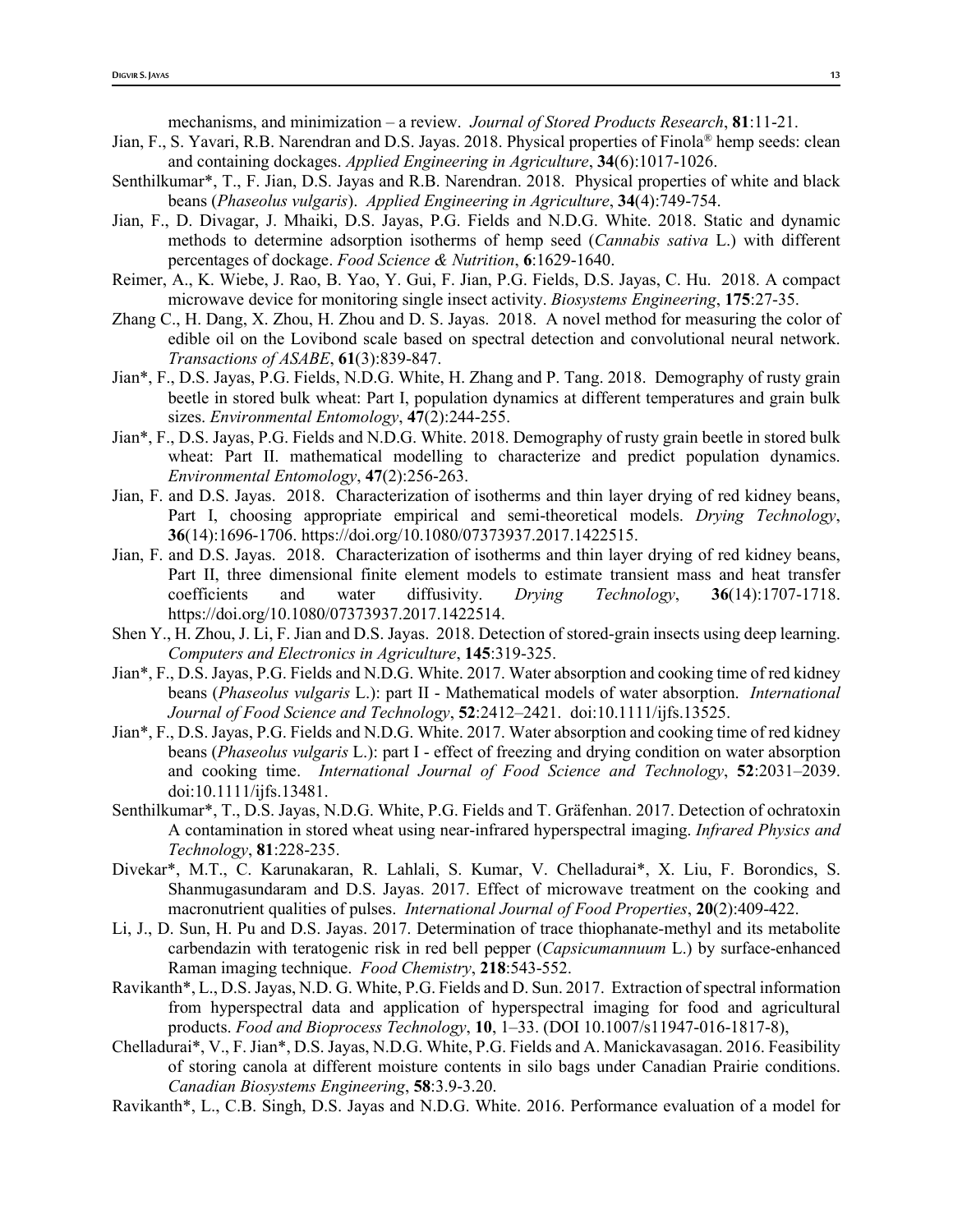the classification of contaminants from wheat using near-infrared hyperspectral imaging. *Biosystems Engineering*, **147**:248-258.

- Ravikanth\*, L., V. Chelladurai\*, D.S. Jayas and N.D.G. White. 2016. Detection of broken kernels content in bulk wheat samples using near-infrared hyperspectral imaging. *Agricultural Research*, **5**(3):285- 292.
- Jian\*, F., S. Doak\*, D.S. Jayas, P.G. Fields and N.D.G. White. 2016. Comparison of insect detection efficiency by different detection methods. *Journal of Stored Products Research*, **69**:138-142.
- Senthilkumar\*, T., D.S. Jayas, N.D.G. White, P.G. Fields and T. Gräfenhan. 2016. Detection of fungal infection and Ochratoxin A contamination in stored barley using near-infrared hyperspectral imaging. *Biosystems Engineering*, **147**:162-173.
- Senthilkumar\*, T., D.S. Jayas, N.D.G. White, P.G. Fields and T. Gräfenhan. 2016. Near-infrared (NIR) hyperspectral imaging: theory and applications to detect fungal infection and mycotoxin contamination in food products. *Journal of Grain Storage Research*, **78** (Special Issue of *Indian Journal of Entomology*):91-99.
- Senthilkumar\*, T., D.S. Jayas, N.D.G. White, P.G. Fields and T. Gräfenhan. 2016. Detection of ochratoxin A in stored barley using near-infrared (NIR) hyperspectral imaging. *Journal of Grain Storage Research*, **78** (Special Issue of *Indian Journal of Entomology*):114-120.
- Jayas, D.S. 2016. Grain storage research: current status and future needs. *Journal of Grain Storage Research*, **78** (Special Issue of *Indian Journal of Entomology*):1-6.
- Chelladurai\*, V., F. Jian\*, D.S. Jayas, N.D.G. White, A. Manickavasagan and P.G. Fields. 2016. Quality changes in 12% moisture content canola stored in silo bags under Canadian prairie conditions. *Journal of Stored Products Research*, **68**:33-43.
- Karuppiah\*, K., T. Senthilkumar\*, D.S. Jayas and N.D.G. White. 2016. Detection of fungal infection in five different pulses using near-infrared hyperspectral imaging. *Journal of Stored Products Research*, **65**:13-18.
- Senthilkumar\*, T., D.S. Jayas, N.D.G. White, P.G. Fields and T. Gräfenhan. 2016. Detection of fungal infection and Ochratoxin A contamination in stored wheat using near-infrared hyperspectral imaging. *Journal of Stored Products Research*, **65**:30-39.
- Kheiralipour\*, K., H. Ahmadi, A. Rajabipour, S. Rafiee, M. Javan-Nikkhah, D.S. Jayas and K. Siliveru\*. 2016. Detection of fungal infection in pistachio kernel by long-wave near-infrared hyperspectral imaging technique. *Quality Assurance and Safety of Crops & Foods*, **8**(1):129-135.
- Zhou, H., Y. Xu, C. Zhang, D.S. Jayas and X. Zhou. 2015. Implementation of low-power wireless sensor network protocol stack for real-time monitoring of warehouses. *Applied Engineering in Agriculture*, **31**(5):697-706.
- Jian\*, F., P.G. Fields, K. Hargreaves\*, D.S. Jayas and N.D.G. White. 2015. Chill-coma and minimum movement temperatures of stored-products beetles in stored wheat. *Journal of Economic Entomology*, **108**(5):2471-2178.
- Chelladurai\*, V., V.R. Parker\*, D.S. Jayas and N.D.G. White. 2015. Evaluation of a horizontal air flow inbin grain drying system. *Applied Engineering in Agriculture*, **31**(5):793-798.
- Senthilkumar\*, T., D.S. Jayas and N.D.G. White. 2015. Detection of different stages of fungal infection in stored canola using near-infrared hyperspectral imaging. *Journal of Stored Products Research*, **63**:80-88.
- Jian\*, F., V. Chelladurai\*, D.S. Jayas and N.D.G. White. 2015. Three-dimensional transient heat, mass, and momentum transfer model to predict conditions of canola stored inside silo bags under Canadian Prairie conditions: Part I - soil temperature model. *Transactions of the ASABE*, **58**(4):1127-1134.
- Jian\*, F., V. Chelladurai\*, D.S. Jayas and N.D.G. White. 2015. Three-dimensional transient heat, mass, and momentum transfer model to predict conditions of canola stored inside silo bags under Canadian Prairie conditions: Part II model of canola bulk temperature and moisture content. *Transactions of the ASABE*, **58**(4):1135-1144.
- Jian\*, F., D.S. Jayas, P.G. Fields and N.D.G. White. 2015. A new method to rapidly detect rusty grain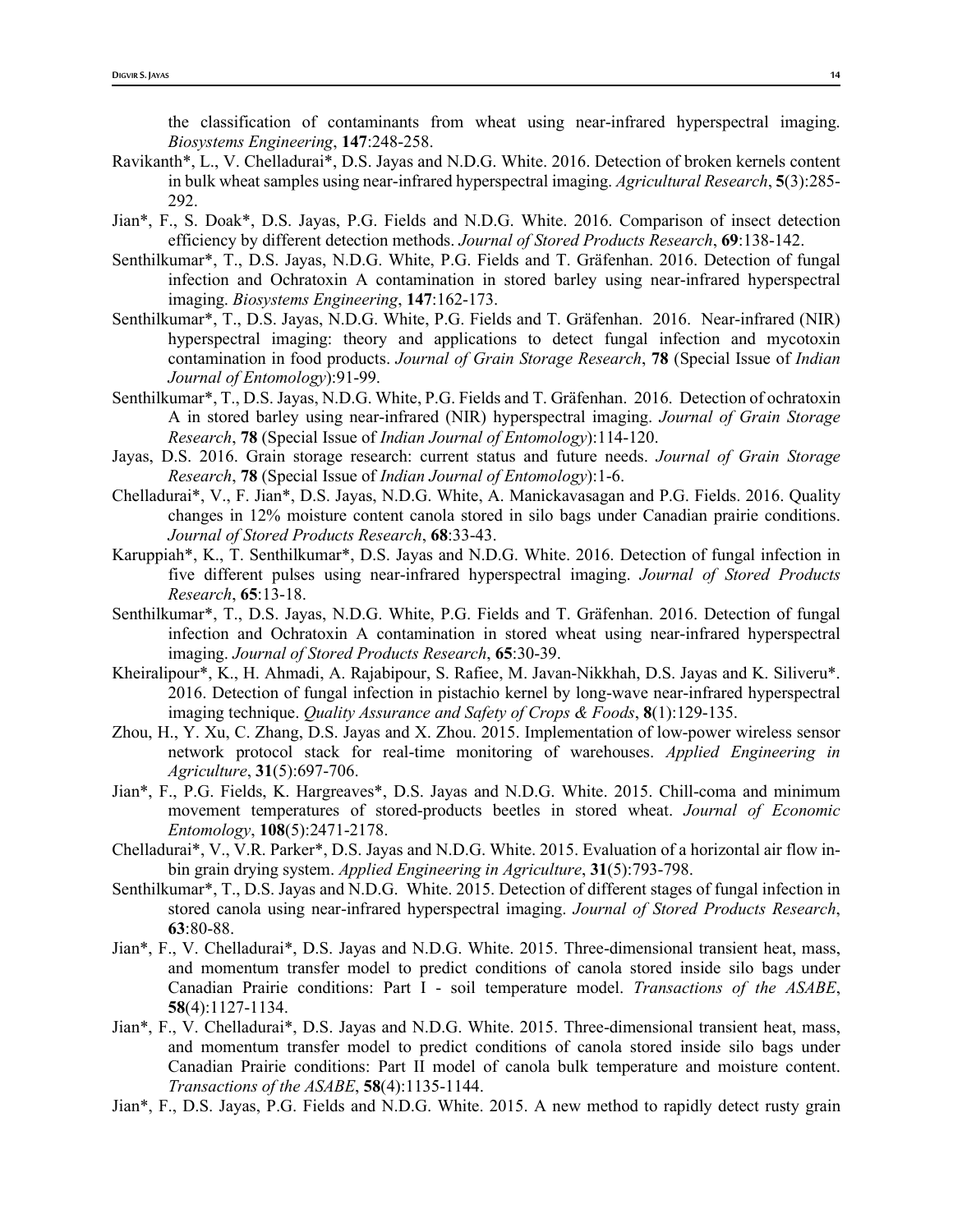beetle, *Cryptolestes ferrugineus* (Stephens), in stored grain. *Journal of Stored Products Research*, **63**:1-5.

- Vadivambal\*, R., V. Chelladurai\*, F. Jian\* and D.S. Jayas. 2015. Tensile strength and elongation of hemp and sisal ropes at different temperatures. *Canadian Biosystems Engineering*, **57**:3.9-3.12.
- Ravikanth\*, L., C.B. Singh, D.S. Jayas and N.D.G. White. 2015. Classification of contaminants from wheat using near-infrared hyperspectral imaging. *Biosystems Engineering*, **135**:73-86.
- Amudhasurabi\*, A., D.S. Jayas and K. Alagusundaram. 2015. Assessment of effectiveness of subsidized food grain distribution in India with respect to rice and wheat. *Indian Journal of Marketing*, **45**(1):49-59.
- Amudhasurabi\*, A., J. Carlberg, D.S. Jayas and L. Ravikanth\*. 2015. Impacts of grain handling and transportation system deregulation on farm profitability in Manitoba Province of Canada. *International Journal of Business Management & Research*, **5**(2):37-44.
- Singh, C.B., D.S. Jayas and R. Larson. 2015. Assessment of fan control strategies for in-bin natural air drying of wheat in western Canada. *Canadian Biosystems Engineering*, **56**:3.25-3.36.
- Moses\*, J.A., D.S. Jayas and K. Alagusundaram. 2015. Climate change and its implications on stored food grains. *Agricultural Research*, **4**(1):21-30.
- Mahesh\*, S., D.S. Jayas, J. Paliwal and N.D.G. White. 2015. Hyperspectral imaging to classify and monitor quality of agricultural materials. *Journal of Stored Products Research*, **61**:17-26.
- Moses\*, J.A., V. Chelladurai\*, D.S. Jayas and K. Alagusundaram. 2015. Simulation and validation of airflow distribution patterns in hopper-bottom bins filled with wheat. *Applied Engineering in Agriculture*, **31**(2):303-311.
- Jian\*, F., D.S. Jayas, N.D.G. White, P.G. Fields and N. Howe\*. 2015. An evaluation of insect expulsion from wheat samples by microwave treatment for disinfestation. *Biosystems Engineering*, **130**:1-12.
- Mahesh\*, S., D.S. Jayas, J. Paliwal and N.D.G. White. 2015. Comparison of partial least squares regression (PLSR) and principal components regression (PCR) methods for protein and hardness predictions using the near-infrared (NIR) hyperspectral images of bulk samples of Canadian wheat. *Food and Bioprocess Technology*, **8**:31-40.
- Zhou, H., J. Liu, D.S. Jayas, Z. WU and X. Zhou. 2014. A distributed parameter model predictive control method for forced air ventilation through stored grain. *Applied Engineering in Agriculture*, **30**(4):593-600.
- Moses\*, J.A., D.S. Jayas and K. Alagusundaram. 2014. Simulation and validation of airflow distribution patterns in bins filled with canola. *Journal of Agricultural Engineering*, **51**(4):14-20.
- Jian\*, F. and D.S. Jayas. 2014. Understanding the initiation and development of hotspots in storage-grain ecosystems. *Journal of Applied Zoological Researches*, **25**(1):01-10.
- Moses\*, J.A., D.S. Jayas and K. Alagusundaram. 2014. Simulation and validation of airflow pressure patterns for horizontal airflow through bulk canola. *Trends in Biosciences*, **7**(17):2385-2391.
- Moses\*, J.A., D.S. Jayas and K. Alagusundaram. 2014. Three-dimensional airflow pressure patterns in flatbottom bins filled with barley for different duct configurations. *Trends in Biosciences*, **7**(17):2392- 2396.
- Jian\*, F., D.S. Jayas and N.D.G. White. 2014. Heat production of stored canola seeds under airtight and non-airtight conditions. *Transactions of the ASABE*, **57**(4):1151-1162.
- Sun\*, K., F. Jian\*, D.S. Jayas, N.D.G. White and P.G. Fields. 2014. Physical properties of three varieties of high-oil canola and one variety of low-oil canola. *Transactions of the ASABE*, **57**(2):599-608.
- Arlene-Christina\*, G.D., D.S. Jayas, P.G. Fields, F. Jian\*, N.D.G. White and K. Alagusundaram. 2014. Movement of *Cryptolestes ferrugineus* out of wheat kernels and their mortalities under elevated temperatures. *Journal of Stored Products Research*, **59**:292-298.
- Jian\*, F., D.S. Jayas, Q. Zhang, J. Paliwal and K. Sun\*. 2014. Inter- and multi-disciplinary studies of stored grain ecosystems: latest development in grain storage research at University of Manitoba in Canada. *Grain Storage* (in Chinese), **43**(3): 6-18.
- Teena\*, M.A., A. Manickavasagan, L. Ravikanth\*, D.S. Jayas. 2014. Near infrared (NIR) hyperspectral imaging to classify fungal infected dates. *Journal of Stored Products Research*, **59**:306-313.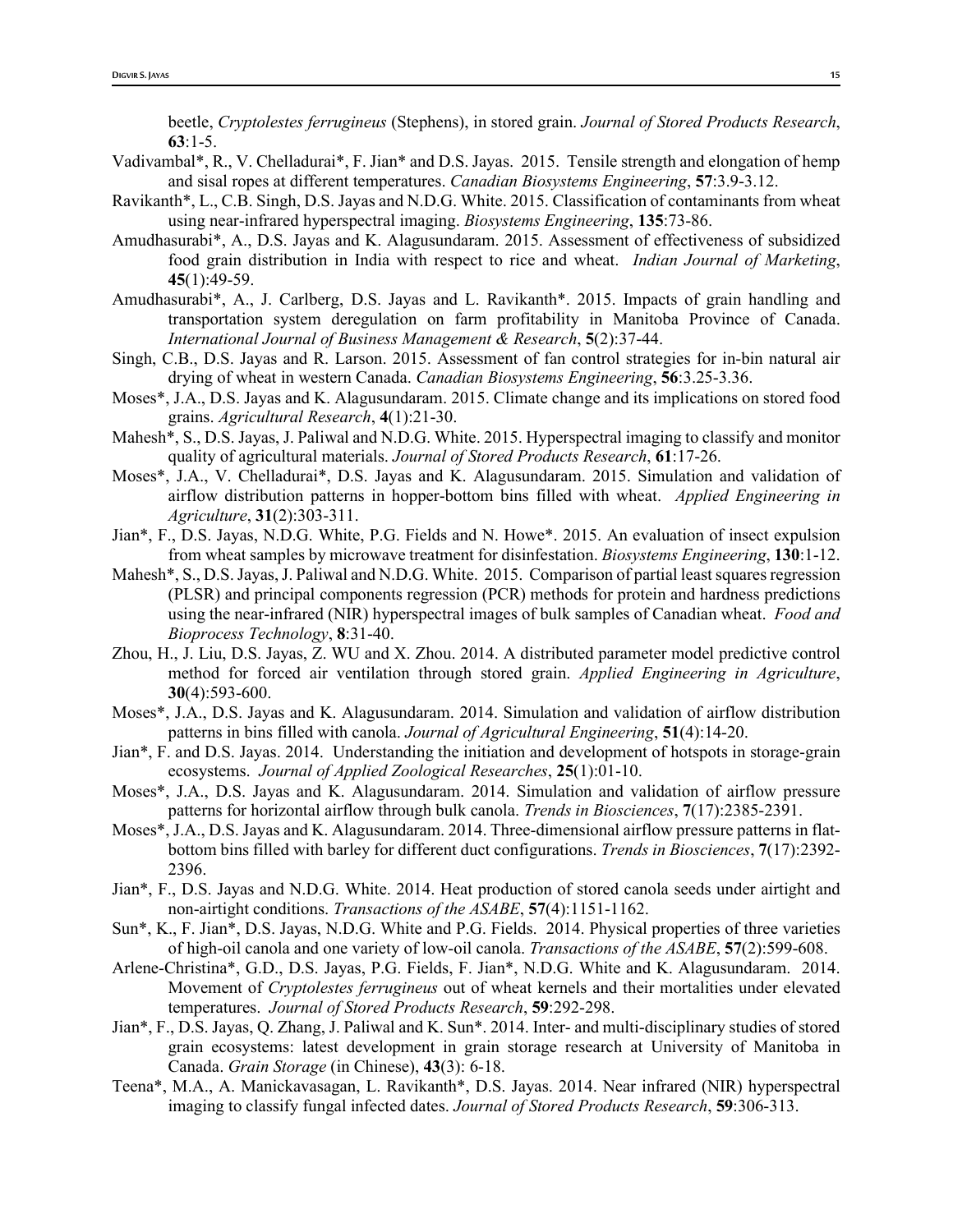- Sun\*, K., F. Jian\*, D.S. Jayas and N.D.G. White. 2014. Quality changes in high and low oil content canola during storage: Part I - safe storage time under constant temperatures. *Journal of Stored Products Research*, **59**:320-327.
- Jian\*, F., K. Sun\*, V. Chelladurai\*, D.S. Jayas and N.D.G. White. 2014. Quality changes in high and low oil content canola during storage: Part II mathematical models to predict germination. *Journal of Stored Products Research*, **59**:328-337.
- Jian\*, F., D.S. Jayas, N.D.G. White and P.G. Fields. 2014. Carbon dioxide sorption by stored canola under different storage conditions. *Journal of Stored Products Research*, **59**:101-107.
- Chidananda\*, K.P., V. Chelladurai\*, D.S. Jayas, K. Alagusundaram, N.D.G. White and P.G. Fields. 2014. Respiration of pulses stored under different storage conditions. *Journal of Stored Products Research*, **59**:42-47.
- Kaliramesh\*, S., V. Chelladurai\*, D.S. Jayas and K. Alagusundaram. 2014. Determination of main constituents in green gram using near-infrared hyperspectral imaging. *Journal of Agricultural Engineering*, **51**(1):7-15.
- Manickavasagan, A., H. N. Al-Shekaili, G. Thomas, M.S. Rahman, N. Guizani and D. S. Jayas. 2014. Edge detection features to evaluate hardness of dates using monochrome images. *Food and Bioprocess Technology*, **7**:2251-2258.
- Chelladurai\*, V., K. Karuppiah\*, D.S. Jayas, P.G. Fields and N.D.G. White. 2014. Detection of *Callosobruchus maculatus* (F.) infestation in soybean using soft X-ray and NIR hyperspectral imaging techniques. *Journal of Stored Products Research*, **57**:43-48.
- Jian\*, F., V. Chelladurai\*, D.S. Jayas, C.J. Demianyk and N.D.G. White. 2014. Interstitial concentrations of carbon dioxide and oxygen in stored canola, soybean, and wheat seeds under various conditions. *Journal of Stored Products Research*, **57**:63-72.
- Jian\*, F., D.S. Jayas and N.D.G. White. 2014. How many kilograms of grain per sample unit is big enough? Part I - Comparison of insect detection and density estimation between manual probe sampling and Insector® system. *Journal of Stored Products Research*, **56**:60-66.
- Jian\*, F. D.S. Jayas and N.D.G. White. 2014. How many kilograms of grain per sample unit is big enough? Part II - Simulation of sampling from grain mass with different insect densities and distribution patterns. *Journal of Stored Products Research*, **56**:67-80.
- Mahesh\*, S., D.S. Jayas, J. Paliwal and N.D.G. White. 2014. Comparing two statistical discriminant models with a back propagation neural network model for pairwise classification of location and crop year specific wheat classes at three selected moisture contents using NIR hyperspectral images. *Transactions of the ASABE*, **57**(1):63-74.
- Moses\*, J.A., D.S. Jayas and K. Alagusundaram. 2013. Resistance to airflow through bulk grains, oilseeds and other agricultural products - a review. *Journal of Agricultural Engineering*, **50**(4):1-13.
- Sun\*, K., Y.W. Qian, V. Spicer, N.D.G. White and D.S. Jayas. 2013. Feasibility of protein fingerprinting technology for detecting *Tribolium castaneum* (Herbst) insect fragments in wheat flour. *Journal of Stored Products Research*, **55**:36-40.
- Mohan\*, A.L. and D.S. Jayas. 2013. Automation of unloading grain cars using the "Grain-o-bot". *Transactions of the ASABE*, **56**(5):1837-1845.
- Jian\*, F., B. Subramanyam, D.S. Jayas and N.D.G. White. 2013. Models to predict mortality of *Tribolium castaneum* (Coleoptera: Tenebrionidae) exposed to elevated temperatures during structural heat treatments. *Journal of Economic Entomology*, **106**(5):2247-2258.
- Purohit\*, P., D. S. Jayas, V. Chelladurai\* and B.K. Yadav. 2013. Microwave treatment of mung bean (*Vigna radiata*) for reducing the cooking time. *Applied Engineering in Agriculture*, **29**(4):547-555.
- Kheiralipour\*, K., H. Ahmadi, A. Rajabipour, S. Rafiee, M. Javan-Nikkhah and D.S. Jayas. 2013. Development a new threshold based classification model for analyzing thermal imaging data to detect fungal infection of pistachio kernels. *Agricultural Research*, **2**(2):127-131.
- Manickavasagan, A., P.M.K. Alahakoon, T.K. Al-Busaidi, S. Al-Adawi, A.K. Al-Wahaibi, A.A. Al-Raeesi, R. Al-Yahyai and D.S. Jayas. 2013. Disinfestation of stored dates using microwave energy. *Journal of Stored Products Research*, **55**:1-5.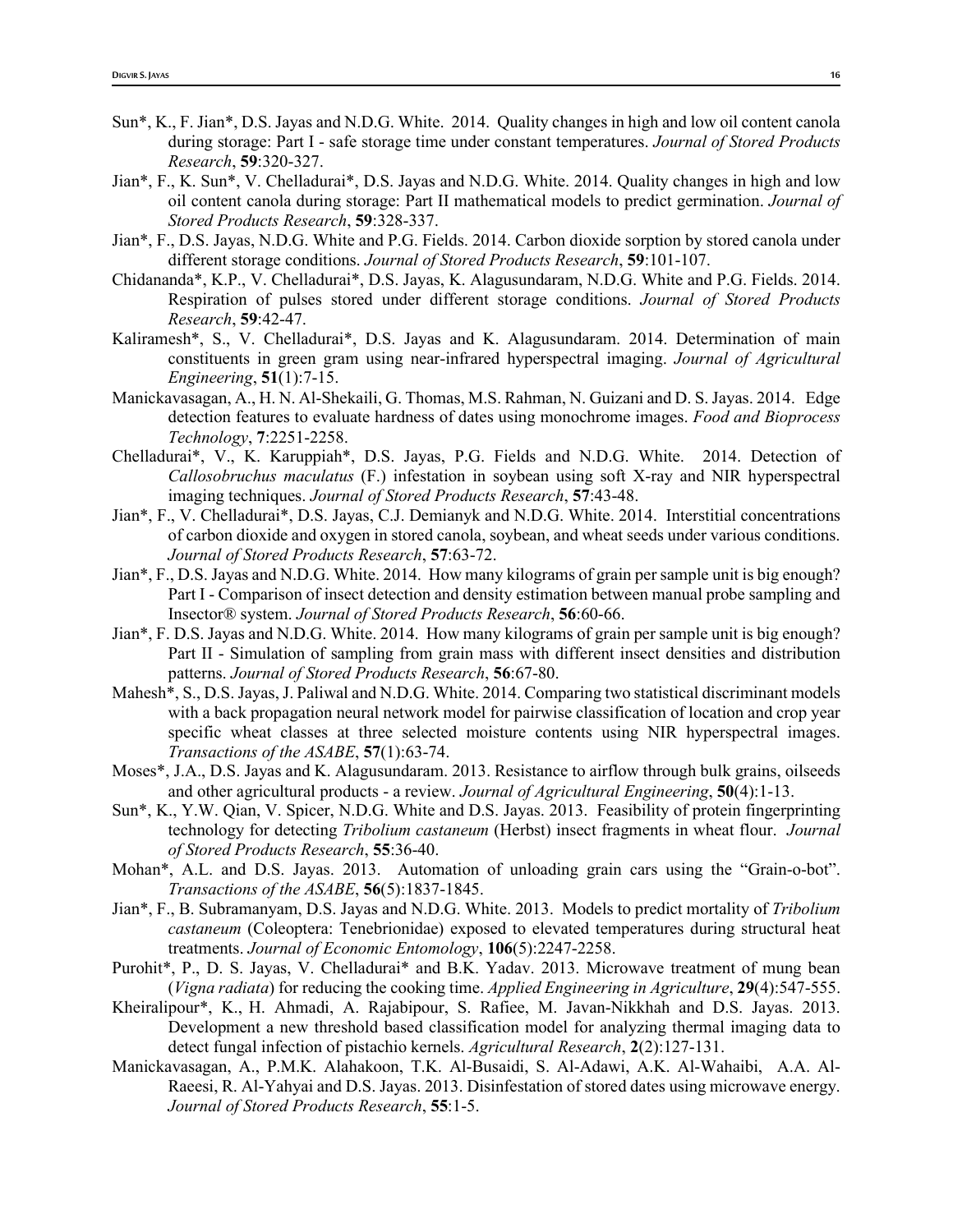- Jian\*, F., D.S. Jayas and N.D.G. White. 2013. Specific heat, thermal diffusivity, and bulk density of genetically-modified canola with high oil content at different moisture contents, temperatures, and storage times. *Transactions of the ASABE*, **56**(3):1077-1083.
- Teena, M.A., A. Manickavasagan, A. Mothershaw, S. El Hadi and D.S. Jayas. 2013. Potential of machine vision techniques for detecting fecal and microbial contamination of food products: A review. *Food and Bioprocess Technology*, **6**:1621-1634.
- Wu\*, J., D.S. Jayas, Q. Zhang, N.D.G. White and R.K. York. 2013. Feasibility of the application of electronic nose technology to detect insect infestation in wheat. *Canadian Biosystems Engineering*, **55**:3.1-3.9.
- Ravikanth\*, L., D.S. Jayas, K. Alagusundaram and V. Chelladurai\*. 2013. Measurement of physical dimensions of Mung bean. *Journal of Agricultural Engineering*, **50**(1):59-62.
- Sravanthi\*, B., D.S. Jayas, K. Alagusundaram, V. Chelladurai\* and N.D.G. White. 2013. Effect of storage conditions on red lentils. *Journal of Stored Products Research*, **53**:48-53.
- Jian\*, F., D. S. Jayas and N.D.G. White. 2013. Can ozone be a new control strategy for pests of stored grain? *Agricultural Research*, **2**(1):1-8.
- Purohit\*, P., D.S. Jayas, B. K. Yadav, V. Chelladurai\*, P.G. Fields and N.D.G. White. 2013. Microwaves to control *Callosobruchus maculatus* in stored mung bean (*Vigna radiata*). *Journal of Stored Products Research*, **53**:19-22.
- Emadi, T.A., C. Shafai, D.J. Thomson, M.S. Freund, N.D.G. White and D.S. Jayas. 2013. Polymer-based chemicapacitor sensor, for 1-Octanol and relative humidity detections at different temperatures and frequencies. *IEEE Sensors Journal*, **13**(2):519-527.
- Rani\*, P.R., V. Chelladurai\*, D.S. Jayas, N.D.G. White and C.V. Kavitha-Abirami. 2013. Storage studies on pinto beans under different moisture contents and temperature regimes. *Journal of Stored Products Research*, **52**:78-85.
- Mebatsion, H.K., J. Paliwal and D.S. Jayas. 2013. Automatic classification of non-touching cereal grains in digital images using limited morphological and color features. *Computers and Electronics in Agriculture*, **90**:99-105.
- Kaliramesh\*, S., V. Chelladurai\*, D.S. Jayas, K. Alagusundaram, N.D.G. White and P.G. Fields. 2013. Detection of infestation by *Callosobruchus maculatus* in mung bean using near-infrared hyperspectral imaging. *Journal of Stored Products Research*, **52**:107-111.
- Jian\*, F., P.G. Fields, D.S. Jayas, N.D.G. White and M. Loganathan\*. 2012. Measured and predicted temperatures in a grain processing building under heat treatment: I. Temperature profiles during heat treatment. *Canadian Biosystems Engineering*, **54**:3.1-3.8.
- Jian\*, F., P.G. Fields, D.S. Jayas, N.D.G. White and M. Loganathan\*. 2012. Measured and predicted temperatures in a grain processing building under heat treatment: II. Mathematical modeling of heat and mass transfer during heat treatment. *Canadian Biosystems Engineering*, **54**:3.9-3.17.
- Jian\*, F., R. Larson, D.S. Jayas and N.D.G. White. 2012. Three dimensional temporal and spatial distribution of adult *Rhyzopertha dominica* in stored wheat and corn under different temperatures, moisture contents, and adult densities. *Journal of Economic Entomology*, **105**(4):1194-1204.
- Ravikanth\*, L., D.S. Jayas, K. Alagusundaram and V. Chelladurai\*. 2012. Measurement of thermal properties of mung bean (*Vigna radiata*). *Transactions of the ASABE*, **55**(6):2245-2250.
- Jian\*, F., D.S. Jayas and N.D.G. White. 2012. Thermal conductivity, bulk density, and germination of a canola variety with high oil content under different temperatures, moisture contents, and storage periods. *Transactions of the ASABE*, **55**(5):1837-1843.
- Jian\*, F. and D.S. Jayas. 2012. The ecosystem approach to grain storage. *Agricultural Research*, **1**(2):148- 156.
- Jian\*, F., R. Larson, D.S. Jayas and N.D.G. White. 2012. Three dimensional temporal and spatial distribution of adults of *Tribolium castaneum* (Coleoptera: Tenebrionidae) in stored wheat under different temperatures and adult densities. *Agricultural Research*, **1**(2):165-174.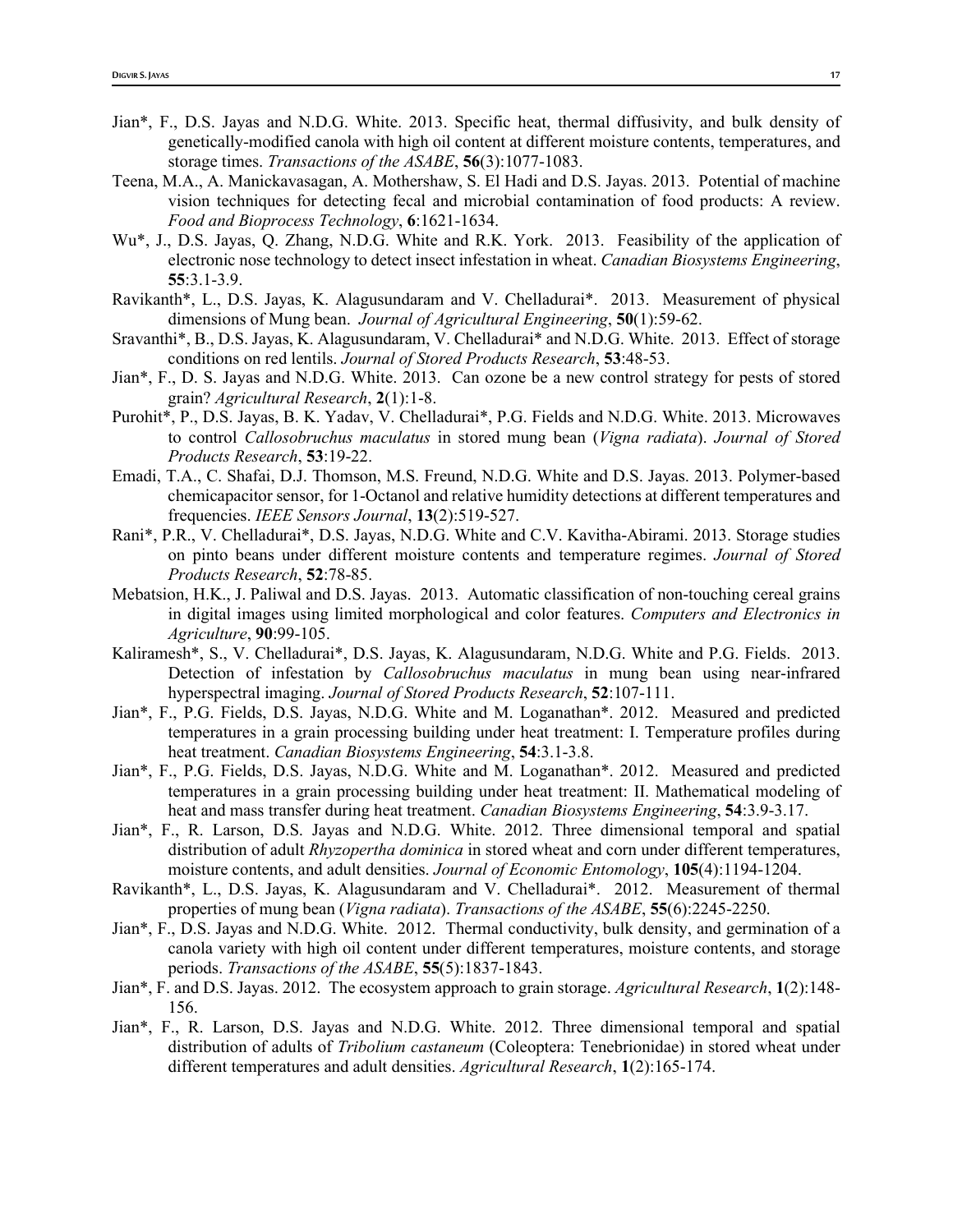- Hossain\*, M.E., G.M.A. Rahman, M.S. Freund, D.S. Jayas, N.D.G. White, C. Shafai and D.J. Thomson. 2012. Fabrication and optimization of a conducting polymer sensor array using stored grain model volatiles. *Journal of Agricultural and Food Chemistry*, **60**:2863-2873.
- Mebatsion, H.K., J. Paliwal and D.S. Jayas. 2012. A novel, invariant elliptic Fourier coefficient based classification of cereal grains. *Biosystems Engineering*, **111**:422-428.
- Jayas, D.S. 2012. Grain storage for food security and safety: research at the University of Manitoba, Canada. *Journal of Agricultural Engineering*, **49**(1):1-12.
- Senthilkumar\*, T., C.B. Singh\*, D.S. Jayas and N.D.G. White. 2012. Detection of fungal infection in canola using near-infrared hyperspectral imaging. *Journal of Agricultural Engineering*, **49**(1):21- 27.
- Jian\*, F., R. Larson, D.S. Jayas and N.D.G. White. 2012. Three dimensional temporal and spatial distribution of adult *Oryzaephilus surinamensis* and *Sitophilus oryzae* in stored wheat under different temperatures, moisture contents, and adult densities. *Journal of Stored Products Research*, **49**:155-165.
- Jayas, D.S. 2012. Storing grains for food security and sustainability. *Agricultural Research*, **1**(1):21-24.
- Hossain\*, M.E., M.S. Freund, D.S. Jayas, N.D.G. White, C. Shafai and D.J. Thomson. 2012. Carbon black polymer sensor array for incipient grain spoilage monitoring. *Agricultural Research*, **1**(1):87-94.
- Mebatsion, H.K., J. Paliwal and D.S. Jayas. 2012. Evaluation of variations in the shape of grain types using principal components analysis of the elliptic Fourier descriptors. *Computers and Electronics in Agriculture*, **80**:63-70.
- Senthilkumar\*, T., D.S. Jayas, N.D.G. White, M.S. Freund, C. Shafai, and D.J. Thomson. 2012. Characterization of volatile organic compounds released by granivorous insects in stored wheat. *Journal of Stored Products Research*, **48**:91-96.
- Zare\*, D., D.S. Jayas and C.B. Singh\*. 2012. A generalized dimensionless model for deep bed drying of paddy. *Drying Technology*, **30**:44-51.
- Singh\*, C.B., D.S. Jayas, J. Paliwal and N.D.G. White. 2012. Fungal damage detection in wheat using short-wave near-infrared hyperspectral and digital colour imaging. *International Journal of Food Properties*, **15**:11-24.
- Vadivambal\*, R., V. Chelladurai\*, D.S. Jayas and N.D.G. White. 2011. Detection of sprout-damaged barley using thermal imaging. *Agricultural Engineering International: CIGR Journal*, **13**(2):1-6.
- Zhang\*, W., C.B. Singh\*, D.S. Jayas and N.D.G. White. 2011. Influence of growing location on features extracted from colour images of wheat and detection of foreign material represented by barley. *Biosystems Engineering*, **110**:348-350.
- Jian\*, F., R. Larson, D.S. Jayas and N.D.G. White. 2011. Three dimensional spatial distribution of adults of *Cryptolestes ferrugineus* (Coleoptera: Laemophloeidae) in stored wheat under different temperatures, moisture contents, and adult densities. *Journal of Stored Products Research*, **47**:293- 305.
- Nithya\*, U., V. Chelladurai\*, D.S. Jayas and N.D.G. White. 2011. Safe storage guidelines for durum wheat. *Journal of Stored Products Research*, **47**:328-333.
- Jian\*, F., R. Larson, D.S. Jayas and N.D.G. White. 2011. Evaluation of sampling units and sampling plans for adults of *Cryptolestes ferrugineus* (Coleoptera: Laemophloeidae) in stored wheat under different temperatures, moisture contents, and adult densities. *Journal of Stored Products Research*, **47**:334-340.
- Singh\*, C.B., D.S. Jayas, F. Borondics and N.D.G. White. 2011. Synchrotron based infrared imaging study of compositional changes in stored wheat due to infection with *Aspergillus Glaucus*. *Journal of Stored Products Research*, **47**:372-377.
- Hemis\*, M., C.B. Singh\*, D.S. Jayas and A. Bettahar. 2011. Simulation of coupled heat and mass transfer in granular porous media: Application to the drying of wheat. *Drying Technology*, **29**:1267-1272.
- Ramalingam\*, G., S. Neethirajan\*, D.S. Jayas and N.D.G. White. 2011. Characterization of the influence of moisture content on the morphological features of single wheat kernels using machine vision. *Applied Engineering in Agriculture*, **27**(3):403-409.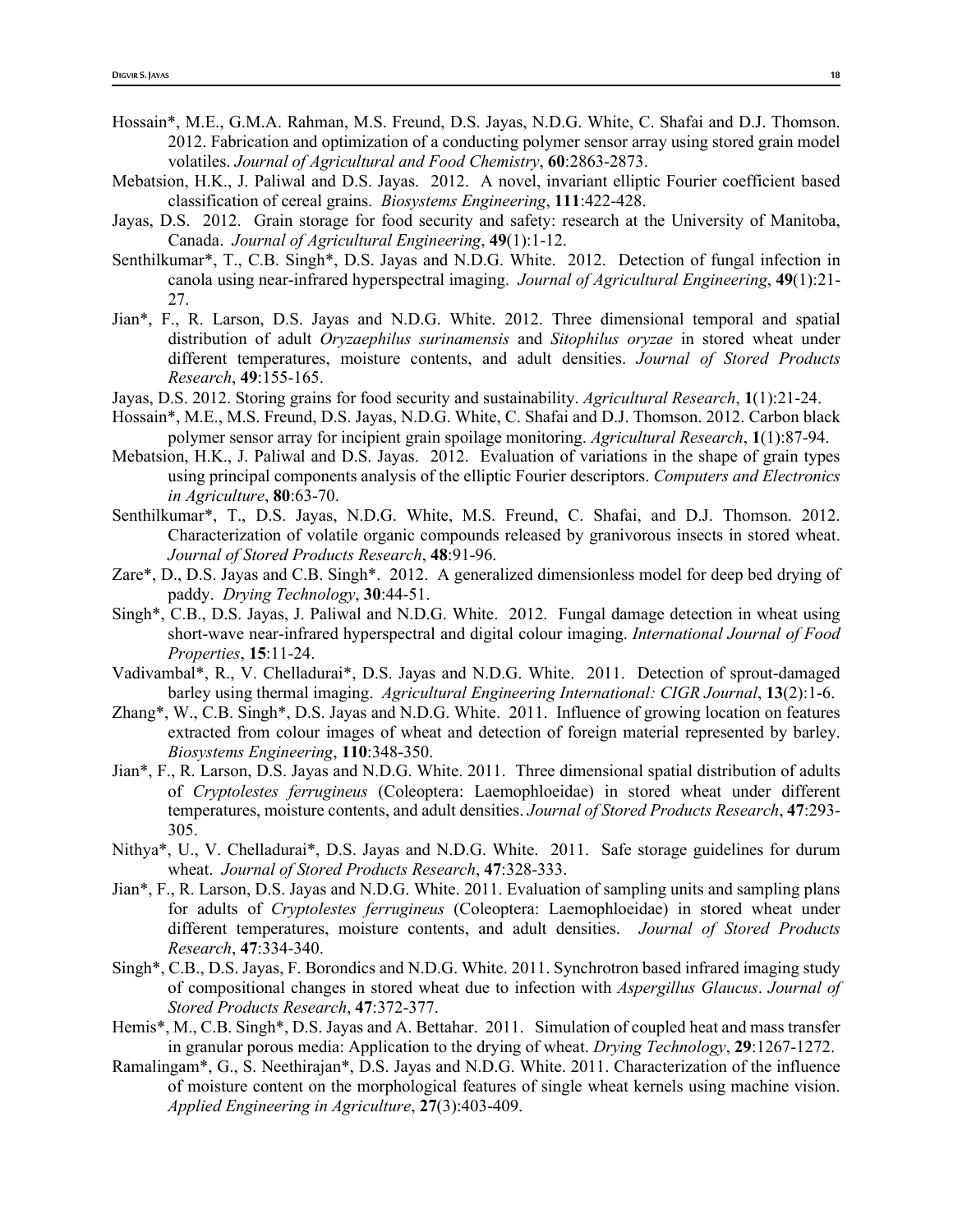- Hemis\*, M., C.B. Singh\* and D.S. Jayas. 2011. Microwave-assisted thin layer drying of wheat. *Drying Technology*, **29**:1240-1247.
- Loganathan\*, M., D.S. Jayas, P.G. Fields and N.D.G. White. 2011. Low and high temperatures for the control of cowpea beetle, *Callosobruchus maculatus* (F.) (Coleoptera: Bruchidae) in chickpeas. *Journal of Stored Products Research*, **47**:244-248.
- Mahesh\*, S., D.S. Jayas, J. Paliwal and N.D.G. White. 2011. Identification of wheat classes at different moisture levels using near-infrared hyperspectral images of bulk samples. *Sensing and Instrumentation for Food Quality and Safety*, **5**:1-9.
- Vadivambal\*, R. and D.S. Jayas. 2011. Applications of thermal imaging in agriculture and food industry a review. *Food and Bioprocess Technology- an International Journal*, **4**(2):186-199.
- Mohapatra, D, S. Mishra\*, C.B. Singh\* and D.S. Jayas. 2011. Postharvest processing of banana: opportunities and challenges. *Food and Bioprocess Technology- an International Journal*, **4**(3):327-339.
- Bhuvaneswari, K., P.G. Fields, N.D.G. White, A.K. Sarkar, C.B. Singh\* and D.S. Jayas. 2011. Image analysis for detecting insect fragments in semolina. *Journal of Stored Products Research*, **47**:20- 24.
- Neethirajan\*, S. and D.S. Jayas. 2011. Nanotechnology for the food and bioprocessing industries. *Food and Bioprocess Technology- an International Journal*, **4**:39-47.
- Mohan\*, L.A., C. Karunakaran, D.S. Jayas and N.D.G. White. 2010. Identification of hopper gate sprocket during grain-car unloading using digital image processing. *Transactions of the ASABE*, **53**(4):1313- 1320.
- Vadivambal\*, R., V. Chelladurai\*, D.S. Jayas and N.D.G. White. 2010. Detection of sprout-damaged wheat using thermal imaging. *Applied Engineering in Agriculture*, **26**(6):999-1004.
- Vadivambal\*, R., D.S. Jayas and N.D.G. White. 2010. Controlling life stages of *Tribolium castaneum*  (Coleoptera: Tenebrionidae) in stored rye using microwave energy. *Canadian Entomologist*, **142**:369-377.
- Emadi, T.A., C. Shafai, D.J. Thomson, M.S. Freund, N.D.G. White and D.S. Jayas. 2010. Polymer-based gas sensor on a thermally stable micro-cantilever. *Procedia Engineering (Proceedings Eurosensors XXIV)*, **5**:21-24.
- Chelladurai\*, V., D.S. Jayas and N.D.G. White. 2010. Thermal imaging for detecting fungal infection in stored wheat. *Journal of Stored Products Research*, **46**:174-179.
- Neethirajan\*, S., M.S. Freund, D.S. Jayas, C. Shafai, D.J. Thomson and N.D.G. White. 2010. Development of carbon dioxide (CO2) sensor for grain quality monitoring. *Biosystems Engineering*, **106**:395- 404.
- Singh\*, C.B., D.S. Jayas, J. Paliwal and N.D.G. White. 2010. Identification of insect-damaged wheat kernels using short-wave near-infrared hyperspectral and digital colour imaging. *Computers and Electronics in Agriculture*, **73**:118-125.
- Rajaramanna\*, R., D.S. Jayas and N.D.G. White. 2010. Comparison of deterioration of rye under two different storage regimes. *Journal of Stored Products Research*, **46**:87-92.
- Manickavasagan\*, A., D.S. Jayas, N.D.G. White and J. Paliwal. 2010. Wheat class identification using thermal imaging. *Food and Bioprocess Technology- an International Journal*, **3**:450-460.
- Singh\*, C.B., D.S. Jayas, J. Paliwal and N.D.G. White. 2010. Detection of midge-damaged wheat kernels using short-wave near-infrared hyperspectral and digital colour imaging. *Biosystems Engineering*, **105**:380-387.
- Vadivambal\*, R. and D.S. Jayas. 2010. Non-uniform temperature distribution during microwave heating of food materials - a review. *Food and Bioprocess Technology- an International Journal*, **3**:161- 171.
- Singh\*, C.B., Choudhary\*, R., D.S. Jayas and J. Paliwal. 2010. Wavelet analysis of signals in agriculture and food quality inspection. *Food and Bioprocess Technology- an International Journal*, **3**:2-12.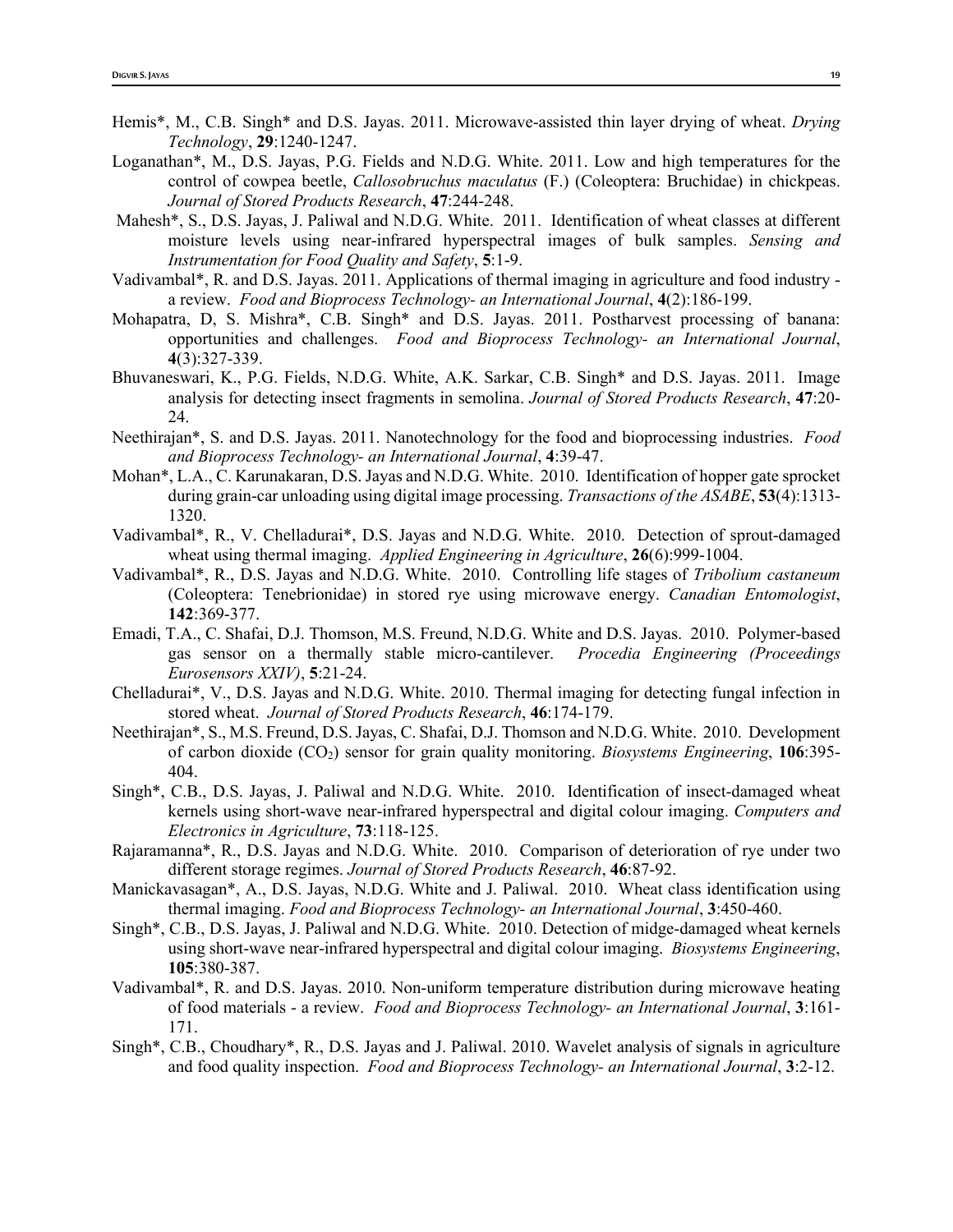- Seth, S.,Y.C. Agrawal, P.K. Ghosh\* and D.S. Jayas. 2010. Effect of moisture content on the quality of soybean oil and meal extracted by isopropyl alcohol (IPA) and hexane. *Food and Bioprocess Technology- an International Journal*, **3**:121-127.
- Vadivambal\*, R., O.F. Deji\*, D.S. Jayas and N.D.G. White. 2010. Disinfestation of stored corn using microwave energy. *Agriculture and Biology Journal of North America*, **1**(1):18-26.
- Li, H., J. Paliwal, D.S. Jayas and N.D.G. White. 2009. Disinfestation of wheat using liquid nitrogen aeration. *International Journal of Biological and Life Sciences*, **5**(1):45-47.
- Singh\*, C.B., D.S. Jayas, J. Paliwal and N.D.G. White. 2009. Detection of insect-damaged wheat kernels using near-infrared hyperspectral imaging. *Journal of Stored Products Research*, **45**:151-158.
- Vadivambal\*, R., D.S. Jayas, V. Chelladurai\* and N.D.G. White. 2009. Preliminary study of surface temperature distribution during microwave heating of cereals and oilseed. *Canadian Biosystems Engineering*, **51**:3.45-3.52.
- Manickavasagan\*, A., D.S. Jayas and R. Vadivambal\*. 2009. Non-uniform microwave heating of readyto-eat chicken pies. *Canadian Biosystems Engineering*, **51**:3.39-3.44.
- Singh\*, C.B., D.S. Jayas, J. Paliwal and N.D.G. White. 2009. Detection of sprouted and midge-damaged wheat kernels using near-infrared hyperspectral imaging. *Cereal Chemistry*, **86**(3):256-260.
- Sathya\*, G., D.S. Jayas and N.D.G. White. 2009. Safe storage guidelines for canola as the seeds slowly dry. *Canadian Biosystems Engineering*, **51**:3.29-3.38.
- Hemis\*, M., A. Bettahar, C.B. Singh\*, D. Bruneau, and D.S. Jayas. 2009. An experimental study of wheat drying in thin layer and mathematical simulation of a fixed bed convective dryer. *Drying Technology*, **27**:1142-1151.
- Wang\*, F., D.S. Jayas, N.D.G. White and P.G. Fields. 2009. Combined effect of carbon monoxide mixed with carbon dioxide in air on mortality of stored-grain insects. *Journal of Stored Products Research*, **45**:247-253.
- Vadivambal\*, R. and D.S. Jayas. 2009. Comparison of ultrasound- and microwave-assisted drying of agricultural products - a review. *Stewart Postharvest Review*, **5**:2, 1-6.
- Jian\*, F., D.S. Jayas and N.D.G. White. 2009. Optimal environmental search and scattered orientations during movement of adult rusty grain beetles, *Cryptolestes ferrugineus* (Stephens), in grain bulks suggested movement and distribution pattern. *Journal of Stored Products Research* **45**:177-183.
- Jian\*, F., D.S. Jayas and N.D.G. White. 2009. Temperature fluctuations and moisture migration in wheat stored for 15 months in a metal silo in Canada. *Journal of Stored Products Research*, **45**:82-90.
- Narvankar\*, D.S., C.B. Singh\*, D.S. Jayas and N.D.G. White. 2009. Assessment of soft X-ray imaging for detection of fungal infection in wheat. *Biosystems Engineering*, **103**:49-56.
- Choudhary\*, R., S. Mahesh\*, J. Paliwal and D.S. Jayas. 2009. Identification of wheat classes using wavelet features from near infrared hyperspectral images of bulk samples. *Biosystems Engineering*, **102**:115-127.
- Ghosh\*, P.K., D.S. Jayas and M.L.H. Gruwel. 2009. Measurement of water diffusivities in barley components using diffusion weighted imaging and validation with a drying model. *Drying Technology*, **27**:382-392.
- Ghosh\*, P.K. and D.S. Jayas. 2009. Use of spectroscopic data for automation in food processing industry. *Sensing and Instrumentation for Food Quality and Safety*, **3**:3-11.
- Neethirajan\*, S., D.S. Jayas and S. Sadistap\*. 2009. Carbon dioxide  $(CO<sub>2</sub>)$  sensors for the agri-food industry: a review. *Food and Bioprocess Technology- an International Journal,* **2**(2):115-121.
- Jian\*, F. and D.S. Jayas. 2009. Detecting and responding to resource and stimulus during the movements of *Cryptolestes ferrugineus* adults. *Food and Bioprocess Technology- an International Journal*, **2**(1):45-56.
- Manickavasagan\*, A., D.S. Jayas, N.D.G. White and J. Paliwal. 2008. Wheat class identification using thermal imaging: a potential innovative technique. *Transactions of the ASABE,* **51**(2):649-652.
- Vadivambal\*, R., D.S. Jayas, N.D.G. White. 2008. Mortality of stored-grain insects exposed to microwave energy. *Transactions of the ASABE*, **51**(2):641-647.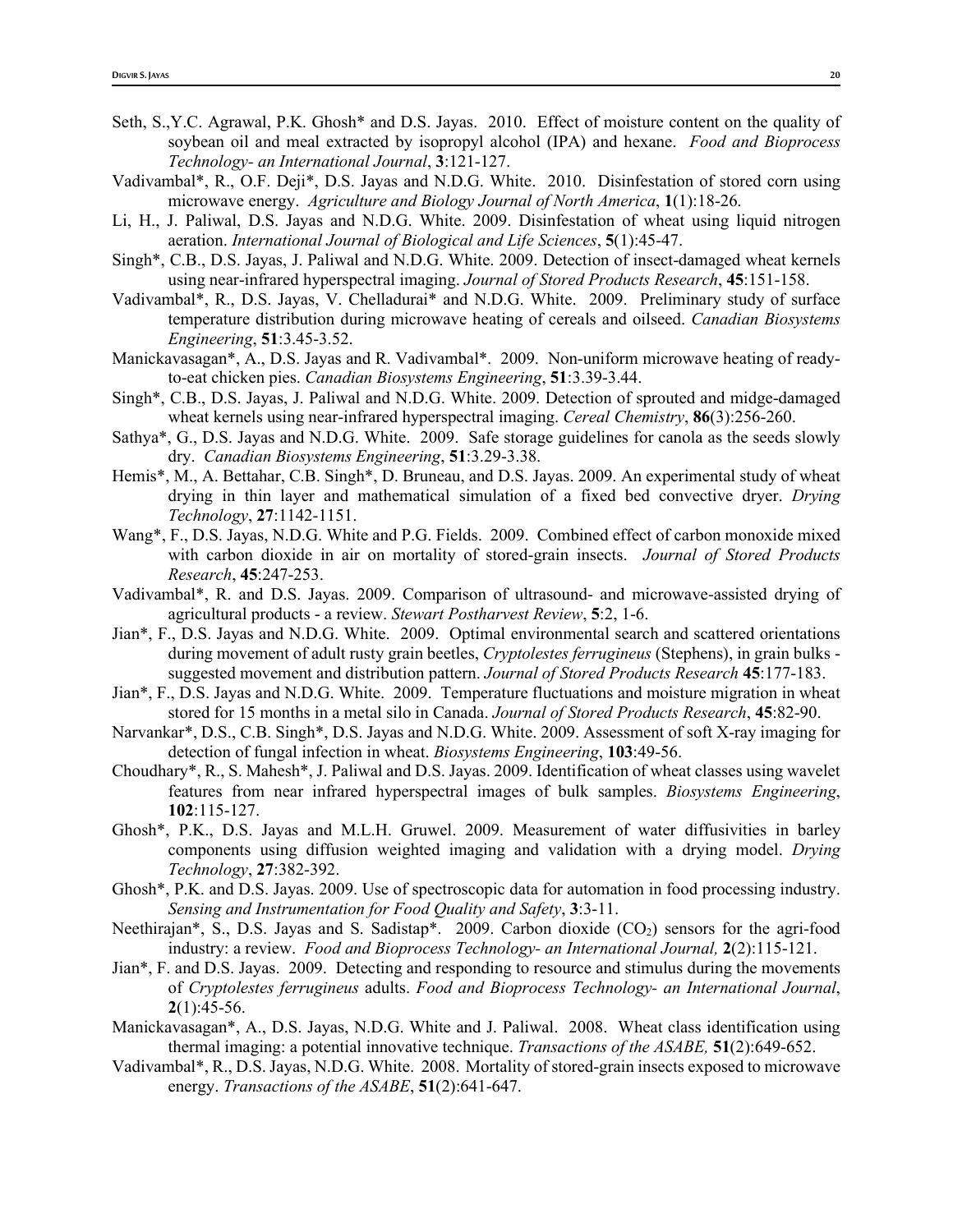- Burande, R.R., B.K. Kumbhar, P.K. Ghosh\* and D.S. Jayas. 2008. Optimization of fluidized bed drying process of green peas using response surface methodology. *Drying Technology*, **26**(7):920-930.
- Vadivambal\*, R., D.S. Jayas and N.D.G. White. 2008. Determination of mortality of different life-stages of *Tribolium castaneum* (Coleoptera: Tenebrionidae) in stored barley using microwaves. *Journal of Economic Entomology*, **101**(3):1011-1021.
- Mahesh\*, S., A. Manickavasagan\*, D.S. Jayas, J. Paliwal and N.D.G. White. 2008. Feasibility of nearinfrared hyperspectral imaging to differentiate Canadian wheat classes. *Biosystems Engineering,*  **101**(1):50-57.
- Neethirajan\*, S. and D.S. Jayas. 2008. Analysis of pore network in three-dimensional (3D) grain bulks using X-ray CT images. *Transport in Porous Media*, **73**:319-332.
- Ghosh\*, P.K., D.S. Jayas, E.A. Smith, M.L.H. Gruwel, N.D.G. White and P.A. Zhilkin. 2008. Mathematical modeling of wheat kernel drying with input from moisture movement studies using magnetic resonance imaging (MRI), Part I: Model development and comparison with MRI observations. *Biosystems Engineering,* **100**(3):389-400.
- Ghosh\*, P.K., D.S. Jayas, E.A. Smith, M.L.H. Gruwel and N.D.G. White. 2008. Mathematical modeling of wheat kernel drying with input from moisture movement studies using magnetic resonance imaging (MRI), Part II: Model comparison with published studies. *Biosystems Engineering,* **100**(4):547-554.
- Manickavasagan\*, A., G. Sathya\* and D.S. Jayas. 2008. Comparison of illuminations to identify wheat classes using monochrome images. *Computers and Electronics in Agriculture,* **63**(2):237-244.
- Neethirajan\*, S., D.S. Jayas, N.D.G. White and H. Zhang. 2008. Investigation of 3D geometry of bulk wheat and pea pores using X-ray computed tomography images. *Computers and Electronics in Agriculture,* **63**(2):104-111.
- Sathya\*, G., D.S. Jayas and N.D.G. White. 2008. Safe storage guidelines for rye. *Canadian Biosystems Engineering*, **50**:3.1-3.8.
- Manickavasagan\*, A., G. Sathya\*, D.S. Jayas and N.D.G. White. 2008. Wheat class identification using monochrome images. *Journal of Cereal Science*, **47**(3):518-527.
- Manickavasagan\*, A., D.S. Jayas and N.D.G. White. 2008. Thermal imaging to detect infestation by *Cryptolestes ferrugineus* inside wheat kernels. *Journal of Stored Products Research*, **44**(2):186- 192.
- Palanichamy\*, A., D.S. Jayas and R.A. Holley. 2008. Predicting survival of *Escherichia coli* O157:H7 in dry fermented sausage using artificial neural networks. *Journal of Food Protection*, **71**(1):6-12.
- Choudhary\*, R., J. Paliwal and D.S. Jayas. 2008. Classification of cereal grains using wavelet, morphological, colour and textural features of non-touching kernel images. *Biosystems Engineering*, **99**(3):330-337.
- Jian\*, F., D.S. Jayas, N.D.G. White and E.A. Smith. 2008. Numerical analysis and parameter estimation technique for insect population redistribution models. *Ecological Modelling*, **211**(1-2):47-56.
- Gruwel, M.L.H., P.K. Ghosh\*, P. Latta and D.S. Jayas. 2008. On the diffusion constant of water in wheat. *Journal of Agricultural and Food Chemistry*, **56**(1):59-62.
- Neethirajan\*, S., D.J. Thomson, D.S. Jayas and N.D.G. White. 2008. Characterization of the surface morphology of durum wheat starch granules using atomic force microscopy. *Microscopy Research and Technique*, **71**(2):125-132.
- Singh\*, C.B., S. Bal, P.K. Ghosh\* and D.S. Jayas. 2007. Thin layer drying model for natural convection drying of parboiled paddy. *International Agricultural Engineering Journal*, **16**(3-4):179-188.
- Zhang\*, H., J. Paliwal, D.S. Jayas and N.D.G. White. 2007. Classification of fungal infected wheat kernels using near-infrared hyperspectral imaging and support vector machine. *Transactions of the ASABE*, **50**(5):1779-1785.
- Singh\*, C.B., D.S. Jayas, J. Paliwal and N.D.G. White. 2007. Fungal detection in wheat using near-infrared hyperspectral imaging. *Transactions of the ASABE*, **50**(6):2171-2176.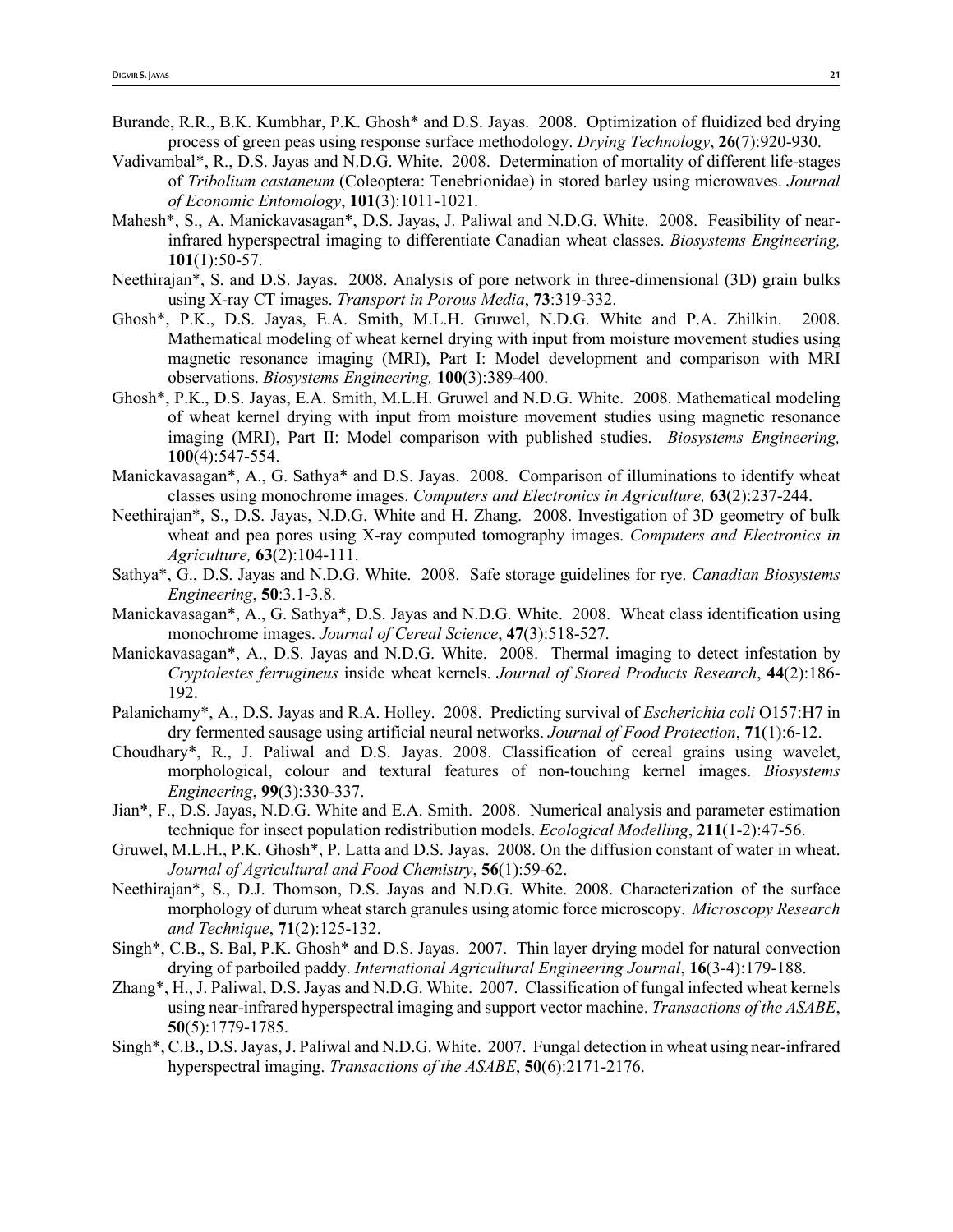- Balasubramanian\*, A., D.S. Jayas, W.G.D. Fernando, G. Li and N.D.G. White. 2007. Sensitivity analysis of DNA fingerprinting technique for detecting insect fragments in wheat flour. *Canadian Biosystems Engineering*, **49**:4.1-4.5.
- Manickavasagan\*, A., D.S. Jayas and N.D.G. White. 2007. Germination of wheat grains from uneven microwave heating in an industrial microwave dryer. *Canadian Biosystems Engineering*, **49**:3.23- 3.27.
- Tahir\*, A.R., S. Neethirajan\*, D.S. Jayas, M.A. Sahin, S.J. Symons and N.D.G. White. 2007. Evaluation of the effect of moisture content on cereal grains by digital image analysis. *Food Research International*, **40**:1140-1145.
- Manickavasagan\*, A. and D.S. Jayas. 2007. Infrared thermal imaging for agricultural and food applications. *Stewart Postharvest Review*, **5**:5.1-5.8.
- Vadivambal\*, R. and D.S. Jayas. 2007. Changes in quality of microwave-treated agricultural products C a review. *Biosystems Engineering*, **98**:1-16.
- Seth, S., Y.C. Agrawal, P.K. Ghosh\*, D.S. Jayas and B.P.N. Singh. 2007. Oil extraction rates of soya bean using isopropyl alcohol as solvent. *Biosystems Engineering*, **97**:209-217.
- Ghosh\*, P.K., D.S. Jayas, M.L.H. Gruwel and N.D.G. White. 2007. A magnetic resonance imaging study of wheat drying kinetics. *Biosystems Engineering*, **97**:189-199.
- Neethirajan\*, S., D.S. Jayas and C. Karunakaran\*. 2007. Dual energy X-ray image analysis for classifying vitreousness in durum wheat. *Postharvest Biology and Technology*, **45**:381-384.
- Vadivambal\*, R., D.S. Jayas and N.D.G. White. 2007. Wheat disinfestation using microwave energy. *Journal of Stored Products Research*, **43**:508-514.
- Jian\*, F., D.S. Jayas, N.D.G. White and E.A. Smith. 2007. Two-dimensional diffusion of *Cryptolestes ferrugineus* (Stephens) (Coleoptera: Laemophloeidae) populations in stored wheat under constant environmental conditions. *Journal of Stored Products Research*, **43**:342-348.
- Kashyap, M.C., Y.C. Agrawal, P.K. Ghosh\*, D.S. Jayas, B.C. Sarkar and B.P.N. Singh. 2007. Oil extraction rates of enzymatically hydrolyzed soybeans. *Journal of Food Engineering*, **81**:611-617.
- Neethirajan\* S., D.S. Jayas and N.D.G. White. 2007. Detection of sprouted wheat kernels using soft Xray image analysis. *Journal of Food Engineering*, **81**:509-513.
- Neethirajan\*, S., C. Karunakaran\*, D.S. Jayas and N.D.G. White. 2007. Detection techniques for storeproduct insects in grain. *Food Control*, **18**:157-162.
- Jian\*, F., D.S. Jayas, N.D.G. White and P.G. Fields. 2007. A distributed-delay model to predict aging and survival rates of adults of *Cryptolestes ferrugineus* (Stephens) (Coleoptera: Laemophloeidae) in granaries filled with wheat. *Ecological Modelling*, **200**:412-420.
- Manickavasagan\*, A., D.S. Jayas, N.D.G. White and F. Jian\*. 2006. Thermal imaging of a stored grain silo to detect a hot spot. *Applied Engineering in Agriculture*, **22**(6):891-897.
- Manickavasagan\*, A., D.S. Jayas and N.D.G. White. 2006. Non-uniformity of surface temperatures of grain after microwave treatment in an industrial microwave dryer. *Drying Technology*, **24**:1559- 1567.
- Kashyap, M.C., Y.C. Agrawal, P.K. Ghosh\*, D.S. Jayas, B.C. Sarkar and B.P.N. Singh. 2006. Enzymatic hydrolysis pretreatment to solvent extraction of soy brokens for enhanced oil availability and extractability. *Journal of Food Processing and Engineering*, **29**:664-674.
- Ghosh\*, P.K., D.S. Jayas, M.L.H. Gruwel and N.D.G. White. 2006. Magnetic resonance image analysis to explain moisture movement during wheat drying. *Transactions of the ASABE*, **49**(4):1181-1191.
- Jian\*, F., D.S. Jayas and N.D.G. White. 2006. Vertical movement of adult rusty grain beetles, *Cryptolestes ferrugineus*, in stored corn and wheat at uniform moisture content. *Journal of Insect Science*, Article **11**:1-9.
- Neethirajan\*, S., C. Karunakaran\*, S. Symons and D.S. Jayas. 2006. Classification of vitreousness in durum wheat using soft X-rays and transmitted light images. *Computers and Electronics in Agriculture*, **53**:71-78.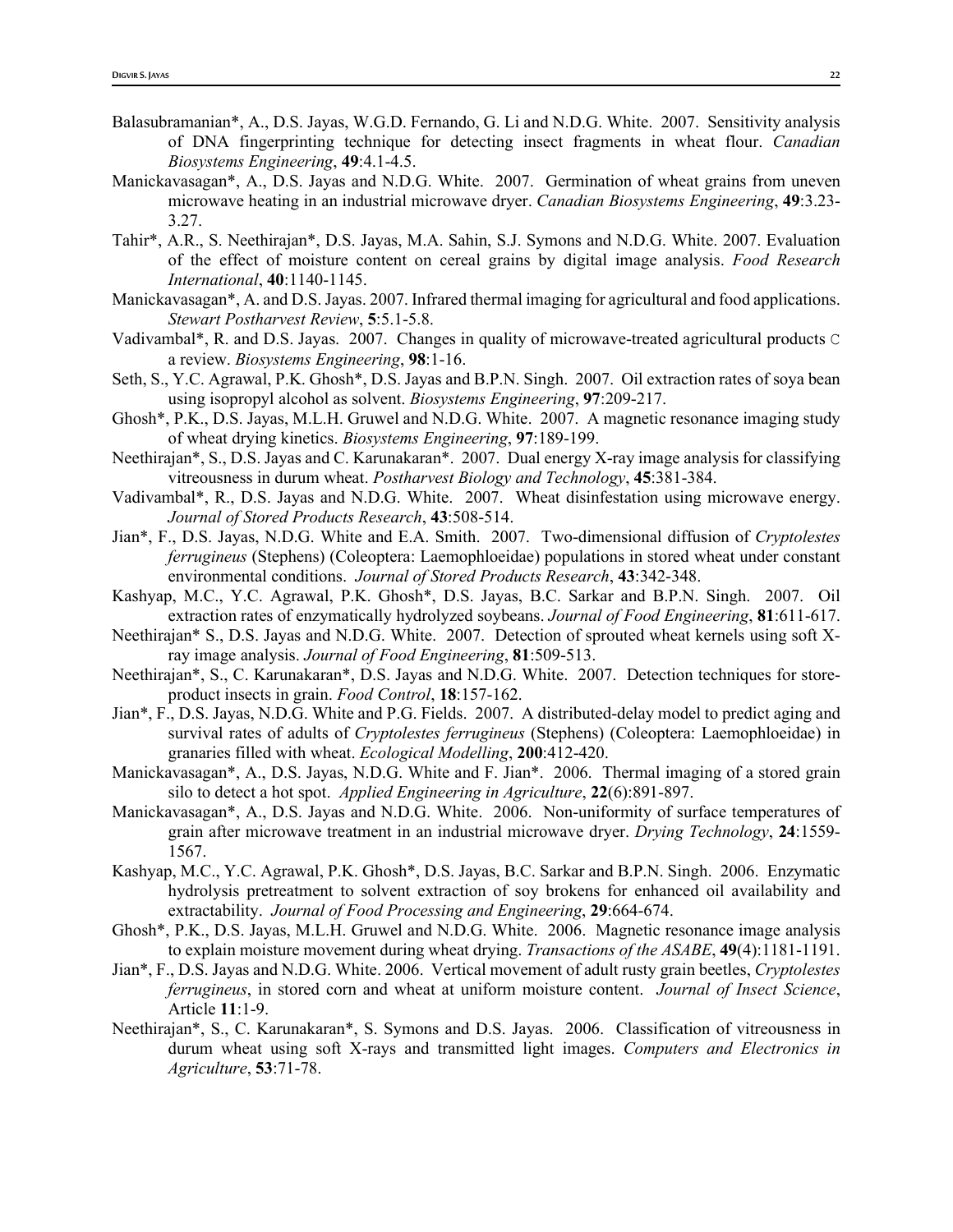- Neethirajan\*, S., C. Karunakaran\*, D.S. Jayas and N.D.G. White. 2006. X-ray computed tomography image analysis to explain the airflow resistance in grain bulks. *Biosystems Engineering*, **94**(4):545- 555.
- Koloor\*, R.T., D.S. Jayas and N.D.G. White. 2006. Adsorption and desorption characteristics of buckwheat. *International Journal of Agriculture & Biology*, **8**(3):327-329.
- Ghosh\*, P.K., D.S. Jayas, M.L.H. Gruwel and N.D.G. White. 2006. Magnetic resonance imaging studies to determine the moisture removal patterns in wheat during drying. *Canadian Biosystems Engineering*, **48**:7.13-7.18.
- Ghosh\*, P.K., Y.C. Agrawal, D.S. Jayas and B.K. Kumbhar. 2006. Process development for osmo-hot air drying of carrots. *Journal of Food Science and Technology*, **43**(1):65-68.
- Jayas, D.S. and C. Karunakaran\*. 2005. Machine vision system in postharvest technology. *Stewart Postharvest Review*, **2**:2.1-2.9.
- Zhang\*, G., D.S. Jayas and N.D.G. White. 2005. Separation of touching grain kernels in an image by ellipse fitting algorithm. *Biosystems Engineering*, **92**(2):135-142.
- Jian\*, F., D.S. Jayas and N.D.G. White. 2005. Movement of *Tribolium castaneum* (Coleoptera: Tenebrionidae) adults in response to temperature gradients in vertical and horizontal wheat and corn columns. *Journal of Economic Entomology*, **98**(4):1413-1419.
- Jian\*, F., D.S. Jayas and N.D.G. White. 2005. Effects of temperature acclimation and age on movement of *Cryptolestes ferrugineus* (Coleoptera: Laemophloeidae) adults in response to temperature gradients. *Canadian Entomology*, **137**:71-82.
- Jian\*, F., D.S. Jayas, N.D.G. White and K. Alagusundaram. 2005. A three-dimensional, asymmetric, and transient model to predict grain temperatures in grain storage bins. *Transactions of the ASAE*, **48**(1):263-271.
- Jian\*, F., D.S. Jayas and N.D.G. White. 2005. Movement and distribution of adult *Cryptolestes ferrugineus* (Coleoptera: Laemophloeidae) in stored wheat in response to temperature gradients, dockage, and moisture differences. *Journal of Stored Products Research*, **41**(4):401-422.
- Paliwal\*, J., D.S. Jayas, N.S. Visen\* and N.D.G. White. 2005. Quantification of variations in machine-vision-computed features of cereal grains. *Canadian Biosystems Engineering*, **47**:7.1-7.6.
- Mohan\*, L.A., C. Karunakaran\*, D.S. Jayas and N.D.G. White. 2005. Classification of bulk cereals using visible and NIR reflectance characteristics. *Canadian Biosystems Engineering*, **47**:7.7-7.14.
- Shunmugam\*, G., D.S. Jayas, N.D.G. White and W.E. Muir. 2005. Diffusion of carbon dioxide through grain bulks. *Journal of Stored Products Research*, **41**(2):131-144.
- Hulasare\*, R.B., N.D.G. White and D.S. Jayas 2005. Effect of suboptimal temperatures and sublethal CO<sub>2</sub> levels on multiplication of *Tribolium castaneum* (Coleoptera: Tenebrionidae), alone or competing with *Cryptolestes ferrugineus* (Coleoptera: Laemophloeidae). *Journal of Stored Products Research*, **41**(2):187-197.
- Abramson, D., R. Hulasare\*, R.K. York, N.D.G. White and D.S. Jayas. 2005. Mycotoxins, ergosterol, and odor volatiles in durum wheat during granary storage at 16% and 20% moisture content. *Journal of Stored Products Research*, **41**(1):67-76.
- Jian\*, F., D.S. Jayas and N.D.G. White. 2004. Movement and distribution of adult rusty grain beetle, *Cryptolestes ferrugineus* (Coleoptera: Laemophloeidae), in stored wheat in response to different temperature gradients and insect densities. *Journal of Economic Entomology*, **97**(3):1148-1158.
- Jian\*, F., D.S. Jayas and N.D.G. White. 2004. Movement of adult *Cryptolestes ferrugineus* (Coleoptera: Laemophloeidae) in wheat: response to temperature gradients and gravity. *Environmental Entomology*, **33**(4):1003-1013.
- Smith, E.A. and D.S. Jayas. 2004. Calculation and limitations of traverse time in designing forced ventilation systems. *Transactions of the ASAE*, **47**(5):1635-1642.
- Ghosh\*, P.K., Y.C. Agrawal, D.S. Jayas and B.K. Kumbhar. 2004. Mass transfer kinetics model of osmotic dehydration of carrots. *Transactions of the ASAE*, **47**(4):1179-1186.
- Smith, E.A. and D.S. Jayas. 2004. Air traverse time in grain bins. *Applied Mathematical Modelling*, **28**:1047-1062.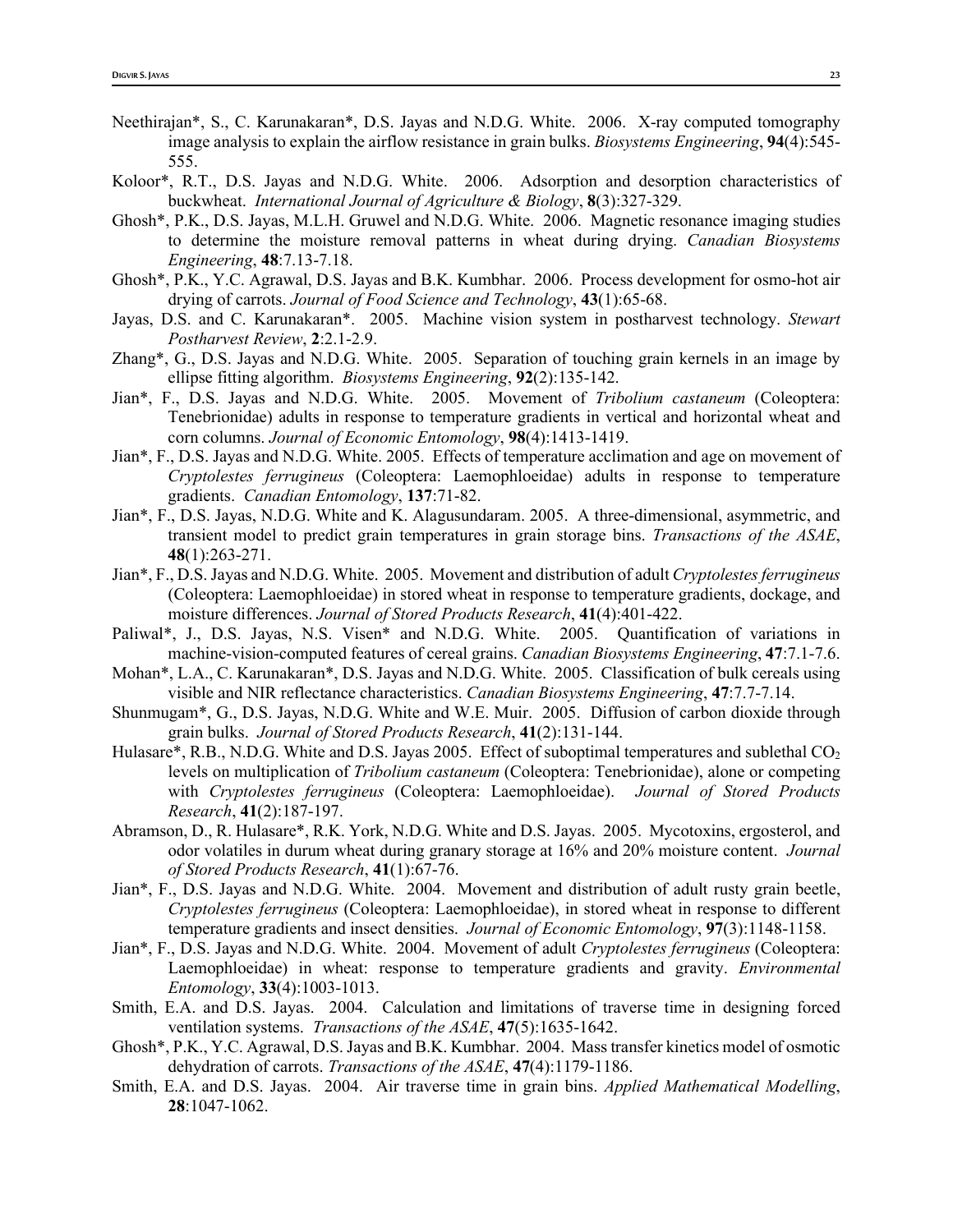- Tabatabaee\*, R., D.S. Jayas and N.D.G. White. 2004. Thin-layer drying and rewetting characteristics of buckwheat. *Canadian Biosystems Engineering*, **46**:3.19-3.24.
- Karunakaran\*, C., D.S. Jayas and N.D.G. White. 2004. Detection of internal wheat seed infestation by *Rhyzopertha dominica* using X-ray imaging. *Journal of Stored Products Research*, **40**:507-516.
- Visen\*, N.S., J. Paliwal\*, D.S. Jayas and N.D.G. White. 2004. Image analysis of bulk grain samples using neural networks. *Canadian Biosystems Engineering*, **46**:7.11-7.15.
- Paliwal\*, J., D.S. Jayas, N.S. Visen\* and N.D.G. White. 2004. Feasibility of a machine-vision based grain cleaner. *Applied Engineering in Agriculture*, **20**(2):245-248.
- Karunakaran\*, C., D.S. Jayas and N.D.G. White. 2004. Detection of infestations by *Cryptolestes ferrugineus* inside wheat kernels using a soft X-ray method. *Canadian Biosystems Engineering*, **46**:7.1-7.9.
- Visen\*, N.S., D.S. Jayas, J. Paliwal\* and N.D.G. White. 2004. Comparison of two neural network architectures for classification of singulated cereal grains. *Canadian Biosystems Engineering*, **46**:3.7-3.14.
- Parde\*, S.R., D.S. Jayas and N.D.G. White. 2004. Movement of *Cryptolestes ferrugineus* (Coleoptera: Cucujidae) in grain columns containing pockets of high moisture content wheat and carbon dioxide gradients. *Journal of Stored Products Research*, **40**:299-316.
- Karunakaran\*, C., D.S. Jayas and N.D.G. White. 2004. Identification of wheat kernels damaged by the red flour beetle using X-ray images. *Biosystems Engineering*, **87**(3):267-274.
- Paliwal, J., M.S. Borhan and D.S. Jayas. 2004. Classification of cereal grains using a flatbed scanner. *Canadian Biosystems Engineering*, **46**:3.1-3.5.
- Karunakaran\*, C., D.S. Jayas and N.D.G. White. 2003. X-ray image analysis to detect infestations caused by insects in grain. *Cereal Chemistry*, **80**(5):553-557.
- Viswanathan\*, R., R. Hulasare\*, and D.S. Jayas. 2003. Drying characteristics of shredded onion (*Allium cepa*). *Journal of Food Science and Technology*, **40**(5):521-524.
- Parde\*, S., D.S. Jayas and N.D.G. White. 2003. Grain drying: a review. *Sciences des Aliments*, **23**(5- 6):589-622.
- Karunakaran\*, C., D.S. Jayas and N.D.G. White. 2003. Soft X-ray image analysis to detect wheat kernels damaged by *Plodia interpunctella* (Lepidoptera: Pyralidae). *Sciences des Aliments*, **23**(5-6):623- 631.
- Hulasare\*, R.B., N.D.G. White, D.S. Jayas and C.J. Demianyk. 2003. Intra- and interspecific interactions among *Tribolium castaneum* and *Cryptolestes ferrugineus* in stored wheat at different insect densities. *Phytoprotection*, **84**:19-26.
- Viswanathan\*, R., D.S. Jayas and R.B. Hulasare\*. 2003. Sorption isotherms of tomato slices and onion shreds. *Biosystems Engineering*, **86**(4):465-472.
- Paliwal\*, J., N.S. Visen\*, D.S. Jayas and N.D.G. White. 2003. Comparison of a neural network and a nonparametric classifier for grain kernel identification. *Biosystems Engineering*, **85**(4):405-413.
- Karunakaran\*, C., D.S. Jayas and N.D.G. White. 2003. Soft X-ray inspection of wheat kernels infested by *Sitophilus oryzae*. *Transactions of the ASAE*, **46**(3):739-745.
- Parde\*, S.R., A. Johal\*, D.S. Jayas and N.D.G. White. 2003. Physical properties of buckwheat cultivars. *Canadian Biosystems Engineering*, **45**:3.19-3.22.
- Paliwal\*, J., N.S. Visen\*, D.S. Jayas and N.D.G. White. 2003. Cereal grain and dockage identification using machine vision. *Biosystems Engineering*, **85**(1):51-57.
- Jayas, D.S. and N.D.G. White. 2003. Storage and drying of grain in Canada: low cost approaches. *Food Control*, **14**(4):255-261.
- Melvin\*, S., C. Karunakaran\*, D.S. Jayas and N.D.G. White. 2003. Design and development of a grain kernel singulation device. *Canadian Biosystems Engineering*, **45**:3.1-3.3.
- Jian\*, F., D.S. Jayas and N.D.G. White. 2003. Movement of adult rusty grain beetles, *Cryptolestes ferrugineus* (Coleoptera: Cucujidae), in wheat in response to 5ΕC/m temperature gradients at cool temperatures. *Journal of Stored Products Research*, **39**:87-101.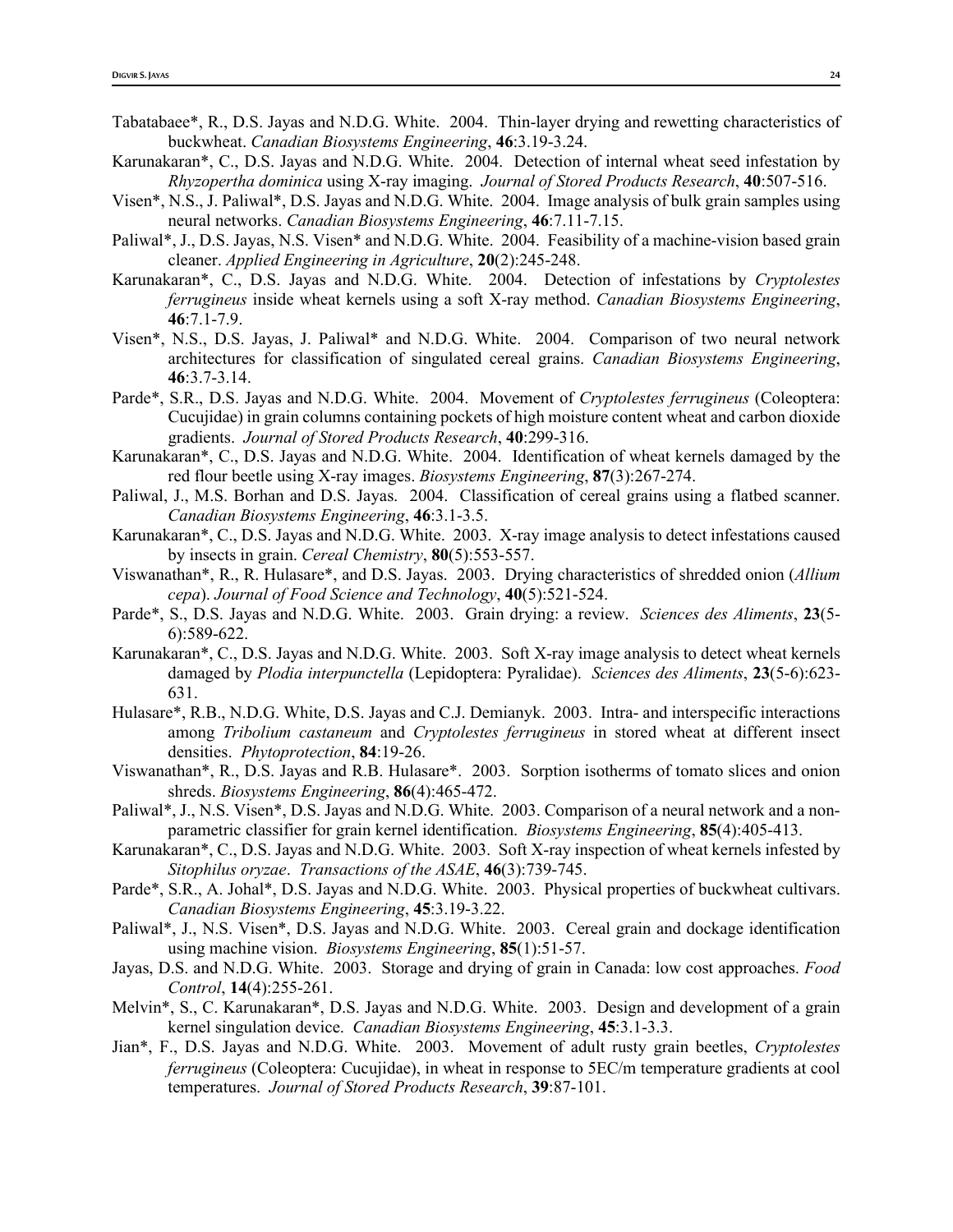- Minkevich\*, J.M., C.J. Demianyk, N.D.G. White, D.S. Jayas and B. Timlick. 2002. A rapid method to detect *Cryptolestes ferrugineus* (Coleoptera: Cucujidae) larvae in stored grain. *Canadian Journal of Plant Science*, **82**:591-597.
- Xu\*, S., D.S. Jayas, N.D.G. White and W.E. Muir. 2002. Momentum-diffusive model for gas transfer in granular media. *Journal of Stored Products Research*, **38**:455-462.
- Jian\*, F., D.S. Jayas, N.D.G. White and W.E. Muir. 2002. Temperature and geotaxis preference by *Cryptolestes ferrugineus* (Coleoptera: Laemophloeidae) adults in response to 5°C/m temperature gradients at optimum and hot temperatures in stored wheat and their mortality at high temperature. *Environmental Entomology*, **31**(5): 816-826.
- Jayas, D.S. and S. Jeyamkondan\*. 2002. Modified atmosphere storage of grains, meats, fruits, and vegetables. *Biosystems Engineering*, **82**(3):235-251.
- Visen\*, N.S., J. Paliwal\*, D.S. Jayas and N.D.G. White. 2002. Specialist neural networks for cereal grain classification. *Biosystems Engineering*, **82**(2):151-159.
- Parde\*, S.R., R.T. Kausal, D.S. Jayas and N.D.G. White. 2002. Mechanical damage to soybean seed during processing. *Journal of Stored Products Research*, **38**(4):385-394.
- Tewari\*, G., L.E. Jeremiah, D.S. Jayas and R.A. Holley. 2002. Improved use of oxygen scavengers to stabilize the colour of retail-ready meat cuts stored in modified atmospheres. *International Journal of Food Science and Technology*, **37**(2):199-207.
- Tewari\*, G., D.S. Jayas, L.E. Jeremiah and R.A. Holley. 2002. Absorption kinetics of oxygen scavangers. *International Journal of Food Science and Technology*, **37**(2):209-217.
- Suresh\*, S., N.D.G. White, D.S. Jayas and R.B. Hulasare\*. 2001. Mortality resulting from interactions between the red flour beetle and the rusty grain beetle. *Proceedings of the Entomological Society of Manitoba*, **57**:11-18.
- Jeyamkondan\*, S., D.S. Jayas, R.A. Holley and L.E. Jeremiah. 2001. A nitrogen refrigerated, jacketed container for distribution of retail-ready meat. *Applied Engineering in Agriculture*, **17**(6):809-814.
- Hulasare\*, R.B., M.N.N. Habok\*, D.S. Jayas and N.D.G. White. 2001. Near equilibrium moisture content values for hull-less oats. *Applied Engineering in Agriculture*, **17**(3):325-328.
- Smith\*, E.A. and D.S. Jayas. 2001. Modelling the movement of fumigant gas within grain beds. *Transactions of the ASAE*, **44**(3):661-667.
- Mani\*, S., P.W. Flinn, W.E. Muir, D.S. Jayas and N.D.G. White. 2001. Two models of grain temperatures and insect populations in stored wheat. *Transactions of the ASAE*, **44**(3):655-660.
- Paliwal\*, J., N.S. Visen\* and D.S. Jayas. 2001. Evaluation of neural network architectures for cereal grain classification using morphological features. *Journal of Agricultural Engineering Research*, **79**(4): 361-370.
- Visen\*, N.S., N.S. Shashidhar\*, J. Paliwal\*, and D.S. Jayas. 2001. Identification and segmentation of occluding groups of grain kernels in a grain sample image. *Journal of Agricultural Engineering Research*, **79**(2):159-166.
- White, N.D.G. and D.S. Jayas. 2001. Physical properties of canola and sunflower meal pellets. *Canadian Biosystems Engineering*, **43**:3.49-3.52.
- Tewari\*, G., D.S. Jayas, L.E. Jeremiah and R.A. Holley. 2001. Prevention of transient discoloration of beef. *Journal of Food Science*, **66**(3):506-510.
- Jayas, D.S., D.A. Irvine\*, G. Mazza and S. Jeyamkondan\*. 2001. Evaluation of a computer-controlled ventilation system for a potato storage facility. *Canadian Biosystems Engineering*, **43**:5.5-5.12.
- Jeyamkondan\*, S., D.S. Jayas and R.A. Holley. 2001. Microbial growth modelling with artificial neural networks. *International Journal of Food Microbiology*, **64**:343-354.
- Karunakaran, C., W.E. Muir, D.S. Jayas, N.D.G. White and D. Abramson. 2001. Safe storage time of high moisture wheat. *Journal of Stored Products Research*, **37**:303-312.
- Tewari\*, G. and D.S. Jayas. 2001. Influence of particle-particle interactions on fluid-to-particle heat transfer coefficients  $(h_{fp})$  under tube flow conditions using stationary particle technique. *Journal of Food Science and Technology (Mysore)*, **38**(3): 243-247.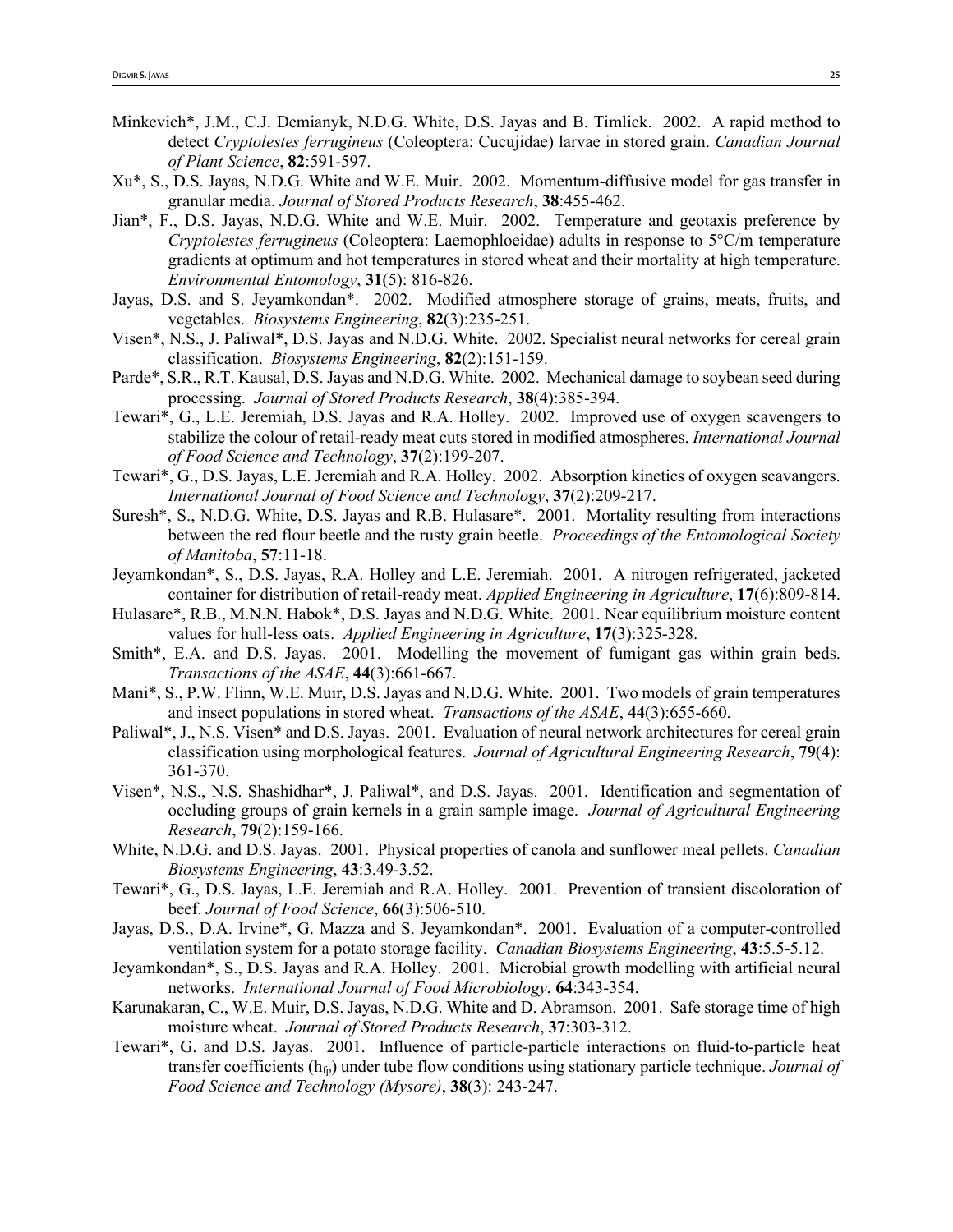- Wasney\*, M.A., R.A. Holley and D.S. Jayas. 2001. Cresol red thallium acetate sucrose inulin (CTSI) agar for the selective recovery of *carnobacteria* spp. *International Journal of Food Microbiology*, **64**:167-174.
- Smith, E.A., D.S. Jayas and A. de Ville. 2001. Modelling the flow of carbon dioxide through beds of cereal grains. *Transport in Porous Media*, **44**(1):123-144.
- Mani, S., W.E. Muir, D.S. Jayas and N.D.G. White. 2001. Computer modelling of insect-induced hot spots in stored wheat. *Canadian Biosystems Engineering*, **43**:4.7-4.14.
- Majumdar\*, S. and D.S. Jayas. 2000. Classification of cereal grains using machine vision: I. Morphology models. *Transactions of the ASAE*, **43**(6):1669-1675.
- Majumdar\*, S. and D.S. Jayas. 2000. Classification of cereal grains using machine vision: II. Color models *Transactions of the ASAE*, **43**(6):1677-1680.
- Majumdar\*, S. and D.S. Jayas. 2000. Classification of cereal grains using machine vision: III. Texture models. *Transactions of the ASAE*, **43**(6):1681-1687.
- Majumdar\*, S. and D.S. Jayas. 2000. Classification of cereal grains using machine vision: IV. Combined morphology, color, and texture models. *Transactions of the ASAE*, **43**(6):1689-1694.
- Jian\*, F., D.S. Jayas and N.D.G. White. 2000. Toxic action of phosphine on the adults of the copra mite, *Tyrophagus putrescetiae* [Astigmata: Acaridae]. *Phytoprotection*, **81**(1):23-28.
- Jayas, D.S., J. Paliwal\*, N.S. Visen\*. 2000. Multi-layer neural networks for image analysis of agricultural products. *Journal of Agricultural Engineering Research*, **77**(2):119-128.
- Habok\*, M.N.N., D.S. Jayas and R.A. Holley. 2000. Modification and testing of a liquid nitrogen refrigerated container for the distribution of fresh red meat. *Food Research International*, **33**:759- 765.
- Jeyamkondan\*, S., D.S. Jayas and R.A. Holley. 2000. Review of centralized packaging systems for distribution of retail-ready meat. *Journal of Food Protection*, **63**(6):796-804.
- Jayas, D.S., N.D.G. White and W.E. Muir. 2000. Modified atmospheres for control of pests in stored grain. *Journal of Applied Zoological Researches*, **11**(1):1-6.
- Chen, C. and D.S. Jayas. 2000. Relating equilibrium relative humidity and temperature to seed longevity. *Agricultural Engineering Journal*, **9**(3&4):129-138.
- Tewari\*, G., D.S. Jayas and R.A. Holley. 1999. High pressure processing of foods: an overview. *Sciences des Aliments*, **19**(6):619-661.
- Sreenarayanan\*, V.V., N.D.G. White, P.G. Fields, Z. Korunic and D.S. Jayas. 1999. Combinations of carbon dioxide and diatomaceous earth for control of *Tribolium castaneum* and *Cryptolestes ferrugineus*. *Journal of Applied Zoological Researches*, **10**(2):81-88.
- Paliwal\*, J., N.S. Shashidhar\* and D.S. Jayas. 1999. Grain kernel identification using kernel signature. *Transactions of the ASAE*, **42**(6):1921-1924.
- Majumdar\*, S., D.S. Jayas and S.J. Symons. 1999. Textural features for grain identification. *Agricultural Engineering Journal*, **8**(4):213-222.
- White, N.D.G., R.B. Hulasare\* and D.S. Jayas. 1999. Effects of storage conditions on quality loss of hullless and hulled oats and barley. *Canadian Journal of Plant Science*, **79**:475-482.
- Hulasare\*, R., D.S. Jayas, N.D.G. White and W.E. Muir. 1999. Thin layer drying characteristics of hulless oats (*Avena sativa* L.) at near ambient temperatures. *Canadian Agricultural Engineering*, **41**(3):167-173.
- Mann\*, D.D., D.S. Jayas, W.E. Muir and N.D.G. White. 1999. Predicting the gas-tightness of grain storage structures. *Canadian Agricultural Engineering*, **41**(4):259-265.
- Jeyamkondan\*, S., D.S. Jayas and R.A. Holley. 1999. Pulsed electric field processing of foods a review. *Journal of Food Protection*, **62**(9):1088-1096.
- Majumdar\*, S. and D.S. Jayas. 1999. Single-kernel mass determination for grain inspection using machine vision. *Applied Engineering in Agriculture*, **15**(4):357-362.
- Lukasiewicz\*, M., D.S. Jayas, W.E. Muir and N.D.G. White. 1999. Gas leakage through samples of wall seams of bolted-metal bins. *Canadian Agricultural Engineering*, **41**(1):65-71.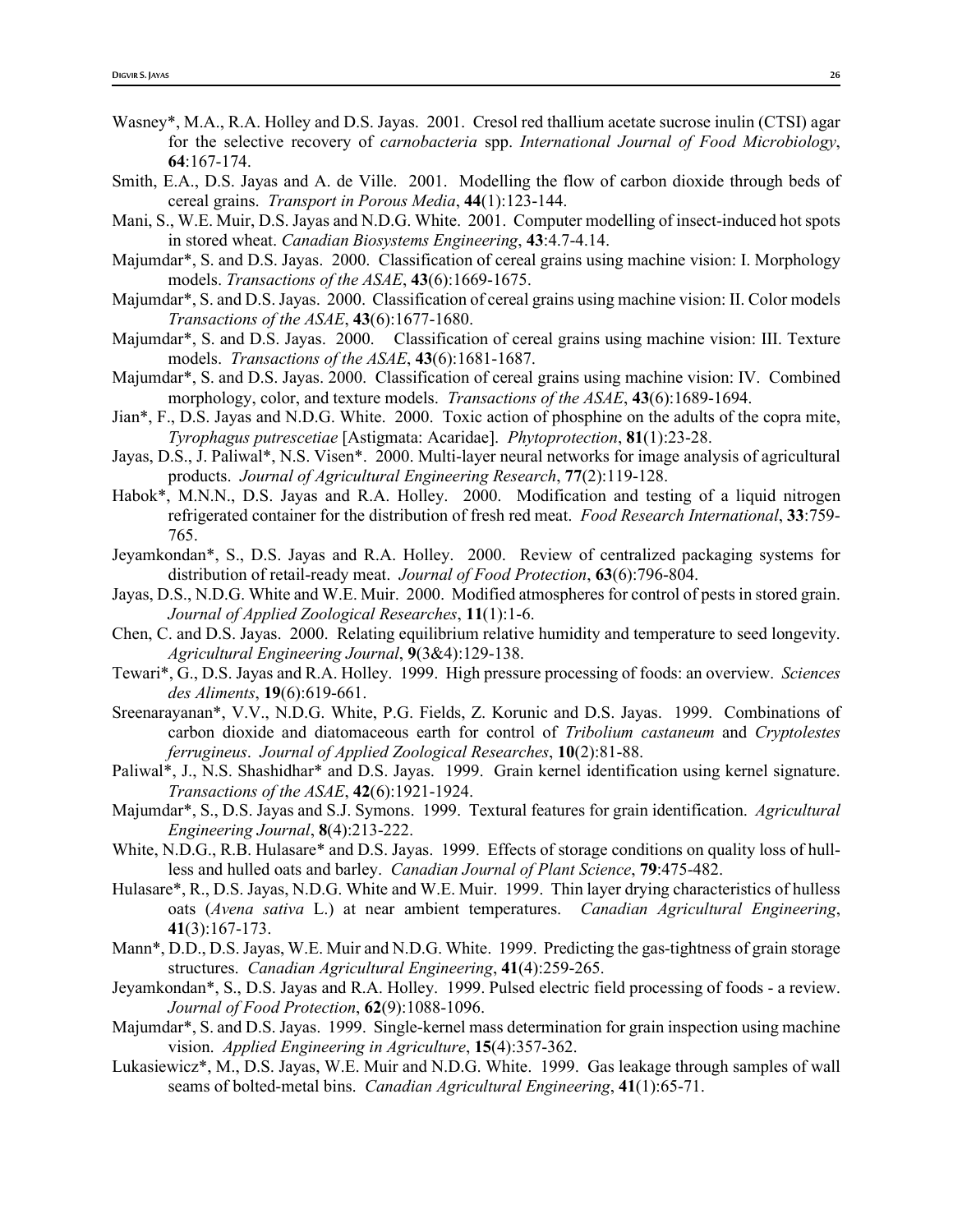- Tewari\*, G. and D.S. Jayas. 1999. Aseptic processing and packaging: promising packaging technique for food processing industries. *Indian Food Industry*, **18**(1): 23-33.
- Jayas, D.S., C.E. Murray\* and N.R. Bulley. 1999. An automated seed presentation device for use in machine vision identification of grain. *Canadian Agricultural Engineering*, **41**(2):113-118.
- Abramson, D., R. Hulasare\*, N.D.G. White, D.S. Jayas and R.R. Marquardt. 1999. Mycotoxin formation in hulless barley during granary storage at 15 and 19% moisture content. *Journal of Stored Products Research*, **35**:297-305.
- Mann\*, D.D., D.S. Jayas, N.D.G. White and W.E. Muir. 1999. Mortality of adult *Cryptolestes ferrugineus* (Stephens) exposed to changing CO2 concentrations. *Journal of Stored Products Research*, **35**(4):385-395.
- Luo\*, X.Y., D.S. Jayas and S.J. Symons. 1999. Comparison of statistical and neural network methods for classifying cereal grains using machine vision. *Transactions of the ASAE*, **42**(2):413-419.
- Yu\*, L., G. Mazza and D.S. Jayas. 1999. Moisture sorption characteristics of freeze-dried, osmo-freezedried, and osmo-air-dried cherries and blueberries. *Transactions of the ASAE*, **42**(1):141-147.
- Mann\*, D.D., D.S. Jayas, W.E. Muir and N.D.G. White. 1999. Efficient carbon dioxide fumigation of wheat in welded-steel hopper bins. *Applied Engineering in Agriculture*, **15**(1):57-63.
- Paliwal\*, J., D.S. Jayas, N.D.G. White, and W.E. Muir. 1999. Effect of pneumatic conveying of wheat on mortality of insects. *Applied Engineering in Agriculture*, **15**(1):65-68.
- Tewari\*, G., D.S. Jayas and R.A. Holley. 1999. Centralized packaging of retail meat cuts: a review. *Journal of Food Protection*, **62**(4):418-425.
- Weres\*, J., D.S. Jayas and A. Ryniecki\*. 1999. An inverse heat transfer method for the estimation of convective heat transfer coefficient. *Agricultural Engineering Journal*, **8**(1):45-55.
- Majumdar\*, S. and D.S. Jayas. 1999. Classification of bulk samples of cereal grains using machine vision. *Journal of Agricultural Engineering Research*, **73**:35-47.
- Luo\*, X.Y., D.S. Jayas and S.J. Symons. 1999. Identification of damaged kernels in wheat using a color machine vision system. *Journal of Cereal Science*, **30**(1):49-59.
- Nair\*, M. and D.S. Jayas. 1998. Dockage identification in wheat using machine vision. *Canadian Agricultural Engineering*, **40**(4):293-298.
- Chen, C. and D.S. Jayas. 1998. Dynamic equilibrium moisture content for grain drying. *Canadian Agricultural Engineering*, **40**(4):299-303.
- Schroth, E., W.E. Muir, D.S. Jayas, N.D.G. White and D. Abramson. 1998. Storage limit of wheat at 17% moisture content. *Canadian Agricultural Engineering*, **40**(3):201-205.
- Chen, C. and D.S. Jayas. 1998. Evaluation of the GAB equation for the isotherms of agricultural products. *Transactions of the ASAE*, **41**(6):1755-1760.
- Cofie-Agblor\*, R., W.E. Muir, D.S. Jayas and N.D.G. White. 1998. Carbon dioxide sorption by grains and canola at two CO2 concentrations. *Journal of Stored Products Research*, **34**:159-170.
- Tewari\*, G., M. Kulshreshtha, D.S. Jayas, V.M. Balasubramaniam and H.S. Bisht. 1998. Computer simulation of turmeric grinding. *Agricultural Engineering Journal*, **7**(1):13-22.
- Bailey\*, C.G., D.S. Jayas, R.A. Holley, L.E. Jeremiah and C.O. Gill. 1997 (1998). Design, fabrication, and testing of a returnable, insulated, nitrogen-refrigerated shipping container for distribution of fresh red meat under controlled CO2 atmosphere. *Food Research International*, **30**(10):743-753.
- Epp\*, D.A., D.S. Jayas, W.E. Muir, N.D.G. White and D. St. George. 1997. Near-ambient drying of wheat using variable airflow - a simulation study. *Canadian Agricultural Engineering*, **39**(4):297-302.
- Cofie-Agblor, R., W.E. Muir, N.D.G. White and D.S. Jayas. 1997. Microbial heat production in stored wheat. *Canadian Agricultural Engineering*, **39**(4):303-307.
- Luo\*, X., D.S. Jayas, T.G. Crowe and N.R. Bulley. 1997. Evaluation of light sources for machine vision. *Canadian Agricultural Engineering*, **39**(4):309-315.
- White, N.D.G., D.S. Jayas and C.J. Demianyk. 1997. Movement of grain to control stored-product insects and mites. *Phytoprotection*, **78**(2):75-84.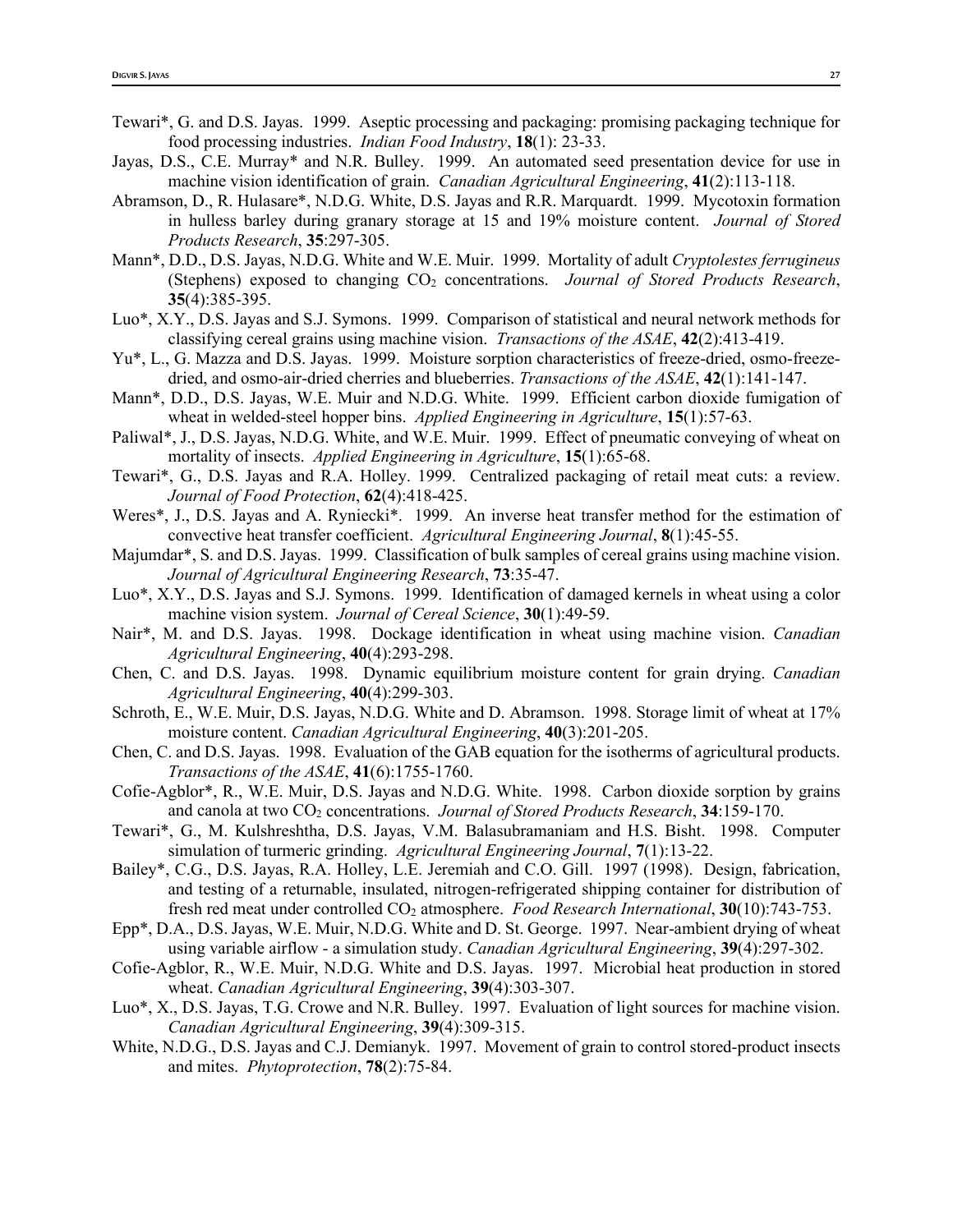- Demianyk, C.J., N.D.G. White and D.S. Jayas. 1997. Rapid detection of rusty grain beetles (Coleoptera: Cucujidae) from wheat samples passing through a mechanical dockage tester. *Canadian Journal of Plant Science*, **77**:717-719.
- Crowe\*, T.G., X. Luo\*, D.S. Jayas and N.R. Bulley. 1997. Color line-scan imaging of cereal grain kernels. *Applied Engineering in Agriculture*, **13**(5):689-694.
- Mann\*, D.D., D.S. Jayas, W.E. Muir and N.D.G. White. 1997. Sealing of welded-steel hopper bins for fumigation of stored grain with carbon dioxide. *Canadian Agricultural Engineering*, **39**(2):91-97.
- Shashidhar\*, N.S., D.S. Jayas, T.G. Crowe\* and N.R. Bulley. 1997. Processing of digital images of touching kernels by ellipse fitting. *Canadian Agricultural Engineering*, **39**(2):139-142.
- Lepper\*, S., N.D.G. White and D.S. Jayas. 1997. Bulk characteristics of a hulless and two hulled cultivars of oats. *Canadian Agricultural Engineering*, **39**(2):85-90.
- Sinicio, R., W.E. Muir and D.S. Jayas. 1997. Sensitivity analysis of a mathematical model to simulate aeration of wheat stored in Brazil. *Postharvest Biology and Technology*, **11**:107-122.
- White, N.D.G., D.S. Jayas and C.J. Demianyk. 1997. Degradation and biological impact of chlorpyrifosmethyl on stored wheat and pirimiphos-methyl on stored maize in western Canada. *Journal of Stored Products Research*, **33**(2):125-135.
- Mann\*, D.D., D.S. Jayas, N.D.G. White, W.E. Muir and M.S. Evans. 1997. A grain storage information system for Canadian farmers and grain storage managers. *Canadian Agricultural Engineering*, **39**(1):49-56.
- Tewari\*, G. and D.S. Jayas. 1997. Heat transfer during thermal processing of liquid foods with or without particulate: a review. *Agriculture Engineering Journal*, **6**(1):1-27.
- White, N.D.G. and D.S. Jayas. 1996. Deterioration during storage in wild rice, *Zizania palustris*, and polished basmati rice, *Oryzae sativa*, and potential for insect infestation. *Seed Science and Technology*, **24**:261-271.
- Alagusundaram\*, K., D.S. Jayas, W.E. Muir and N.D.G. White. 1996. Convective-diffusive transport of carbon dioxide through stored-grain bulks. *Transactions of the ASAE*, **39**(4):1505-1510.
- Majumdar\*, S., D.S. Jayas, J.L. Hehn\* and N.R. Bulley. 1996. Classification of various grains using optical properties. *Canadian Agricultural Engineering*, **38**(2):139-144.
- Bundus\*, C.L., D.S. Jayas, W.E. Muir, N.D.G. White and D. Ruth. 1996. Average convective-pore velocity of carbon dioxide gas through grain bulks. *Canadian Agricultural Engineering*, **38**(2):91- 98.
- Alagusundaram\*, K., D.S. Jayas, W.E. Muir, N.D.G. White and R.N. Sinha. 1996. Distribution of introduced carbon dioxide through stored wheat bulks -- a pilot scale study. *Canadian Agricultural Engineering,* **38**(2):83-89.
- Alagusundaram\*, K., D.S. Jayas, W.E. Muir, N.D.G. White and R.N. Sinha. 1996. Finite element model of three-dimensional movement of carbon dioxide in grain bins. *Canadian Agricultural Engineering*, **38**(2):75-82.
- Alagusundaram\*, K., D.S. Jayas, W.E. Muir, N.D.G. White and R.N. Sinha. 1996. Apparent flow coefficient of carbon dioxide through wheat bulks. *Canadian Agricultural Engineering*, **38**(2):69- 73.
- Rameshbabu\*, M., D.S. Jayas, W.E. Muir, N.D.G. White and J.T. Mills. 1996. Bulk and handling properties of hulless barley. *Canadian Agricultural Engineering*, **38**(1):31-35.
- Cofie-Agblor, R., W.E. Muir, R. Sinicio, S. Cenkowski and D.S. Jayas. 1995. Characteristics of carbon dioxide sorption by stored wheat. *Journal of Stored Products Research*, **31**(4):317-324.
- Ryniecki, A., A. Molinska and D.S. Jayas. 1995. Stochastic modelling of grain moisture content in nearambient drying. *Drying Technology*, **13**(8&9):1933-1948.
- Shatadal\*, P., D.S. Jayas, J.L. Hehn and N.R. Bulley. 1995. Seed classification using machine vision. *Canadian Agricultural Engineering*, **37**(3):163-167.
- Dougan, K.D., W.E. Muir and D.S. Jayas. 1995. Feasibility of in-progress drying guidelines for wheat ventilated with near-ambient air. *Canadian Agricultural Engineering*, **37**(3):183-187.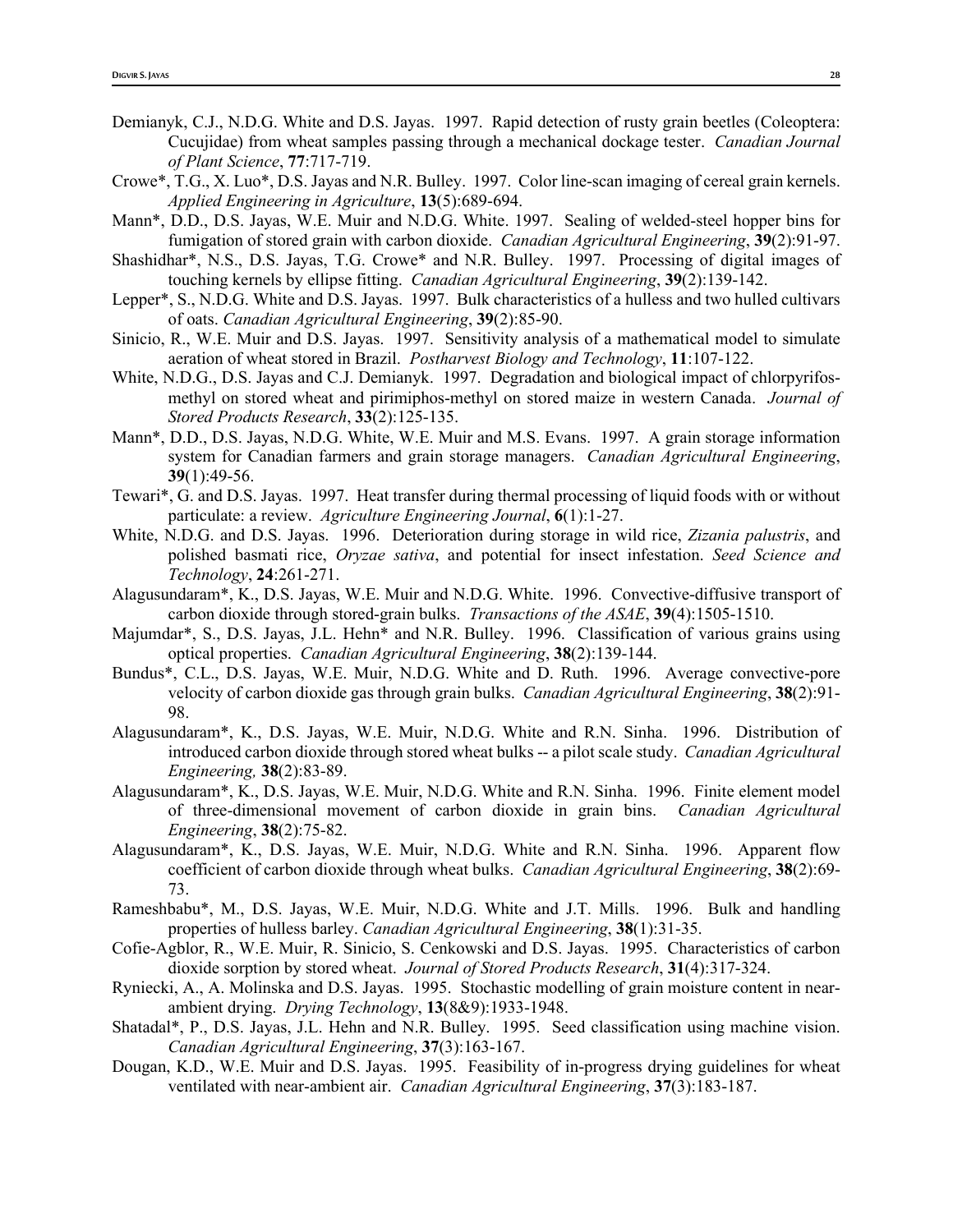- Alagusundaram\*, K., D.S. Jayas, N.D.G. White, W.E. Muir and R.N. Sinha. 1995. Controlling *Cryptolestes ferrugineus* (Stephens) adults in wheat stored in bolted-metal bins using elevated carbon dioxide. *Canadian Agricultural Engineering*, **37**(3):217-223.
- Sreenarayanan, V.V., M. Rubikala and D.S. Jayas. 1995. Lye-peeling of cassava (*Manihot esculenta* Crantz). *Agriculture Engineering Journal,* **4**(3):163-171.
- White, N.D.G., D.S. Jayas and W.E. Muir. 1995. Toxicity of carbon dioxide at biologically producible levels to some stored-product beetles. *Environmental Entomology*, **24**(3):640-647.
- Alagusundaram\*, K., D.S. Jayas, W.E. Muir, N.D.G. White and R.N. Sinha. 1995. Distribution of introduced carbon dioxide through wheat bulks contained in bolted-metal bins. *Transactions of the ASAE,* **38**(3):895-901.
- Shatadal\*, P., D.S. Jayas and N.R. Bulley. 1995. Digital image analysis for software separation and classification of touching grains: I. Disconnect algorithm. *Transactions of the ASAE*, **38**(2):635- 643.
- Shatadal\*, P., D.S. Jayas and N.R. Bulley. 1995. Digital image analysis for software separation and classification of touching grains: II. Classification. *Transactions of the ASAE*, **38**(2):645-649.
- Sinicio, R., W.E. Muir, D.S. Jayas and S. Cenkowski. 1995. Thin-layer drying and wetting of wheat. *Postharvest Biology and Technology,* **5**:261-275.
- White, N.D.G., D.S. Jayas and R.N. Sinha. 1994. Impact of pirimiphos-methyl and cold temperatures on arthropod populations in stored wheat. *Phytoprotection,* **75**:79-90.
- Alagusundaram\*, K., D.S. Jayas, O.H. Friesen and N.D.G. White. 1994. Airflow patterns through wheat, barley, and canola in bins with partially perforated floors -- an experimental investigation. *Applied Engineering in Agriculture,* **10**(6):791-796.
- Jayas, D.S., K. Alagusundaram\*, G. Shunmugam\*, W.E. Muir and N.D.G. White. 1994. Simulated temperatures of stored grain bulks. *Canadian Agricultural Engineering*, **36**(4):239-245.
- Majumdar, S., E.V. Thomas and D.S. Jayas. 1994. Optimization of parameters in the design of an extended octagonal-ring transducer. *Agricultural Engineering Journal,* **3**(4):152-165.
- Weres\*, J. and D.S. Jayas. 1994. Effects of corn kernel properties on predictions of moisture transport in the thin-layer drying of corn. *Transactions of the ASAE*, **37**(5):1695-1705.
- Weres\*, J. and D.S. Jayas. 1994. Thin-layer drying of corn: experimental validation of a new numerical structural model. *Canadian Agricultural Engineering*, **36**(2):85-91.
- Mazza, G., D.S. Jayas, B.D. Oomah and J.T. Mills. 1994. Comparison of five three-parameter equations for the description of moisture sorption data of mustard seeds. *International Journal of Food Science and Technology*, **29**:71-81.
- Jayas, D.S. and D. Mann\*. 1994. Presentation of airflow resistance data of seed bulks. *Applied Engineering in Agriculture,* **10**(1):79-83.
- Shunmugam\*, G., D.S. Jayas and N.D.G. White. 1993. Effects of controlled atmospheres on all life stages of the rusty grain beetle *Cryptolestes ferrugineus* (Stephens). *Journal of Applied Zoological Researches,* **4**(2):114-117.
- White, N.D.G., R.N. Sinha, D.S. Jayas and W.E. Muir. 1993. Movement of *Cryptolestes ferrugineus* (Coleoptera: Cucujidae) under carbon dioxide gradients in stored wheat. *Journal of Economic Entomology*, **86**:1846-1851.
- Bergen\*, G.A., D.S. Jayas and N.D.G. White. 1993. Physical damage to peas and lentils due to free fall. *Canadian Agricultural Engineering*, **35**:151-155.
- Cenkowski, S., D.S. Jayas and S. Pabis. 1993. Deep-bed drying a review of particular theories. *Drying Technology,* **11**(7):1553-1581.
- Cenkowski, S., D.S. Jayas and J.K. Daun. 1993. Potential of in-field and low temperature drying for reducing chlorophyll contents in canola (*Brassica napus* L). *Journal of the Science of Food and Agriculture,* **63**:377-383.
- Irvine\*, D.A., D.S. Jayas and G. Mazza. 1993. Resistance to airflow through clean and soiled potatoes. *Transactions of the ASAE,* **36**(5):1405-1410.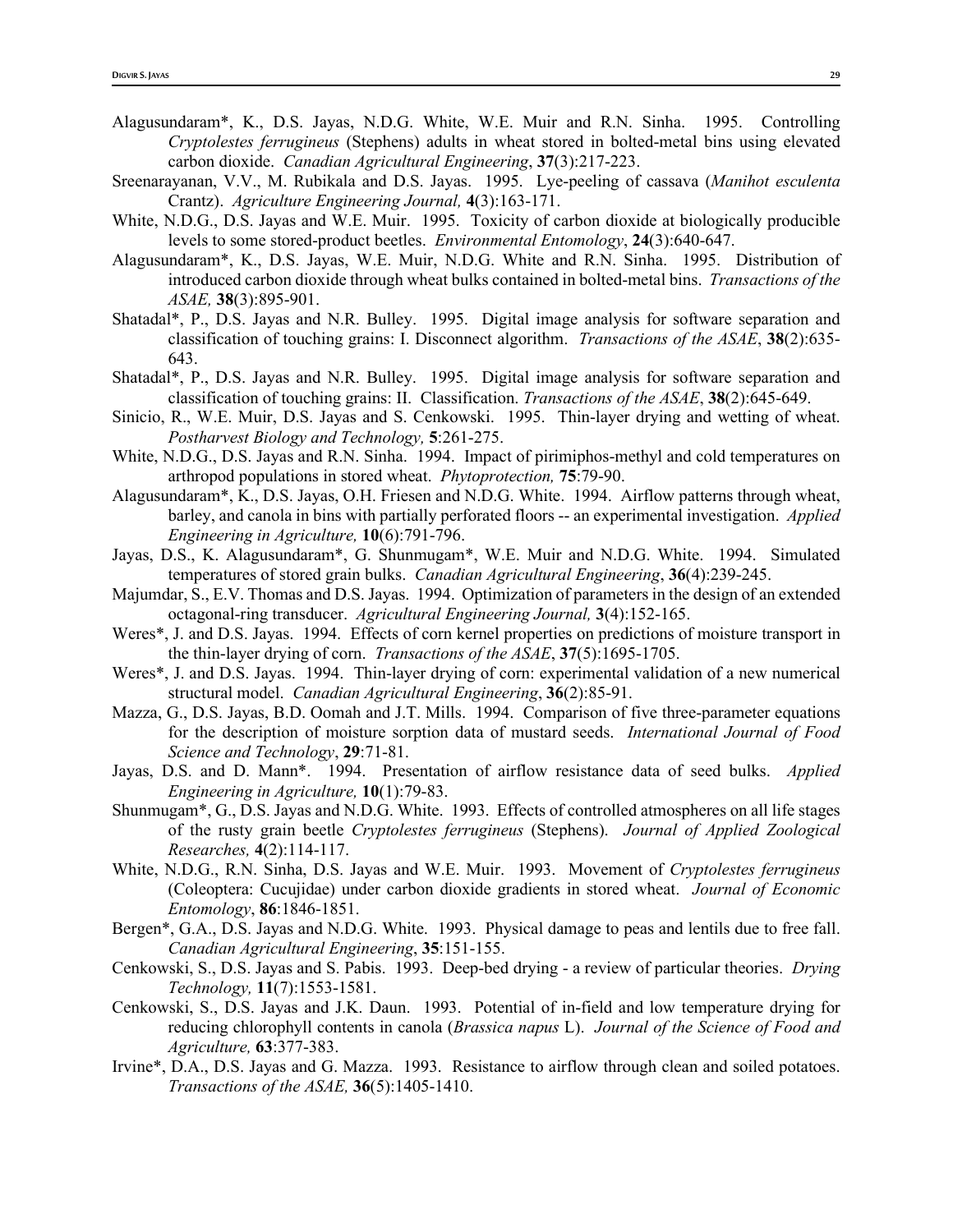- Jayas, D.S., N.D.G. White, W.E. Muir and R.N. Sinha. 1993. Controlled atmosphere storage of cereals and oilseeds. *Journal of Applied Zoological Researches,* **4**(1):1-12.
- Jayas, D.S. and G. Mazza. 1993. Comparison of five three-parameter equations for the description of adsorption data of oats. *Transactions of the ASAE*, **36**(1):119-125.
- Ryniecki\*, A., W.E. Muir and D.S. Jayas. 1993. Optimization of control systems for near-ambient drying of wheat under maritime and continental climates. *Postharvest Biology and Technology*, **2**:217- 230.
- Ryniecki\*, A., D.S. Jayas and W.E. Muir. 1993. A generalized control-strategy for near-ambient drying of wheat under Canadian-prairie climate. *Transactions of the ASAE*, **36**(4):1175-1183.
- Ryniecki\*., A. and D.S. Jayas. 1993. Automatic determination of model parameters for computer control of canned food sterilization*. Journal of Food Engineering,* **19**:75-94.
- White, N.D.G. and D.S. Jayas. 1993. Microfloral infection and quality deterioration of sunflower seeds as affected by temperature and moisture content during storage and the suitability of the seeds for insect or mite infestation. *Canadian Journal of Plant Science,* **73**:303-313.
- White, N.D.G. and D.S. Jayas. 1993. Effectiveness of carbon dioxide in compressed gas or solid formulation for the control of insects and mites in stored wheat and barley. *Phytoprotection*, **74**:101-111.
- Alagusundaram\*, K., D.S. Jayas, F. Chotard\* and N.D.G. White. 1992. Airflow pressure drop relationships of some specialty seeds. *Sciences des Aliments,* **12**:101-116.
- Cenkowski, S., D.S. Jayas and D. Hao. 1992. Latent heat of vaporization for selected foods and crops. *Canadian Agricultural Engineering*, **34**:281-286.
- Irvine\*, D.A., D.S. Jayas, N.D.G. White and M.G. Britton. 1992. Physical properties of flaxseed, lentils, and fababeans. *Canadian Agricultural Engineering*, **34**:75-81.
- Irvine\*, D.A., D.S. Jayas, M.G. Britton and N.D.G. White. 1992. Dynamic friction characteristics of bulk seeds against flat vertical surfaces. *Transactions of the ASAE*, **35**(2):665-669.
- Jaros, M., S. Cenkowski, D.S. Jayas and S. Pabis. 1992. A method of determination of the diffusion coefficient based on kernel moisture content and its temperature. *Drying Technology,* **10**(1):213- 222.
- Jayas, D.S., N.D.G. White, M.G. Britton and J.T. Mills. 1992. Effect of oil used for dust control on engineering properties of stored wheat. *Transactions of the ASAE*, **35**(2):659-664.
- Ryniecki\*, A. and D.S. Jayas. 1992. Stochastic modelling of grain temperature in near-ambient drying. *Drying Technology,* **10**(1):123-137.
- Sinicio, R., D.S. Jayas, W.E. Muir and D.B. Sanderson. 1992. Finite-element prediction of non-uniform airflow in fixed beds of wheat. *Postharvest Biology and Technology,* **2**:51-59.
- Smith, E.A., D.S. Jayas, W.E. Muir, K. Alagusundaram\* and V.H. Kalbande. 1992. Simulation of grain drying in bins with partially perforated floors Part I: Isotraverse lines. *Transactions of the ASAE*, **35**(3):909-915.
- Smith, E.A., D.S. Jayas, W.E. Muir, K. Alagusundaram\* and V.H. Kalbande. 1992. Simulation of grain drying in bins with partially perforated floors Part II: Calculation of moisture content. *Transactions of the ASAE*, **35**(3):917-922.
- White, N.D.G., D.S. Jayas, J.T. Mills and B.L. Dronzek. 1992. Effects of canola oil or white mineral oil at dust suppressant levels on the storage characteristics of wheat. *Cereal Chemistry,* **69**(2):182- 187.
- Alagusundaram\*, K., D.S. Jayas, W.E. Muir and N.D.G. White. 1991. Thermal conductivity of bulk barley, lentils, and peas. *Transactions of the ASAE*, **34**(4):1784-1788.
- Jayas, D.S., G.E. Laliberte and K. Alagusundaram\*. 1991. A finite element program for teaching transient axisymmetric field problems. *International Journal of Applied Engineering Education*, **7**(4):289- 293.
- Jayas, D.S., S. Sokhansanj and F.W. Sosulski. 1991. Resistance of bulk canola seed to airflow in the presence of foreign material. *Canadian Agricultural Engineering*, **33**(1):47-54.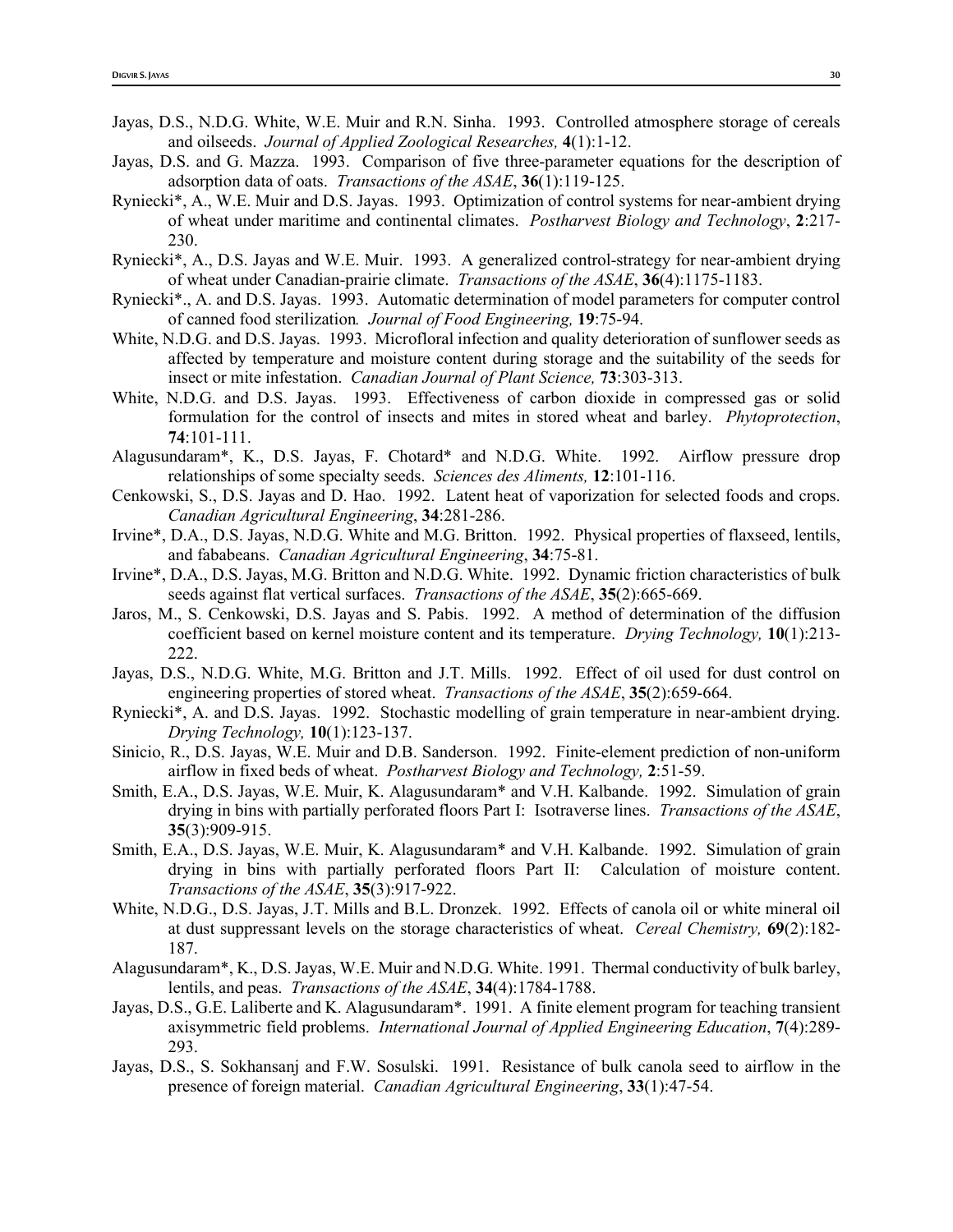- Jayas, D.S., S. Cenkowski, S. Pabis and W.E. Muir. 1991. Review of thin-layer drying and wetting equations. *Drying Technology,* **9**(3):551-588.
- Jayas, D.S., K. Alagusundaram\* and D.A. Irvine\*. 1991. Resistance to airflow through bulk flax seed as affected by the moisture content, direction of airflow and foreign material. *Canadian Agricultural Engineering*, **33**:279-285.
- Jayas, D.S. and W.E. Muir. 1991. Airflow-pressure drop data for modelling fluid flow in anisotropic bulks. *Transactions of the ASAE*, **34**(1):251-254.
- Jayas, D.S. and G. Mazza. 1991. Equilibrium moisture characteristics of safflower seeds. *Transactions of the ASAE*, **34**(5):2099-2103.
- Mazza, G. and D.S. Jayas. 1991. Equilibrium moisture characteristics of sunflower seeds, hulls, and kernels. *Transactions of the ASAE*, **34**(2):534-538.
- Mazza, G. and D.S. Jayas. 1991. Evaluation of four three-parameter equations for the description of the moisture sorption data of *Lathyrus* pea seeds. *Lebensmittel-Wissenschaft und Technologie,* **24**:562- 565.
- Rameshbabu\*, M., D.S. Jayas and N.D.G. White. 1991. Mortality of *Cryptolestes ferrugineus* (Stephens) adults and eggs in elevated carbon dioxide and depleted oxygen atmospheres. *Journal of Stored Products Research*, **27**(3):163-170.
- Sinicio, R., W.E. Muir, D.B. Sanderson and D.S. Jayas. 1991. Simulated fan control systems for aerated corn and wheat in Sorocaba, Brazil. *Sciences des Aliments,* **11**:141-153.
- White, N.D.G. and D.S. Jayas. 1991. Factors affecting the deterioration of stored flaxseed including the potential of insect infestation. *Canadian Journal of Plant Science*, **71**:327-335.
- White, N.D.G. and D.S. Jayas. 1991. Control of insects and mites with carbon dioxide in wheat stored at cool temperatures and in non-airtight bins. *Journal of Economic Entomology*, **84**(6):1933-1942.
- Alagusundaram\*, K., D.S. Jayas, N.D.G. White and W.E. Muir. 1990. Finite difference model of threedimensional heat transfer in grain bins. *Canadian Agricultural Engineering*, **32**:315-321.
- Alagusundaram\*, K., D.S. Jayas, N.D.G. White and W.E. Muir. 1990. Three dimensional, finite element, heat transfer model of temperature distribution in grain storage bins. *Transactions of the ASAE*, **33**(2):577-584.
- Cenkowski, S., W.E. Muir and D.S. Jayas. 1990. Simulation of canola and barley drying in a deep bed. *Journal of Food Process Engineering,* **12**:171-190.
- Jayas, D.S., S. Sokhansanj, E.B. Moysey and E.M. Barber. 1990. Predicting pressure patterns in canola (rapeseed) bins. *Canadian Agricultural Engineering*, **32**:249-254.
- Mazza, G., D.S. Jayas and N.D.G. White. 1990. Moisture sorption isotherms of flax seed. *Transactions of the ASAE,* **33**(4):1313-1318.
- Rameshbabu\*, M., D.S. Jayas and N.D.G. White. 1990. A controlled-atmosphere unit for laboratory studies on control of stored-product pests. *Journal of Applied Zoological Researches,* **1**(2):1-12.
- Shatadal\*, P., D.S. Jayas and N.D.G. White. 1990. Thin-layer rewetting characteristics of canola. *Transactions of the ASAE*, **33**(3):871-876.
- Sokhansanj, S., A.A. Falacinski, F.W. Sosulski, D.S. Jayas and J. Tang. 1990. Resistance of bulk lentils to airflow. *Transactions of the ASAE*, **33**(4):1281-1285.
- White, N.D.G., D.S. Jayas and R.N. Sinha. 1990. Carbon dioxide as a control agent for the rusty grain beetle (Coleoptera: Cucujidae) in stored wheat. *Journal of Economic Entomology*, **83**(1):277-288.
- Ghadge, A.D., M.G. Britton and D.S. Jayas. 1989. Moisture content determination for potatoes. *Transactions of the ASAE*, **32**(5):1744-1746.
- Jayas, D.S. and S. Sokhansanj. 1989. Design data on resistance of airflow through canola (rapeseed). *Transactions of the ASAE*, **32**(1):295-296.
- Jayas, D.S. and S. Sokhansanj. 1989. Thin-layer drying of barley at low temperatures. *Canadian Agricultural Engineering*, **31**(1):21-23.
- Jayas, D.S., S. Sokhansanj and N.D.G. White. 1989. Bulk density and porosity of two canola species. *Transactions of the ASAE*, **32**(1):291-294.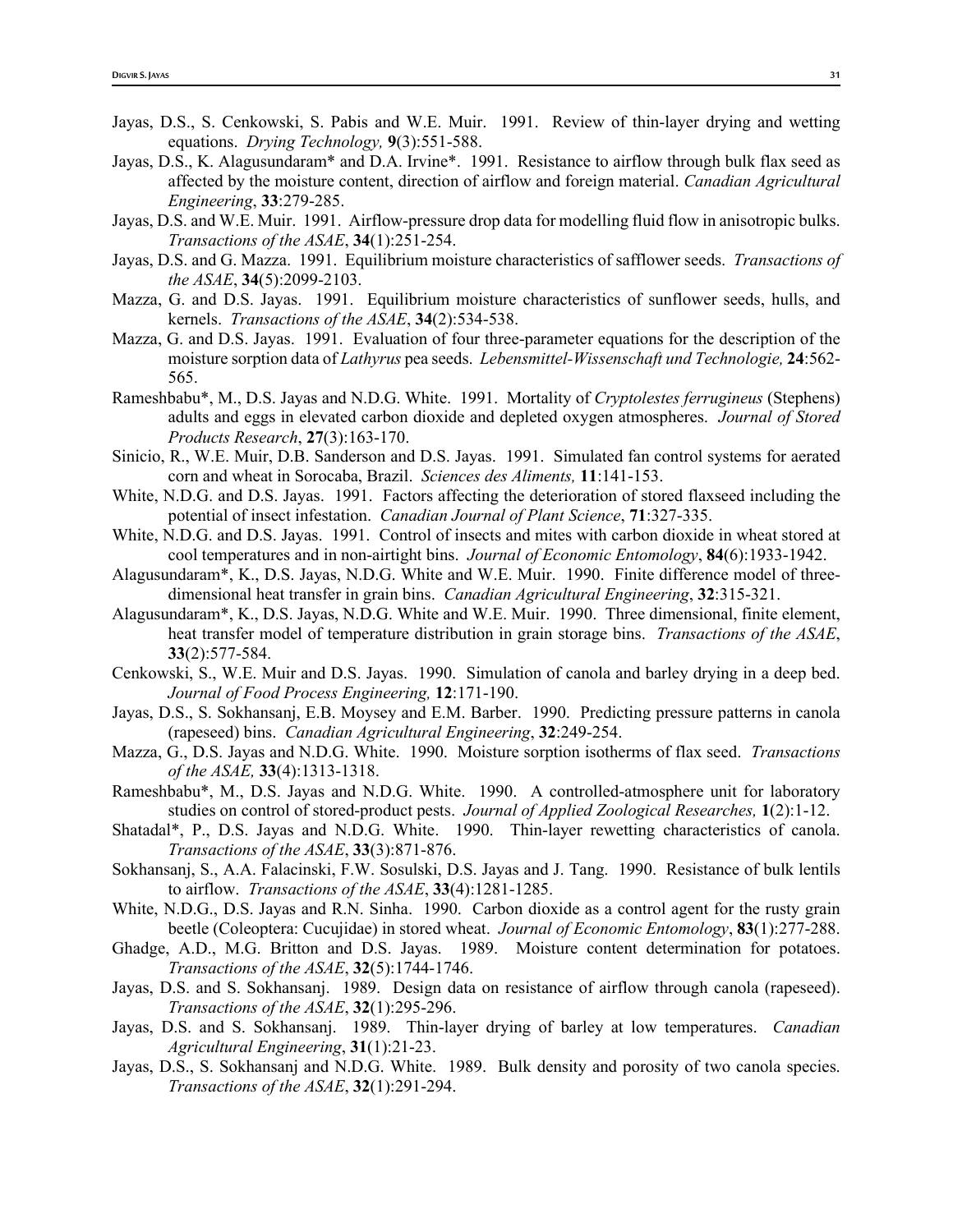- White, N.D.G. and D.S. Jayas. 1989. Safe storage conditions and infestation potential of canola meal by fungi and insects. *Journal of Stored Products Research*, **25**:105-114.
- Jayas, D.S., D.A. Kukelko\* and N.D.G. White. 1988. Equilibrium moisture-equilibrium relative humidity relationship for canola meal. *Transactions of the ASAE*, **31**(5):1585-1588,1593.
- Jayas, D.S., S. Sokhansanj and D. Bergh. 1988. Effect of maturity and harvest method on drying rate of wheat. *Drying Technology*, **6**(2):213-223.
- Kukelko\*, D.A., D.S. Jayas, N.D.G. White and M.G. Britton. 1988. Physical properties of canola (rapeseed) meal. *Canadian Agricultural Engineering*, **30**:61-64.
- White, N.D.G., D.S. Jayas and R.N. Sinha. 1988. Interaction of carbon dioxide and oxygen levels, and temperature on adult survival and multiplication of *Cryptolestes ferrugineus* in stored wheat. *Phytoprotection*, **69**:31-39.
- Jayas, D.S., S. Sokhansanj, E.B. Moysey and E.M. Barber. 1987. Airflow resistance of canola (rapeseed). *Transactions of the ASAE*, **30**(5):1484-1488.
- Jayas, D.S., S. Sokhansanj, E.B. Moysey and E.M. Barber. 1987. Distribution of foreign material in canola bins filled using a spreader or spout. *Canadian Agricultural Engineering*, **29**(2):183-188.
- Jayas, D.S., S. Sokhansanj, E.B. Moysey and E.M. Barber. 1987. The effect of airflow direction on the resistance of canola (rapeseed) to airflow. *Canadian Agricultural Engineering*, **29**(2):189-192.
- Miketinac, M.J., A.W. Kelm and D.S. Jayas. 1987. Airflow patterns for various approximations to velocity-pressure gradient data. *Journal of Applied Mathematics and Computing*, **22**(1):45-63.
- Miketinac, M.J., S. Sokhansanj and D.S. Jayas. 1986. Graphical analysis of airflow distribution in grain bins using finite element method. *Canadian Agricultural Engineering*, **28**(1):23-30.
- Sokhansanj, S., W. Zhijie, D.S. Jayas and T. Kameoka. 1986. Equilibrium relative humidity-moisture content of rapeseed (canola) at temperatures from 5ΕC to 25ΕC. *Transactions of the ASAE*, **29**(3):837-839.
- Singh (Jayas), D. and E.B. Moysey. 1985. Grain bin wall pressures: theoretical and experimental. *Canadian Agricultural Engineering*, **27**(1):43-48.
- Singh (Jayas), D., W.E. Muir and R.N. Sinha. 1985. Transient method to determine the diffusion coefficient of gases. *Canadian Agricultural Engineering*, **27**(2):69-72.
- Singh (Jayas), D., W.E. Muir and R.N. Sinha. 1984. Apparent coefficient of diffusion of carbon dioxide through samples of cereals and rapeseed. *Journal of Stored Products Research*, **20**(3):169-175.
- Sokhansanj, S., D. Singh (Jayas) and J.D. Wassermann. 1984. Drying characteristics of wheat, barley and canola subjected to repetitive wetting and drying cycles. *Transactions of the ASAE*, **27**(3):903-906, 914.
- Singh (Jayas), D., W.E. Muir and R.N. Sinha. 1983. Finite element modelling of carbon dioxide diffusion in stored wheat. *Canadian Agricultural Engineering*, **25**(1):149-152.

# **Patents**

- Reimer, A, Y. Gui, C. Hu, F. Jian, P.G. Fields and D.S. Jayas. 2020. Compact microwave device for monitoring grain conditions. Published as US 2020/0072766 A1 on March 05.
- Jian\*, F., D.S. Jayas and P.G. Fields. 2014. Method to rapidly detect insects in granular materials. Patent No. US 10,582,713 B2 (granted on March 10).
- Neethirajan\*, S., M.S. Freund and D.S. Jayas. 2013. Poly (aniline boronic acid) polymers and methods of use. Patent No. US 8,454,819 B2 (granted on June 04).

### **Refereed conference proceedings**

Jian\*, F. and D.S. Jayas. 2016. Engineering considerations for creating uniform distribution of applied gas during controlled atmospheres and fumigation. Pp. 60-69. In: Navarro, S., Jayas, D.S., Alagusundaram, K., (eds.), Proceedings of 10th International Conference on Controlled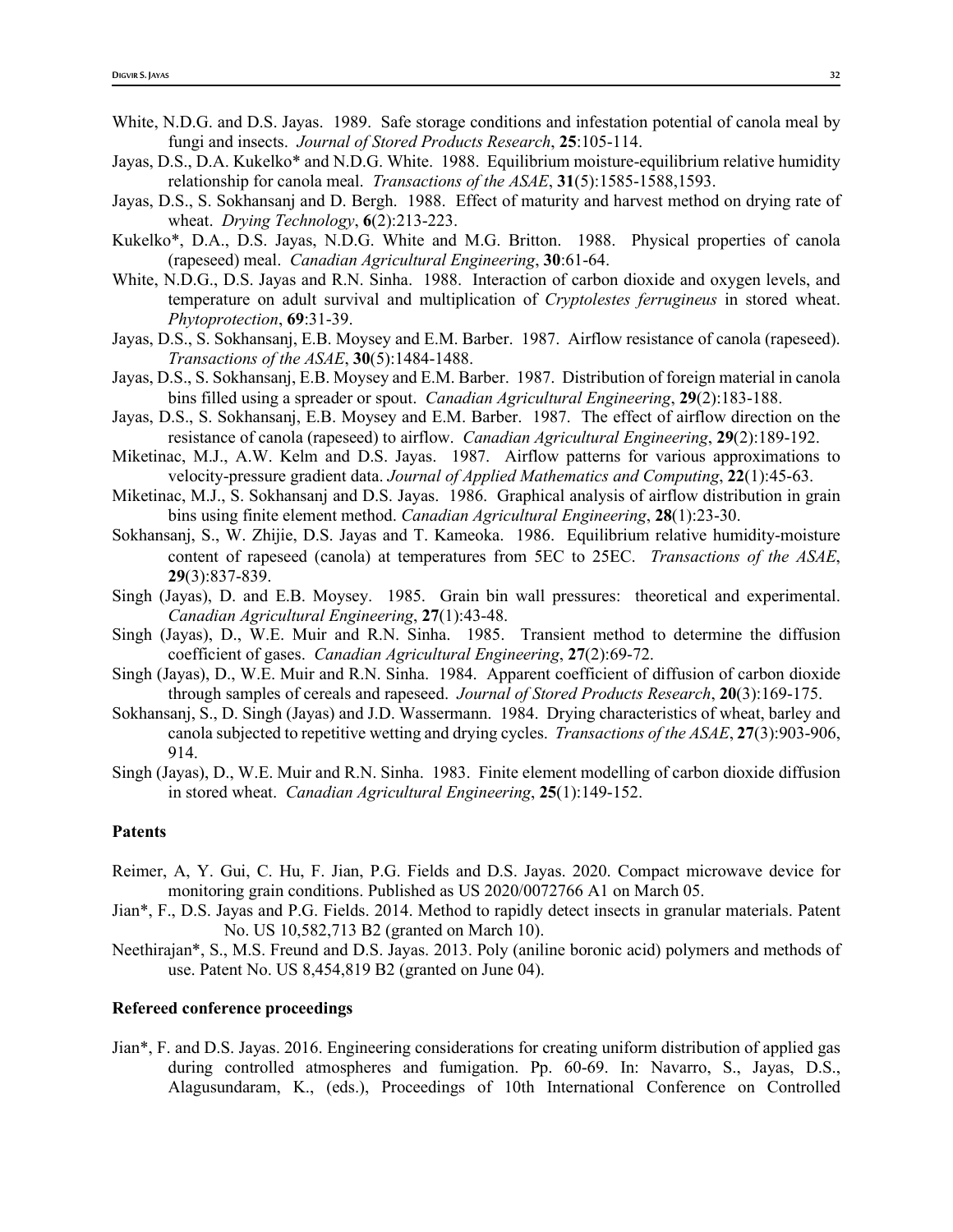Atmosphere and Fumigation in Stored Products (CAF2016), CAF Permanent Secretariat, Winnipeg, Canada.

- Jian\*, F., V. Chelladurai\*, P.G. Fields, D.S. Jayas and N.D.G. White. 2016. Mortality of stored-grain insects in stored wheat (*Triticum species*) fumigated with ozone. Pp. 75-79. In: Navarro, S., Jayas, D.S., Alagusundaram, K., (eds.), Proceedings of 10th International Conference on Controlled Atmosphere and Fumigation in Stored Products (CAF2016), CAF Permanent Secretariat, Winnipeg, Canada.
- Chelladurai\*, V., F. Jian\*, D.S. Jayas and N.D.G. White. 2016. Permeability of silo bag material for carbon dioxide and oxygen. Pp. 131-135. In: Navarro, S., Jayas, D.S., Alagusundaram, K., (eds.), Proceedings of 10th International Conference on Controlled Atmosphere and Fumigation in Stored Products (CAF2016), CAF Permanent Secretariat, Winnipeg, Canada.
- Jian\*, F., V. Chelladurai\*, D.S. Jayas. 2012. Insector® system to monitor insect activity and density during grain storage and fumigation. Pp. 396-402. In: Navarro, S., Banks, H.J., Jayas, D.S., Bell, C.H., Noyes, R.T., Ferizli, A.G., Emekci, M., Isikber, A.A., Alagusundaram, K. (eds.), Proceedings of the 9th International Conference on Controlled Atmosphere and Fumigation in Stored Products (CAF2012), Arber Professional Congress Services, Antalya, Turkey.
- Jayas, D.S. and Jian\*, F. 2012. Integrated commodity management. Pp. 705-714. In: Navarro, S., Banks, H.J., Jayas, D.S., Bell, C.H., Noyes, R.T., Ferizli, A.G., Emekci, M., Isikber, A.A., Alagusundaram, K. (eds.), Proceedings of the 9<sup>th</sup> International Conference on Controlled Atmosphere and Fumigation in Stored Products (CAF2012), Arber Professional Congress Services, Antalya, Turkey.
- Emadi, T.A., C. Shafai, D.J. Thomson, M.S. Freund, N.D.G. White, and D.S. Jayas. 2011. Polymer-based micromachined chemicapacitor gas sensor on a temperature controlled platform. Pp. 1024-1027 in the Proceedings of the IEEE Sensors Conference (DOI: 10.1109/ICSENS.2011.6127017), Limerick, Ireland, October 28-31.
- Jain\*, F., D.S. Jayas, P.G. Fields and A.Y. Abdelghany. 2010. Development and comparison of two models to predict survival rates of young larvae of *Stegobium paniceum* (L.) (Coleoptera: Anobiidae) under heat treated temperatures. Pp. 686-695. In: Carvalho, O.M, Fields, P.G., Adler, C.S., Arthur, F.H., Athanassiou, C.G., Campbell, J.F., Fleurat-Lessard, F., Flinn, P.W., Hodges, R.J., Isikber, A.A. Navarro, S., Noyes, R.T., Riudavets, J., Sinha, K.K., Thorpe, G.R., Timlick, B.H., Trematerra, P., White, N.D.G. (eds.), Proceedings of the 10th International Working Conference on Stored Product Protection, 27 June-2 July, Estoril, Portugal, Julius-Kuhn-Archiv, Berlin, Germany.
- Singh\*, C.B., D.S. Jayas, J. Paliwal and N.D.G. White. 2010. Near-infrared hyperspectral imaging for quality analysis of agricultural and food products. Proceedings of the SPIE conference, Paper No. 7676-2.
- Ghosh\*, P.K., D.S. Jayas, M.L.H. Gruwel and N.D.G. White. 2007. Influence of grain structural components on the drying of wheat: a magnetic resonance imaging study. Pp. 125-133. In: Magnetic Resonance in Food Science - from Molecules to Man, Farhat, I.A., P.S. Belton and G.A. Webb (eds.), RSC (Royal Society of Chemistry) Publishing, Cambridge, UK.
- Chacon, M., A. Manickavasagan\*, D. Flores-Tapia, G. Thomas and D.S. Jayas. 2007. Segmentation of wheat grains in thermal images based on pulse coupled neural networks. Paper No. 2735 (MP-P2.10). IEEE International Conference on Image Processing (ICIP 2007), San Antonio, TX.
- Karunakaran\*, C., D.S. Jayas and N.D.G. White. 2002. X-ray image analysis to detect infestation due to *Cryptolestes ferrrugineus* in stored wheat. Pp. 902-907. In: Proceedings of the IEEE Canadian Conference on Electrical and Computer Engineering vol. 2.
- Visen\*, N.S., J. Paliwal\*, and D.S. Jayas. 2002. Algorithm development for grain kernel identification. Pp. 963-967. In: Proceedings of the IEEE Canadian Conference on Electrical and Computer Engineering vol. 2.
- Ryniecki\*, A., D.S. Jayas and W.E. Muir. 1992. Control-strategy for reducing overdrying in near-ambient drying of wheat. Pp. 63-64. In: Extended abstracts: International Symposium on Stored Grain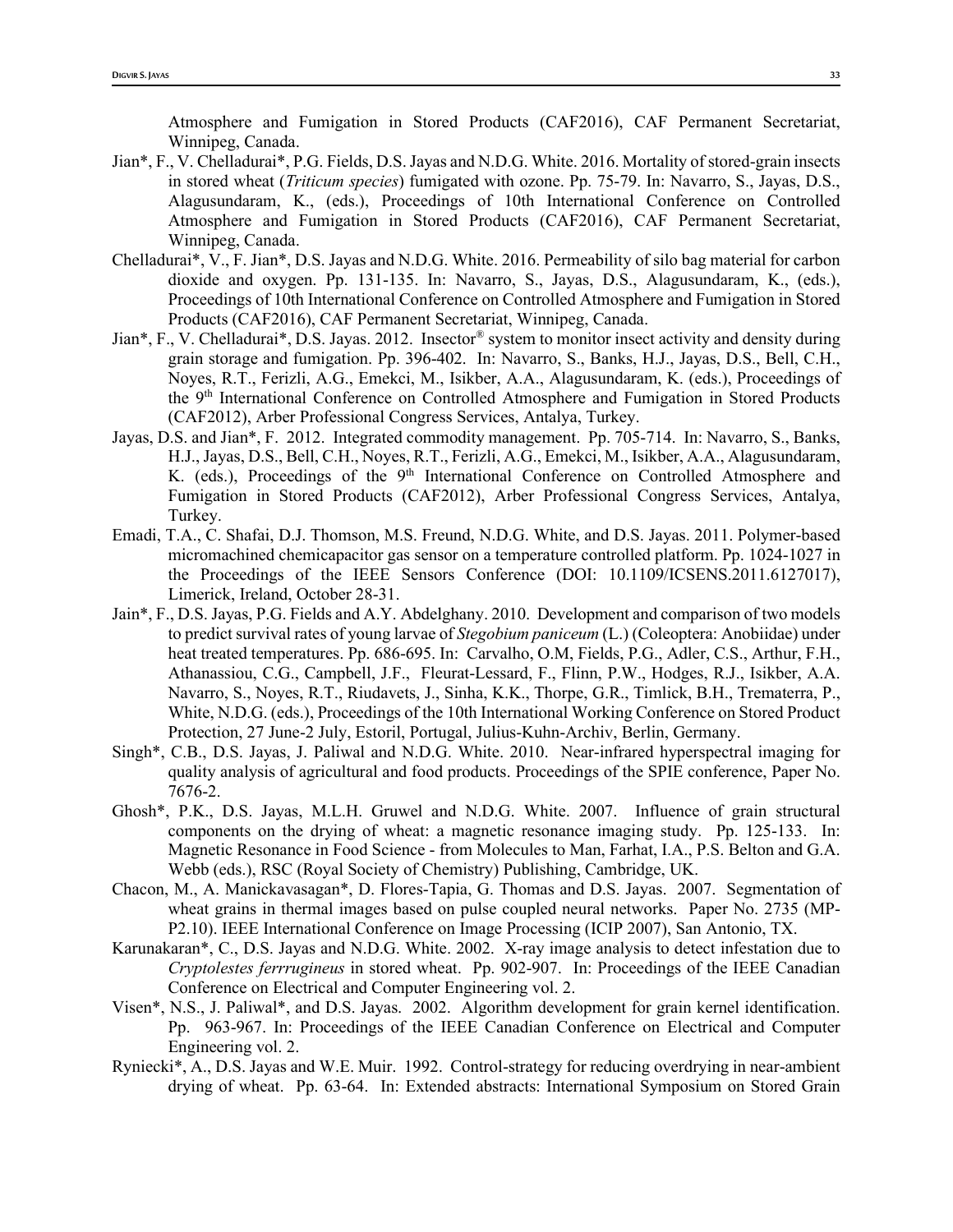Ecosystems, Jayas, D.S., N.D.G. White, W.E. Muir and R.N. Sinha (eds.), Department of Agricultural Engineering, University of Manitoba, Winnipeg.

- Shatadal\*, P., D.S. Jayas, J.L. Hehn\* and N.R. Bulley. 1992. Potential applications of machine vision in grain storage and management. Pp. 45-46. In: Extended abstracts: International Symposium on Stored Grain Ecosystems, Jayas, D.S., N.D.G. White, W.E. Muir and R.N. Sinha (eds.), Department of Agricultural Engineering, University of Manitoba, Winnipeg.
- Kukelko\*, D.A., D.S. Jayas, N.D.G. White and M.G. Britton. 1987. Physical properties of canola meal. Pp. A246-A247. In: Proceedings of the Eleventh Canadian Congress of Applied Mechanics Vol. I.
- Kameoka, T., D.S. Jayas, H. Morishima and S. Sokhansanj. 1986. Equilibrium moisture content of rice. Pp. 201-210. In: Food Engineering and Process Applications Vol. I Transport Phenomena, M. Le Maguer and P. Jelen (eds.), Elsevier Applied Science Publishers, New York, NY.

### **Invited Presentations**

- Jayas, D.S. 2021. Potential innovations in the grain storage and food processing. International Summit on Agri-innovations in the 21st Century and the Ways Ahead. College of Agriculture, G.B. Pant University of Agriculture & Technology and IDP-NAHEP, Pantnagar, India, March 9-10.
- Jayas, D.S. 2021. Managing insects in stored grains. Presented at the International Virtual Conference on Emerging Trends in Food Protectants and Infestation Control (ET-FPIC 2021), Central Food Technological Research Institute (CFTRI), Mysore, India, February, 24-25.
- Jayas, D.S. 2021. Entrepreneurship opportunities in food industry post-COVID. Keynote presentation at Nurturing Entrepreneurships in Food and Agro-Processing, Anand Agricultural University, Anand, India, January 16.
- Jayas, D.S. 2021. Insights on food technology and postharvest recent developments. Keynote address at Agri India Meets Symposium in Agri India Hackathon, presented by Ministry of Agriculture & Farmers' Welfare, New Delhi, India, January 8.
- Jayas, D.S. 2020. Food security: a shared responsibility. Keynote address at Global Summit on Perspectives of Crop and Nutrition Security in the new normal (PCNNN 2020), Bannari Amman Institute of Technology, Sathyamangalam, Tamil Nadu, India, November 26.
- Jayas, D.S. 2020. Managing Canadian wheat in high temperature and humidity climates of importing countries (Bangladesh and Africa (multiple countries)). Presentations made at the invitation of Canadian International Grains Institute, Winnipeg, MB.
- Jayas, D.S. 2020. Food quality monitoring. Presentation at International Online Faculty Development Programme on "Green perspectives in Food Processing Sectors", National Institute of Food Technology Entrepreneurship and Management, Sonepat, Haryana, India, October 20.
- Jayas, D.S. 2020. Managing Canadian canola in storage for processing. Presentation made to canola importers and processors in Pakistan on invition from Canola Council of Canada, Winnipeg, MB.
- Jayas, D.S. 2020. Invited panellist to virtual panel discussion on food processing, handling, and consumption in the current global health pandemic. Am. Soc. Agric. Biol. Eng., St. Joseph, MI, July 14.
- Jayas, D.S. 2020. Research needs for stored product entomology. XVII AZRA International Conference on "Frontier Research in Applied Zoology and Insect Pest Management Strategies: A Way Forward for Food & Nutritional Security", Applied Zoologists Research Association, Bhubaneswar, India, Feb. 12-14.
- Jayas, D.S. 2019. Equity, diversity and inclusion at the University of Manitoba. First Annual Intersections of Gender Conference, University of Alberta, Edmonton, AB.
- Jayas, D.S. 2019. Managing bulk-stored grains using smart sensors and IoT. A Keynote Presentation during National Seminar on Advances in Bulk Grain Storage & Smart Sensor and IoT Applications in Warehouses. Indian Institute of Food Processing Technology, Thanjavur, India, July 26.
- Jayas, D.S. 2019. Why should Biosystems engineers develop mathematical models as management tools?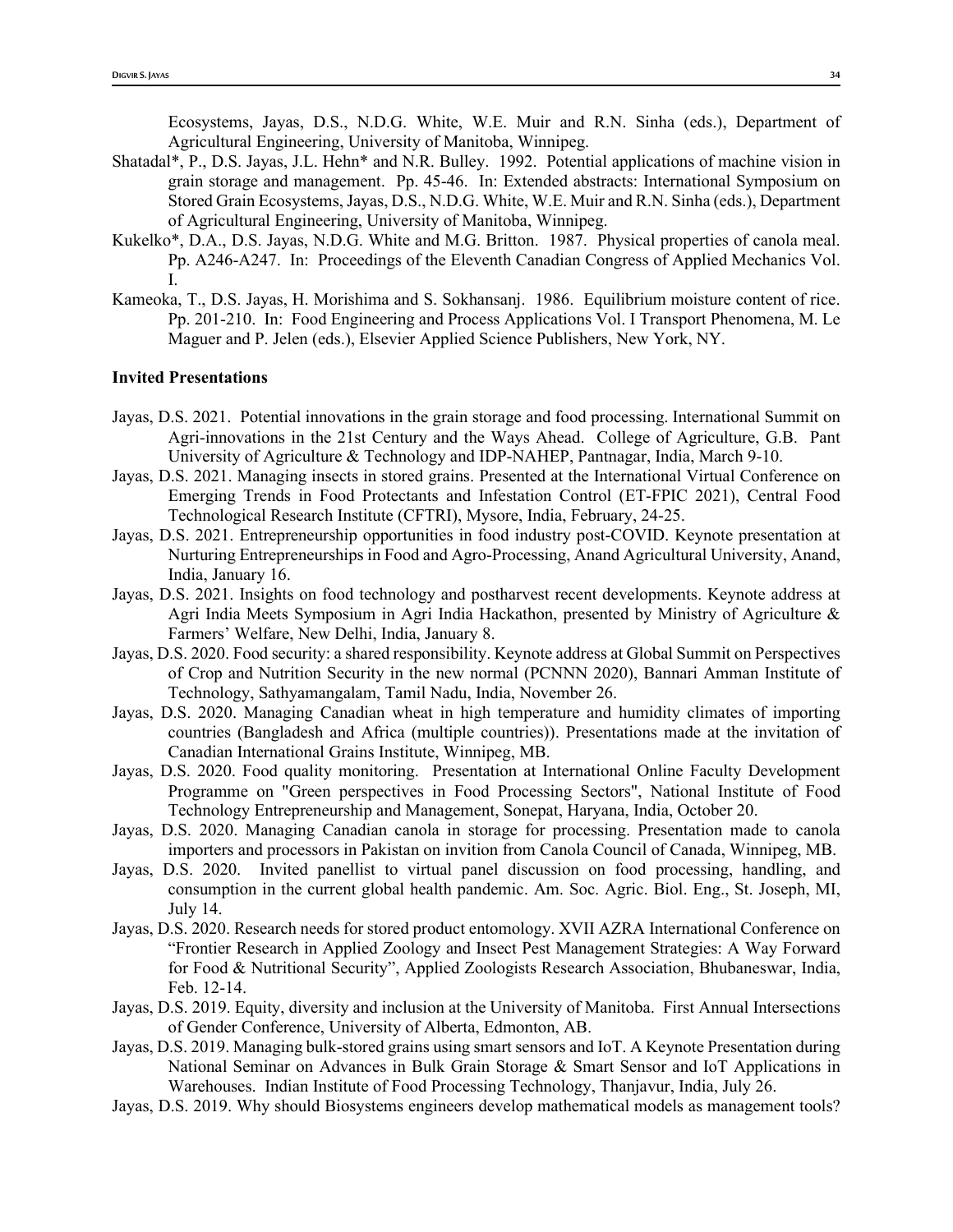A Keynote Presentation. Canadian Society for Bioengineering, Vancouver, BC, July 15-17.

- Jayas, D.S. 2019. Mathematical models as stored-grain ecosystems management tools. Paper No. 1901921. American Society of Agricultural and Biological Engineers, Boston, MA, July 7-10.
- Jayas, D.S. and C.B. Singh. 2019. Smart technologies for agri-food industry. XIV Agricultural Science Congress, Theme: Innovations for Agricultural Transformation. National Academy of Agricultural Sciences, New Delhi, India, February 20-23.
- Jayas, D.S. 2018. Bioimaging for food quality monitoring. International Conference on Recent Advances in Food Processing Technology, Theme: Doubling Farmers' Income through Food Processing (iCRAFPT'18). Indian Institute of Food Processing Technology, Thanjavur, India, August 17-19.
- Jayas, D.S. 2018. Insect detection and identification in stored grain: past, present and future. Fifth Meeting of the Indian Grain Storage Working Group (IGSWG) on "Bulk Storage, Fumigation and Drying of Grains at Farmers Level". Indian Council of Agricultural research, New Delhi, India. May 21.
- Jayas, D.S. 2017. Current trends and research needs in management of cereal grains, oilseeds and pulses. Paper No. 1701695. Annual Meeting of the American Society of Agricultural and Biological Engineers, Spokane, WA, July 16-19.
- Jayas, D.S. 2017. Thoughts for successful implementation of a bulk storage and handling system for grains. Fourth meeting of the Indian Grain Storage Working Group (IGSWG). Indian Council of Agricultural research, New Delhi, India. June 11-12.
- Jayas, D.S. 2017. What we know and what more we need to know about stored-grain ecosystems? International Seminar of Techniques Basic on Grain Storage and Transportation (ISTBGST), Jilin University, Changchun, China, May 20.
- Jayas, D.S. 2016. 3Ps critical to food security and implications of climate change. Presented at the World Food Day Commemoration, World Vision Canada, Mississauga, ON. October 12.
- Chelladurai\*, V. and D.S. Jayas. 2016. Feasibility of storing canola in silo bags (harvest bags). Third meeting of the Indian Grain Storage Working Group (IGSWG). Indian Council of Agricultural research, New Delhi, India. April 22-23.
- Jayas, D.S. 2016. Preserving grains for high quality processed products. Presented at the 15th International Cereal and Bread Congress, Istanbul, Turkey. April 18-21.
- Jayas, D.S. 2015. Preserving cereals, oilseeds and pulses (together referred to as grains. Second meeting of the Indian Grain Storage Working Group (IGSWG). Indian Council of Agricultural research, New Delhi, India. November 21.
- Jayas, D.S. 2015. Preserving grains for feeding the growing global population: a policy perspective. Presented at the 5<sup>th</sup> Global Economic Summit on the theme Enabling Food for All. World Trade Centre, Mumbai, India. November 20.
- Jayas, D.S. 2015. Grain storage research: current status and future needs. South China University of Technology, Guangzhou, China.
- Jayas, D.S. 2015. New concepts for preserving grains, oilseeds and pulses on small farms. Presented at the XII Agricultural Science Congress: Sustainable Livelihood Security for Smallholder Framers. National Dairy Research Institute, Karnal, India. February 3-6.
- Jayas, D.S. 2014. Understanding issues during forced air ventilation through bulk grains. Presented at the Beijing University of Posts and Telecommunications, Beijing, China. December 29-31.
- Jayas, D.S. 2014. Forced air ventilation through bulk grains for cooling and drying: an overview. Presented at the 6<sup>th</sup> Postharvest Conference (VI Conferência Brasileira de Pós-Colheita), Maringá, PR, Brazil. October 14-16.
- Jayas, D.S. 2014. Grain storage systems !a global perspective. Presented at the International Breakfast of the American Society of Agricultural and Biological Engineers, Montreal, PQ. July 12-16.
- Vadivambal, R. and D.S. Jayas. 2013. Current status of applications of bio-imaging in the agri-food industry. Presented at 8<sup>th</sup> CIGR Section VI International Technical Symposium, Guangzhou, China. November 03-07.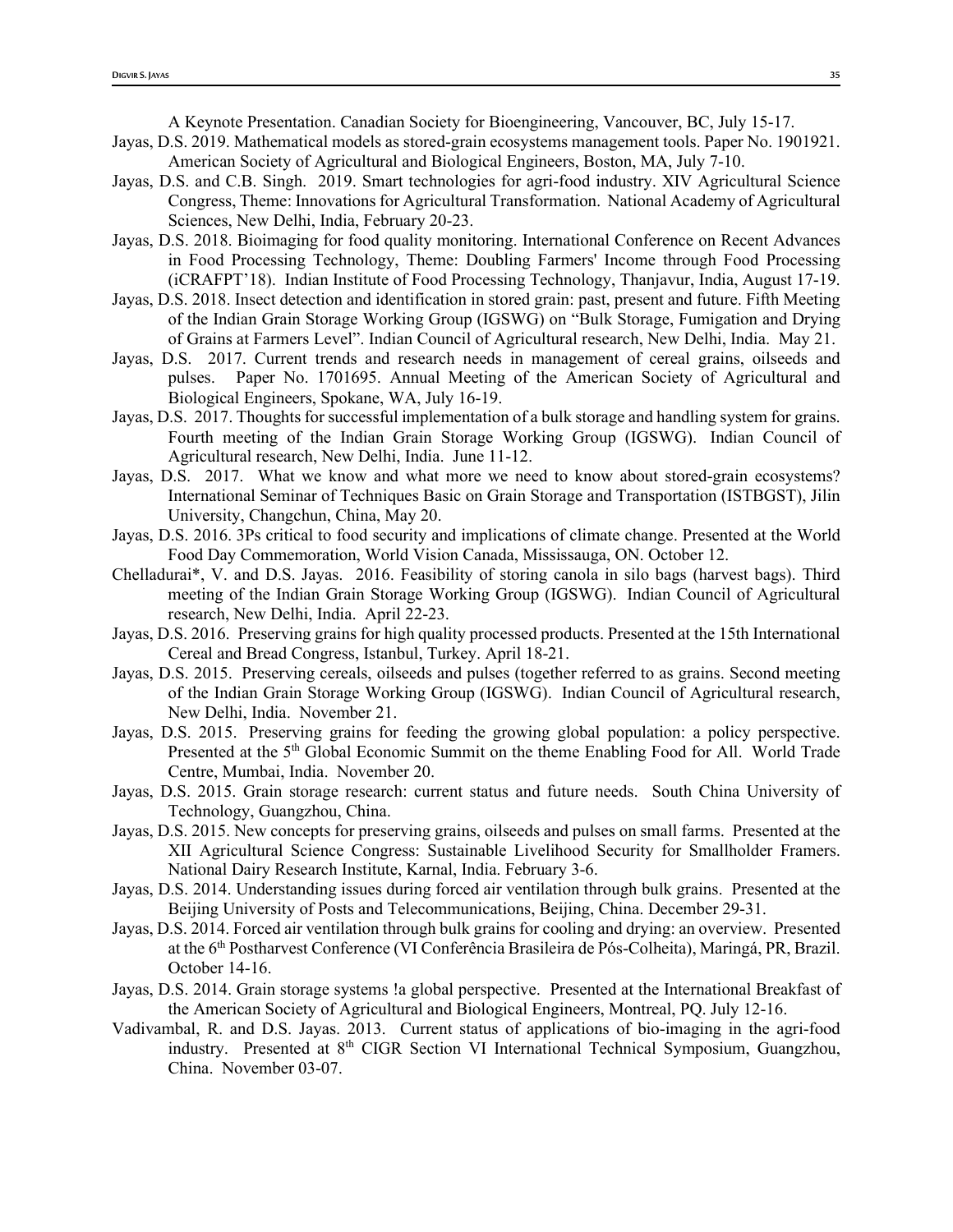- Jayas, D.S. 2013. Role of sensors and bio-imaging for logistics in the agri-food industry. Presented at 2nd International Symposium on Grain Information Technology (ISITG), Beijing University of Post and Telecommunications, Beijing, China. October 23-24.
- Jayas, D.S. 2013. What is the future of "Agricultural Engineering" as a discipline within Canadian universities. An Education Forum entitled "Interdisciplinary Engineering for Agriculture and Biosystems" organized by the Can. Soc. Bio. Eng., Orillia, ON.
- Jayas, D.S., V. Chelladurai\*, F. Jian\* and N.D.G. White. 2013. Canola storage management. Presented at the Soils and Crops 2013. University of Saskatchewan, Saskatoon, SK, March 5-6.
- Jayas, D.S. 2013. Preserving ingredients for producing high quality food products. Keynote Presentation at the International Conference on Agricultural Engineering (ICAE), Sultan Qaboos University, Muscat, Sultanate of Oman, February 24-26.
- Jayas, D.S. 2013. Investments in storing grain properly is a necessity to food sustainability. Presented at the Indian Agricultural Research Institute, Pusa, New Delhi, India, January 15.
- Jian\*, F., D.S. Jayas, V. Chelladurai and N.D.G. White. 2013. Storage of high oil content canola. Presented at the Sask Canola Annual Producer Conference and Annual General Meeting (AGM), Saskatoon, SK, January 10
- Jayas, D.S. 2013. Faculty exchanges through joint research. Presented at the International Conference for Academic Institutions (ICAI-2013), Pandit Deendayal Petroleum University, Gandhinagar, Gujrat, India, January 9-10.
- Chelladurai\*, V. And D.S. Jayas. 2013. Harvest bags for grain storage: an overview and review of current research. Pp. 15-20. Paper No. IICPT/INCOFTECH/2013/LP-003. Presented at the  $3<sup>rd</sup>$ International Conference on Food Technology (3<sup>rd</sup> INCOFTECH-2013), Indian Institute of Crop Processing Technology, Thanjavur, Tamil Nadu, India, January 4-5.
- Jayas, D.S. 2012. Integrated commodity management. Presented at the 9<sup>th</sup> International Conference on Controlled Atmosphere and Fumigation in Stored Products (CAF2012), Antalya, Turkey. October 15-19.
- Jayas, D.S. 2012. Research needs for preserving grains for food security and sustainability. Presented at the  $14<sup>th</sup> ICC Cereal and Bread Congress and Forum on Fats & Oils, Beijing, China. August 6-9.$
- Jayas, D.S. 2012. Preserving un-processed foods as inputs to quality foods. Presented at the 50<sup>th</sup> National Conference of the Canadian Institute of Food Science and Technology, Niagara Falls, ON. May 27-29.
- Jayas, D.S. 2012. Investments in storing grain properly is a necessity to food sustainability. Presented at the Engaging India: Human and Social Dimensions of Science and Technology. Shastri Indo-Canadian Institute. Calgary, AB. June 3-4.
- Jayas, D.S. 2012. Beyond summit. Presented at the Engaging India: Human and Social Dimensions of Science and Technology. Shastri Indo-Canadian Institute. Calgary, AB. June 3-4.
- Jayas, D.S. 2012. Grain storage for food security and safety: a review of research at the University of Manitoba, Canada. Keynote presentation (PDFE-2012-GST-01). Presented at the 46<sup>th</sup> Annual Convention of ISAE (Indian Society of Agricultural Engineers) and International Symposium on Grain Storage, Pantnagar, India, February 27-29.
- Jayas, D.S. 2012. Preserving grains for food security and sustainability. 1<sup>st</sup> ICC India Grains Conference. ICC (International Association for Cereal Science and Technology, Vienna, Austria), New Delhi, India, January 16-18.
- Jayas, D.S. 2011. Recent developments in postharvest technology implications in global agribusiness. Global Agribusiness and Food Processing Summit, Bounteous Karnataka, Bangalore, India. December 1-2.
- Jayas, D.S. 2011. Managing stored grain as an ecosystem and future research needs. Presented at the International Symposium on Grain Information Technology (ISITG-2011), Beijing University of Post and Telecommunications, Beijing, China. October 10-11.
- Jayas, D.S. 2011. Storing grain for increased food security and safety. Presented at the National Academy of Agricultural Sciences (NAAS) Annual Foundation Day Conference, Delhi, India, June 4-5.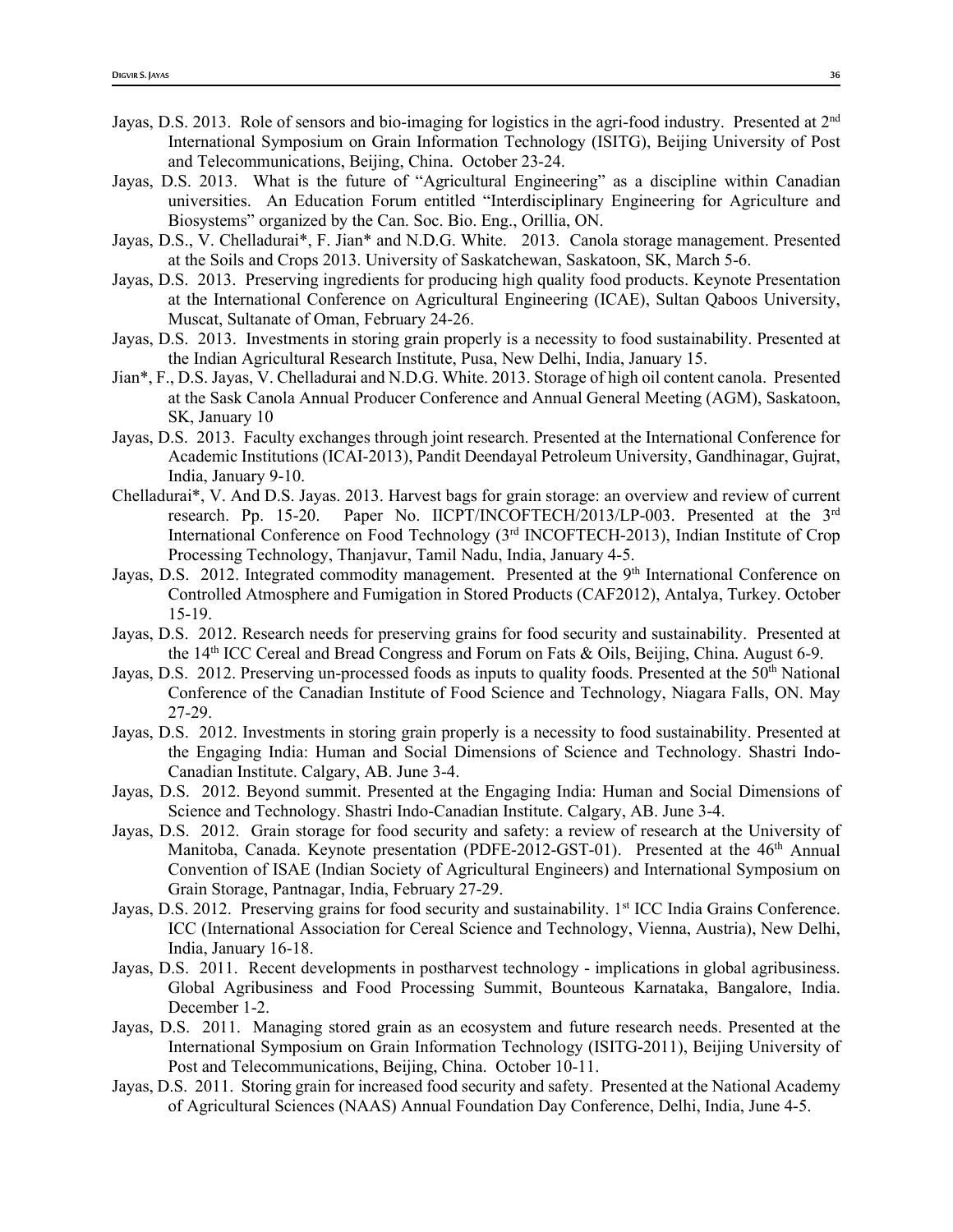- Jayas, D.S. 2011. Panel Discussion: Building World Class Sectors Technology & Innovation. Presented at the Manitoba Bold - The 2011 Business Summit. Winnipeg Chamber of Commerce, Winnipeg, MB, May 25.
- Jayas, D.S. 2011. Integrating Biological, Physical and Engineering Sciences to Benefit Society: Examples of the University of Manitoba Experience. Presented at the ISTP Canada - DBT India Workshop, University of Saskatchewan, Saskatoon, SK, February 13-14.
- Jayas, D.S. 2010. Current trends in grain storage research. Presented at the International Conference on Food Technology Edition II (INCOFTECH 2010), Indian Institute of Crop Processing Technology, Thanjavur, Tamil Nadu, India, October 30-31.
- Jayas, D.S. 2010. Overview of grain storage research at the University of Manitoba and current status of bag storage studies. Presented at the Leading Change and Innovation Conference, the Farm Leadership Council. Saskatoon, SK, October 26-27.
- Jayas, D.S. 2010. Silo bags: current status and potential uses. Presented at the 6<sup>th</sup> Canadian Barley Symposium. Saskatoon, SK, July 25-28.
- Jayas, D.S. 2010. The relationship between research and innovation. Presented at An Innovative Manitoba. Winnipeg, MB, January 25.
- Jayas, D.S. 2010. The in's and out's of grain bagging systems. Presented at Ag Days. Brandon, MB, January 20.
- Jayas, D.S. 2009. Collaborative work with India. Presentation at the India Agri-Business Forum, Manitoba, Agriculture, Food and Rural Initiatives (MAFRI), Winnipeg, MB, December 2.
- Jayas, D.S. 2009. Theoretical aspects of drying biological products. Plenary Presentation at the BioEnergy Engineering 2009, American Society of Agricultural and Biological Engineers, St. Joseph, MI, October 12-14.
- Jayas, D.S. 2009. Making every kernel count. Plenary Presentation at the International Conference on Food Technology (INCOFTECH2009), The Indian Institute of Crop Processing Technology (IICPT), Thanjavur, India, August28-29.
- Neethirajan\*, S. and D.S. Jayas. 2009. Nanotechnology for the food and bioprocessing industries. Keynote Address, CIGR Section VI - 5<sup>th</sup> International Technical Symposium, International Commission of Agricultural and Biosystems Engineering (CIGR), Potsdam, Germany, August 31.
- Jayas, D.S. 2009. Trends in foods and food processing in Canada. Keynote Address presented at an International Conference on Enhancing India's Global Competitiveness in Food Trade, organized by IICPT, Delhi, India, May25.
- Jayas, D.S. 2008. Materials research at the University of Manitoba. Presented at the International Conference on Recent Trends in Materials and Mechanical Engineering (ICMME 2008), Coimbatore, India, December 18.
- Jayas, D.S. and A. Manickavasagan\*. 2008. Applications of thermal imaging in food industry. Presented at the 6th International Food Convention (IFCON2008), Mysore, India, December 16.
- Jayas, D.S. 2008. Overview of grain storage research at the University of Manitoba. Presented at the Indian Institute of Crop Processing Technology (IICPT), Thanjavur, India, July 19.
- Jayas, D.S. 2008. Grain storage: do's and don'ts. Presented at the 41<sup>st</sup> International Grain Industry Program, Canadian International Grains Institute, Winnipeg, MB, May 29.
- Jayas, D.S. 2008. Overview of grain storage research. AACC Meeting, Winnipeg, MB, February 5.
- Jayas, D.S. 2007. Research at the University of Manitoba. Indian Agricultural Research Institute, New Delhi, India, December 10.
- Neethirajan, S. and D.S. Jayas. 2007. Nanotechnology: Prospects and impacts in agriculture, food and biosystems. Agrisuccess Forum 2008. Farm Credit Canada, Conexus Arts Centre, Regina, SK, November 6.
- Neethirajan, S. and D.S. Jayas. 2007. Convergence big potential: Nanotechnology for food, agriculture and biosystems industries. Winnipeg Business of Science Symposium 2007, Manitoba, MB, October 24.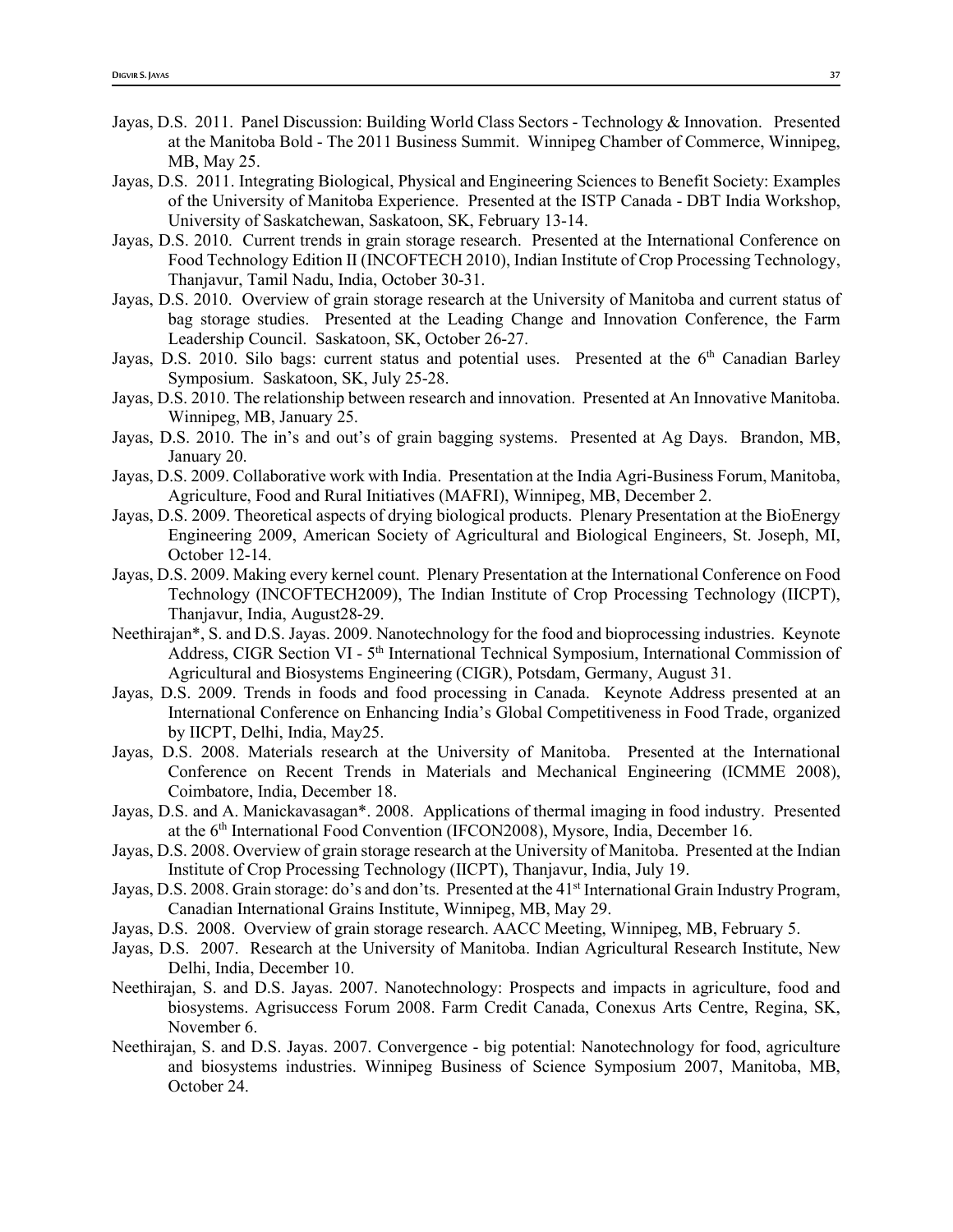- Jayas, D.S., C. Karunakaran\*, A. Manickavasagan\*, F. Jian\* and R. Vadivambal\*. 2007. Detection, movement and control of insects in stored grain - a summary of research at the University of Manitoba. A keynote address presented at AZRA Conference, Hyderabad, July 13-14.
- Jayas, D.S. and Q. Zhang. 2007. Development of collaborative grain storage research facility in China. Invited presentation at the International meeting of the American Society of Agricultural and Biological Engineers, Minneapolis, MN. June 17-20.
- Neethirajan, S. and D.S. Jayas. 2007. Nanotechnology for the agricultural, food and biosystems industry. Canadian Farm Business Management Council, Innovation Workshop and Annual General Meeting 2007, Ottawa, ON, May 29.
- Jayas, D.S. 2006. Food, fuel and pharming. Harry Toop Memorial Science for Saskatchewan Lecture, University of Saskatchewan, Saskatoon, SK, November 15.
- Jayas, D.S. 2006. Research at the University of Manitoba. Canadian Light Source, Saskatoon, SK, November 15.
- Jayas, D.S. 2006. Preserving grain to feed the increasing world population. University of Saskatchewan, Saskatoon, SK, November 16.
- Jayas, D.S. 2006. Functional foods, nutraceuticals and grain storage. University of Nebraska, Lincoln, NE, November 10.
- Jayas, D.S. 2006. Agriculture is much more than producing grains and raising hogs. Morden Community Development Corporation, Morden, MB, May 10.
- Jayas, D.S. and P.K. Ghosh\*. 2006. Preserving quality during grain drying and techniques for measuring grain quality. Invited Plenary Presentation. Pp. 969-981 in Proceedings of the 9<sup>th</sup> International Working Conference on Stored Product Protection. Campinas, Brazil: Brazilian Post-harvest Association.
- Jayas, D.S. 2006. Agriculture is much more than producing grains and raising hogs. Morden Community Development Corporation, Morden, MB, May 10.
- Jayas, D.S. 2006. Seed storage in Canada Do's and Don'ts! Manitoba Institute of Agrologists, Winnipeg, MB, May 09.
- Jayas, D.S. and J.C. Keselman. 2006. Manitoba's agri-food research collaborations and strategic investments. Manitoba Rural Adaptation Council's Annual General Meeting - 10 years of advancing opportunity, Winnipeg, MB, March 20.
- Ghosh\*, P.K. and D.S. Jayas. 2005. Potential use of magnetic resonance imaging in grain drying analysis. Pp. 158-173. In: Proceedings of the 4<sup>th</sup> Asia Pacific Drying Conference (ADC 2005), A.B. Datta, K.M. Kundu and G.P. Sinha (eds.), Allied Publishers Pvt. Ltd., Kolkata, India.
- Jayas, D.S. 2005. Partnering opportunities in the biotech field with the University of Manitoba.  $11<sup>th</sup>$ Technology Summit & Technology Platform. Confederation of Indian Industry, Delhi, India, September 21-22.
- Jayas, D.S. 2005. Indo-Canada biotechnology partnering opportunities.  $11<sup>th</sup>$  Technology Summit & Technology Platform, Confederation of Indian Industry, Bangalore, India, September 19.
- Jayas, D.S. 2005. Stored Product Protection of Organic Food Grains and End Products A National Workshop. Purdue University, West Lafayette, IN, August 24-25.
- Jayas, D.S. 2004. Role of process engineers in the growth of functional foods and nutraceuticals industry. Keynote address during the Emerging Technologies for Agricultural Engineering (ETAE) International Conference, Indian Institute of Technology, Kharagpur, India, December 14-17.
- Jayas, D.S. 2004. Use of machine vision and soft X-rays for grain quality monitoring. Keynote address at the International Conference on Trends in Industrial Measurements and Automation (TIMA-2004), Chennai, India, December 15-18.
- Jayas, D.S. 2004. Role of agriculture and rural communities in the bioproducts economy. Keynote address in the National Workshop on Prospects of Renewable Energy Sources for Rural Development. Dr. Mahalingam College of Engineering and Technology, Pollachi, Tamil Nadu, India, December 18.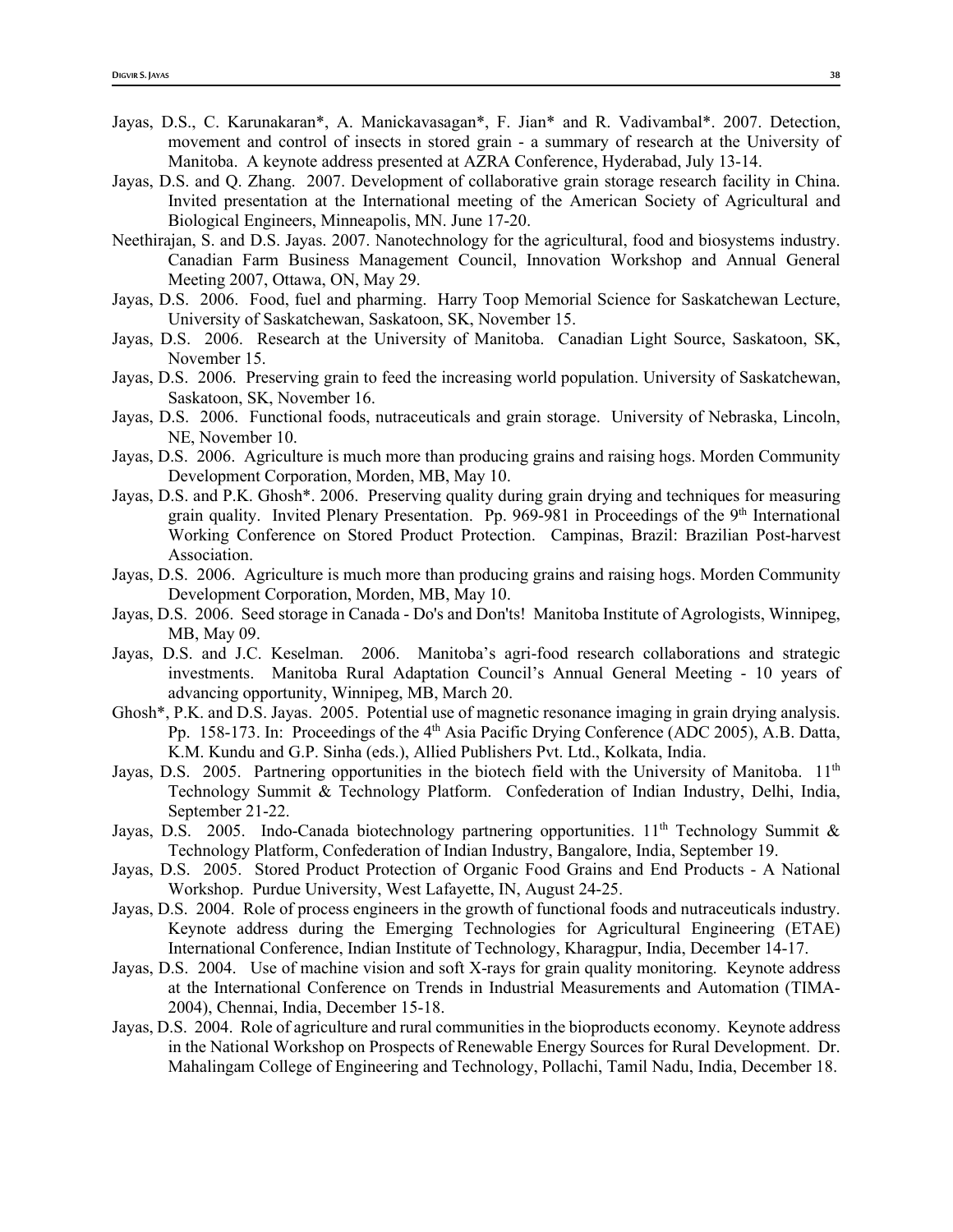- Jayas, D.S. 2004. Managing stored grain using ecosystem approach. Invited presentation to the faculty members and students at the Vidhan Chandra Agricultural University, Mohanpur, West Bengal, India, December 14.
- Jayas, D.S. 2004. Functional foods and nutraceuticals: an economic opportunity. Grain Industry Symposium, Canada Grains Council and Grain Growers of Canada, Ottawa, November 28-30.
- Jayas, D.S. 2004. Bioproducts an economic and research opportunity. Keynote Address at the CIGR International Conference, Beijing, China, October 11-14.
- Jayas, D.S. 2004. Bioproducts for sustainable economies. North American Trade Corridor Partnership (NAITCP) Summit, Kansas City, MO, May 19-22.
- Jayas, D.S. 2004. University research partnership: moving ideas to innovation. Workshop Presentation. "Building the Innovation Society" Conference, Winnipeg, MB, April 27-28.
- Jayas, D.S., C. Karunakaran\* and J. Paliwal\*. 2004. Grain quality monitoring using machine vision and soft X-rays for cereal grains. Plenary presentation. International Quality Grains Conference, Indianapolis, IN, July 19-22.
- White, N.D.G., D.S. Jayas and P.K. Ghosh\*. 2003. Current practices for storage of grains and oilseeds in Canada. Abstract No. SIV - 09 National Symposium on Crop Production under Changing Environment, The Agricultural Society of India, Calcutta, India, Nov. 27-29. 29 p.
- Jayas, D.S. 2003. Research: what is necessary for a successful functional food and nutraceutical industry? Canada: A Global Innovator in Functional Food Ingredients Conference, Winnipeg, MB, Oct. 6-7.
- Jayas, D.S. 2003. Are engineers missing out an opportunity by not understanding biology? EMBS Conference, Winnipeg, MB, Feb. 28.
- Jayas, D.S., C. Karunakaran\* and N.D.G. White. 2002. Detection of insects in grain using soft X-rays. VI AZRA Conference, CRRI, Cuttack, India
- Smith, E.A. and D.S. Jayas. 2002. Use of mathematical models for managing stored grain. VI AZRA Conference, CRRI, Cuttack, India.
- Jayas, D.S. 2002. The role of biology in shaping engineering profession. IEEE Canadian Conference on Electrical and Computer Engineering, Winnipeg, MB, May 12-15.
- Jayas, D.S. 2002. Canadian standards for registration of software engineers. Presented at the Fifteenth Conference on Software Engineering Education and Training, Covington, KY, February 25-27.
- Jayas. D.S. 2001. Use of machine vision for grain classification. Angus Banting Memorial Lecture at the McGill University, Macdonald Campus, Ste. Anne de Bellevue, Quebec.
- Jayas, D.S. 2001. Applications of machine vision to the agri-food industry. Keynote address at the International Conference on Trends in Industrial Measurements and Automation (TIMA-2001), Chennai, India, August 17-19.
- Jayas, D.S. 2001. Image processing in food manufacturing and agricultural processing. Workshop on Advances in Food/Bio-Processing organized by CSAE/SCGR (the Canadian Society for engineering in agricultural, food and biological systems), Guelph, ON, July 8-11.
- Jayas, D.S. 2001. Innovative food processing technologies. Western Canadian Conference on Food Industry, Winnipeg, Canada, June 1-2.
- Jayas, D.S. and N.D.G. White. 2001. Storage and drying of raw materials: low cost approaches. The World Mycotoxin Forum, Noordwijk aan Zee, The Netherlands, May 13-15.
- White, N.D.G. and D.S. Jayas. 2001. Canola/rapeseed storage. International Symposium of Rapeseed Science, Wuhan, China, April 20-22.
- Jayas, D.S. 2001. Preserving grain for feeding the increasing world population. Presented at the 88<sup>th</sup> Indian Science Congress, New Delhi, India, January 02-05.
- Jayas, D.S. and N.D.G. White. 2000. Role of mathematical models in preserving grain. Presented at the AZRA-V Conference, Chennai, India, December 26-29.
- Jayas, D.S. 2000. Taking students to a higher level of learning. Presented to the academic staff and students at the Tamil Nadu Agricultural University, Coimbatore, India.
- Jayas, D.S. 2000. Machine vision for grain classification. Presented to the academic staff and students at the College of Agricultural Engineering, Tamil Nadu Agricultural University, Coimbatore, India.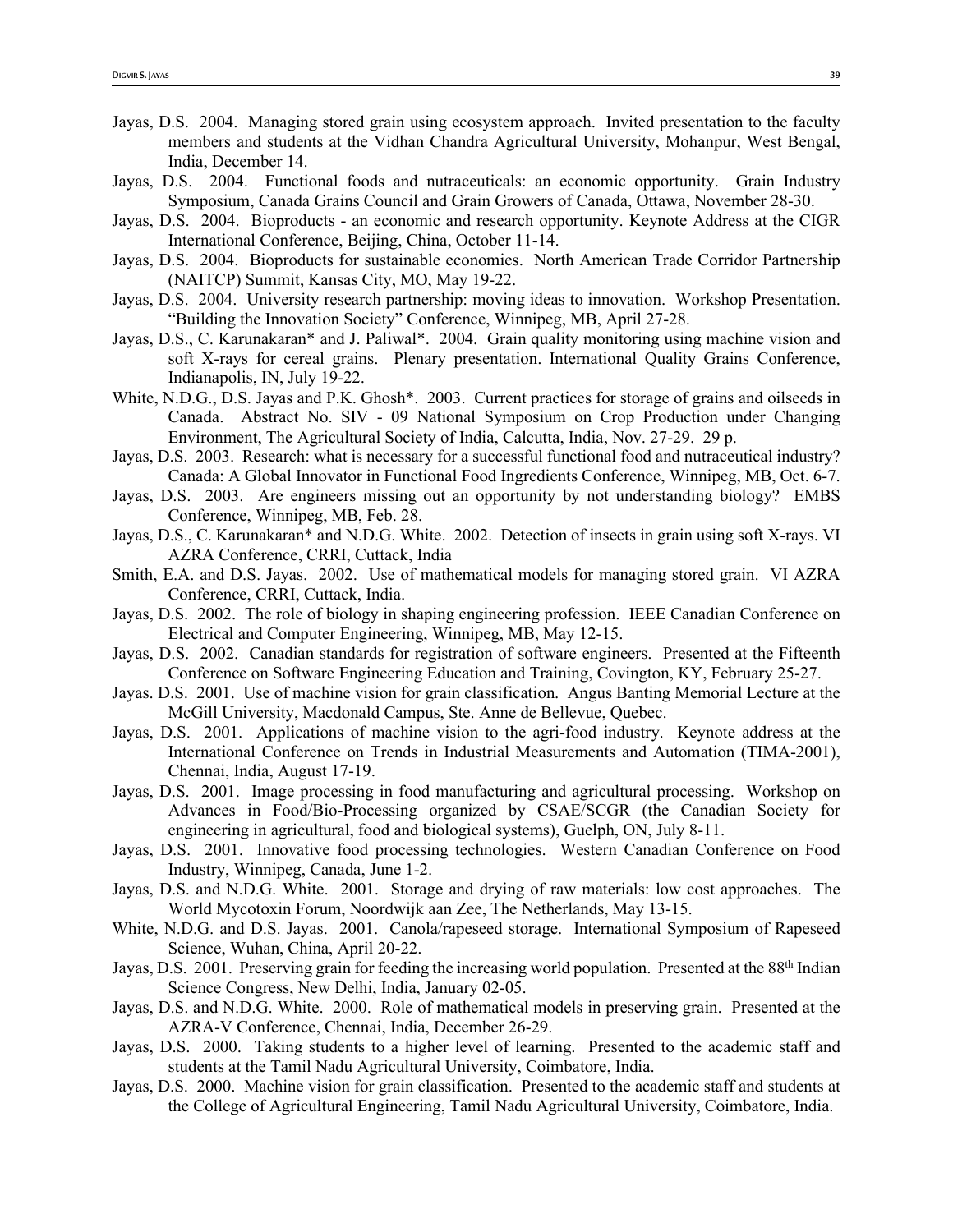- Jayas, D.S. 1999. Grain and oilseed preservation. Presented at a Seminar on Preservation Technologies for Food, Feed and Fibre organized by Food Development Centre, Portage la Prairie, MB. 5 p.
- Jayas, D.S. 1999. Physical properties of grains and design of grain storage and handling systems. Presented at China-Canada Grain Industry Program organized by Canadian International Grains Institute, Winnipeg, MB. 30 p.
- Jayas, D.S. 1999. Qualification for graduates of non-accredited curricula in Canada. Workshop organized by Professional Institute of American Society of Agricultural Engineers, Toronto, ON.
- Jayas, D.S. 1999. Education, research, and management at a Canadian University. Symposium on Improvement of University Education and Research, Mie University, Tsu City, Japan.
- Jayas, D.S. 1999. Education and research in the Department of Biosystems Engineering, Mie University, Tsu City, Japan.
- Jayas, D.S., N.D.G. White and W.E. Muir. 1998. Modified atmospheres for control of pests in storedgrain. Presented at the IV AZRA Conference, Vapi, India. 14 p.
- Jayas, D.S. 1998. Heat, moisture, and gas transfer in stored-grain ecosystems. Pp. 282-289. Presented at the IX Encontro Nacional de Micotoxinas, Florianopolis, Brazil, May 18-21.
- Jayas, D.S. 1997. Capabilities of machine vision systems for analysis of seeds. Presented at the Convention of the Can. Seed Analysts Assoc. of Canada Inc., Winnipeg, MB, June 4-7.
- Jayas, D.S., W.E. Muir and N.D.G. White. 1997. Engineering aspects of grain storage for quality maintenance. Pp. 397-411. In: Proc. International Wheat Quality Conference, J.L. Steele and O.K. Chung (eds.), Grain Industry Alliance, Manhattan, KS.
- Jayas, D.S. 1997. Engineering profession in Canada. Presented to the staff and invited guests of Citizenship and Immigration Canada, Winnipeg, MB.
- Jayas, D.S., W.E. Muir, N.D.G. White and P.G. Fields. 1996. Mathematical models for stored-grain ecosystems. Presented at the XX International Congress of Entomology, Firenze, Italy, August 25- 31.
- Jayas, D.S. 1994. Potential of application of machine vision in the grain industry. Pp. 61-67. In: Proc. Rapid Instrumental Objective Testing (RIOT), P.C. Williams (ed.), Canadian Grain Commission, Winnipeg, MB.
- Jayas, D.S. 1993. Storage and handling of grain in Canada. Seilenko, Poland.
- Jayas, D.S. 1993. Obtaining funds to conduct research. Agriculture University of Poznan, Poland.
- Jayas, D.S. 1993. Finite element method for solution of field problems. Presented at the XV Summer School on Systems Engineering and Computer Simulation of Agricultural Systems, Nowa Kaletka, Poland, August 25 to September 7, 1993.
- Jayas, D.S. 1993. Agricultural Engineering Programs in Canada. Presented at the XV Summer School on Systems Engineering and Computer Simulation of Agricultural Systems, Nowa Kaletka, Poland, August 25 to September 7, 1993.
- Jayas, D.S. 1993. Controlled atmosphere storage of grains. Presented at the XV Summer School on Systems Engineering and Computer Simulation of Agricultural Systems, Nowa Kaletka, Poland, August 25 to September 7, 1993.
- Jayas, D.S. 1993. Modelling airflow distribution in bulk grains. Presented at the XV Summer School on Systems Engineering and Computer Simulation of Agricultural Systems, Nowa Kaletka, Poland, August 25 to September 7, 1993.
- Jayas, D.S. 1993. Application of mathematical models to stored grain ecosystems. Presented at the Conference on Porous Media and Environment, Winnipeg, MB, May 7-8, 1993.
- Jayas, D.S., N.D.G. White, W.E. Muir and R.N. Sinha. 1992. Controlled atmosphere storage of cereals and oilseeds. Presented at the First Conference on Impact of Applied Zoological Researches on Food Production and Environment, Cuttack, India, December 22-24, 1992.
- Jayas, D.S. 1991. Using finite element method for solution of engineering problems. Presented at the XIII Summer School on Systems Engineering and Computer Simulation of Agricultural Systems, Nowa Kaletka, Poland, August 29 to September 6, 1991.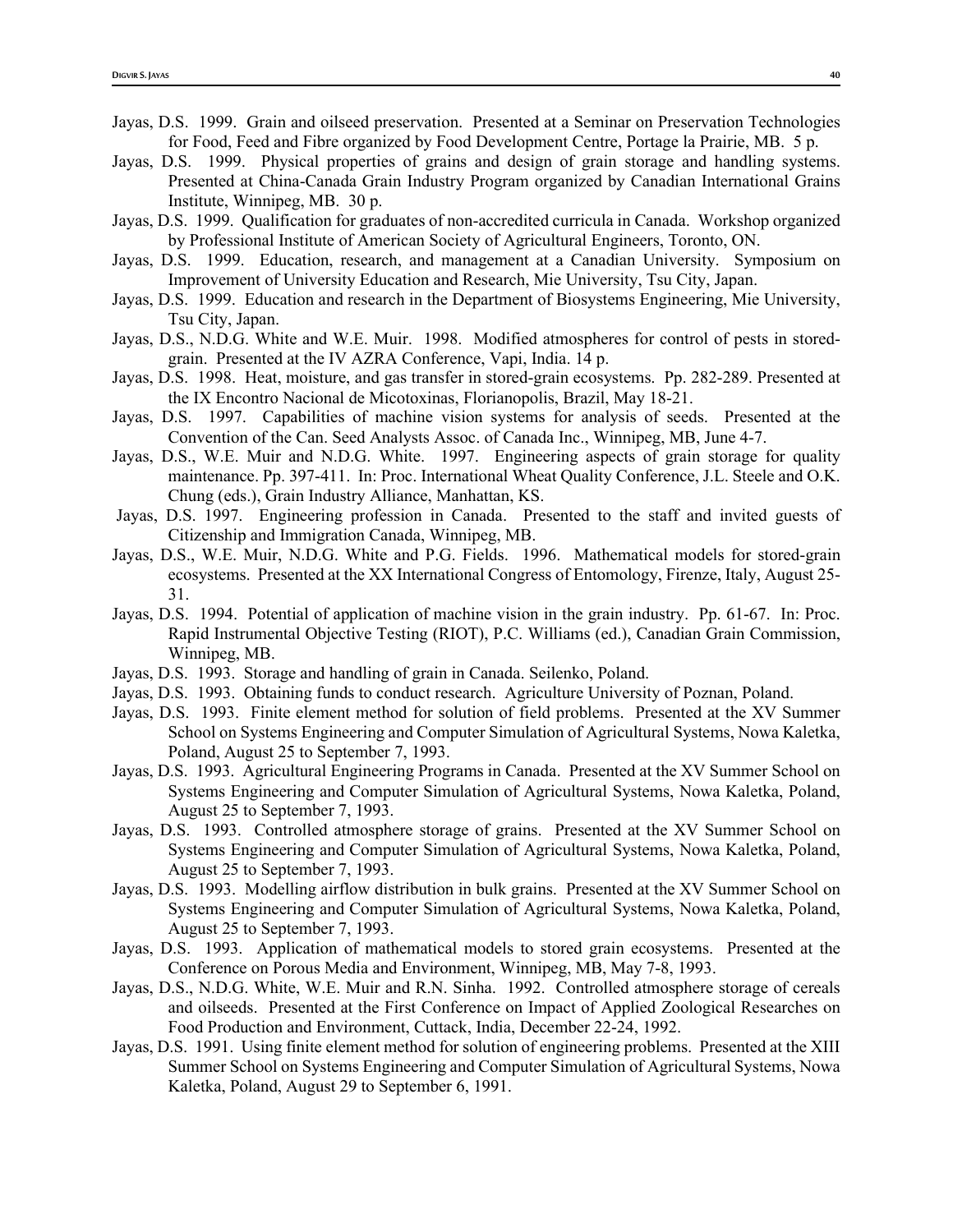- Jayas, D.S. 1991. Agricultural Engineering Programs in Canada. Presented at the XIII Summer School on Systems Engineering and Computer Simulation of Agricultural Systems, Nowa Kaletka, Poland, August 29 to September 6, 1991.
- Jayas, D.S. and G. Mazza. 1990. Engineering aspects of flax storage. Presented at the 16th Annual Meeting of Flax Growers Western Canada, Winnipeg, MB, March 13-14, 1990.
- Jayas, D.S. 1989. Grain storage research at the University of Manitoba. Presented at the meeting of the Prairie Region of Grain Elevators and Processor Society, Winnipeg, MB.
- Jayas, D.S. 1989. Agricultural Engineering programs and grain drying research in Canada. Presented at the XII Summer School on Systems Engineering and Computer Simulation of Agricultural Systems, Nowa Kaletka, Poland, September 17-23, 1989.
- Jayas, D.S. 1989. Modelling heat transfer in grain bins. Presented at the XII Summer School on Systems Engineering and Computer Simulation of Agricultural Systems, Nowa Kaletka, Poland, September 17-23, 1989.
- Jayas, D.S. 1989. Modelling distribution of air in canola bins. Presented at the XII Summer School on Systems Engineering and Computer Simulation of Agricultural Systems, Nowa Kaletka, Poland, September 17-23, 1989.
- Jayas, D.S. 1989. Effectiveness of oil as a dust suppressant. Presented at the meeting of the Prairie Region of Grain Elevators and Processor Society, Winnipeg, MB. 4 p.
- Jayas, D.S. 1986. Principles and terms used in storage monitoring systems. Manitoba Horticultural Industry Days, Winnipeg, MB. 4 p.

#### **Books and Monographs**

#### *Co-authored Books*

- Jian, F. and D.S. Jayas. 2021. Grains: Engineering Fundamentals of Drying and Storage (submitted in April 2021 for publication by CRC Press, Taylor and Francis Group, LLC, Boca Raton, FL).
- Chelladurai, V. and D.S. Jayas. 2019. Nanoscience and Nanotechnology in Foods and Beverages. CRC Press, Taylor and Francis Group, LLC, Boca Raton, FL. 326 p.
- Vadivambal, R. and D.S. Jayas. 2016. Bio-Imaging: Principles, Techniques, and Applications. CRC Press, Taylor and Francis Group, LLC, Boca Raton, FL. 381 p.
- Pabis, S., D.S. Jayas and S. Cenkowski. 1998. Grain Drying: Theory and Practice. John Wiley & Sons, Inc., New York, NY. 303 p.

## *Co-edited Books*

- Prakash, A., J. Rao, D.S. Jayas and J. Allotey (eds.). 2003. Insect pests of stored products: a global scenario. Applied Zoologists Research Association, Central Rice Research Institute, Cuttack, India. 281 p.
- Jayas, D.S., N.D.G. White and W.E. Muir (eds.). 1995. Stored-Grain Ecosystems. Marcel Dekker, Inc., New York, NY. 757 p.

## *Edited Conference Proceedings*

- Navarro, S., D.S. Jayas and K. Alagusundaram (eds.). 2016. Proceedings of the 10<sup>th</sup> International Conference on Controlled Atmosphere and Fumigation in Stored Products (CAF2016), CAF Permanent Secretariat, Winnipeg, Canada.
- Navarro, S., Banks, H.J., Jayas, D.S., Bell, C.H., Noyes, R.T., Ferizli, A.G., Emekci, M., Isikber, A.A., Alagusundaram, K. (eds.). 2012. Proceedings of the 9<sup>th</sup> International Conference on Controlled Atmosphere and Fumigation in Stored Products (CAF2012), Arber Professional Congress Services, Antalya, Turkey.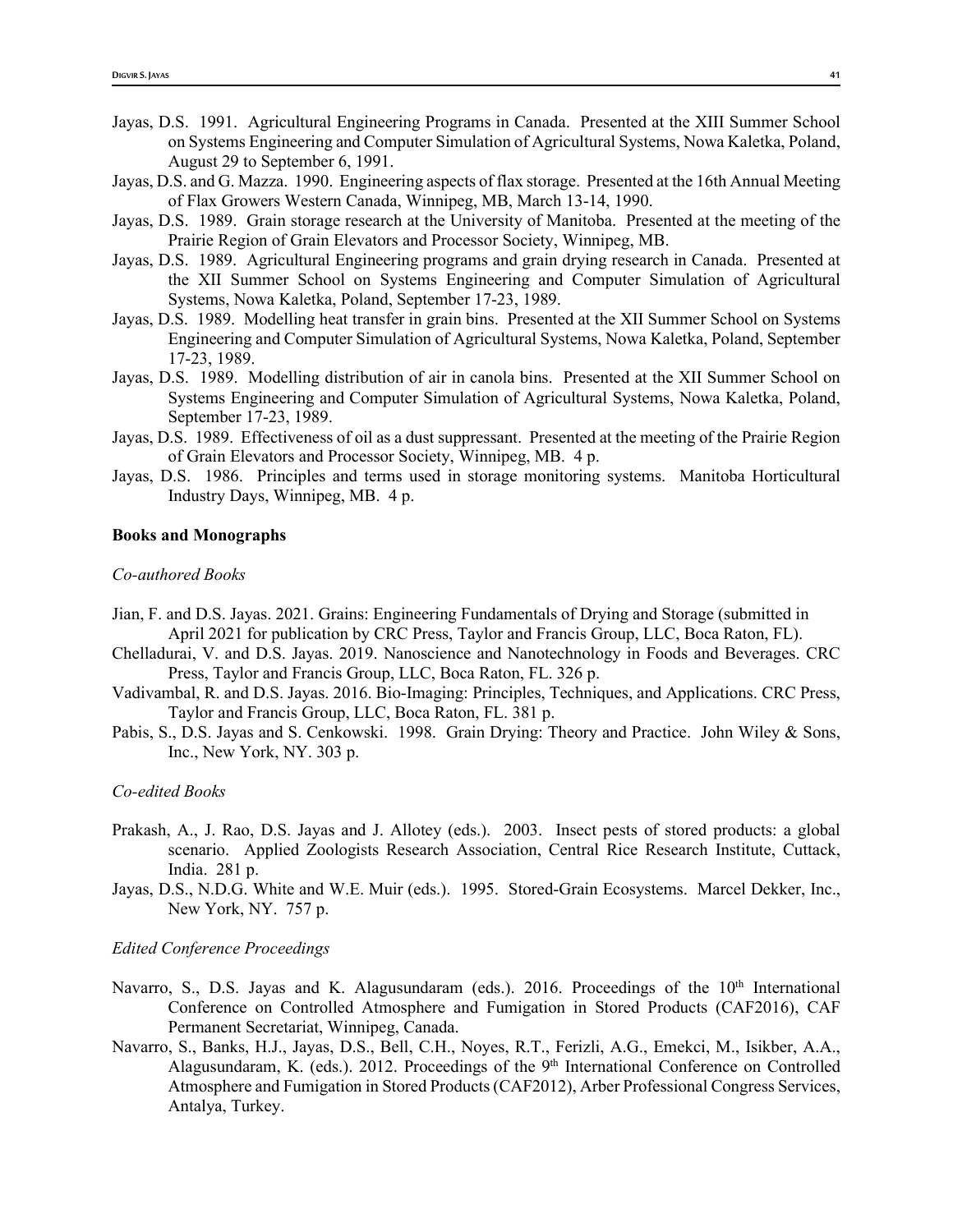- Donahaye, E.J., S. Navarro, C. Bell, D.S. Jayas, R. Noyes, T.W. Phillips, G. Daolin (eds.). 2011. Proceedings of International Conference on Controlled Atmosphere and Fumigation in Stored Products held at Gold Coast, Australia (August 8-13, 2004). Sichuan Publishing House of Science & Technology, Beijing. China. 555 p.
- Jayas, D.S., N.D.G. White, W.E. Muir and R.N. Sinha (eds.). 1992. Extended Abstracts: International Symposium on Stored Grain Ecosystems, Department of Agricultural Engineering, University of Manitoba, Winnipeg. 90 p.

#### *Monograph*

Crowe, T., D.S. Jayas and M.G. Britton. 1990. Blind leading the blind into the computer world. Department of Agricultural Engineering, University of Manitoba. 122 p.

## **Chapters in Books**

- Sadaka, S. and D.S. Jayas. 2021. Cereal grain drying systems. Pp. ???-???. In: Storage of Cereal Grains and Their Products: 5th Ed. (in press).
- Chelladurai, V. and D.S. Jayas. 2021. Impact of nanosensors on food safety. Pp. 701-711. In: Innovative Food Processing Technologies: A Comprehensive Review, vol. 3, K. Knoerzer and K. Muthukumarappan (eds), Elsevier Inc., New York, NY. https://doi.org/B978-0-08-100596- 5.23024-2.
- Singh, C.B. and D. S. Jayas. 2020. Regression analysis methods for agri-food quality and safety evaluations using near-infrared (NIR) hyperspectral imaging. Pp. 127-140. In: Mathematical and Statistical Applications in Food Engineering, S. Sevda and A. Singh (eds), CRC Taylor & Francis Group, Boca Raton, FL. DOI: 10.1201/9780429436963-10
- Singh, C.B. and D. S. Jayas. 2018. Drying, handling, storing and quality monitoring of pulses. Pp. 359- 370. In: Achieving sustainable cultivation of grain legumes Volume 1: Advances in breeding and cultivation techniques, S. Sivasankar, D. Bergvinson, P. Gaur, S. K. Agrawal, S. Beebe and M. Tamò (eds), Burleigh Dodds Science Publishing Ltd., Cambridge, UK. doi: http://dx.doi.org/10.19103/AS.2017.0023.15.
- Jayas, D.S., 2016. Food Dehydration. Reference Module in Food Sciences. Elsevier Inc., New York, NY. Pp. 1–10. doi: http://dx.doi.org/10.1016/B978-0-08-100596-5.02913-9.
- Jayas, D.S., J. Paliwal, C. Erkinbaev, P.K. Ghosh and C. Karunakaran. 2016. Wheat quality evaluation. Pp. 385-412. In: Computer Vision Technology for Food Quality Evaluation, 2nd ed., D. Sun (ed.), Elsevier Inc., New York, NY.
- Sokhansanj, S. and D.S. Jayas. 2014. Drying of foodstuffs. Pp.521-544. In: Handbook of Industrial Drying, 4th ed., A.S. Mujumdar (ed.), CRC Taylor & Francis Group, Boca Raton, FL.
- Jayas, D.S. and S. Cenkowski. 2014. Grain property values and their measurement. Pp. 567-593. In: Handbook of Industrial Drying (4th ed.), A.S. Mujumdar (ed.), CRC Taylor & Francis Group, Boca Raton, FL.
- Karunakaran\*, C., N.S. Visen\*, J. Paliwal\*, G. Zhang\*, D.S. Jayas and N.D.G White. 2014. Machine vision systems for food quality assessment. Pp. 447-481. In: Introduction to Advanced Food Process Engineering, J.K. Sahu (ed.), CRC Press, Boca Raton, FL.
- Vadivambal\*, R. and D.S. Jayas. 2014. Thermal imaging. Pp. 183-198. In: Process Analytical Technology for Food Industry, O'Donnell, C.P., C. Fagan and P.J. Cullen (eds.), Springer Science, New York, NY.
- Karunakaran, C. and D.S. Jayas. 2014. X-ray imaging. Pp. 33-55. In: Imaging with Electromagnetic Spectrum: Applications in Food and Agriculture, A. Manickavasagan and H. Jayasuriya (eds.), Springer-Verlag, Heidelberg, Germany.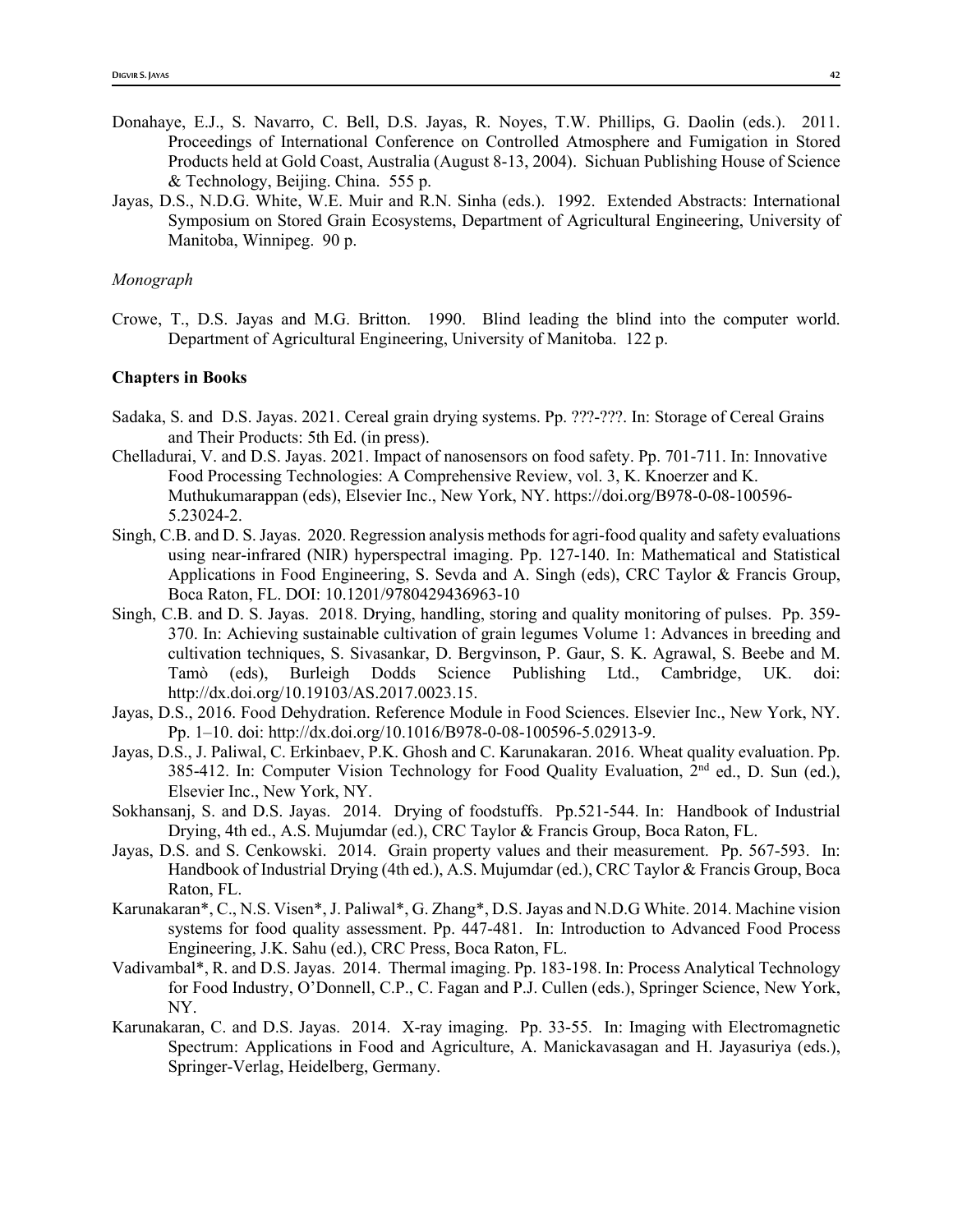- Chelladurai\*, V. and D.S. Jayas. 2014. Near-infrared imaging and spectroscopy. Pp. 87-127. In: Imaging with Electromagnetic Spectrum: Applications in Food and Agriculture, A. Manickavasagan and H. Jayasuriya (eds.) Springer-Verlag, Heidelberg, Germany.
- Singh\*, C.B. and D.S. Jayas. 2013. Optical sensors and online spectroscopy for automated quality and safety inspection of food products. Pp. 111-129. In: Robotics and Automation in the Food Industry: Current and Future Technologies, Caldwell, D.G. (ed.), Woodhead Publishing Ltd., Cambridge, UK.
- Singh\*, C.B. and D.S. Jayas. 2012. Characterization and classification of agri-food products by wavelet signal analysis. Pp. 157-172. In: Wavelets: Classification, Theory and Applications, M. del Valle, R.M. Guerrero and J.M.G. Salgado (eds.), Nova Science Publishers, Inc., New York, NY.
- Jayas, D.S. and C.B. Singh\*. 2012. Grain quality evaluation by computer vision. Pp. 400-421. In: Computer Vision Technology in the Food and Beverage Industries, D. Sun (ed.), Woodhead Publishing Ltd., Cambridge, UK.
- Jian, F. And D.S. Jayas. 2012. Temperature monitoring. Pp. 271-281. In: Stored Product Protection, D.W. Hagstrum, T.M. Phillips and G. Cuperus (eds.), Kansas State University, Manhattan, KS.
- Vadivambal\*, R. and D.S. Jayas. 2011. Food safety considerations for cereal grains. Pp. 249-265. In: Food Supply and Food Safety: Production, Conservation and Population Impact, M.B. Walsch (ed.), Nova Science Publishers Inc., New York, NY.
- Jayas, D.S. and C.B. Singh\*. 2011. Drying of agricultural products. Pp. 231-232. In: Encyclopedia of Agrophysics, J. Gliski, J. Horabik, and J. Lipiec (eds.), Springer, Dordrecht, The Netherlands.
- White, N.D.G., P.G. Fields, C.J. Demianyk, B. Timlick and D.S. Jayas. 2011. Arthropods of stored cereals, oilseeds, and their products in Canada: artificial ecosystems on grasslands. Pp.267-289. In: Arthropods of Canadian Grasslands (Vol. 2): Inhabitants of a Changing Landscape, K.D. Floate (ed.), Biological Survey of Canada. Ottawa, ON.
- Singh\*, C.B. and D.S. Jayas. 2011. Spectroscopic techniques for fungi and mycotoxins detection. Pp. 401-414. In: Determining Mycotoxins and Mycotoxigenic Fungi in Food and Feed, S. De Saeger (ed.), Woodhead Publishing Ltd., Cambridge, UK.
- Deji\*, O.F., R. Vadivambal\*, N.D.G. White and D.S. Jayas. 2010. Gender perspectives of the impacts of climate change on agriculture in Nigeria: implications on food security. Pp. 223-234 in Biotechnological Development and Threat of Climate Change in Africa: The Case of Nigeria, Vol I, (eds.). Culliver Verlag.
- Deji\*, O.F., R. Vadivambal\*, N.D.G. White and D.S. Jayas. 2010. Grain insect-pest disinfestations in a situation of climate change: towards adoption of gender responsive postharvest technologies for sustainable agricultural development in Nigeria. Pp. 16-30 in Biotechnological Development and Threat of Climate Change in Africa: The Case of Nigeria, Vol II, (eds.). Culliver Verlag
- Ghosh\*, P.K. and D.S. Jayas. 2010. Storage of soybean. Pp. 247-275. In: The Soybean: Botany, Production and Uses, G. Singh (ed.), CAB International, London, UK.
- Jayas, D.S., C.B. Singh\* and J. Paliwal. 2010. Classification of wheat kernels using near-infrared reflectance hyperspectral imaging. Pp. 449-470. In: Hyperspectral Imaging for Food Quality Analysis and Control, D. Sun (ed.), Elsevier Inc., Amsterdam, The Netherlands.
- Jayas, D.S., P.K. Ghosh\*, J. Paliwal and C. Karunakaran. 2008. Quality evaluation of wheat. Pp. 351-376. In: Computer Vision Technology for Food Quality Evaluation, D. Sun (ed.), Elsevier, Amsterdam, The Netherlands.
- Ghosh\*, P.K., D.S. Jayas, C. Srivastava and A.N. Jha. 2007. Drying and storing lentils: Engineering and entomological aspects. Pp. 385-414. In: Lentil - an Ancient Crop for Modern Times, S.S. Yadav, D. McNeil, and P.C. Stevenson (eds.), Springer, The Netherlands.
- Demianyk, C.J., N.D.G. White and D.S. Jayas. 2007. Storage of chickpea. Pp. 538-554. In: Chickpea Breeding and Management, S.S. Yadav, B. Redden, W. Chen and B. Sharma (eds.), CABI International, Oxfordshire, UK.
- Sokhansanj, S. and D.S. Jayas. 2006. Drying of foodstuff. Pp.521-546. In: Handbook of Industrial Drying, 3rd ed., A.S. Mujumdar (ed.), CRC Taylor & Francis Group, Boca Raton, FL.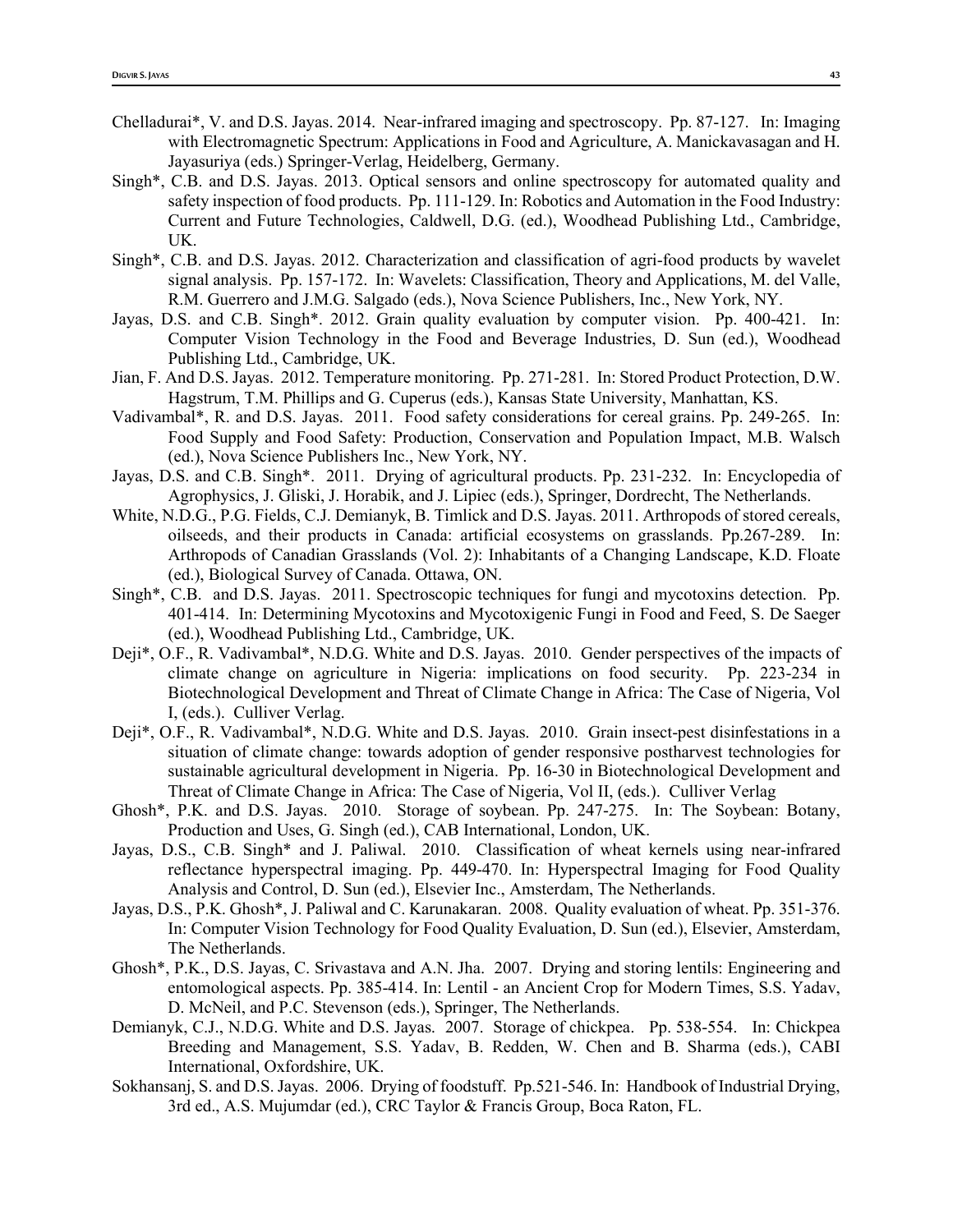- Jayas, D.S. and S. Cenkowski. 2006. Grain property values and their measurement. Pp.575-603. In: Handbook of Industrial Drying (3<sup>rd</sup> ed.), A.S. Mujumdar (ed.), CRC Taylor & Francis Group, Boca Raton, FL.
- Ghosh\*, P.K., D.S. Jayas and Y.C. Agrawal. 2004. Drying of oilseeds a review. Recent Res. Devel. Crop Sci. (Research Signpost) (1):71-96.
- Farrell, G., N.D.G. White and D.S. Jayas. 2004. Canola (rapeseed): Canada. Pp. 159-180. In: Crop Post-Harvest Science and Technology, Vol. 2 Durables. R. Hodges and G. Farrell (eds.), Blackwell Publishing, UK.
- Jayas, D.S. 2003. Equilibrium moisture content. Pp. 264-267. In: Encyclopaedia of Agricultural, Food, and Biological Engineering, D.R. Heldman (ed.), Marcel Dekker Inc., New York, NY.
- White, N.D.G. and D.S. Jayas. 2003. Insect pests of stored grain and its products in Canada and the United States. Pp. 178-202. In: Insect pests of stored products: a global scenario, Prakash, A., J. Rao, D.S. Jayas and J. Allotey (eds.). Applied Zoologists Research Association, Central Rice Research Institute, Cuttack, India.
- Hulasare\*, R.B., D.S. Jayas and B.L. Dronzek. 2003. Grain grading systems. Pp. 41-55. In: Handbook of Postharvest Technology - Cereals, Fruits, Vegetables, Tea, and Spices, A. Chakraverty, A.S. Mujumdar, G.S.V. Raghavan and H.S. Ramaswamy (eds.), Marcel Dekker, Inc., New York, NY.
- White, N.D.G. and D.S. Jayas. 2003. Controlled atmosphere storage of grain. Pp. 235-251. In: Handbook of Postharvest Technology - Cereals, Fruits, Vegetables, Tea, and Spices, A. Chakraverty, A.S. Mujumdar, G.S.V. Raghavan and H.S. Ramaswamy (eds.), Marcel Dekker, Inc., New York, NY.
- Jayas, D.S. and W.E. Muir. 2001. Aeration systems design. Pp. 195-249. In: The Mechanics and Physics of Modern Grain Aeration Management, S. Navarro and R.T. Noyes (eds.), CRC Press LLC, Boca Raton, FL.
- Navarro, S., R. Noyes and D.S. Jayas. 2001. Stored grain ecosystem and heat, and moisture transfer in grain bulks. Pp. 35-78. In: The Mechanics and Physics of Modern Grain Aeration Management, S. Navarro and R.T. Noyes (eds.), CRC Press LLC, Boca Raton, FL.
- Mazza, G. and D.S. Jayas. 2000. Controlled and modified atmosphere storage. Pp. 149-173. In: Food Shelf Life Stability B Chemical, Biochemical and Microbiological Changes, N.A.M. Eskin and D.S. Robinson (eds.), CRC Press Inc., Boca Raton, FL.
- Cenkowski, S. and D.S. Jayas. 2000. Energy usage in food processing plants. Pp. 627-632. In: Encyclopaedia of Food Science and Technology, Y.H. Hui (ed.),  $2<sup>nd</sup>$  Edition. John Wiley & Sons, Inc., New York, NY.
- Jayas, D.S., P. Shatadal\* and S. Cenkowski. 2000. Cleaning-in-place (CIP). Pp. 351-353. In: Encyclopaedia of Food Science and Technology, Y.H. Hui (ed.),  $2<sup>nd</sup>$  Edition. John Wiley & Sons, Inc., New York, NY.
- Jayas, D.S. and W.E. Muir. 1998. Mathematical modelling of stored-grain ecosystems. Pp. 8.1-8.41. In: Grain Preservation Biosystems, W.E. Muir (ed.). Department of Biosystems Engineering, University of Manitoba, Winnipeg, MB.
- Majumdar\*, S., X. Luo\* and D.S. Jayas. 1996. Image processing and its applications in food process control. Pp. 207-234. In: Computerized Control Systems in the Food Industry, G.S. Mittal (ed.), Marcel Dekker, Inc., New York, NY.
- Ryniecki\*, A. and D.S. Jayas. 1996. Process control for thermal processing. Pp. 277-294. In: Computerized Control Systems in the Food Industry, G.S. Mittal (ed.), Marcel Dekker, Inc., New York, NY.
- Jayas, D.S. 1995. Mathematical modeling of heat, moisture, and gas transfer in stored-grain ecosystems. Pp. 527-567. In: Stored-Grain Ecosystems, D.S. Jayas, N.D.G. White and W.E. Muir (eds.), Marcel Dekker Inc., New York, NY.
- Sokhansanj, S. and D.S. Jayas. 1995. Drying of foodstuff. Pp. 589-625. In: Handbook of Industrial Drying, 2nd ed., A.S. Mujumdar (ed.), Marcel Dekker Inc., New York, NY.
- Jayas, D.S. 1994. Food dehydration. Pp. 285-292. In: Encyclopaedia of Agricultural Science, C.J. Arntzen (ed.), Academic Press, San Diego, CA.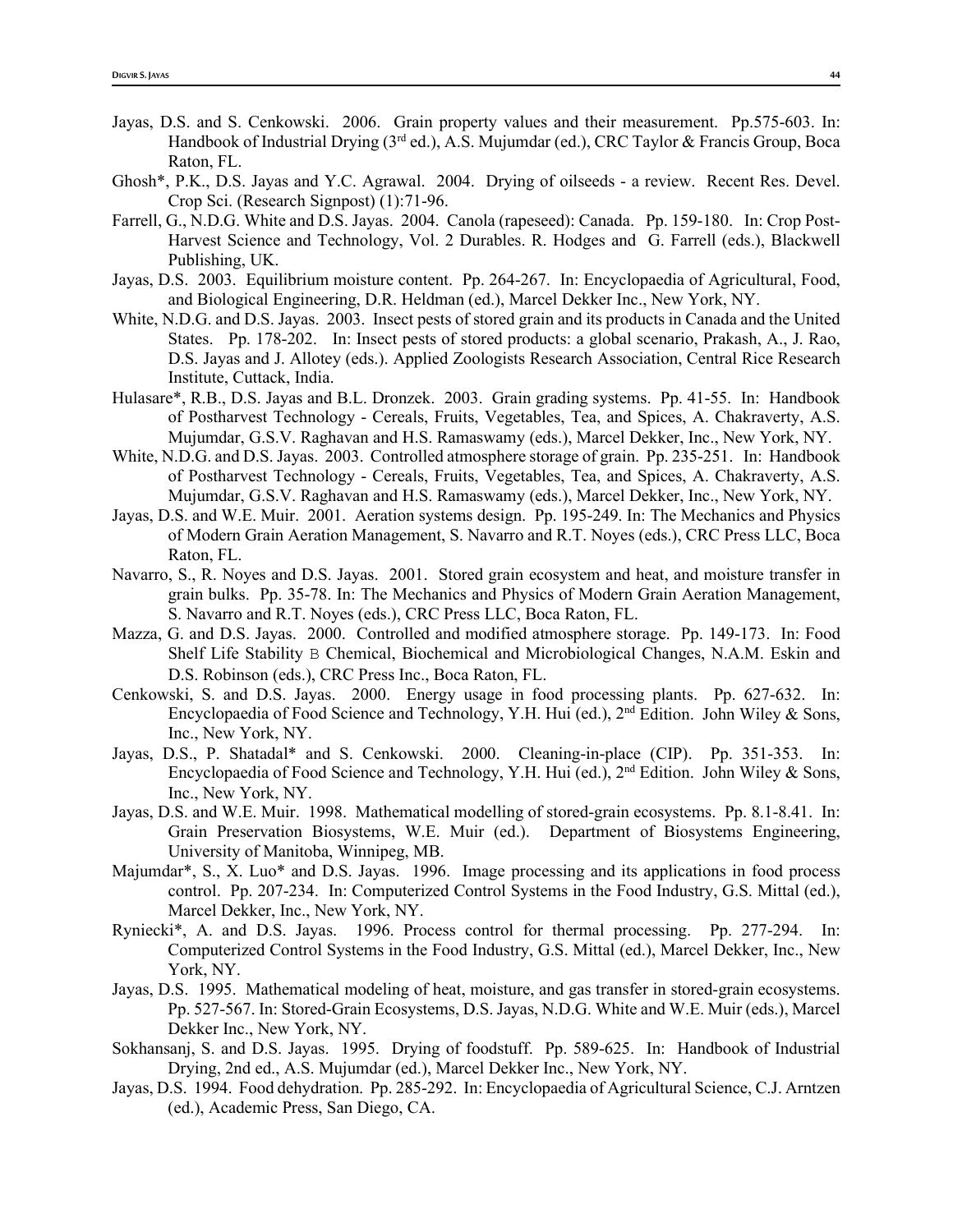- Jayas, D.S. 1992. Bibliography on sorption isotherms of foods. Pp. 515-526. In: Drying of Solids, A.S. Mujumdar (ed.), International Science Pub., New York, NY.
- Shatadal\*, P. and D.S. Jayas. 1992. Sorption isotherms of foods. Pp. 433-448. In: Drying of Solids, A.S. Mujumdar (ed.), International Science Pub., New York, NY.
- Cenkowski, S. and D.S. Jayas. 1991. Energy usage in food processing plants. Pp. 708-714. In: Encyclopaedia of Food Science and Technology, Y.H. Hui (ed.), John Wiley & Sons, Inc., New York, NY.
- Jayas, D.S., P. Shatadal\* and S. Cenkowski. 1991. Cleaning-in-place (CIP). Pp. 438-441. In: Encyclopaedia of Food Science and Technology, Y.H. Hui (ed.), John Wiley & Sons, Inc., New York, NY.
- Zoerb, G.C., C.M. Milne and D.S. Jayas. 1991. Strain. Chapter 2. Pp. 1-20. In: Instrumentation and Measurement for Environmental Sciences, Z.A. Henry, G.C. Zoerb and G.S. Birth (eds.), Am. Soc. Agric. Eng., St. Joseph, MI.
- Jayas, D.S. 1990. Resistance to airflow through granular products. Pp. 197-207. In: Drying of Solids, A.S. Mujumdar (ed.), Sarita Prakashan, New Delhi, India.
- Sokhansanj, S. and D.S. Jayas. 1990. Stochastic grain simulation. Pp. 208-210. In: Drying of Solids, A.S. Mujumdar (ed.), Sarita Prakashan, New Delhi, India.
- Jayas, D.S. 1987. Review of Engineering Properties of Food. M.A. Rao and S.S.H. Rizvi (eds.). Marcel Dekker Inc., NY. Cereal Foods World 32(6):447.
- Sokhansanj, S. and D.S. Jayas. 1987. Drying of foodstuff. Pp. 517-554. In: Handbook of Industrial Drying, A.S. Mujumdar (ed.), Marcel Dekker Inc., New York, NY.
- Singh (Jayas), D. and S. Sokhansanj. 1984. Recent development in natural drying of cereals with respect to systems design. Pp. 456-467. In: Drying 84, A.S. Mujumdar (ed.), Hemisphere Publishing Corporation, New York, NY.

# **Unrefereed Journal Articles**

- Jayas, D.S. 2019. Nanotechnology's potential for enhancing food safety. *Resource* **May/June**: 4-5.
- Jayas, D.S. 2017. The role of sensors and bio-imaging in monitoring food quality. *Resource* **March/April**: 12-13.
- Jayas, D.S. 2016. Boost grain preservation before production. *Resource* **March/April**: 10-11 (reproduced from 2013 article published on scidev.net).
- Jayas, D.S. 2013. Boost grain preservation before production. Accessible through Science Development Network link: http://www.scidev.net/global/food-security/opinion/boost-grain-preservationbefore-production.html
- Jayas, D.S. 2009. Research needs for functional foods and nutraceuticals. *World Agri Business*, **July**:16- 19.
- Li, H., J. Paliwal, D.S. Jayas, and N.D.G. White. 2009. Disinfestation of wheat using liquid nitrogen aeration. Proceedings of the World Academy of Science, Engineering and Technology, **37**:29-31.
- Fan\*, L. and D.S. Jayas. 2008. Comparative grain supply chain in Canada and China. *AMA (Agricultural Mechanization in Asia, Africa and Latin America)* **39**(4):14-21.
- Lei\*, F. And D.S. Jayas. 2005. Analysis and discussion to Canadian grain supply chain (export system). *Grain Distribution Technology,* **October**:1-4.
- Jayas, D.S. 2005. Catalysts for success. *Biospectrum,* **November**:48-49.
- Jayas, D.S., A.L. Mohan\* and C. Karunakaran\*. 2005. Unloading automation implemented in grain industry. *Resource*, **September**:6-7.
- Alagusundaram, K., D.S. Jayas, and K. Nalladurai. 2003. Comparative grain storage in India and Canada. *AMA (Agricultural Mechanization in Asia, Africa and Latin America)*, **34**(3):46-52.
- Jayas, D.S. 2002. A centre of collaboration: University of Manitoba leads initiative for new products from plants. *Resource*, **July**:11-12.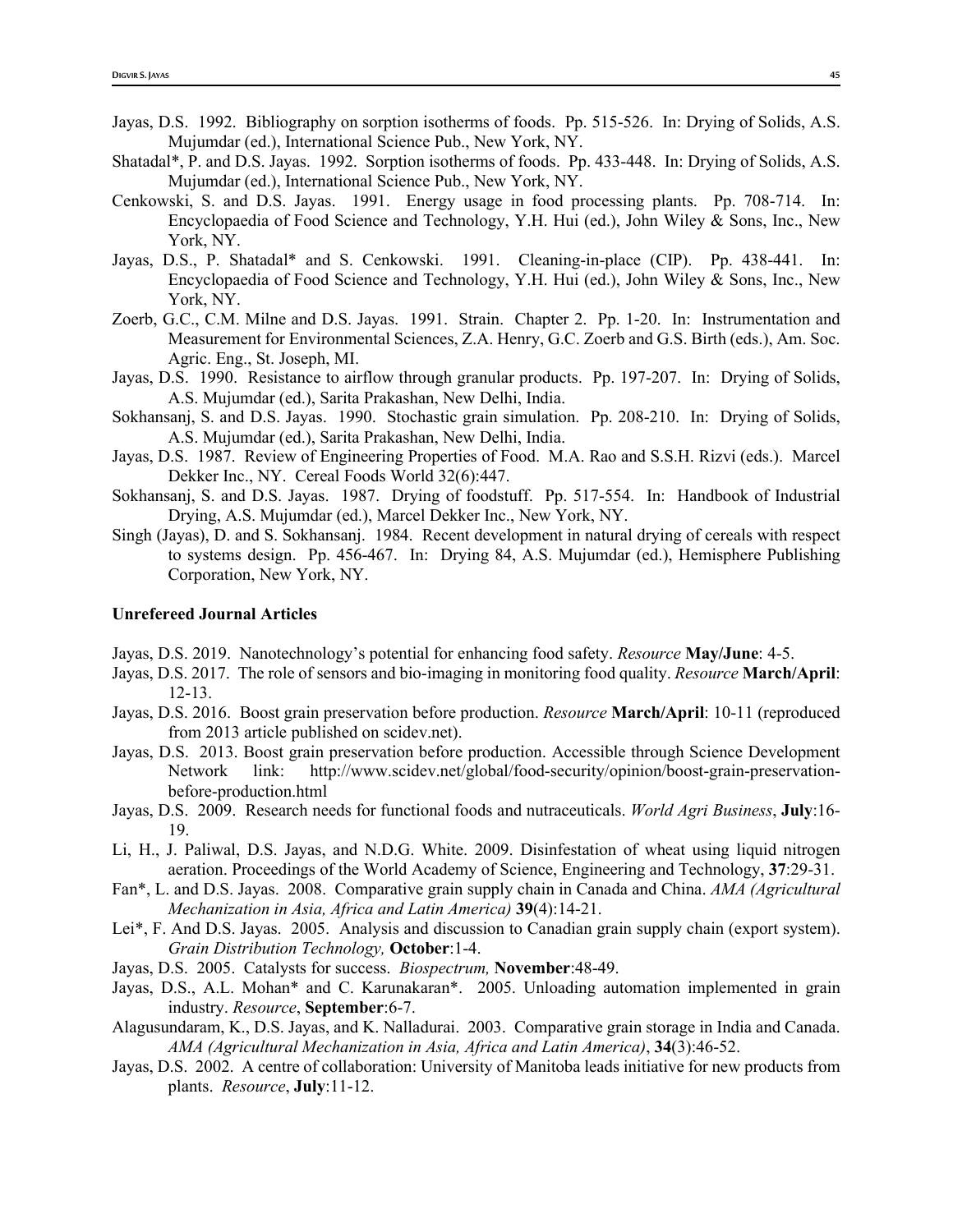- Jayas, D.S. 2000. Controlling insects in stored grain using modified atmospheres of elevated carbon dioxide. *Canadian Chemical News,* **July/August**:10-11.
- Jayas, D.S. 1999. Grain preservation. *Resource,* **July**:7-8.
- Tewari\*, G. and D.S. Jayas. 1997. Aseptic processing. *Resource* **4**(5):9-10.
- Norum, D.I. and D.S. Jayas. 1995. Instructions for preparing a paper for Canadian Agricultural Engineering. *Canadian Agricultural Engineering*, **37**(3):239-243.
- Jayas, D.S., B. Khangura and N.D.G. White. 1991. Controlled atmosphere storage of grains. *Postharvest News and Information*, **2**(6):423-427.
- Alagusundaram, K., D.G. Clough and D.S. Jayas. 1990. Drag force analysis of deep placement fertilizer applicator for rice. *AMA (Agricultural Mechanization in Asia, Africa and Latin America)*, **21**(2):21-26.
- Alagusundaram\*, K. and D.S. Jayas. 1990. Airflow resistance of grains and oilseeds. *Postharvest News and Information*, **1**(4):279-283.
- Shatadal\*, P. and D.S. Jayas. 1990. Moisture sorption isotherms of grains and oilseeds. *Postharvest News and Information*, **1**(6):447-451.
- Sokhansanj, S., D.S. Jayas and J.D. Wassermann. 1989. Predicting dryer performance using similitude analysis. *AMA (Agricultural Mechanization in Asia, Africa and Latin America)*, **20**(2):19-22.
- Muir, W.E., D.S. Jayas, M.G. Britton, R.N. Sinha and N.D.G. White. 1989. Interdisciplinary grain storage research at the University of Manitoba and Agriculture Canada. *Powder Handling and Processing*, **1**(3):281-295.
- Singh (Jayas), D., S. Sokhansanj and B.P.N. Singh. 1984. Cylinder concave mechanism and chemical treatment for dehulling pigeon peas. *AMA (Agricultural Mechanization in Asia, Africa and Latin America)*, **15**(2):53-58.

## **Unrefereed Conference Proceedings**

- Jayas, D.S. 2020. Research needs for stored product entomology. Pp. 91-99 in the Souvenir Book of the XVII AZRA International Conference on "Frontier Research in Applied Zoology and Insect Pest Management Strategies: A Way Forward for Food & Nutritional Security", Applied Zoologists Research Association, Bhubaneswar, India.
- Jian, F., D.S. Jayas, P.G. Fields and N.D.G. White. 2018. Modelling of population dynamics of insects in any ecosystem with several distributions of insect development: a review. Pp. 100-107 in the Proceedings of the 12th International Working Conference of Stored-product Protection, Oct. 7- 11, 2018, Berlin, Germany.
- Jayas, D.S. 2016. Preserving cereals, grains, oilseeds and pulses on small farms. Pp. 207-214. Proceedings of the XII Agricultural Science Congress: Sustainable Livelihood Security for Smallholder Framers, Srivastava, A.K., T.K. Datta, K.K. Vass, V.K. Gupta and S. Ayyappan (eds.). National Academy of Agricultural Sciences, New Delhi, India.
- Jayas, D.S. 2012. Research needs for preserving grains for food security and sustainability. Pp. 172-173. Proceedings of the 14<sup>th</sup> ICC Cereal and Bread Congress and Forum on Fats & Oils, Beijing, China.
- Ghosh\*, P.K. and D.S. Jayas. 2008. Three-dimensional barley drying model based on non-uniform initial moisture distribution and water diffusivities in endosperm and embryo. Proceeding of the  $16<sup>th</sup>$ International Drying Symposium (IDS2008), Drying 2008, B.N. Thorat (ed.), **A**:387-391.
- Ghosh\*, P.K. and D.S. Jayas. 2008. Use of spectroscopic data for automation in food processing industry. Proceeding of the Food Processing Automation Conference. ASABE, St. Joseph, MI
- Manickavasagan\*, A., D.S. Jayas, R. Vadivambal\* and N.D.G. White. 2006. Temperature variations in a chicken pie after microwave heating. Proceedings of Young Researchers Conference on Applied Sciences (CAS 2006), Vol. 5, 343-348, University Publication Centre (UPENA), Selangor, Malaysia.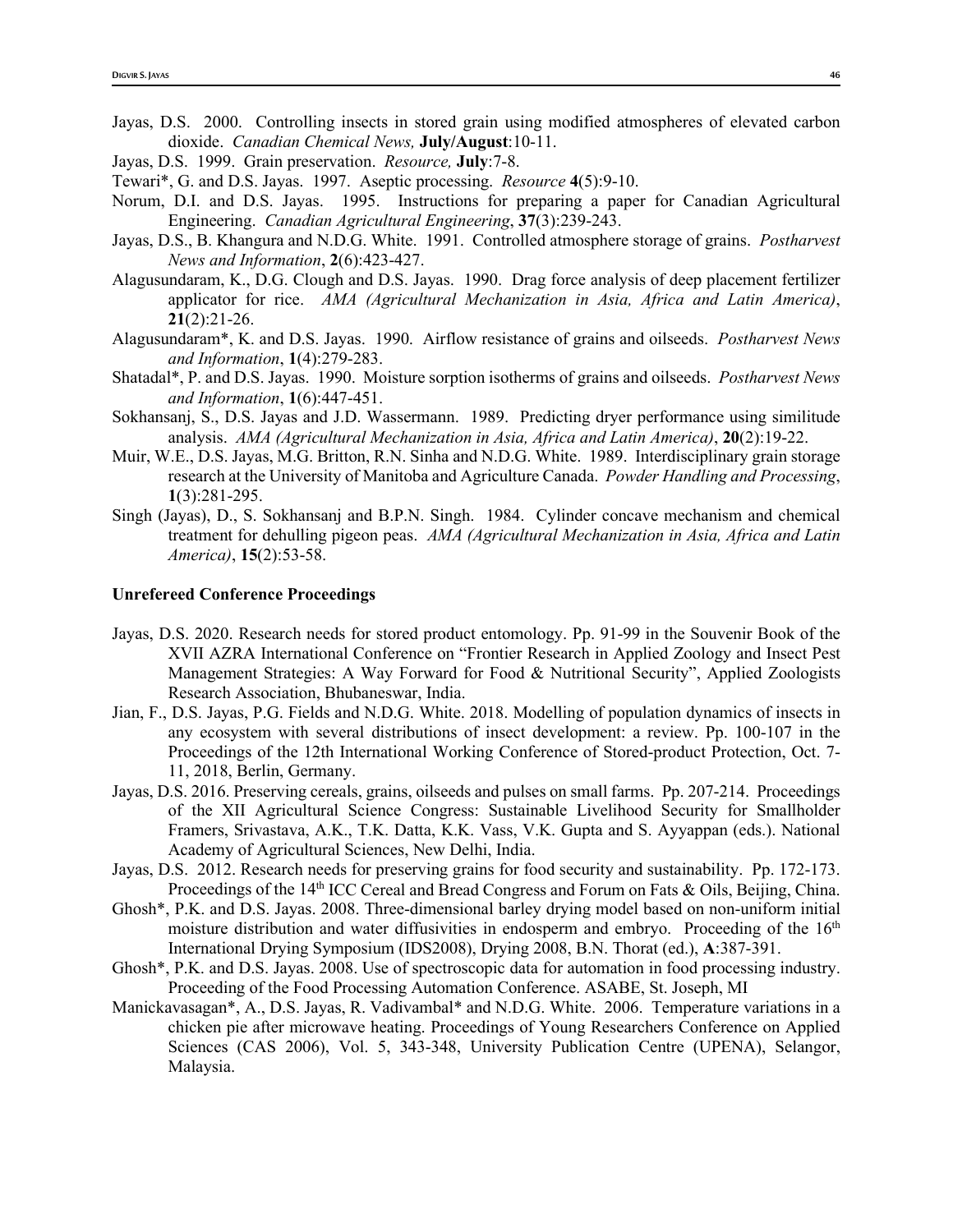- Manickavasagan\*, A., D.S. Jayas, R. Vadivambal\* and N.D.G. White. 2005. Thermal imaging to study the heating pattern of wheat in an industrial microwave dryer. Pp. 345-353. Proceedings InfraMation 2005.
- Fan\*, L. and D.S. Jayas. 2005. Development of supply chain logistics and practices of Canadian grain supply chain. Seminar on Huang-Huai Hai Grain Modern Logistics, State Administration of Grain of China, Zhengzhou, China, May 10-12.
- Neethirajan\*, S., C. Karunakaran\*, D.S. Jayas and N.D.G. White. 2004. X-ray CT an emerging research tool for food industry. Pp. 250-256. Emerging Technologies for Agricultural Engineering (ETAE) International Conference, Indian Institute of Technology, Kharagpur, India, December 14-17.
- Ghosh\*, P.K. and D.S. Jayas. 2004. Magnetic resonance imaging: potential use for grain research. Pp. 130-136. Emerging Technologies for Agricultural Engineering (ETAE) International Conference, Indian Institute of Technology, Kharagpur, India, December 14-17.
- Karunakaran\*, C., D.S. Jayas and N.D.G. White. 2004. Soft X-rays: a potential insect detection method in the grain handling facilities. International Quality Grains Conference, Indianapolis, IN, July 19- 22.
- Mohan\*, A.L., C. Karunakaran\*, D.S. Jayas and N.D.G. White. 2004. Classification of bulk oil seeds, speciality seeds and pulses using their reflectance characteristics. International Quality Grains Conference, Indianapolis, IN, July 19-22.
- Hulasare\*, R.B., N.D.G. White, and D.S. Jayas. 2002. Effect of suboptimal temperatures and sublethal carbon dioxide levels on *Cryptolestes ferrugineus* alone and in combination with *Tribolium castaneum*. Pp. 65-70. In: Credland, P.F., D.M. Armitage, C.H. Bell, P.M. Cogan, E. Highley (eds.). Proceedings of the 8th International Working Conference on Stored Product Protection, York, UK, CABI Publishing, Wallingford, UK.
- Jayas, D.S. and N.D.G. White. 2002. University of Manitoba centre for grain storage research and development. Pp. 22-25. In: Credland, P.F., D.M. Armitage, C.H. Bell, P.M. Cogan, E. Highley (eds.). Proceedings of the 8<sup>th</sup> International Working Conference on Stored Product Protection, York, UK, CABI Publishing, Wallingford, UK.
- White, N.D.G., C.J. Demianyk and D.S. Jayas. 2002. Multiplication of stored-product mites on Canadian wheat and oilseed cultivars. Pp. 402-405. In: Credland, P.F., D.M. Armitage, C.H. Bell, P.M. Cogan, E. Highley (eds.). Proceedings of the 8<sup>th</sup> International Working Conference on Stored Product Protection, York, UK, CABI Publishing, Wallingford, UK.
- White, N.D.G. and D.S. Jayas. 2001. Principles of canola (rapeseed) storage. Pp. 275-286. In: Proceedings of International Symposium on Rapeseed Science. Houli, L. and F. Tingdong (eds.), New York, NY: Science Press.
- Jayas, D.S., N.D.G. White, M.G. Peck\* and W.E. Muir. 2001. Validation of models for controlled atmosphere gas loss from bolted-steel granaries. Pp. 497-506. In: Proc. Intern. Conf. Controlled Atmosphere and Fumigation in Stored Products. Donahaye, E.J., S. Navarro and J.G. Leesch (eds.), Executive Printing Services, Clovis, CA.
- Jayas, D.S. 2000. Ecossistemas: interações bióticas e abióticas monitoramento (Heat, moisture, gas transfer in stored-grain ecosystems). Pp. 282-289. In: Atualidades em micotoxinas e armazenagem de grãos, V.M. Scussel (ed.), Ed. Da Autora, Florianópolis, Brazil.
- Jayas, D.S. 1998. Research at the Biosystems Engineering Department of the University of Manitoba. Pp. 1004-1011. In: Proceedings of International Agricultural Engineering Conference, Salokhe, V.M. and J. Zhang (eds.), Asian Institute of Technology, Bangkok, Thailand.
- Mann\*, D.D., D.S. Jayas, N.D.G. White and W.E. Muir. 1998. Preventing insect entry into welded-steel hopper bins. Pp. 1326-1332. In: Proceedings of the 7th International Working Conference on Stored-product protection, Beijing, China.
- White, N.D.G., C.J. Demianyk, R.N. Sinha, J.T. Mills, D. Abramson, W.E. Muir and D.S. Jayas. 1998. Multi-year monitoring for quality changes in grain stored in 550 tonne capacity grain bin in western Canada. Pp. 1301-1313. In: Proceedings of the 7th International Working Conference on Storedproduct protection, Beijing, China.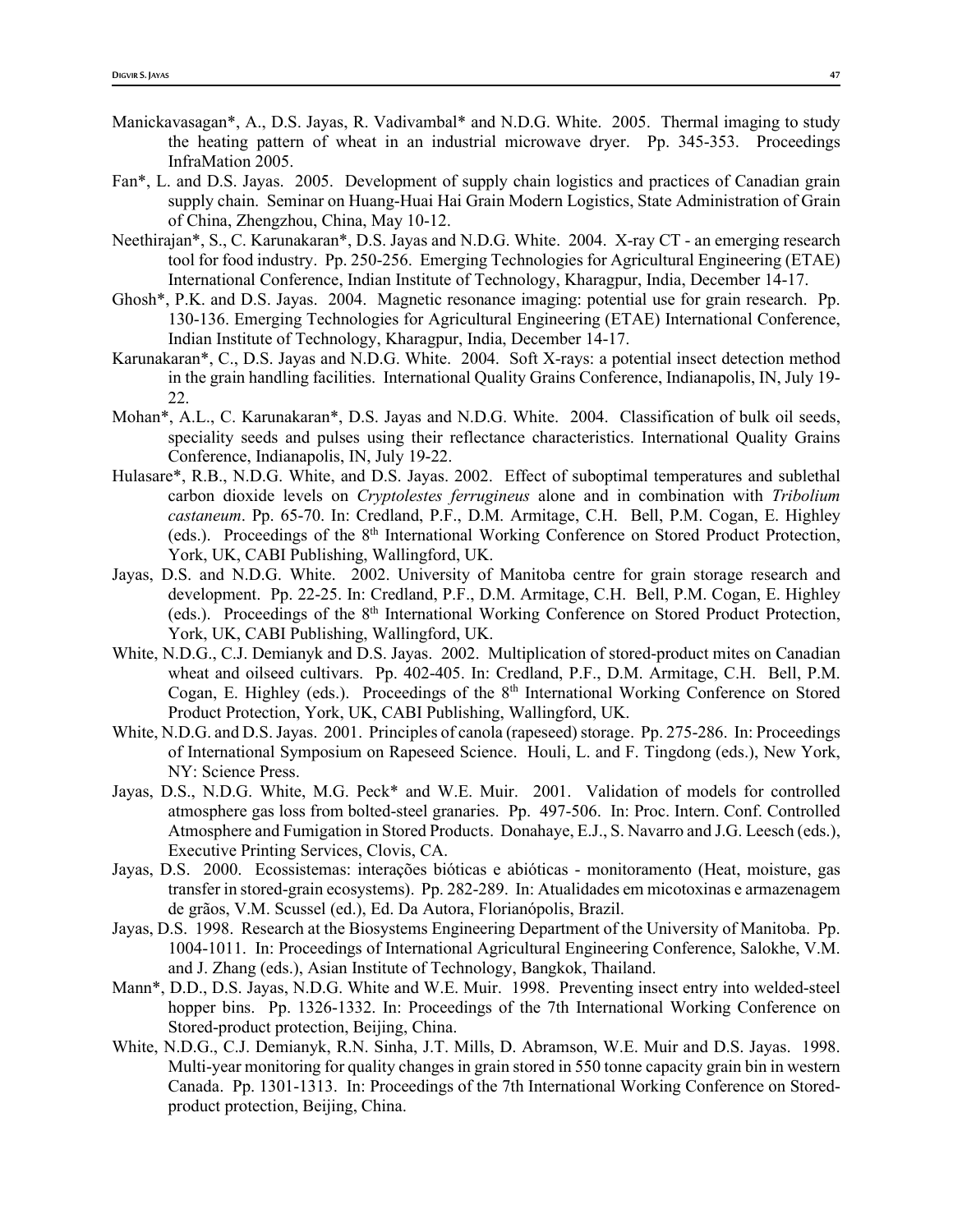- Jayas, D.S., W.E. Muir and N.D.G. White. 1997. Mathematical models for carbon dioxide distribution and loss in bulks of grain. Pp. 213-223. In: Proceedings of International Conference on Controlled Atmosphere and Fumigation in Stored Products, Donahaye, E.J., S. Navarro and A. Varnava (eds.), Printco Ltd., Nicosia, Cyprus.
- Jayas, D.S. 1996. Potential applications of machine vision to the grain industry. Pp. 633-642. In: Proceedings of International Agricultural Engineering Conference, B. Mulik and S. Dhumal (eds.), Bhumata Charitable Trust, Pune, India.
- White, N.D.G., D.S. Jayas, C.J. Demianyk, P.G. Fields, W.E. Muir. 1996. Alternatives to methyl bromide for space fumigation and commodity treatment. Pp. 69-82. Proceedings of Alternatives to Methyl Bromide Workshop, May 29-31, 1996, Toronto, ON.
- Sinicio, R., W.E. Muir and D.S. Jayas. 1995. Analise de sensibilidade de um modelo matematico para simular aeracao de trigo armazenado no Brasil. In: Congresso Brasileiro de Engenharia Agricola, Vicosa, Brazil, 24 July 1995.
- Majumdar\*, S., D.S. Jayas and N.R. Bulley. 1995. Potential applications of machine vision to the grain industry. Proceedings of the Food Processing Automation Conference IV, Chicago, IL. 12 p.
- White, N.D.G., P.G. Fields, C.J. Demianyk, D.S. Jayas and W.E. Muir. 1994. Canadian research on methyl bromide alternatives in post-harvest grain and in structural treatments. Pp. 53-1:53-4. Proceedings of the annual interim research conference on methyl bromide alternatives and emissions reductions, Orlando, FL.
- Alagusundaram\*, K., D.S. Jayas, W.E. Muir, N.D.G. White and R.N. Sinha. 1994. Numerical modelling of the movement of carbon dioxide through stored wheat bulks. Pp. 16-21. Proceedings of the 6th International Working Conference on Stored-product protection, E. Highley, E.J. Wright, H.J. Banks and B.R. Champ (eds.), CAB International, Oxon, UK.
- Ryniecki, A. and Jayas, D.S. 1993. Stochastic model of mass transfer in near-ambient drying of grain. Presented at the XV Summer School on Systems Engineering and Computer Simulation of Agricultural Systems, Nowa Kaletka, Poland (organized by Warsaw agricultural University), August 25 to September 7, 1993.
- Alagusundaram\*, K., D.S. Jayas, W.E. Muir, N.D.G. White and R.N. Sinha. 1993. Finite element prediction of three-dimensional carbon dioxide diffusion in grain bins. Pp. 281-292. In: Proceedings of the International Conference on Controlled Atmosphere and Fumigation in Grain Storages, S. Navarro and E. Donahaye (eds.), Caspit Press Ltd., Jerusalem, Israel.
- Cofie-Agblor, R., W.E. Muir, S. Cenkowski and D.S. Jayas. 1993. Carbon dioxide gas sorption in stored wheat. Pp. 261-269. In: Proceedings of the International Conference on Controlled Atmosphere and Fumigation in Grain Storages, S. Navarro and E. Donahaye (eds.), Caspit Press Ltd., Jerusalem, Israel.
- Jayas, D.S. 1993. Rapporteur's Report: Physical and chemical processes in the application of CA/fumigation. Pp. 551-553. In: Proceedings of the International Conference on Controlled Atmosphere and Fumigation in Grain Storages, S. NAVARRO and E. Donahaye (eds.), Caspit Press Ltd., Jerusalem, Israel.
- Shunmugam\*, G., D.S. Jayas and N.D.G. White. 1993. Controlling rusty grain beetles with modified atmospheres. Pp. 107-114. In: Proceedings of the International Conference on Controlled Atmosphere and Fumigation in Grain Storages, S. NAVARRO and E. Donahaye (eds.), Caspit Press Ltd., Jerusalem, Israel.
- White, N.D.G., D.S. Jayas, W.E. Muir and R.N. Sinha. 1993. Controlled atmosphere storage research and technology in Canada. Pp. 13-22. In: Proceedings of the International Conference on Controlled Atmosphere and Fumigation in Grain Storages, S. NAVARRO and E. Donahaye (eds.), Caspit Press Ltd., Jerusalem, Israel.
- White, N.D.G. and D.S. Jayas. 1993. Quality changes in grain under controlled atmosphere storage. Pp. 205-214. In: Proceedings of the International Conference on Controlled Atmosphere and Fumigation in Grain Storages, S. NAVARRO and E. Donahaye (eds.), Caspit Press Ltd., Jerusalem, Israel.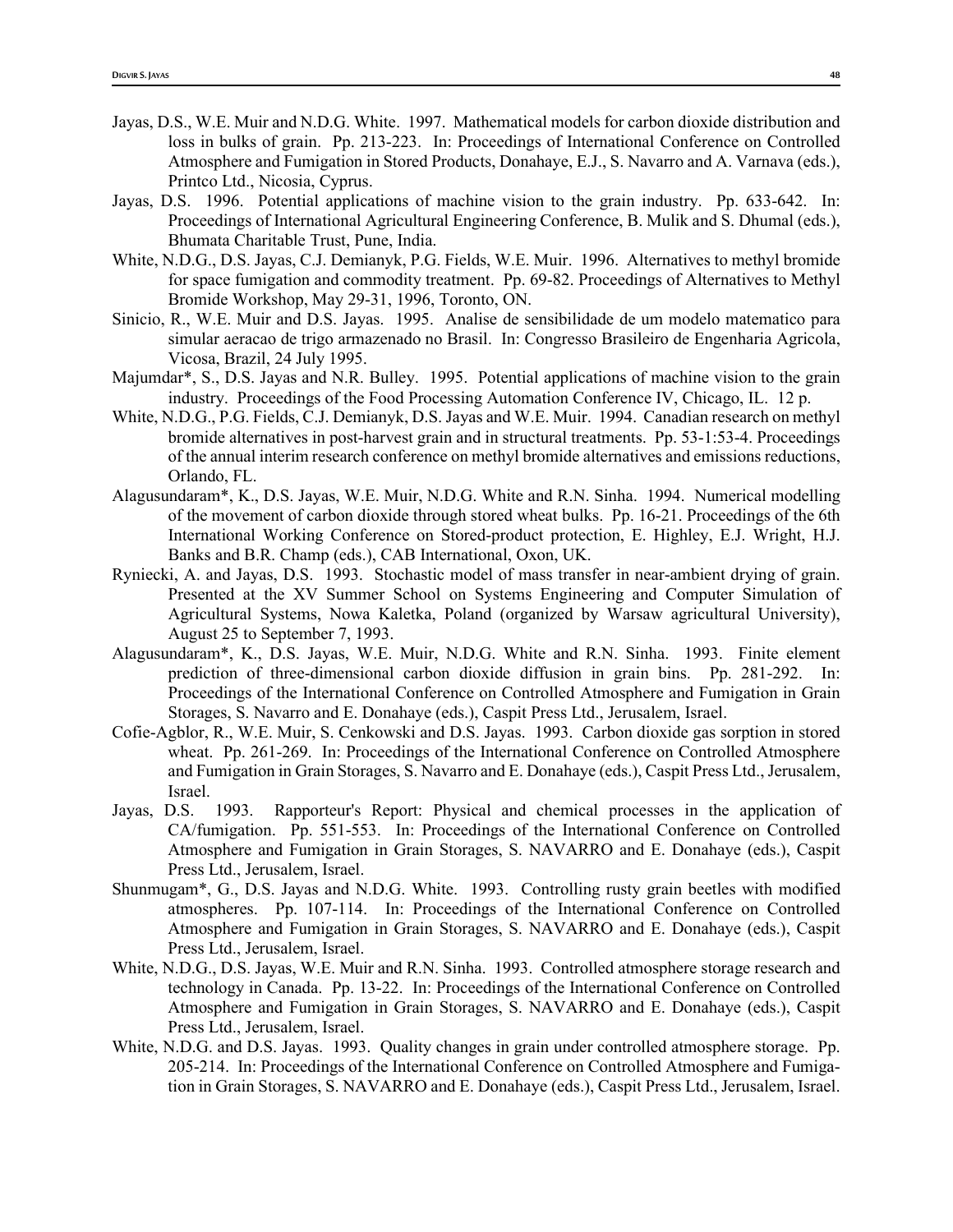- White, N.D.G. and D.S. Jayas. 1992. Carbon dioxide as a control agent for insects and mites in stored grain. Pp. 28-33. In: Proceedings of the Manitoba Agri-Forum, Winnipeg, MB.
- Irvine\*, D.A., G. Mazza and D.S. Jayas. 1992. Energy conservation in potato storages. Proceedings of the 20th Annual Conference of the Prairie Potato Council.
- Cenkowski, S., D.S. Jayas and J.K. Daun. 1991. Potential of low temperature drying for reducing green seeds in canola. Pp 749-754. In: Proceedings of the 8th International Rapeseed Congress (GCIRC), D.I. McGregor (ed.), Canola Council of Canada, Winnipeg, MB.
- Jayas, D.S. and N.D.G. White. 1991. Engineering properties and spoilage susceptibility of canola meal. Pp 812-817. In: Proceedings of the 8th International Rapeseed Congress (GCIRC), D.I. McGregor (ed.), Canola Council of Canada, Winnipeg, MB.
- Mazza, G., D.S. Jayas and S.S. Deshpande. 1991. Moisture sorption characteristics of *Lathyrus* pea. Proc. of the 8th World Congress of Food Science and Technology, Toronto, ON. 14 p.
- Shatadal\*, P., D.S. Jayas and N.R. Bulley. 1991. Fourier and spatial domain analysis of image texture. Pp. 36-41. In: Proceedings Automated Agriculture for the 21st Century, Chicago, IL.
- White, N.D.G. and D.S. Jayas. 1991. Effects of periodically elevated carbon dioxide on stored-wheat ecosystems at cool temperatures. Pp. 925-932. In: Proceedings of the 5th International Working Conference on Stored-Product Protection, F. Fleurat-Lessard and P. Ducom (eds.), Bordeaux, France.
- Jayas, D.S. and S. Sokhansanj. 1986. Thin-layer drying of wheat at low temperatures. Pp. 844-847. In: Drying '86, A.S. Mujumdar (ed.), Hemisphere Publishing Corporation, New York, NY.
- Singh (Jayas), D. and S. Sokhansanj. 1985. Axisymmetric transient field problems (finite element formulation). Pp 425-441. In: Proceedings of the Canadian Society of Civil Engineering, Saskatoon, SK.
- Sokhansanj, S., T. Kameoka and D. Singh (Jayas). 1985. Quality assessment in grain drying simulation: a stochastic approach. Pp. 1001-1006. In: Proceedings of the Third International Conference on Physical Properties of Agricultural Materials and their Influence on Design and Performance of Agricultural Machines and Technologies, Prague, Czechoslovakia.
- Sokhansanj. S., H. Wood, D. Pulkinen and D. Singh (Jayas). 1984. Computer control of a high temperature alfalfa dryer: instrumentation and performance. Pp 559-564. In: Proceedings of the Fourth International Drying Symposium, Kyoto, Japan.
- Sokhansanj, S., D. Singh (Jayas) and P. Gebhardt. 1983. Low temperature system design and analysis using desktop computers. Pp 682-691. In: Proceedings of a Conference on Agricultural Electronics--1983 and Beyond, Am. Soc. Agric. Eng., St. Joseph, MI.

# **Conference Papers**

*Total number of pages at the end of an entry are number of typed single spaced pages and these papers were presented at the annual meetings of the Canadian Society for Bioengineering (formerly known as Canadian Society for Agricultural Engineering) and the American Society of Agricultural and Biological Engineers (formerly known as American Society of Agricultural Engineers). The papers are distributed at the meetings and also can be obtained from the headquarters of both societies.*

- Bharathi\*, V.S.K., F. Jian and D.S. Jayas. 2021. A laboratory study on the refuge-seeking behavior of adults of *Tribolium castaneum* (Herbst), CIGR 2020 (2021) Conference, Quebec City, May 11- 14.
- Rajendran\*, V., F. Jian, P.G. Fields and D.S. Jayas. 2021. Mathematical models to predict mortality of adults of *Trogoderma granarium* (Everts), CIGR 2020 (2021) Conference, Quebec City, May 11- 14.
- Boopathy N.R., F. Jian, N.D.G. White, P.G. Fields and D.S. Jayas. 2017. Dockage and fine material distribution in bulk wheat stored in a farm bin. CSBE/SCGAB Annual Conference, Winnipeg, MB, Aug. 6-10.
- Jian, F., T. Senthilkumar\*, D.S. Jayas, P.G. Fields and N.D.G. White. 2016. Bulk physical properties of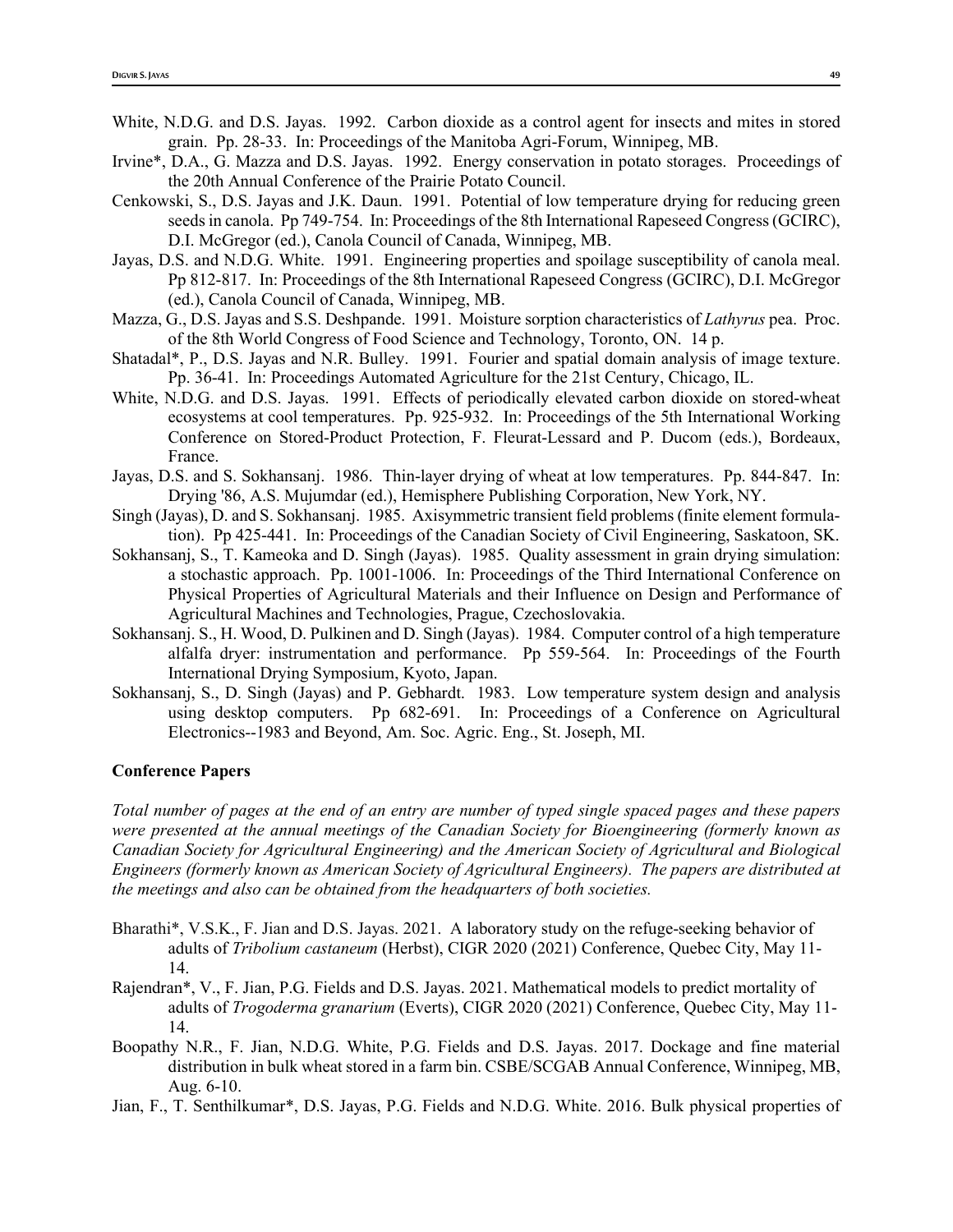stored black and white beans. Abstract NO1, presented at the Tenth Canadian Pulse Research Workshop, Winnipeg, Manitoba, October 25-28.

- Senthilkumar\*, T., D.S. Jayas, N.D.G. White, P.G. Fields and T. Gräfenhan. 2016. Detection of ochratoxin A contamination in stored wheat and barley using near-infrared (NIR) hyperspectral imaging system. Poster No: 68, presented at the World Mycotoxin Forum, Winnipeg, Manitoba, June 6-9.
- Ravikanth\*, L., V. Chelladurai\* and D.S. Jayas. 2015. Detection of the broken kernels content in bulk wheat sample using Near-Infrared (NIR) hyperspectral imaging. Paper Number: 2190223. Am. Soc. Agric. Biol. Eng., St. Joseph, MI.
- Senthilkumar \*, T., D.S. Jayas, N.D.G. White, P.G. Fields and T. Gräfenhan. 2015. Detection of fungal infection in barley using near infrared hyperspectral imaging. Oral Paper Number: 15133. CSBE-SCGAB, Winnipeg, MB.
- Karuppiah\*, K., D.S. Jayas and N.D.G. White. 2015. Detection of fungal infection in pulses using near infrared (NIR) hyperspectral imaging. Poster Number: 15100. CSBE-SCGAB, Winnipeg, MB.
- Chelladurai\*, V., F. Jian\*, R. Vadivambal\* and K. Folk. 2015. Feasibility of using natural fibers as relative humidity sensor filters in stored grain bins. Poster Number: 15130. CSBE-SCGAB, Winnipeg, MB.
- Chelladurai\*, V., L. Ravikanth\*, S. Kaliramesh\* and D.S. Jayas. 2014. Support vector machine and back propagation neural network classifiers to detect hidden infestations of *Callosobruchus maculatus* in mung beans. Paper Number: 141912970. Am. Soc. Agric. Biol. Eng., St. Joseph, MI.
- Senthilkumar\*, T., D.S. Jayas, N.D.G. White, P.G. Fields and T. Graefenhan. 2014. Recent developments in ochratoxin A extraction, detection and quantification methods: a review. Paper Number: 141913674. Am. Soc. Agric. Biol. Eng., St. Joseph, MI.
- Ravikanth\*, L., D.S. Jayas and N.D.G. White. 2014. Classification of dockage and wheat using near infrared (NIR) hyperspectral imaging. Paper Number: 141891636. Am. Soc. Agric. Biol. Eng., St. Joseph, MI.
- Manickavasagan, A., M.A. Teena\*, D.S. Jayas and L. Ravikanth\*. 2014. Detection of fungal infected dates using NIR hyper-spectral imaging. Paper Number: 141899173. Am. Soc. Agric. Biol. Eng., St. Joseph, MI.
- Singh, C.B., D.S. Jayas and R. Larson. 2014. Fan control strategies for in-bin natural air drying of grain in western Canada. Paper Number: 141914222. Am. Soc. Agric. Biol. Eng., St. Joseph, MI.
- Ravikanth\*, L. and D.S. Jayas. 2014. Classification of cereals using near infrared (NIR) hyperspectral imaging. The 5<sup>th</sup> International Workshop on Applications of Computer Image Analysis and Spectroscopy in Agriculture, Montreal, PQ. July 12-13.
- Moses\*, J.A., V. Chelladurai\*, K. Alagusundaram and D.S. Jayas. 2013. Simulation of airflow distribution in stored bulk grain - a review. Paper No. CSBE13080. Can. Soc. Bio. Eng., Orillia, ON, 7 p.
- Divekar\*, M.T., C. Karunakaran, X. Liu, F. Borondics, D.S. Jayas, V. Chelladurai\* and S. Shanmugasundaram. 2013. Optimization of FT-IR spectrometer and sample preparation to study the effect of microwave treatment of pulses. Paper No. CSBE13119. Can. Soc. Bio. Eng., Orillia, ON.
- Senthilkumar\*, T., D.S. Jayas, N.D.G. White and P.G Fields. 2013. Detection of ochratoxin A in wheat using near-infrared hyperspectral imaging. Paper No. CSBE13121. Can. Soc. Bio. Eng., Orillia, ON.
- Chelladurai\*, V., S. Kaliramesh\* and D.S. Jayas. 2012. Detection of *Callosobruchus maculatus* (F.) infestation in mung bean (*Vigna radiata*) using thermal imaging technique. Paper No. NABEC/CSBE 12-121. Am. Soc. Agric. Biol. Eng., St. Joseph, MI. 7 p.
- Ravikanth\*, L., D.S. Jayas, K. Alagusundaram and V. Chelladurai. 2012. Measurement of physical dimensions of *Vigna radiata* (mug bean). Paper No. PDFE-2012-ACP-15. Presented at the 46<sup>th</sup> Annual Convention of ISAE (Indian Society of Agricultural Engineers) and International Symposium on Grain Storage, Pantnagar, India, February 27-29.
- Senthilkumar\*, T., C.B. Singh\*, D.S. Jayas and N.D.G. White. 2012. Detection of fungal infection in canola using NIR hyperspectral imaging. Paper No. PDFE-2012-PHL-06. Presented at the 46<sup>th</sup>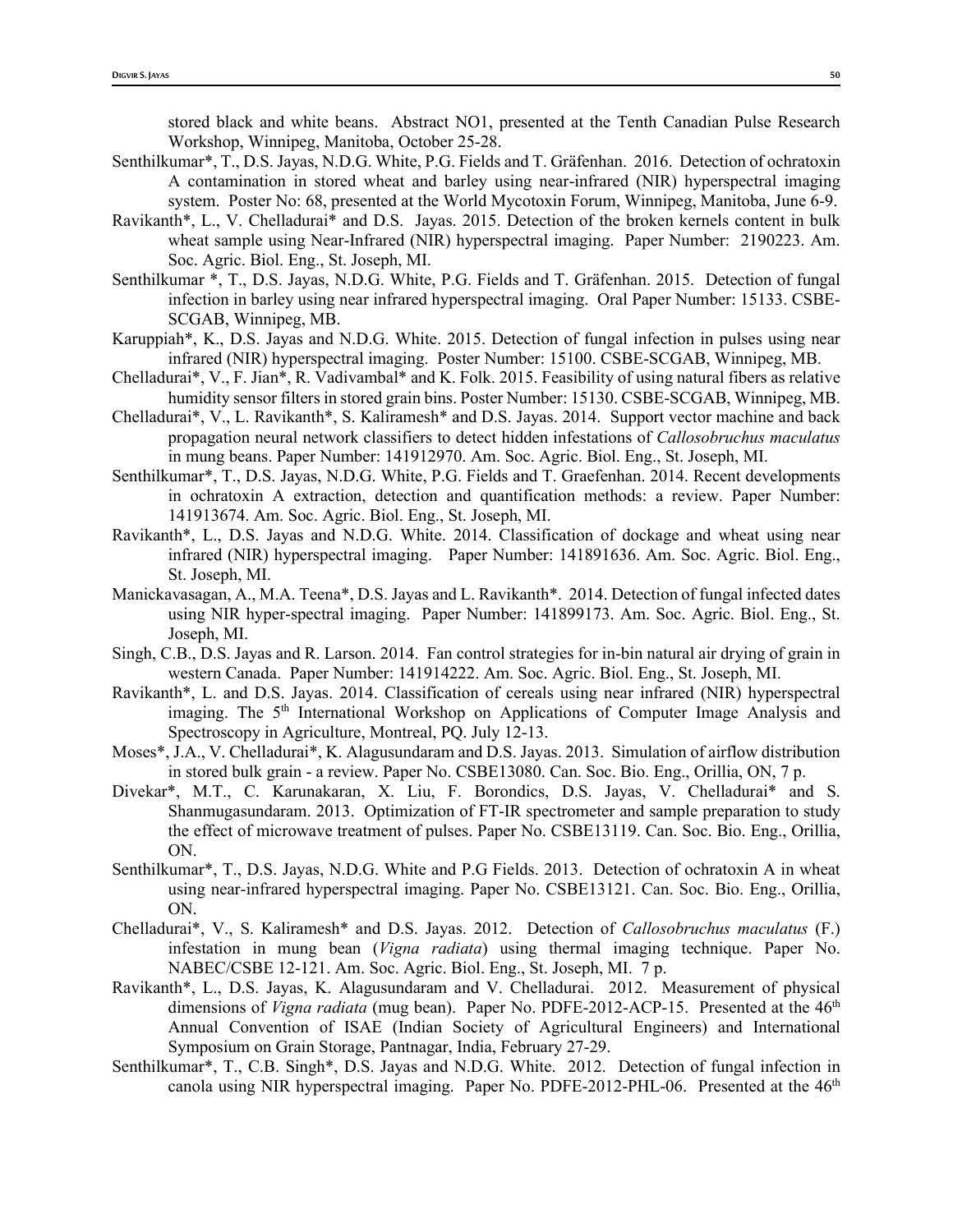Annual Convention of ISAE (Indian Society of Agricultural Engineers) and International Symposium on Grain Storage, Pantnagar, India, February 27-29.

- Mahesh\*, S., D.S. Jayas, J. Paliwal and N.D.G. White. 2011. Near-infrared hyperspectral imaging for protein and hardness predictions of bulk samples of western Canadian wheat from different locations and crop years using multivariate regression models. Paper No. CSBE11-119. Can. Soc. Bio. Eng., Winnipeg, MB, 11 p.
- Chelladurai\*, V., F. Jian\*, D.S. Jayas and N.D.G. White. 2011. Feasibility of storing canola in harvest bags (silo bags) under western Canadian prairie conditions: preliminary results. Paper No. CSBE11-120 Can. Soc. Bio. Eng., Winnipeg, MB, 8 p.
- Zhang\*, W., C.B. Singh\*, D.S. Jayas and N.D.G. White. 2011. Influence of growing location, sample presentation technique and foreign material on features extracted from colour images of wheat. Paper No. CSBE11-129. Can. Soc. Bio. Eng., Winnipeg, MB, 12 p.
- Mahesh\*, S., D.S. Jayas, J. Paliwal and N.D.G. White. 2011. Neural network prediction of wheat classes and moisture contents of bulk samples from different growing locations and crop years. Paper Number: 1110539 Am. Soc. Agric. Biol. Eng., St. Joseph, MI. 17 p.
- Senthilkumar\*, T., V. Chelladurai, D.S. Jayas, N.D.G. White., M.S. Freund, D.J. Thomson and C. Shafai. 2010. Volatile organic compounds released by stored grain insects in barley. Presented at the  $66<sup>th</sup>$ Annual meeting of the Entomological Society of Manitoba, Winnipeg, MB, (Oral).
- Jian\*, F., D.S. Jayas, N.D.G. White and P.G. Fields. 2010. Finding a needle in the haystack: density estimation and detection of insects in grain. Presented at the 66<sup>th</sup> Annual meeting of the Entomological Society of Manitoba, Winnipeg, MB, (Oral).
- Loganathan\*, M., D.S. Jayas, P.G. Fields, N.D.G. White and K. Alagusundaram. 2010. Heat treatment to control various stages of cowpea beetle, *Callosobruchus maculatus* (Fab.) (Coleoptera; Bruchidae) in chickpea. Presented at the 66<sup>th</sup> Annual meeting of the Entomological Society of Manitoba, Winnipeg, MB, (Oral).
- Manickavasagan, A., D.S. Jayas, M. Subramaniam and A. Sarkar, 2010. Thermal imaging to monitor flour temperature in wheat mills. Paper No. 1010012. Am. Soc. Agric. Biol. Eng., St. Joseph, MI, (Oral).
- Manickavasagan\*, A., D.S. Jayas and R. Vadivambal. 2010. Temperature rise and non-uniformity in chicken soup after microwave heating. Paper No. 1010003 (Poster No. 22). Am. Soc. Agric. Biol. Eng., St. Joseph, MI.
- Manickavasagan\*, A. and D.S. Jayas. 2010. Free-fatty-acid values of wheat grains from uneven microwave heating in a continuous type microwave dryer. Paper No. 1010004 (Poster No. 23). Am. Soc. Agric. Biol. Eng., St. Joseph, MI.
- Vadivambal\*, R., D.S. Jayas and N.D.G. White. 2010. Role of infrared thermal imaging in stored products protection. Paper No. CSBE 100411. XVIIth World Congress of the International Commission of Agricultural and Biosystems Engineering (CIGR), Quebec City, PQ.
- Neethirajan\*, S., M.S. Freund, D.S. Jayas, C. Shafai, D.J. Thomson and N.D.G. White. 2010. Development of carbon dioxide  $(CO<sub>2</sub>)$  sensor using polymer nanoparticles for grain quality monitoring. Paper No. CSBE 100368. XVIIth World Congress of the International Commission of Agricultural and Biosystems Engineering (CIGR), Quebec City, PQ.
- Emadi, T.A., C. Shafai, M.S. Freund, D.J. Thomson, D.S. Jayas and N.D.G. White. 2009. Development of a polymer-based gas sensor - humidity and  $CO_2$  sensitivity.  $2<sup>nd</sup>$  Microsystems and Nanoelectronics Research Conference, Ottawa, ON.
- Senthilkumar\*, T., D.S. Jayas, N.D.G. White, M.S. Freund, D.J. Thomson and C. Shafai. 2009. Automatic headspace sampler in identifying volatiles released by stored-grain insects - a preliminary study. CSBE Paper No. 09703. Can. Soc. Bio. Eng., Winnipeg, MB, 8 p.
- Ramalingam\*, G., S. Neethirajan\*, D.S. Jayas and N.D.G. White. 2009. Characterization of the influence of moisture content on single wheat kernels using machine vision. CSBE Paper No. 09-708. Can. Soc. Bio. Eng., Winnipeg, MB, 14 p.
- Gruwel, M.L.H., P.K. Ghosh\*, P. Latta and D.S. Jayas. 2008. Pore-size information from porous biological materials using diffusion weighted imaging. Poster presentation at the 25th Annual Meeting of the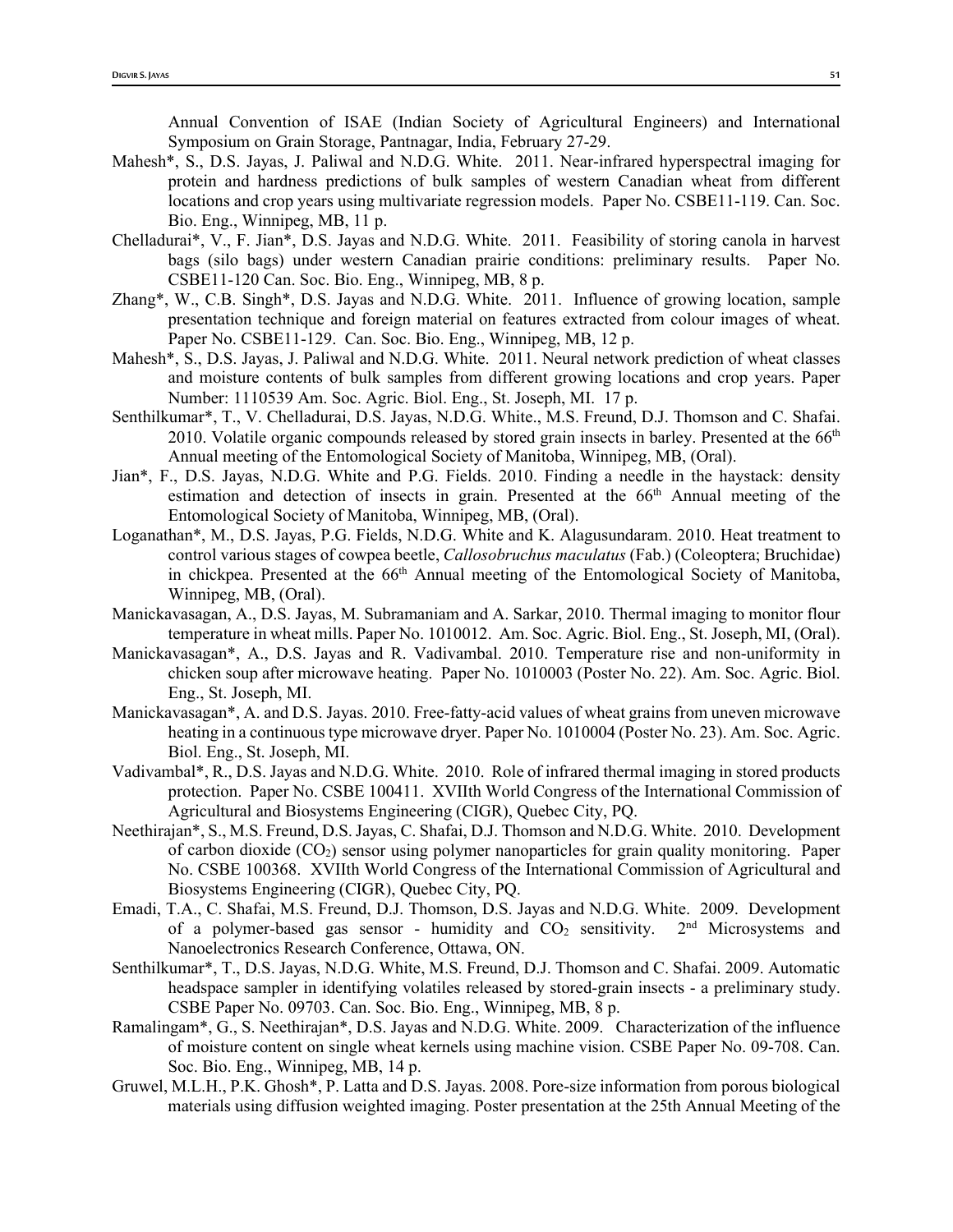European Society for Magnetic Resonance in Medicine and Biology (ESMRMB), Valencia, Spain, October 2-4.

- Singh\*, C.B., D.S. Jayas, J. Paliwal and N.D.G. White. 2008. Detection of insect damaged wheat kernels using near-infrared hyperspectral imaging. Paper No. RRV08-401. Am. Soc. Agric. Eng., St. Joseph, MI. 16 p.
- Senthilkumar\*, T., S. Neethirajan\*, D.S. Jayas, N.D.G. White, M.S. Freund, D.J. Thomson and C. Shafai. 2008. Odour volatile analysis in stored grain: A review. Paper No.RRV08-402. Am. Soc. Agric. Eng., St. Joseph, MI.
- Chelladurai\*, V., D.S. Jayas and N.D.G. White. 2008. Detection of fungal infection in stored wheat using thermal imaging technique. Paper No. RRV08-404. Am. Soc. Agric. Eng., St. Joseph, MI. 11 p.
- Vadivambal\*, R., D.S. Jayas and N.D.G. White. 2008. Analysis of quality characteristics of microwave heated rye. Paper No. RRV08-405. Am. Soc. Agric. Eng., St. Joseph, MI. 11 p.
- Mahesh\*, S., D.S. Jayas, J. Paliwal and N.D.G. White. 2008. Near-infrared hyperspectral imaging for product quality determination in food and agricultural sectors - A review. Paper No. RRV08-406. Am. Soc. Agric. Eng., St. Joseph, MI. 9 p.
- Narvankar\*, D.S., C.B. Singh\*, D.S. Jayas and N.D.G. White. 2008. Assessment of soft X-ray imaging for detection of fungal infection in wheat. Paper No. RRV08-801. Am. Soc. Agric. Eng., St. Joseph, MI. 12 p.
- Li, H., J. Paliwal, N.D.G. White and D.S. Jayas. 2008. Potential use of liquid nitrogen aeration for wheat disinfestations. Paper No. RRV08-802.Am. Soc. Agric. Eng., St. Joseph, MI.
- Rajaramanna\*, R., D.S. Jayas and N.D.G. White. 2008. Comparison of deterioration of rye under different storage regimes. CSBE Paper No. 08-113. Can. Soc. Bio. Eng., Winnipeg, MB, 15 p.
- Vadivambal\*, R., D.S. Jayas and N.D.G. White. 2008. Determination of mortality of life stages of *Tribolium castaneum* in rye using microwave energy. CSBE Paper No. 08-132. Can. Soc. Bio. Eng., Winnipeg, MB, 10 p.
- Mahesh\*, S., D.S. Jayas, J. Paliwal and N.D.G. White. 2008. Identification of western Canadian wheat classes at different moisture levels using near-infrared (NIR) hyperspectral imaging. CSBE Paper No. 08-196. Can. Soc. Bio. Eng., Winnipeg, MB, 9 p.
- Singh\*, C.B, D.S. Jayas, J. Paliwal and N.D.G. White. 2008. Detection of sprouted and midge-damaged wheat kernels using near-infrared hyperspectral. CSBE Paper No. 08-198. Can. Soc. Bio. Eng., Winnipeg, MB, 12 p.
- Mahesh\*, S., D.S. Jayas, J. Paliwal and N.D.G. White. 2008. Protein and oil contents determination in wheat using near-infrared (NIR) hyperspectral imaging. ASABE Paper No. 084895. Am. Soc. Agric. Biol. Eng., St. Joseph, MI. 11 p.
- Ghosh\*, P.K., D.S. Jayas and M.L.H. Gruwel. 2008. Magnetic resonance imaging study of moisture movement during pigeon pea (*Cajanus cajan* L.) cooking. ASABE Paper No. 085097. Am. Soc. Agric. Biol. Eng., St. Joseph, MI. 9 p.
- Yuwei Q., K. Sun\*, V. Spicer, W. Ens, D.S. Jayas and N.D.G. White. 2008. Developing a method for rapid detection of wheat insects using MALDI QqTOF mass spectrometry with HPLC. Abstract No. 1452. The 55th ASMS Conference on Mass Spectrometry.
- Vadivambal\*, R., D.S. Jayas, V. Chelladurai\* and N.D.G. White. 2007. Temperature distribution studies in microwave-heated grains using a thermal camera. ASABE Paper No. RRV-07100 (an ASABE Section Meeting Presentation). Am. Soc. Agric. Biol. Eng., St. Joseph, MI. 8 p.
- Neethirajan\*, S., T. Ono, E. Masayoshi, D. S. Jayas. 2007. Characterization of catalytic chemical vapour deposited SiCN thin film coatings. Trends in Nanotechnology, San Sebastian, Spain, September 03-07.
- Vadivambal\*, R., D.S. Jayas, N.D.G. White. 2007. Quantification of mortality of life stages of *Tribolium castaneum* in barley using microwave energy. Abstract for Poster presentation in The Science and Joy of Canadian Barley and Beer, Winnipeg, MB, June 25-29.
- Ghosh\*, P.K., D.S. Jayas, M.L.H. Gruwel and N.D.G. White. 2007. Measurement of water diffusivity in barley seed components using pulsed field gradient nuclear magnetic resonance imaging. Abstract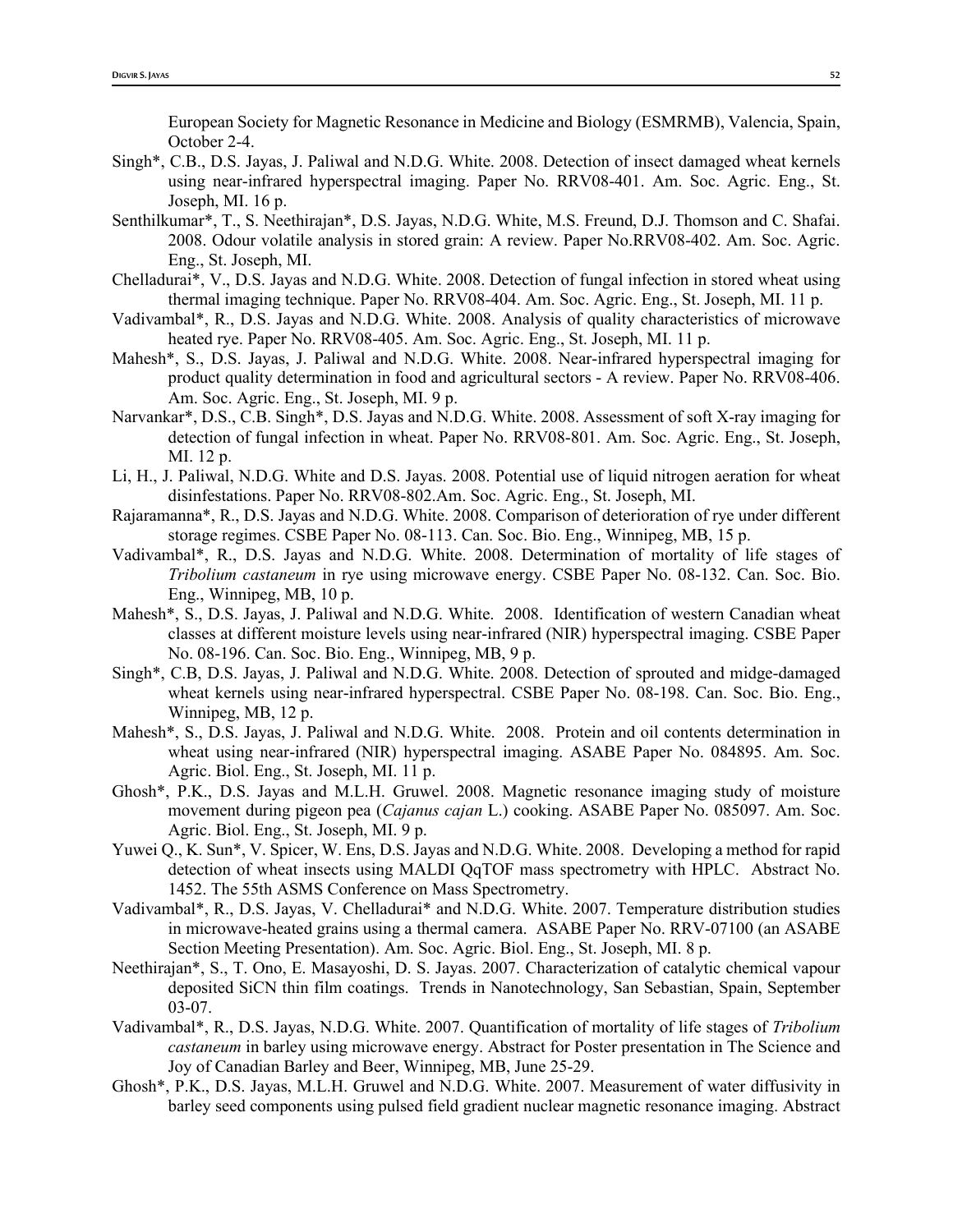for Poster presentation in The Science and Joy of Canadian Barley and Beer, Winnipeg, MB, June 25-29.

- Ghosh\*, P.K., D.S. Jayas, E.A. Smith, M.L.H. Gruwel, N.D.G. White and P.A. Zhilkin. 2007. Modeling of wheat drying using magnetic resonance imaging. Poster presented in 90th Canadian Chemistry Conference, Winnipeg, MB, May 26-30.
- Mahesh\*, S., A. Manickavasagan\*, D.S. Jayas, J. Paliwal and N.D.G. White. 2007. Near-infrared hyperspectral imaging to differentiate wheat classes. Paper No. 072835. Am. Soc. Agric. Biol. Eng., St. Joseph, MI. 10 p.
- Neethirajan\*, S. and D.S. Jayas. 2007. Sensors for grain storage. Paper No. 076179. Am. Soc. Agric. Biol. Eng., St. Joseph, MI. 8 p.
- Ghosh\*, P.K., D.S. Jayas and Y.C. Agrawal. 2007. Enzymatic hydrolysis of oilseeds for enhanced oil extraction: current status. Paper No. 076207. Am. Soc. Agric. Biol. Eng., St. Joseph, MI. 10 p.
- Gayathri\*, P. and D.S. Jayas. 2007. Mathematical modeling of airflow distribution in grain bulks B a review. Paper No. 076226. Am. Soc. Agric. Biol. Eng., St. Joseph, MI. 12 p.
- Vadivambal\*, R., D.S. Jayas and N.D.G. White. 2007. Disinfestation of barley using microwave energy. Paper No. 076228. Am. Soc. Agric. Biol. Eng., St. Joseph, MI. 14 p.
- Singh\*, C.B, D.S. Jayas, J. Paliwal and N.D.G. White. 2007. Fungal detection in wheat using near-infrared hyperspectral imaging. Paper No. 28. Joint meeting of North Central Branch of Entomological Society of America and Entomological Society of Manitoba, March 25-28, 2007, Winnipeg, MB.
- Desai, S., A. Manickavasagan\*, D.S. Jayas and R.W. Currie. 2007. Temperature changes in honey bees due to infestation by parasitic mites. Paper No. 34. Joint meeting of North Central Branch of Entomological Society of America and Entomological Society of Manitoba, March 25-28, 2007, Winnipeg, MB.
- Neethirajan\*, S., D.S. Jayas, N.D.G. White and H. Zhang\*. 2007. Investigation of 3D geometry of cereal grain porous media using X-ray computed tomography images. Paper No. 38. Joint meeting of North Central Branch of Entomological Society of America and Entomological Society of Manitoba, March 25-28, 2007, Winnipeg, MB.
- Manickavasagan\*, A., S. Mahesh\*, D.S. Jayas, J. Paliwal and N.D.G. White. 2007. NIR hyperspectral imaging to detect infestation by *Cryptolestes ferrugineus* inside wheat kernels. Paper No. 80. Joint meeting of North Central Branch of Entomological Society of America and Entomological Society of Manitoba, March 25-28, 2007, Winnipeg, MB.
- Gayathri\*, P., D.S. Jayas, J. Paliwal and N.D.G. White. 2007. Storage of high moisture grains. Paper No. 81. Joint meeting of North Central Branch of Entomological Society of America and Entomological Society of Manitoba, March 25-28, 2007, Winnipeg, MB.
- Neethirajan\*, S. and D.S. Jayas. 2006. Nanotechnology an emerging technology for the agricultural and food industry. AIC Conference AInnovation for Growth - Trends and Successes Redefining Agriculture. Agric. Inst. Can., Ottawa, ON.
- Manickavasagan\*, A., S. Desai, D.S. Jayas and R.W. Currie. 2006. Thermal imaging to study thermoregulation of bees while infested by mites. CSBE Paper No. 06-184, Can. Soc. Bio. Eng., Winnipeg, MB.
- Vadivambal\*, R., D.S. Jayas and N.D.G. White. 2006. Disinfestation of life stages of *Tribolium castaneum*  in wheat using microwave energy. CSBE Paper No. 06-120S, Can. Soc. Bio. Eng., Winnipeg, MB. 10 p.
- Sathya\*, G., D.S. Jayas and N.D.G. White. 2006. Effect of storage conditions on deterioration of rye and canola. CSBE Paper No. 06-121, Can. Soc. Bio. Eng., Winnipeg, MB. 9 p.
- Neethirajan\*, S. and D.S. Jayas. 2006. Network analysis of grain bulk pore structure using high resolution X-ray computed tomography images. CSBE Paper No. 06-122, Can. Soc. Bio. Eng., Winnipeg, MB. 17 p.
- Karunakaran, C., D.S. Jayas and T. Crowe. 2006. Soft X-ray spectromicroscopy and its potential for biological applications. CSBE Paper No. 06-123, Can. Soc. Bio. Eng., Winnipeg, MB. 10 p.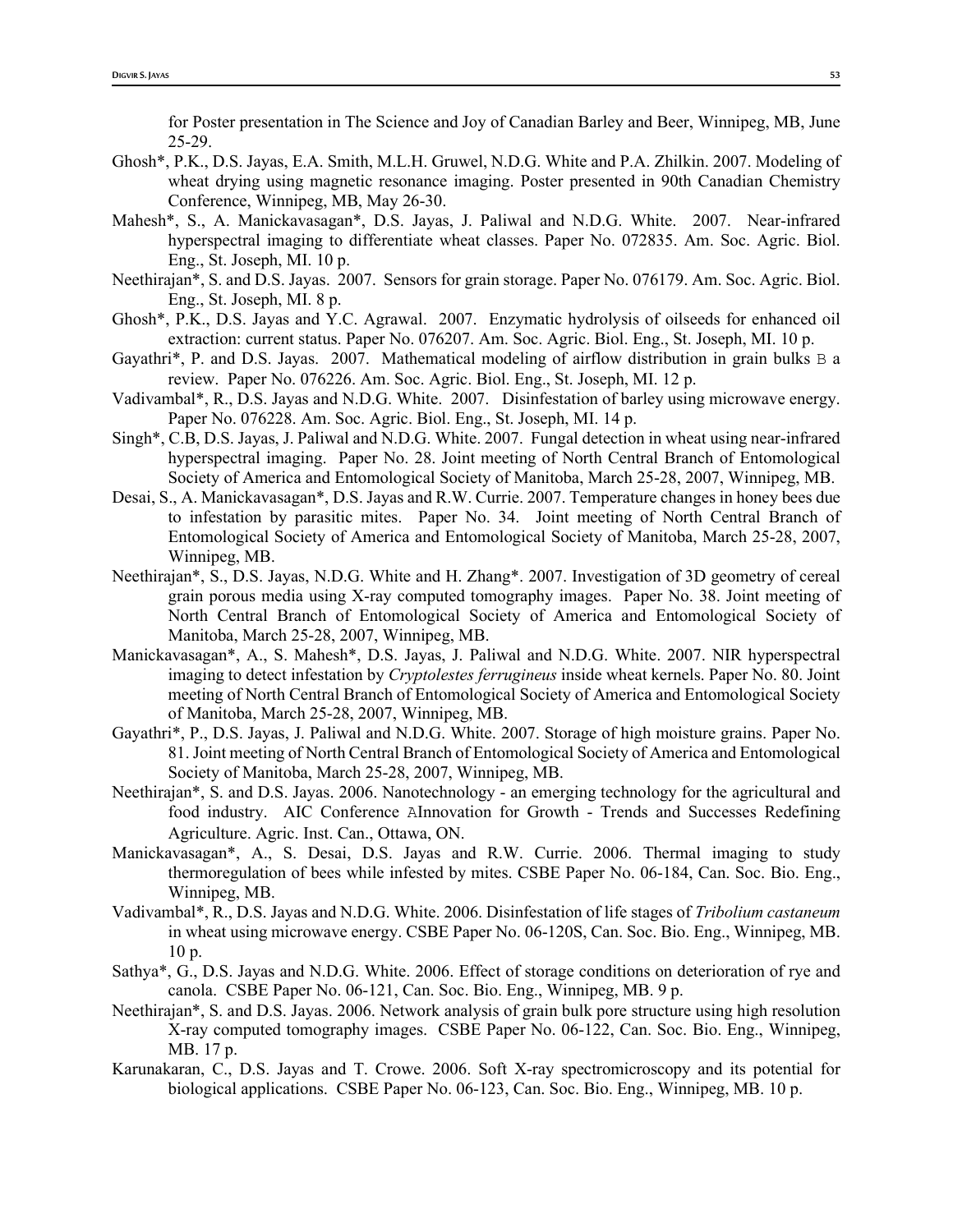- Palanichamy\*, A., D.S. Jayas and R.A. Holley. 2006. Review of microbial modeling techniques for meat industry. CSBE Paper No. 06-137, Can. Soc. Bio. Eng., Winnipeg, MB. 13 p.
- Singh\*, C.B., J. Paliwal, D.S. Jayas and N.D.G. White. 2006. Near-infrared spectroscopy: applications in the grain industry. CSBE Paper No. 06-189, Can. Soc. Bio. Eng., Winnipeg, MB. 12 p.
- Neethirajan\*, S., D.J. Thomson, D.S. Jayas and N.D.G. White. 2006. Characterising starch granule surfaces in durum wheat using atomic force microscopy. CSBE Paper No. 06-190, Can. Soc. Bio. Eng., Winnipeg, MB. 11 p.
- Neethirajan\*, S., D.S. Jayas and C. Karunakaran\*. 2006. Dual energy X-ray image analysis for classifying vitreous kernels in durum wheat. ASABE Paper No. 063081, Am. Soc. Agric. Biol. Eng., St. Joseph, MI. 8 p.
- Tahir\*, A.R., S. Neethirajan\*, D.S. Jayas and J. Paliwal. 2006. Assessment of machine vision algorithm for quantification of foreign matter in wheat. ASABE Paper No. 063087, Am. Soc. Agric. Biol. Eng., St. Joseph, MI. 7 p.
- Palanichamy\*, A., D.S. Jayas and R.A. Holley. 2006. Predicting survival of *Escherichia Coli* O157:H7 in dry fermented sausage using artificial neural networks. ASABE Paper No. 066020, Am. Soc. Agric. Biol. Eng., St. Joseph, MI. 12 p.
- Sathya\*, G., A. Manickavasagan\* and D.S. Jayas. 2006. Determination of the proportion of contrasting class in CWRS wheat using machine vision. New Delhi, India: Indian Soc. Agric. Eng. 10 p.
- Sathya\*, G., D.S. Jayas and N.D.G. White. 2006. Factors influencing safe storage of cereal grains and oilseeds - an overview. New Delhi, India: Indian Soc. Agric. Eng. 9 p.
- Desai, S., A. Manickavasagan\*, D.S. Jayas and R. Currie. 2005. Temperature changes on honey bees due to infestation by varroa mite. Joint meeting of the Entomological Society of Canada and the Entomological Society of America, Canmore, AB.
- Karunakaran\* C. and D.S. Jayas. 2005. Nanotechnology B an emerging field in agriculture and food research. Paper No. 05-001. Can. Soc. Agric. Eng., Winnipeg, MB. 4 p.
- Manickavasagan\*, A., D.S. Jayas, N.D.G. White, and J. Paliwal. 2005. Applications of thermal imaging in agriculture B a review. 2005. Paper No. 05-002. Can. Soc. Agric. Eng., Winnipeg, MB. 11 p.
- Neethirajan\*, S., C. Karunakaran\*, and D.S. Jayas. 2005. Biosensors B an emerging technology for the agricultural and food industry. Paper No. 05-003. Can. Soc. Agric. Eng., Winnipeg, MB. 8 p.
- Zhang\*, G., D.S. Jayas, J. Deng, and J. Halhead. 2005. Separating touching grain kernel in machine vision application with Hough transform and morphological transform. Paper No. 05-006 Can. Soc. Agric. Eng., Winnipeg, MB. 11 p.
- Ghosh\*, P.K., D.S. Jayas, M.L.H. Gruwel, and N.D.G. White. 2005. Magnetic resonance imaging studies to determine moisture removal pattern in wheat during drying. Paper No. 05-042 Can. Soc. Agric. Eng., Winnipeg, MB. 11 p.
- Jian\*, F., D.S. Jayas, and N.D.G. White. 2005. Diffusivity of rusty grain beetle in stored grain bulks. Paper No. 05-043. Can. Soc. Agric. Eng., Winnipeg, MB. 9 p.
- Parker\*, R., D.S. Jayas, and F. Jian. 2005. Effect of dropping height on segregation of different sized particles in stored wheat bulk. Paper No. 05-044. Can. Soc. Agric. Eng., Winnipeg, MB. 13 p.
- Vadivambal\*, R., D.S Jayas, and N.D.G. White. 2005. Possibilities of disinfestation of grain using microwave energy. Paper No. 05-045. Can. Soc. Agric. Eng., Winnipeg, MB. 11 p.
- Govindarajan\*, S.B., D.S. Jayas, N.D.G. White, and J. Paliwal. 2005. Dielectric properties measurement of bulk wheat samples using reflection and transmission techniques. Paper No. 05-047. Can. Soc. Agric. Eng., Winnipeg, MB. 13 p.
- Ghosh\*, P.K., D.S. Jayas, M.L.H. Gruwel and N.D.G. White. 2005. Non-destructive measurement of moisture pattern using MRI in a wheat kernel during drying. Paper No. 053122. Am. Soc. Agric. Eng., St. Joseph, MI. 13 p.
- Neethirajan\*, S., C. Karunakaran\*, D.S. Jayas, and N.D.G. White. 2005. Use of X-ray computed tomography to study the morphology of air paths inside grain bulks. Paper No. 053128. Am. Soc. Agric. Eng., St. Joseph, MI. 12 p.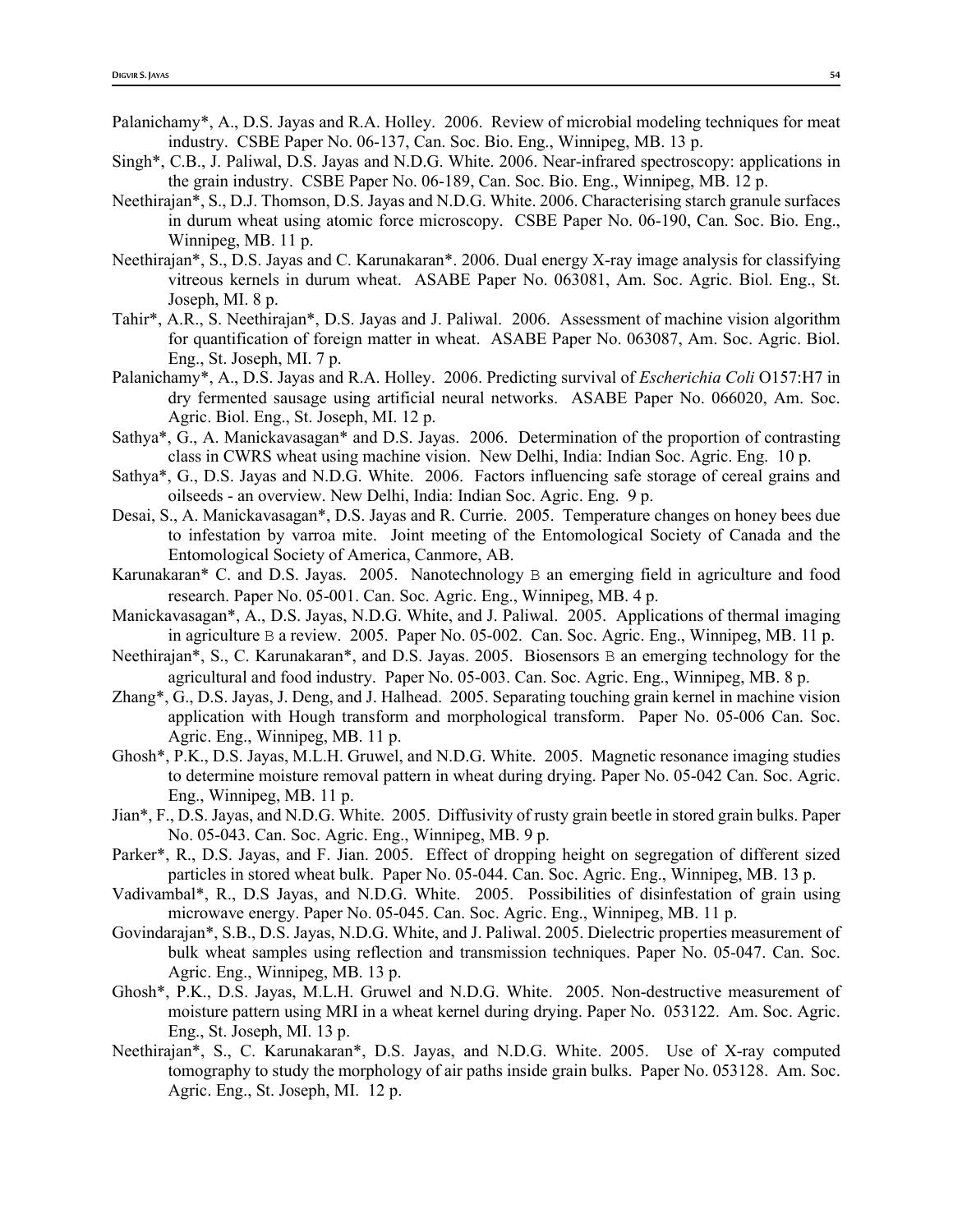- Mohan\*, A.L., C. Karunakaran\*, D.S. Jayas and N.D.G. White. 2005. Illumination for object recognition of "Grainobot". Paper No. 053130. Am. Soc. Agric. Eng., St. Joseph, MI. 10 p.
- Karunakaran\*, C., J. Paliwal, D.S. Jayas and N.D.G. White. 2005. Comparison of soft X-rays and NIR spectroscopy to detect insect infestations in grain. Paper No. 053139. Am. Soc. Agric. Eng., St. Joseph, MI. 11p.
- Vadivambal\*, R., D.S. Jayas and N.D.G. White. 2005. Wheat disinfestation using microwave energy. Paper No. 056033, Am. Soc. Agric. Eng., St. Joseph, MI. 8 p.
- Manickavasagan\*, A., D.S. Jayas and N.D.G. White. 2005. Thermal imaging to identify western Canadian wheat classes. Paper No. 056078. Am. Soc. Agric. Eng., St. Joseph, MI. 8 p.
- Manickavasagan\*, A., K. Thangavel and D.S. Jayas 2004. An overview of water consumption and effluent production in tapioca processing industry. Paper No. MB04-105, Am. Soc. Agric. Eng., St. Joseph, MI.
- Wang, W., J. Paliwal and D.S. Jayas. 2004. Determination of ground whole grain kernel moisture content by near-infrared spectroscopy. Paper No. MB04-200, Am. Soc. Agric. Eng., St. Joseph, MI. 5 p.
- Balasubramanian\*, A., D.S. Jayas, N.D.G. White, W.G.D. Fernando and G. Li. 2004. Detection and identification of insect fragments in cleaned wheat flour by DNA fingerprinting using PCR. Paper No. MB04-201, Am. Soc. Agric. Eng., St. Joseph, MI.
- Jian\*, F., D.S. Jayas, N.D.G. White and E.A. Smith. 2004. Using Finite difference method to solve insect population dispersal model. Paper No. MB04-202, Am. Soc. Agric. Eng., St. Joseph, MI.
- Neethirajan\*, S., D.S. Jayas, C Karunakaran\* and N.D.G. White. 2004. Is shape of grain a factor for airflow resistance difference in grain bulks? Paper No. MB04-203, Am. Soc. Agric. Eng., St. Joseph, MI.
- Babu\*, G.S., D.S. Jayas, N.D.G. White, J. Paliwal, and M.G. Scanlon. 2004. Dielectric properties of Grain. Paper No. MB04-205, Am. Soc. Agric. Eng., St. Joseph, MI.
- Wang, W., J. Paliwal and D.S. Jayas. 2004. Separation and classification of touching grain kernels using morphological features. Paper No. MB04-204, Am. Soc. Agric. Eng., St. Joseph, MI. 9 p.
- Gruwel, M.L.H., P. Latta, P.K. Ghosh\* and D.S. Jayas. 2004. Moisture analysis using magnetic Resonance Microscopy Paper No. MB04-206, Am. Soc. Agric. Eng., St. Joseph, MI.
- Karunakaran\*, C. and D.S. Jayas. 2004. An on-line X-ray system for grain inspection a future perspective. Paper No. 30-211A. CIGR International Conference, Beijing, China, October 11-14.
- Koloor\*, T.R., D.S. Jayas and N.D.G. White. 2004. Moisture sorption isotherms of buckwheat. Paper No. 20-006A. CIGR International Conference, Beijing, China, October 11-14.
- Jian\*, F., D.S. Jayas and N.D.G. White. 2004. An ecosystem model to simulate insect distribution in stored grain bins. Paper No. 047025. Am. Soc. Agric. Eng., St. Joseph, MI. 10 p
- Parde\*, S.R., D.S. Jayas and N.D.G. White. 2004. Movement of adult red flour beetles (Coleoptera: Tenebrionidae) in pockets of high moisture content wheat. Paper No. 047055. Am. Soc. Agric. Eng., St. Joseph, MI. 10 p
- Mohan\*, L.A., D.S. Jayas, N.D.G. White and C. Karunakaran\*. 2004. Automation of unloading grain. Paper No. 043057. Am. Soc. Agric. Eng., St. Joseph, MI. 9 p
- Karunakaran\*, C., D.S. Jayas and N.D.G. White. 2004. Mass determination of wheat kernels from X-ray images. Paper No. 043120. Am. Soc. Agric. Eng., St. Joseph, MI. 10 p.
- Neethirajan\*, S., C. Karunakaran\*, D.S. Jayas and N.D.G. White. 2004. X-ray CT image analysis to determine airflow path in grain bulks. Paper No. 043080. Am. Soc. Agric. Eng., St. Joseph, MI. 10 p.
- Ghosh\*, P.K., D.S. Jayas, M.L.H. Gruwel and N.D.G. White. 2004. Magnetic resonance image analysis to explain moisture movement in wheat drying. Paper No. 043118. Am. Soc. Agric. Eng., St. Joseph, MI. 12 p.
- Jian\*, F., D.S. Jayas and N.D.G. White. 2004. Movement of adult *Cryptolestes ferrugineus* (Coleoptera: Cucujidae) in stored wheat in response to insect densities, temperature gradients and moisture differences. Presented at the XXIV International Congress of Entomology, Sydney, Australia, August 16-23.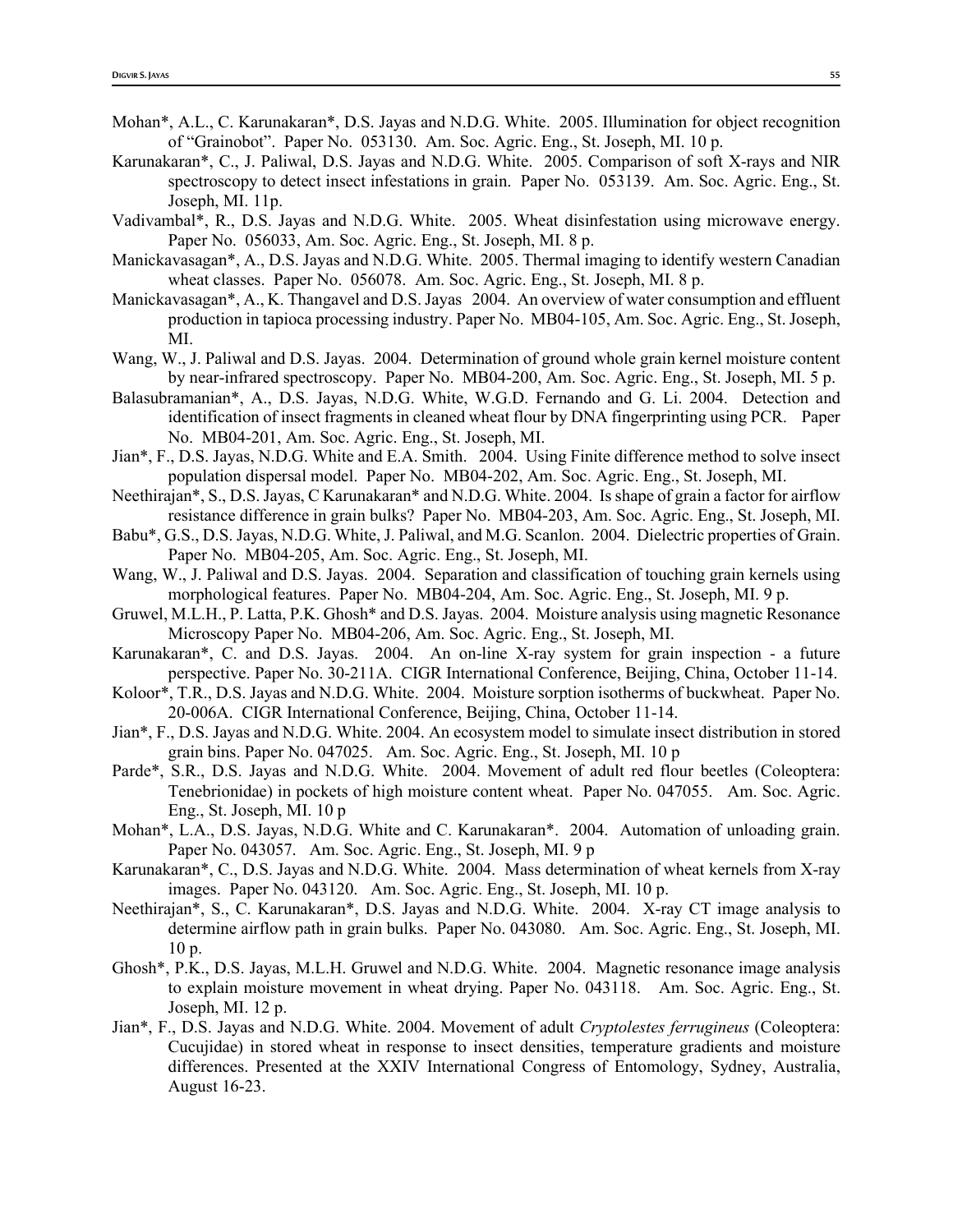- Jian\*, F., D.S. Jayas and N.D.G. White. 2004. Diffusion (motility) *Cryptolestes ferrugineus* (Coleoptera: Cucujidae) in stored wheat. Presented at the XXIV International Congress of Entomology, Sydney, Australia, August 16-23.
- Jayas, D.S. and S. Duncan. 2003. Winnipeg's biotechnology/life sciences sector and nutraceutical industry. Cluster Conference, Montreal, PQ.
- Visen\*, N.S., Paliwal\*, J., D.S. Jayas and N.D.G. White. 2003. Image analysis of bulk grain samples using neural networks. Paper No. 033055. Am. Soc. Agric. Eng., St. Joseph, MI. 8 p.
- Paliwal, J., M.S. Borhan and D.S. Jayas. 2003. Classification of cereal grains using a flatbed scanner. Paper No. 036103. Am. Soc. Agric. Eng., St. Joseph, MI. 9 p.
- Jian\*, F., D.S. Jayas and N.D.G. White. 2002. Computer modeling of insect movement and distribution. Paper No. 023020. Joint ASAE International Conference and CIGR XVth World Congress. Am. Soc. Agric. Eng., St. Joseph, MI. 10 p.
- Zhang\*, G., D.S. Jayas, C. Karunakaran\* and N.D.G. White. 2002. Separation of touching grain kernels in an image by ellipse-fitting algorithm. Paper No. 023129. Joint ASAE International Conference and CIGR XVth World Congress. Am. Soc. Agric. Eng., St. Joseph, MI. 10 p.
- Paliwal\*, J., N.S. Visen\*, D.S. Jayas and N.D.G. White. 2002. Quantification of variations in machinevision-computed morphological features of cereal grains. Paper No. 02-3131. Joint ASAE International Conference and CIGR XVth World Congress. Am. Soc. Agric. Eng., St. Joseph, MI. 6 p.
- Karunakaran\*, C., D.S. Jayas and N.D.G. White. 2002. Soft X-ray inspection of wheat kernels infested by *Sitophilus oryzae*. Paper No. 023132. Joint ASAE International Conference and CIGR XVth World Congress. Am. Soc. Agric. Eng., St. Joseph, MI. 10 p.
- Visen\*, N.S., J. Paliwal\*, D.S. Jayas and N.D.G. White. 2002. Effect of gray level quantization on textural classification of cereals grains using machine vision. Paper No. 02-308, Masonville, PQ: CSAE/SCGR. 13 p.
- Viswanathan\*, R., R.B. Hulasare\* and D.S. Jayas. 2001. Isotherm characteristics of shredded onion and sliced tomatoes. Paper No. FP-2001-III-15. Proceedings of XXXVI Annual Convention of the Indian Society of Agricultural Engineers, Satya Mansion, Ranjit Nagar, New Delhi, India.
- Viswanathan\*, R., R.B. Hulasare\* and D.S. Jayas. 2001. Drying Characteristics of shredded onion (*Allium cepa*). Paper No. FP-2001-II-25. Proceedings of XXXVI Annual Convention of the Indian Society of Agricultural Engineers, Satya Mansion, Ranjit Nagar, New Delhi, India.
- Karunakaran\*, C., N.S. Visen\*, J. Paliwal\*, G. Zhang\*, D.S. Jayas and N.D.G. White. 2001. Machine vision systems for agricultural products. Paper No. 01-305, Mansonville, PQ: CSAE/SCGR. 31 p.
- Parde\*, S.R., D.S. Jayas and N.D.G. White. 2001. Movement of rusty grain beetle (Coleoptera: cucujidae) in columns of wheat stored dry or with high moisture content. Paper No. 016020. Am. Soc. Agric. Eng., St. Joseph, MI. 15 p.
- Jian\*, F., D.S. Jayas and N.D.G. White. 2001. Modeling insect distribution in three dimensions in stored grain. Paper No. SD 01-123. Am. Soc. Agric. Eng., St. Joseph, MI. 13 p.
- Parde\*, S.R., R.T. Kausal, D.S. Jayas and N.D.G. White. 2001. Mechanical damage to soybean seed during processing. Paper No. 016056. Am. Soc. Agric. Eng., St. Joseph, MI. 18 p.
- Karunakaran\*, C., D.S. Jayas and N.D.G. White. 2000. Detection of insect infestations in wheat kernels using soft X-rays. Paper No. AFL122. CSAE/SCGR (Can. Soc. Agric. Eng.), Mansonville, QC. 10 p.
- Jian\*, F., D.S. Jayas, N.D.G. White and W.E. Muir. 2000. Movement of adult rusty grain beetles, *Cryptolestes ferrugineus* (Coleoptera: Cucujidae), in response to 5ΕC/m temperature gradient at 5 to 17.5ΕC. Paper No. AFL107. CSAE/SCGR (Can. Soc. Agric. Eng.), Mansonville, QC. 15 p.
- Visen\*, N.S., J. Paliwal\* and D.S. Jayas. 2000. Identification and segmentation of groups of touching kernels. Paper No. AFP220. CSAE/SCGR (Can. Soc. Agric. Eng.), Mansonville, QC. 14 p.
- Zhang\*, G., D.S. Jayas and N.D.G. White. 2000. Grain classification with combined texture model. Paper No. AFL111. CSAE/SCGR (Can. Soc. Agric. Eng.), Mansonville, QC. 10 p.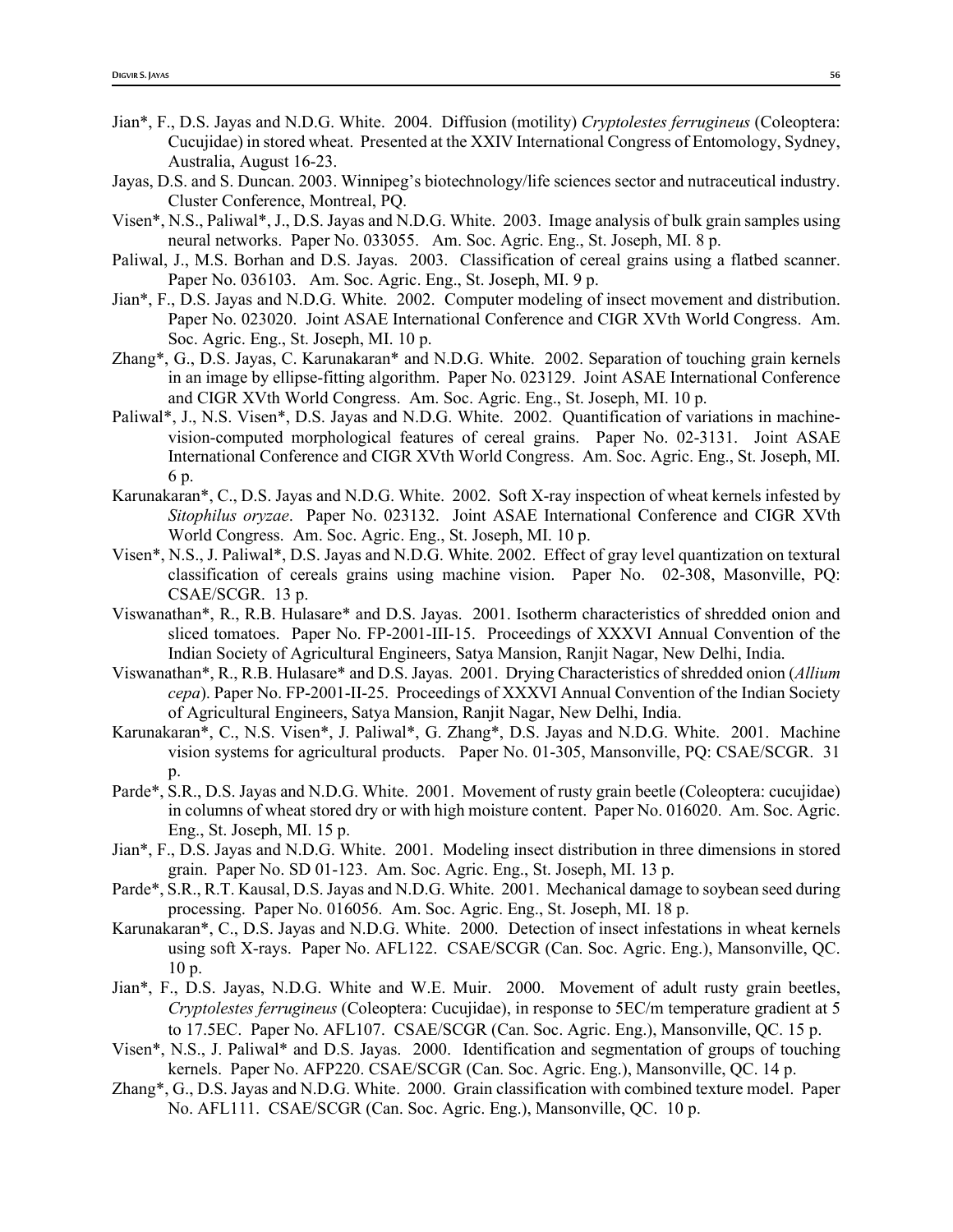- Zhang\*, G., D.S. Jayas, N.D.G. White and J. Deng. 2000. Optimization of neural networks for grain classification. Paper No. AFL110. CSAE/SCGR (Can. Soc. Agric. Eng.), Mansonville, QC. 6 p.
- Tewari\*, G., D.S. Jayas, R.A. Holley and L.E. Jeremiah. 2000. Oxygen absorption kinetics of O<sub>2</sub> scavengers. Abstract No. 14A-31. Presented at IFT 2000 annual meeting in Dallas, June 10-14.
- Tewari\*, G., D.S. Jayas, L.E. Jeremiah and R.A. Holley. 2000. Display life of retail-ready, masterpackaged beef steaks stored using  $O_2$  scavengers in a liquid  $N_2$  refrigerated container. Abstract No. 14A-32. Presented at IFT 2000 annual meeting in Dallas, June 10-14.
- Tewari\*, G., L.E. Jeremiah, D.S. Jayas and R.A. Holley. 2000. Development of retail packaging system for distribution of master-packaged fresh beef. Abstract No. 14A-33. Presented at IFT 2000 annual meeting in Dallas, June 10-14.
- Tewari\*, G., D.S. Jayas, L.E. Jeremiah and R.A. Holley. 2000. Prevention of transient discoloration of beef. Abstract No. 37-12. Presented at IFT 2000 annual meeting in Dallas, June 10-14.
- Wasney\*, M., L.E. Jeremiah, C.O. Gill, D.S. Jayas and R.A. Holley. 2000. Shelf-life of retail-ready pork chops stored in master packages under  $100\%$  CO<sub>2</sub> at  $-1.5$ °C. Abstract in Annual Report of Canadian Meat Research Institute, Quebec, PQ.
- Jeyamkondan\*, S., D.S. Jayas and R.A. Holley.1999. Design, fabrication, and testing of a nitrogenrefrigerated container for storage and distribution of master-packaged fresh red meats at -1.5°C. Presented at IFT 1999 annual meeting in Chicago, July 24-28.
- Jeyamkondan\*, S., D.S. Jayas and R.A. Holley. 1999. Neural networks for modelling microbial growth. Paper No. MBSK99-132, Am. Soc. Agric. Eng., St. Joseph, MI. 13 p.
- Mani, S., W.E. Muir, D.S. Jayas and N.D.G. White. 1999. Laboratory experiment of insect-induced hot spots in stored wheat. Paper No. MBSK99-118, Am. Soc. Agric. Eng., St. Joseph, MI. 7 p.
- Zhang\*, G., D. Jiang and D.S. Jayas. 1999. A field geographic information system. Paper No. MBSK99- 105, Am. Soc. Agric. Eng., St. Joseph, MI. 7 p.
- Tewari\*, G. and D.S. Jayas. 1999. High pressure processing of foods: an overview. Paper No. 99-6033, Am. Soc. Agric. Eng., St. Joseph, MI. 13 p.
- Mani, S., W.E. Muir, D.S. Jayas, and N.D.G. White. 1998. Computer modelling of insect-induced hot spot development in stored grain. Paper No. SD98-104, Am. Soc. Agric. Eng., St. Joseph, MI. 13 p.
- Jeyamkondan\*, S., D.S. Jayas and R.A. Holley. 1998. Pasteurization of foods by pulsed electric fields at high voltages. Paper No. SD98-122 Am. Soc. Agric. Eng., St. Joseph, MI. 17 p.
- Jeyamkondan\*, S., D.S. Jayas and R.A. Holley. 1998. Design of a jacketed container for storage and distribution of master-packaged meat at -1.5ΕC using liquid nitrogen. Paper No. SD98-123 Am. Soc. Agric. Eng., St. Joseph, MI. 13 p.
- Karunakaran, C., L.M. Toews, W.E. Muir, D.S. Jayas and N.D.G. White. 1998. Modelling allowable storage time of wheat using a respirometer. Paper No. SD98-124 Am. Soc. Agric. Eng., St. Joseph, MI. 8 p.
- Yu\*, L., G. Mazza and D.S. Jayas. 1998. Mass transfer phenomena during osmotic-air dehydration of cherries and blueberries. Paper No. 98-302, Can. Soc. Agric. Eng., Saskatoon, SK. 8 p.
- Yu\*, L., D.S. Jayas and G. Mazza. 1998. Finite element modeling of osmotic and air dehydration of cherries and blueberries. Paper No. 98-303, Can. Soc. Agric. Eng., Saskatoon, SK. 14 p.
- White, N.D.G., R.B. Hulasare\* and D.S. Jayas. 1998. Quality deterioration of hulless and hulled oats and barley during storage. Paper No. 98-6044, Am. Soc. Agric. Eng., St. Joseph, MI. 18 p.
- Paliwal\*, J., N.S. Visen\* and D.S. Jayas. 1998. Determination of physical properties of different grain types using machine vision. Paper No. 98-3060, Am. Soc. Agric. Eng., St. Joseph, MI. 9 p.
- Hulasare\*, R.B., D.S. Jayas, W.E. Muir and N.D.G. White. 1998. Thin layer drying characteristics of hulless oats (*Avena sativa* L.). Paper No. 98-307, Can. Soc. Agric. Eng., Saskatoon, SK. 17 p.
- Tewari\*, G. and D. S. Jayas. 1997. Influence of particle-particle interaction on fluid-to-particle heat transfer coefficients  $(h_{fp})$  during continuous tube flow. Paper no. 4560, Session: [72] [15z05] Physical Properties of Foods, Poster presented at the Conference of Food Engineering (CoFE'97), Los Angeles, CA.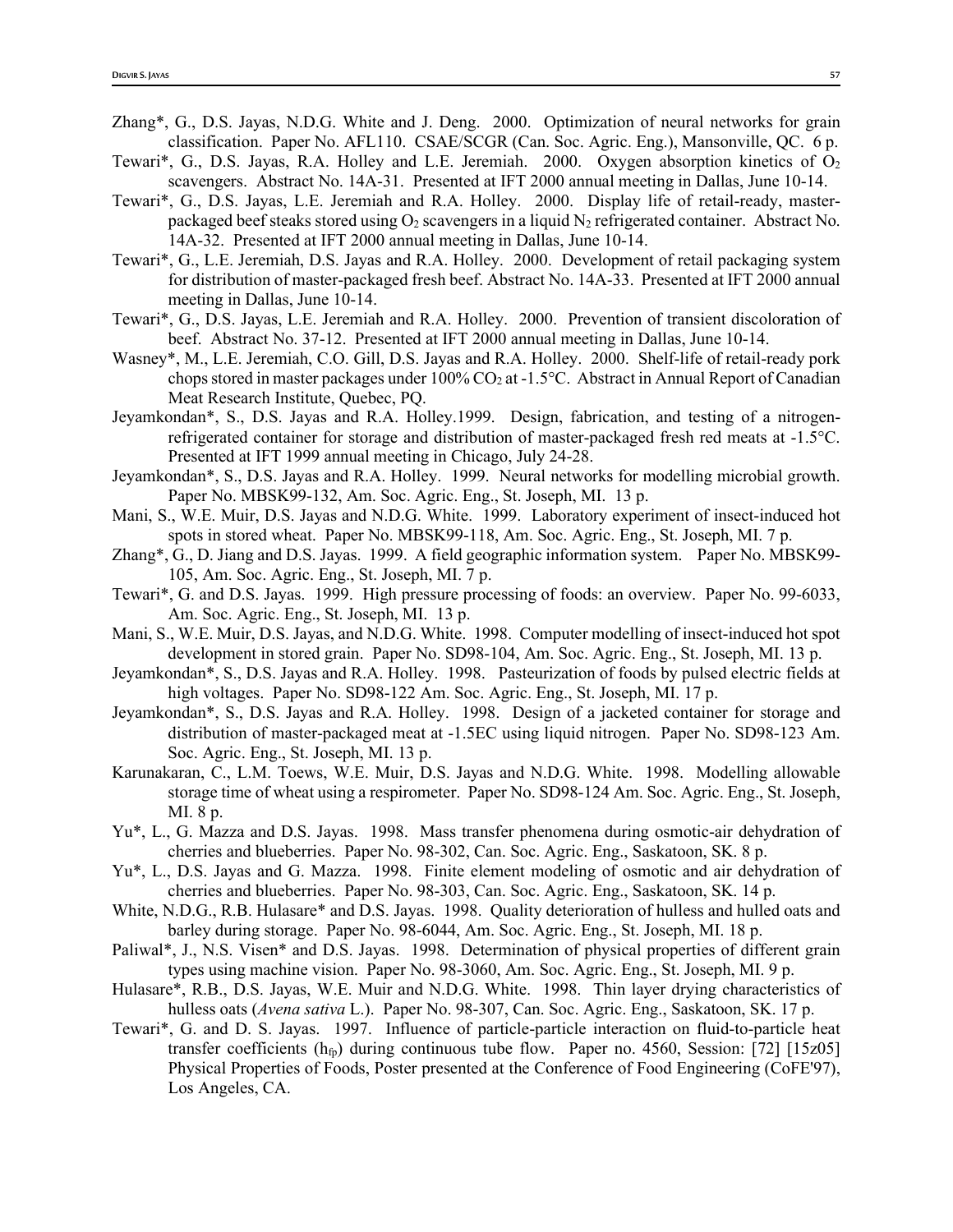- Mann\*, D.D., S. Waplak\*, D.S. Jayas and N.D.G. White. 1997. Potential of controlled atmospheres for insect control in hopper cars. Paper No. RRV97-304, Am. Soc. Agric. Eng., St. Joseph, MI. 9 p.
- Hulasare\*, R.B., M. Habok\*, D.S. Jayas, W.E. Muir and N.D.G. White. 1997. Sorption isotherms of hulless oats. Paper No. 97-6032, Am. Soc. Agric. Eng., St. Joseph, MI. 22 p.
- Luo\*, X.Y., D.S. Jayas and N.R. Bulley. 1997. Identification of damaged kernels in wheat using color machine vision system. Paper No. 97-3099, Am. Soc. Agric. Eng., St. Joseph, MI. 22 p.
- Luo\*, X.Y., D.S. Jayas and N.R. Bulley. 1997. Comparison of statistical and neural network methods for classification of cereal grains using machine vision. Paper No. 97-3106, Am. Soc. Agric. Eng., St. Joseph, MI. 16 p.
- Majumdar\*, S., D.S. Jayas and N.R. Bulley. 1997. Classification of cereal grains using machine vision, Part 1: Morphological features. Paper No. 97-3101, Am. Soc. Agric. Eng., St. Joseph, MI. 15 p.
- Majumdar\*, S., D.S. Jayas and N.R. Bulley. 1997. Classification of cereal grains using machine vision, Part 2: Color features. Paper No. 97-3100, Am. Soc. Agric. Eng., St. Joseph, MI. 10 p.
- Majumdar\*, S., D.S. Jayas and N.R. Bulley. 1997. Classification of cereal grains using machine vision, Part 3: Textural features. Paper No. 97-3102, Am. Soc. Agric. Eng., St. Joseph, MI. 15 p.
- Majumdar\*, S., D.S. Jayas and N.R. Bulley. 1997. Classification of cereal grains using machine vision, Part 4: Color, textural, and morphological features. Paper No. 97-3104, Am. Soc. Agric. Eng., St. Joseph, MI. 14 p.
- Majumdar\*, S., D.S. Jayas and N.R. Bulley. 1997. Classification of bulk samples of cereal grains using machine vision. Paper No. 97-3105, Am. Soc. Agric. Eng., St. Joseph, MI. 22 p.
- Mann<sup>\*</sup>, D.D., D.S. Jayas, W.E. Muir and N.D.G. White. 1997. Conducting a successful CO<sub>2</sub> fumigation in a welded-steel hopper bin. Paper No. 97-6064, Am. Soc. Agric. Eng., St. Joseph, MI. 9 p.
- Nair\*, M., D.S. Jayas and N.R. Bulley. 1997. Dockage identification in wheat using machine vision. Paper No. 97-3043, Am. Soc. Agric. Eng., St. Joseph, MI. 9 p.
- Paliwal\*, J., D.S. Jayas, W.E. Muir and N.D.G. White. 1997. Effect of pneumatic conveying of wheat on mortality of insects. Paper No. 97-6087, Am. Soc. Agric. Eng., St. Joseph, MI. 9 p.
- Lepper\*, S., N.D.G. White and D.S. Jayas. 1996. Comparison of bulk characteristics of a hulless and two hulled cultivars of oats. Paper No. MANSASK 96-101, Am. Soc. Agric. Eng., St. Joseph, MI. 12 p.
- Tewari\*, G. and D.S. Jayas. 1996. Determination of fluid-to-particle heat transfer coefficients. Paper No. MANSASK 96-109, Am. Soc. Agric. Eng., St. Joseph, MI. 22 p.
- Yu\*, L., G. Mazza and D.S. Jayas. 1996. Osmotic dehydration of cherries. Presented at the 1996 Annual Conference of Can. Inst. Food Sci. Tech., Guelph, ON, August 18-21.
- Luo\*, X., D.S. Jayas, T.G. Crowe and N.R. Bulley. 1996. Evaluation of light sources for machine vision. Paper No. 96-600, Can. Soc. Agric. Eng., Saskatoon, SK. 9 p.
- Shashidhar\*, N.S., D.S. Jayas, T.G. Crowe\* and N.R. Bulley. 1996. Extraction of morphological features by ellipse fitting. Paper No. 96-601, Can. Soc. Agric. Eng., Saskatoon, SK. 12 p.
- Majumdar\*, S., D.S. Jayas, S.J. Symons and N.R. Bulley. 1996. Textural features for automated grain identification. Paper No. 96-602, Can. Soc. Agric. Eng., Saskatoon, SK. 12 p.
- Majumdar\*, S., D.S. Jayas and N.R. Bulley. 1995. Enhancement of grain inspection using machine vision. Paper No. 95-3228, Am. Soc. Agric. Eng., St. Joseph, MI. 14 p.
- Jayas, D.S., W.E. Muir, N.D.G. White and P.G. Fields. 1995. Nonchemical control of pests in stored-grain ecosystems: a summary of research in Manitoba. Paper No. 95-6128, Am. Soc. Agric. Eng., St. Joseph, MI. 11 p.
- Tewari\*, G., M. Kulshreshtha, D.S. Jayas and H.S. Bist. 1995. Computer simulation of grinding turmeric. Paper No. 95-6150, Am. Soc. Agric. Eng., St. Joseph, MI. 11 p.
- Zhang\*, Q., D.S. Jayas, M.G. Britton and J. Putnam. 1994. A model barn for teaching animal production environment courses. Paper No. 94-3593, Am. Soc. Agric. Eng., St. Joseph, MI. 9 p.
- Shunmugam\*, G., D.S. Jayas, N.D.G. White and W.E. Muir. 1994. Diffusion coefficient of carbon dioxide through barley bulks. Paper No. 94-6593, Am.. Soc. Agric. Eng., St. Joseph, MI. 11 p.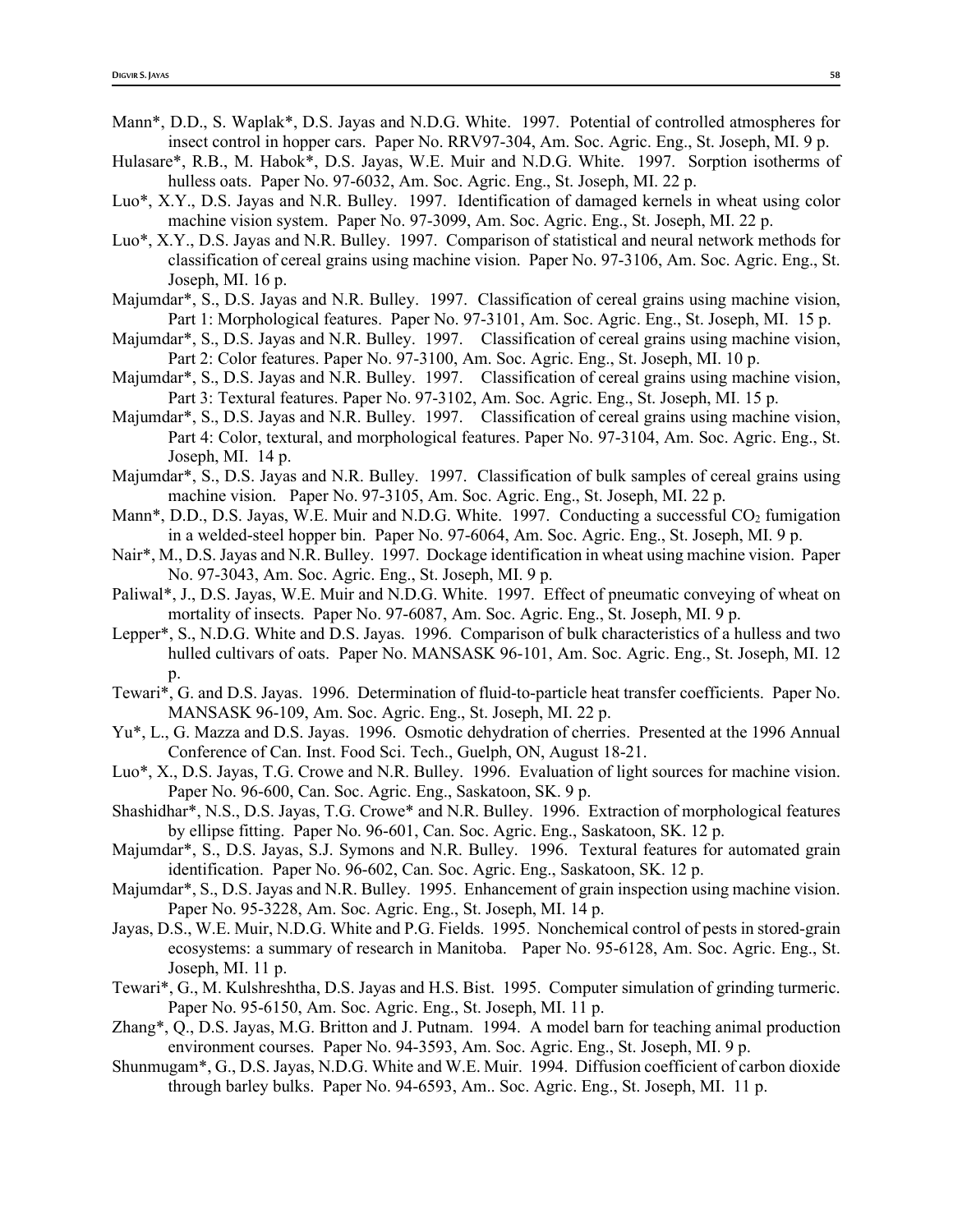- Ryniecki\*, A., A. Molinska and D.S. Jayas. 1994. Stochastic modelling of grain moisture content in nearambient drying. Paper No. 94-6594, Am.. Soc. Agric. Eng., St. Joseph, MI. 19 p.
- Epp\*, D.A., D.S. Jayas, W.E. Muir and D. St. George. 1994. Modification of a variable airflow control algorithm for near-ambient drying of wheat in a prairie climate. Paper No. MBSK 94-106, Am. Soc. Agric. Eng., St. Joseph, MI. 19 p.
- Mann\*, D.D., N.D.G. White, D.S. Jayas and W.E. Muir. 1994. Knowledge acquisition for expert systems: The process and associated problems. Paper No. MBSK 94-108, Am. Soc. Agric. Eng., St. Joseph, MI. 19 p.
- Shatadal\*, P., D.S. Jayas and N.R. Bulley. 1994. Machine vision based classification of seeds. Paper No. 94-301, Can. Soc. Agric. Eng., Saskatoon, SK. 9 p.
- Bundus\*, C.L., D.S. Jayas, W.E. Muir, N.D.G. White and D. Ruth. 1994. Average convective-pore velocity of carbon dioxide gas through grain bulks. Paper No. 94-314, Can. Soc. Agric. Eng., Saskatoon, SK. 21 p.
- Shatadal\*, P., D.S. Jayas and N.R. Bulley. 1994. Segmentation of connected cereal grain images. Paper No. 94-3022, Am. Soc. Agric. Eng., St. Joseph, MI. 28 p.
- Weres\*, J., D.S. Jayas and A. Ryniecki\*. 1994. An inverse heat transfer method for the estimation of convective heat transfer coefficient for foods. Paper No. 94-3036, Am.. Soc. Agric. Eng., St. Joseph, MI. 11 p.
- Majumdar\*, S., D.S. Jayas, J.L. Hehn\* and N.R. Bulley. 1994. Optical properties of various bulk grains. Paper No. 94-3045, Am. Soc. Agric. Eng., St. Joseph, MI. 11 p.
- Shunmugam\*, G., D.S. Jayas, N.D.G. White and W.E. Muir. 1994. Apparent diffusion coefficient of carbon dioxide through bulk wheat. Paper No. 94-6037, Am.. Soc. Agric. Eng., St. Joseph, MI. 12 p.
- Alagusundaram\*, K., D.S. Jayas, W.E. Muir and N.D.G. White. 1994. Convective-diffusive transport of carbon dioxide through stored grain bulks - a finite element model. Paper No. 94-6038, Am. Soc. Agric. Eng., St. Joseph, MI. 12 p.
- Peck\*, M.G., D.S. Jayas, W.E. Muir and N.D.G. White. 1994. Prediction of controlled atmosphere gas loss. Paper No. 94-6039, Am. Soc. Agric. Eng., St. Joseph, MI. 16 p.
- Alagusundaram\*, K., D.S. Jayas, W.E. Muir, N.D.G. White and R.N. Sinha. 1993. Distribution of introduced carbon dioxide in farm granaries: an experimental investigation. Paper No. 93-6019, Am. Soc. Agric. Eng., St. Joseph, MI. 20 p.
- Hehn\*, J.L., P. Shatadal\*, D.S. Jayas and N.R. Bulley. 1993. Image processing with "KHOROS" Application to grain grading. Paper No. 93-3030, Am. Soc. Agric. Eng., St. Joseph, MI. 12 p.
- Ryniecki\*, A. and D.S. Jayas. 1993. A computer program for control of canned food sterilization. Paper No. 93-3063, Am. Soc. Agric. Eng., St. Joseph, MI. 35 p.
- Shatadal\*, P., D.S. Jayas, J.L. Hehn\* and N.R. Bulley. 1993. Classification and feature measurements on touching kernels of wheat and barley. Paper No. 93-3031, Am. Soc. Agric. Eng., St. Joseph, MI. 9 p.
- Weres\*, J. and D.S. Jayas. 1992. Thin-layer drying of corn: experimental validation of the mathematical model. Paper No. SD92-116. Am. Soc. Agric. Eng., St. Joseph, MI. 13 p.
- Bergen\*, G.A., D.S. Jayas and N.D.G. White. 1992. Physical damage to peas and lentils due to free fall. Paper No. 92-304, Can. Soc. Agric. Eng., Saskatoon, SK. 10 p.
- Irvine\*, D.A., D.S. Jayas and G. Mazza. 1992. Computer controlled carbon dioxide, relative humidity and temperature monitoring system for potato storages. Paper No. 92-323, Can. Soc. Agric. Eng., Saskatoon, SK. 18 p.
- Irvine\*, D.A., D.S. Jayas and G. Mazza. 1992. Resistance to airflow through clean and soiled potatoes. Paper No. 92-325, Can. Soc. Agric. Eng., Saskatoon, SK. 10 p.
- Jayas, D.S., K. Alagusundaram\*, G. Shunmugam\*, W.E. Muir and N.D.G. White. 1992. Simulation of temperatures in stored bulks of wheat using a three-dimensional finite element model. Paper No. 92-6527, Am. Soc. Agric. Eng., St. Joseph, MI. 21 p.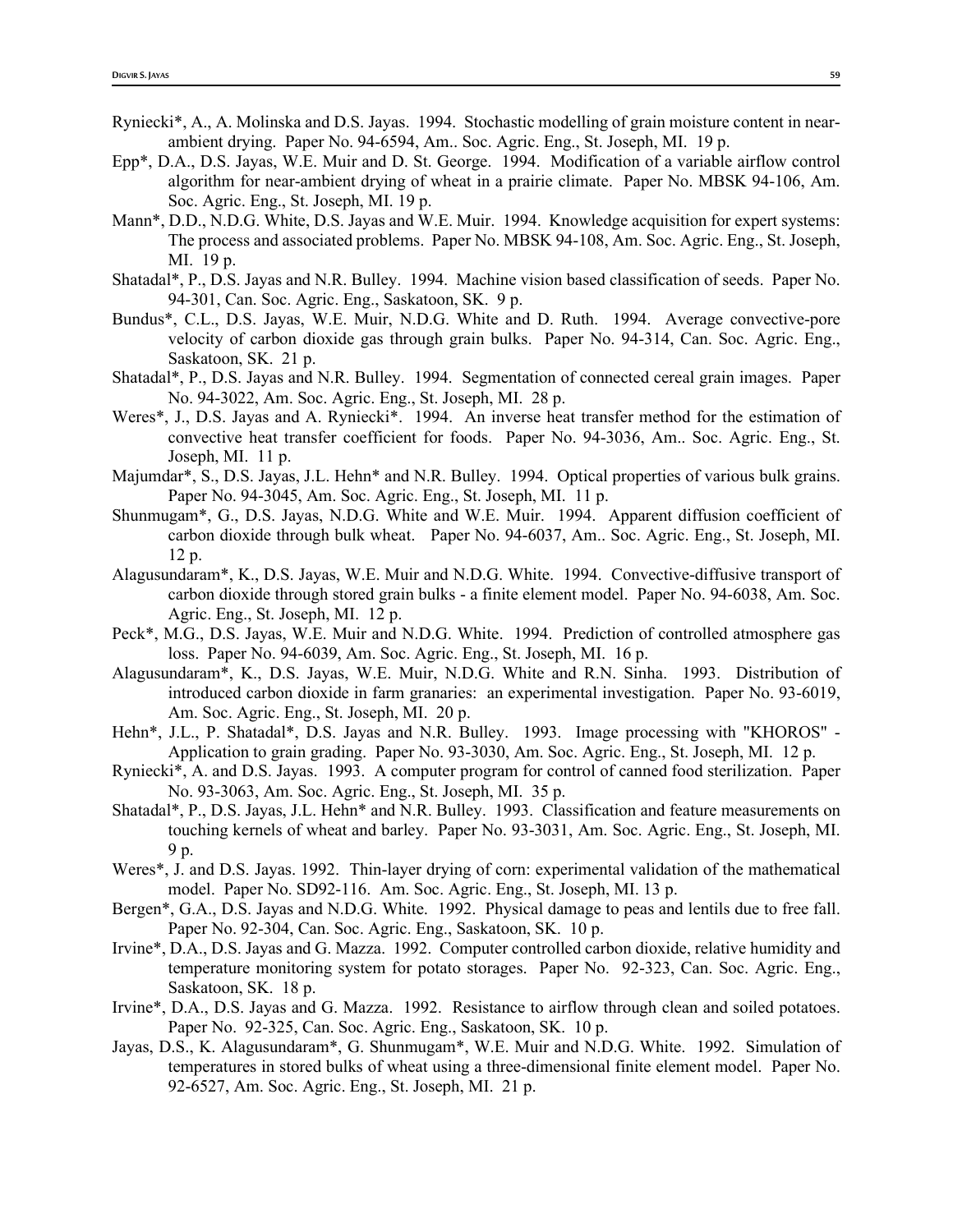- Mann\*, D.D. and D.S. Jayas. 1992. Presentation of airflow resistance data of seed bulks. Paper No. 92- 302, Can. Soc. Agric. Eng., Saskatoon, SK. 20 p.
- Shatadal\*, P., D.S. Jayas and N.R. Bulley. 1992. Separating contiguous wheat kernel image regions using mathematical morphology. Paper No. 92-3577, Am. Soc. Agric. Eng., St. Joseph, MI. 13 p.
- Alagusundaram\*, K., D.S. Jayas, W.E. Muir, N.D.G. White and R.N. Sinha. 1991. A finite element model of three-dimensional CO2 diffusion in grain bins. Paper No. 91-6558, Am. Soc. Agric. Eng., St. Joseph, MI. 14 p.
- Alagusundaram\*, K. D.S. Jayas, N.D.G. White and O.H. Friesen. 1991. Airflow patterns through wheat, barley and canola in bins with partially perforated floors - an experimental investigation. Paper No. 91-6561, Am. Soc. Agric. Eng., St. Joseph, MI. 12 p.
- Jayas, D.S. and G. Mazza. 1991. Comparison of modified GAB equation with four other three-parameter equations for the description of sorption data of oats. Paper No. MNSK91-115, Am. Soc. Agric. Eng., St. Joseph, MI. 13 p.
- Ryniecki\*, A., W.E. Muir and D.S. Jayas. 1991. Optimization on control systems for near-ambient wheat drying under maritime and continental climates. Paper No. 91-6551, Am. Soc. Agric. Eng., St. Joseph, MI. 17 p.
- Smith\*, E.A., D.S. Jayas, W.E. Muir, K. Alagusundaram\* and V.H. Kalbande. 1991. Simulation of grain drying in bins with partially perforated floors, Part I: Isotraverse lines. Paper No. 91-6553, Am. Soc. Agric. Eng., St. Joseph, MI. 15 p.
- Smith\*, E.A., D.S. Jayas, W.E. Muir, K. Alagusundaram\* and V.H. Kalbande. 1991. Simulation of grain drying in bins with partially perforated floors, Part II: Calculation of moisture content. Paper No. 91-6554, Am. Soc. Agric. Eng., St. Joseph, MI. 13 p.
- Alagusundaram\*, K., D.S. Jayas, W.E. Muir and N.D.G. White. 1990. Thermal conductivity of barley, lentils and peas. Paper No. 90-6583, Am. Soc. Agric. Eng., St. Joseph, MI. 10 p.
- Alagusundaram\*, K., D.S. Jayas, F. Chotard\* and N.D.G. White. 1990. Airflow pressure drop relationships of some specialty seeds. Paper No. 90-6530, Am. Soc. Agric. Eng., St. Joseph, MI. 17 p.
- Cenkowski, S., D.S. Jayas, J.K. Daun and P. Shatadal\*. 1990. Chlorophyll contents of canola at different stages of maturity. Paper No. 90-409, Can. Soc. Agric. Eng., Saskatoon, SK. 11 p.
- Cenkowski, S., D.S. Jayas and D. Hao. 1990. Latent heat of vaporization for main crops and selected foods. Paper No. 90-408, Can. Soc. Agric. Eng., Saskatoon, SK. 10 p.
- Jayas, D.S., K. Alagusundaram\* and D.A. Irvine\*. 1990. Resistance to airflow through bulk flax seed as affected by the moisture content, direction of airflow and foreign material. Paper No. 90-404, Can. Soc. Agric. Eng., Saskatoon, SK. 12 p.
- Jayas, D.S., N.D.G. White and M.G. Britton. 1990. Effect of oil used for dust control on engineering properties of stored wheat. Paper No. 90-6611, Am. Soc. Agric. Eng., St. Joseph, MI. 10 p.
- Mazza, G. and D.S. Jayas. 1990. Equilibrium moisture content equilibrium relative humidity relationships of sunflower seeds, hulls and kernels. Paper No. 90-406, Can. Soc. Agric. Eng., Saskatoon, SK. 12 p.
- Alagusundaram\*, K., D.S. Jayas, O.H. Friesen and N.D.G. White. 1989. A model to predict three dimensional air pressure patterns in grain beds. Paper No. 89-4545, Am. Soc. Agric. Eng., St. Joseph, MI. 14 p.
- Alagusundaram\*, K., D.S. Jayas, N.D.G. White and W.E. Muir. 1989. Three-dimensional finite element heat transfer model of temperature distributions in grain storage bins. Paper No. 89-6115, Am. Soc. Agric. Eng., St. Joseph, MI. 18 p.
- Irvine\*, D.A., D.S. Jayas, M.G. Britton and N.D.G. White. 1989. Dynamic friction characteristics of seed bulks against vertical surfaces. Paper No. 89-4004, Am. Soc. Agric. Eng., St. Joseph, MI. 13 p.
- Jayas, D.S., G. Mazza and N.D.G. White. 1989. Equilibrium moisture content equilibrium relative humidity relationship of flax seed. Paper No. 89-6603, Am. Soc. Agric. Eng., St. Joseph, MI. 16 p.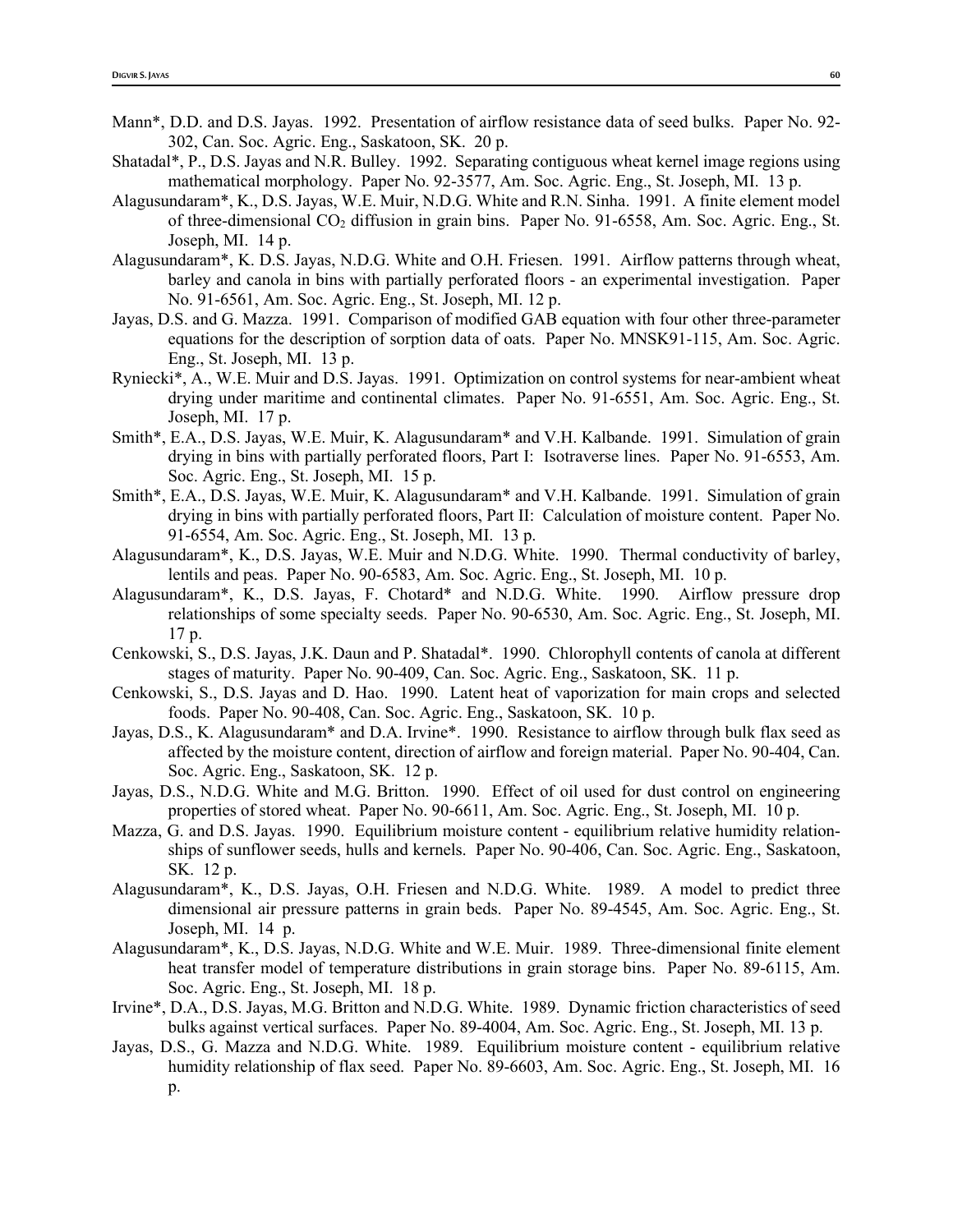- Jayas, D.S., G.E. Laliberte and K. Alagusundaram\*. 1989. A finite element program for teaching axisymmetric field problems. Paper No. 89-7048, Am. Soc. Agric. Eng., St. Joseph, MI. 10 p.
- Rameshbabu\*, M., D.S. Jayas and N.D.G. White. 1989. Design and fabrication of a controlled atmosphere unit for laboratory studies on control of stored product pests. Paper No. 89-6033, Am. Soc. Agric. Eng., St. Joseph, MI. 20 p.
- Shatadal\*, P., D.S. Jayas and N.D.G. White. 1989. Thin-layer rewetting characteristics of canola. Paper No. 89-6099, Am. Soc. Agric. Eng., St. Joseph, MI. 14 p.
- Alagusundaram\*, K., D.S. Jayas, N.D.G. White and W.E. Muir. 1988. Three dimensional heat transfer model of temperature distribution in grain storage bins. Paper No. NCR 88-602, Am. Soc. Agric. Eng., St. Joseph, MI. 16 p.
- Bulley, N.R., M.G. Britton and D.S. Jayas. 1988. Food process engineering undergraduate education. Can. Soc. Agric. Eng., Saskatoon, SK. 10 p.
- Jayas, D.S., S. Cenkowski and W.E. Muir. 1988. A discussion of the thin-layer drying equation. Paper No. 88-6557, Am. Soc. Agric. Eng., St. Joseph, MI. 7 p.
- Jayas, D.S. and W.E. Muir. 1988. Presenting airflow-pressure drop data for modelling airflow in anisotropic bulks. Paper No. 88-6031, Am. Soc. Agric. Eng., St. Joseph, MI. 7 p.
- Jayas, D.S., W.E. Muir and N.D.G. White. 1988. Modelling the diffusion of carbon dioxide in stored grain. Paper No. 88-6013, Am. Soc. Agric. Eng., St. Joseph, MI. 12 p.
- Jayas, D.S. 1988. Resistance to airflow through granular products: a review. Paper No. 88-6534, Am. Soc. Agric. Eng., St. Joseph, MI. 19 p.
- Shatadal\*, P., D.S. Jayas and B.C. Sarkar. 1988. Equilibrium moisture equilibrium relative humidity relationships of oiled and deoiled rice bran pellets. Paper No. NCR 88-505, Am. Soc. Agric. Eng., St. Joseph, MI. 10 p.
- Sokhansanj, S., D.S. Jayas and A. Falacinski. 1988. Resistance of bulk lentils to airflow. Paper No. 88- 6535, Am. Soc. Agric. Eng., St. Joseph, MI. 23 p.
- Falacinski, A., S. Sokhansanj, F.W. Sosulski, S. Cenkowski and D.S. Jayas. 1987. Resistance of bulk lentil seeds to airflow. Paper No. NCR 87-101, Am. Soc. Agric. Eng., St. Joseph, MI. 19 p.
- Ghadge, A.D., M.G. Britton and D.S. Jayas. 1987. Moisture content determination for potatoes. Paper No. NCR 87-501, Am. Soc. Agric. Eng., St. Joseph, MI. 9 p.
- Jayas, D.S. and S. Sokhansanj. 1987. Design data on resistance of airflow through canola (rapeseed). Paper No. NCR 87-102, Am. Soc. Agric. Eng., St. Joseph, MI. 5 p.
- Jayas, D.S., S. Sokhansanj and E.B. Moysey. 1987. Predicting pressure patterns in canola bins. Paper No. 87-402, Can. Soc. Agric. Eng., Saskatoon, SK. 14 p.
- Jayas, D.S. and D. Griffin\*. 1987. Transient method for determination of thermal conductivity or film conductance of foods. Paper No. 87-506, Can. Soc. Agric. Eng., Saskatoon, SK. 7 p.
- Jayas, D.S., D.A. Kukelko\* and N.D.G. White. 1987. Equilibrium moisture-equilibrium relative humidity relationship for canola meal. Paper No. 87-6534, Am. Soc. Agric. Eng., St. Joseph, MI. 11 p.
- Jayas, D.S., S. Sokhansanj and N.D.G. White. 1987. Bulk density and porosity of canola. Paper No. 87- 6535, Am. Soc. Agric. Eng., St. Joseph, MI. 11 p.
- Muir, W.E., D.S. Jayas, M.G. Britton, R.N. Sinha, and N.D.G. White. 1987. Interdisciplinary grain storage research at the University of Manitoba. Paper No. 87-6544, Am. Soc. Agric. Eng., St. Joseph, MI. 48 p.
- Sokhansanj, S., S. Cenkowski and D.S. Jayas. 1987. Equipment and methods of thin-layer drying a review. Paper No. 87-6556, Am. Soc. Agric. Eng., St. Joseph, MI. 23 p.
- Jayas, D.S. and S. Sokhansanj. 1986. Effect of foreign material on resistance to airflow of canola. Paper No. 86-6572, Am. Soc. Agric. Eng., St. Joseph, MI. 13 p.
- Jayas, D.S., S. Sokhansanj, E.B. Moysey and E.M. Barber. 1986. Distribution of foreign materials in canola bins. Paper No. 86-406, Can. Soc. Agric. Eng., Saskatoon, SK. 16 p.
- Jayas, D.S., S. Sokhansanj, E.B. Moysey and E.M. Barber. 1986. Resistance to airflow of canola as affected by direction of airflow. Paper No. 86-409, Can. Soc. Agric. Eng., Saskatoon, SK. 10 p.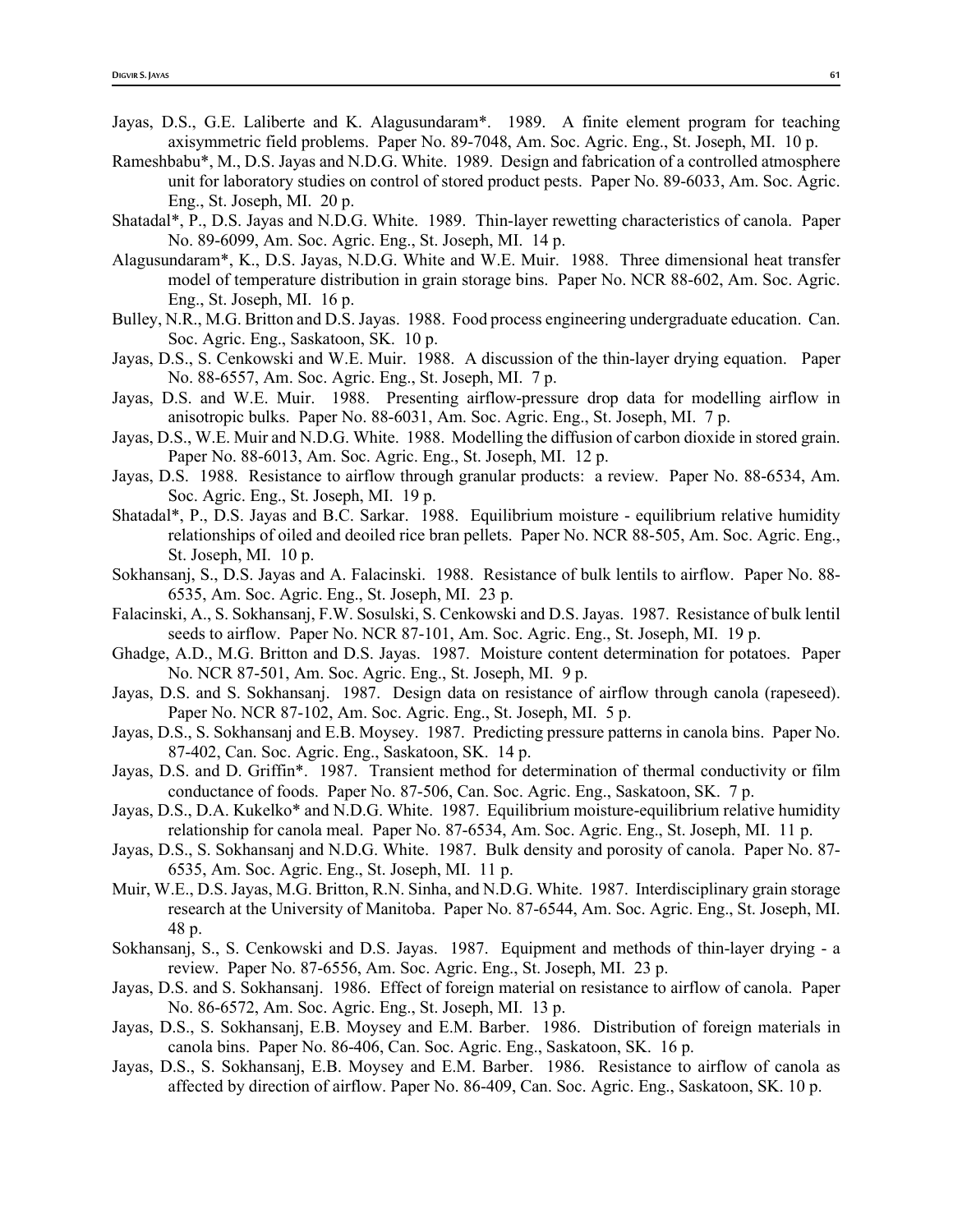- Jayas, D.S. and S. Sokhansanj. 1986. Thin-layer drying of barley at low temperatures. ASAE Paper No. 86-6514, Am. Soc. Agric. Eng., St. Joseph, MI. 7 p.
- Kukelko\*, D.A., D.S. Jayas, N.D.G. White and M.G. Britton. 1986. Physical properties of canola (rapeseed) meal. Paper No. NCR 86-602, Am. Soc. Agric. Eng., St. Joseph, MI. 9 p.
- Jayas, D.S. and S. Sokhansanj. 1985. Resistance to airflow of rapeseed (canola). Paper No. 85-3516, Am. Soc. Agric. Eng., St. Joseph, MI. 15 p.
- Sokhansanj, S., W. Zhijie, D.S. Jayas and T. Kameoka. 1985. Equilibrium moisture of rapeseed (canola) at temperatures from 5ΕC to 25ΕC. Paper No. 85-3512, Am. Soc. Agric. Eng., St. Joseph, MI. 9 p.
- Singh (Jayas), D. and E.B. Moysey. 1984. Theories of bin wall pressures. Paper No. 84-411, Can. Soc. Agric. Eng., Saskatoon, SK. 19 p.
- Singh (Jayas), D., W.E. Muir and R.N. Sinha. 1984. Transient method for diffusion coefficient of carbon dioxide through wheat bulks. Paper No. 84-201, Can. Soc. Agric. Eng., Saskatoon, SK. 17 p.
- Singh (Jayas), D. and S. Sokhansanj. 1984. Resistance to airflow of rapeseed (canola). Paper No. 84- 3530, Am. Soc. Agric. Eng., St. Joseph, MI. 28 p.
- Singh (Jayas), D., S. Sokhansanj and D. Bergh. 1984. Effect of maturity and harvest method on drying rate of wheat. Paper No. 84-207, Can. Soc. Agric. Eng., Saskatoon, SK. 10 p.
- Sokhansanj, S., S.L. Sturton and D. Singh (Jayas). 1984. Comparative studies on thin layer drying equipment. Paper No. 84-3527, Am. Soc. Agric. Eng., St. Joseph, MI. 14 p.
- Singh (Jayas), D., S. Sokhansanj and B. Middleton. 1983. Drying characteristics of wheat, barley and canola at low temperatures. Paper No. NCR83-207, Am. Soc. Agric. Eng., St. Joseph, MI. 20 p.
- Sokhansanj, S., D. Singh (Jayas) and P. Gebhardt. 1983. Natural grain drying simulation/ animation on minicomputers. Paper No. 83-204, Can. Soc. Agric. Eng., Saskatoon, SK. 12 p.
- Sokhansanj, S., J.D. Wassermann and D. Singh (Jayas). 1982. Development of empirical drying models with experimental in-field and controlled drying experiments. Paper No. 82-3512, Am. Soc. Agric. Eng., St. Joseph, MI. 16 p.
- Singh (Jayas), D., W.E. Muir and R.N. Sinha. 1981. Finite element modelling of carbon dioxide in stored wheat. Paper No. NCR 81-019, Am. Soc. Agric. Eng., St. Joseph, MI. 13 p.

# **Reports**

- Jayas, D.S., N.D.G. White, N. Udayakumar\*, V.R. Parker\* and V. Chelladurai\*. 2010. Mycotoxin development in stored durum wheat. Project 07-831. Final report submitted in December 2010 to the Agri-Food Research and Development Initiative, Morris, MB. 52 p.
- Alagusundaram\*, K., D.S. Jayas, N.D.G. White and W.E. Muir. 1990. Prediction of three-dimensional heat transfer in bulks of grain for optimal product management. Pp. 30-31. In: Research Update - 1990, D.E. Harder (ed.), Agriculture Canada Research Station, Winnipeg, MB.
- Jayas, D.S. and N.D.G. White. 1990. Engineering properties and spoilage susceptibility of canola meal. Pp. 342-352. In: 9th Project Report, Research on Canola Seed Oil and Meal, Canola Council of Canada, Winnipeg, MB. 21 p.
- White, N.D.G. and D.S. Jayas. 1990. Safe storage conditions for flaxseed and potential for insect infestations. Pp. 34-35. In: Research Update - 1990, D.E. Harder (ed.), Agriculture Canada Research Station, Winnipeg, MB.
- White, N.D.G. and D.S. Jayas. 1989. Carbon dioxide for control of stored grain insects. Pp. 4-5. In: Research Update - 1989, T.G. Atkinson (ed.), Agriculture Canada Research Station, Winnipeg, MB.
- White, N.D.G. and D.S. Jayas. 1988. Safe storage conditions and potential pest problems for canola meal. Pp. 55-57. In: Research Update - 1988, T.G. Atkinson (ed.), Agriculture Canada Research Station, Winnipeg, MB.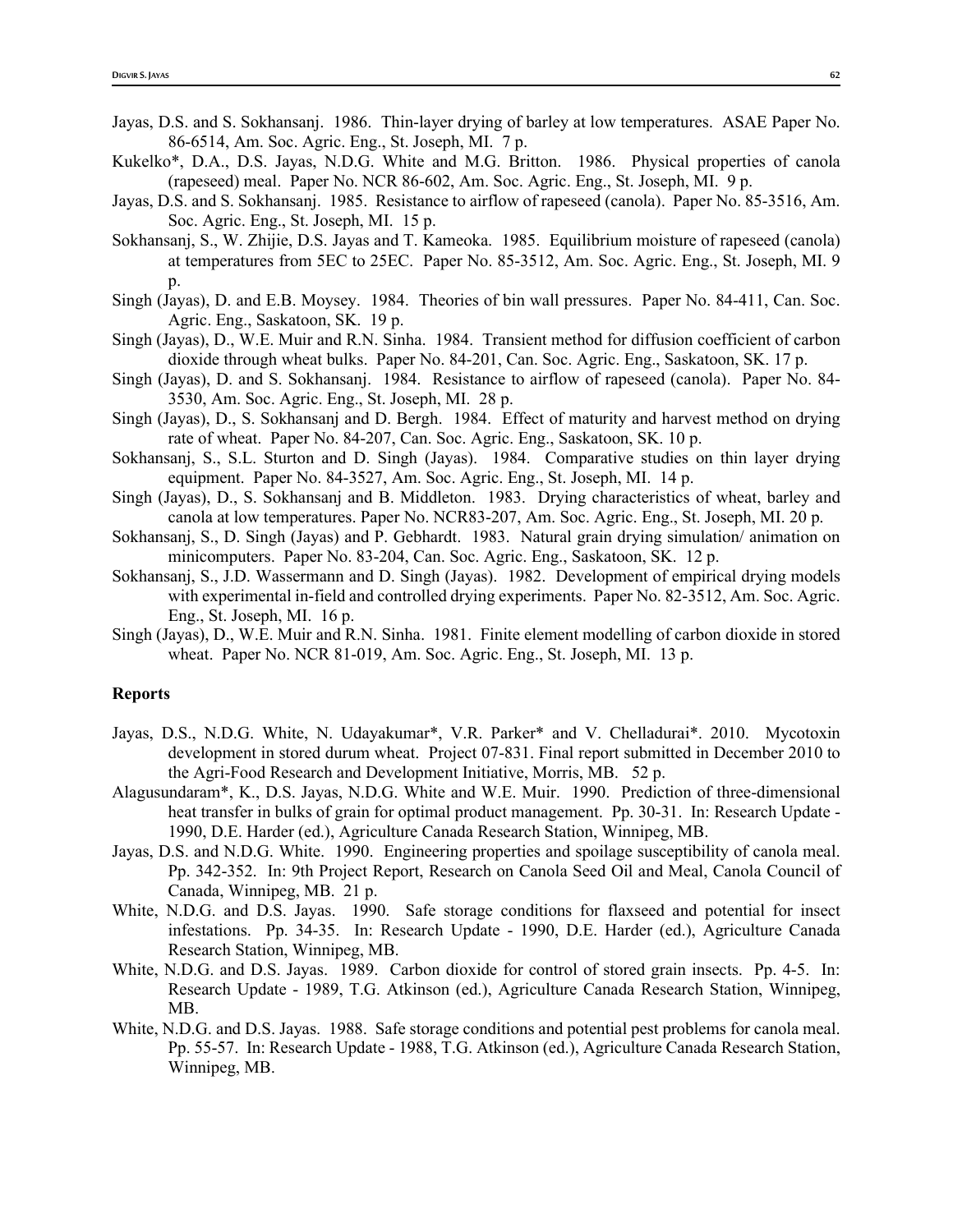- Jayas, D.S. and N.D.G. White. 1987. Engineering properties and storage susceptibility of canola meal. Progress report submitted in September 1987 to the Canola Council of Canada, Winnipeg, MB. 5 p.
- Jayas, D.S. and N.D.G. White. 1986. Engineering properties and spoilage susceptibility of canola meal. Progress report submitted in September 1986 to the Canola Council of Canada, Winnipeg, MB. 5 p.
- Sturton, S.L., D. Singh (Jayas), S. Sokhansanj and F.W. Sosulski. 1984. Natural drying of canola. Progress report submitted in December 1984 to the Canola Council of Canada, Winnipeg, MB. 52 p.

# **COURSES TAUGHT**

- 25.486 Engineering Design (Supervision of projects)
- 34.040 Dairy Engineering
- 34.211 Transport Phenomena
- 34.319 Food Engineering Fundamentals I
- 34.327 Instrumentation and Measurement for Biosystems (formerly 34.321 Instrumentation and Measurement for Agriculture
- 34.353 Engineering Fundamentals
- 34.354 Food Engineering Fundamentals
- 34.355 Biosystems Engineering Work Study I
- 34.424 Graduation Project
- 34.434 Animal Production Environment
- 34.440 Unit Operations II
- 34.455 Biosystems Engineering Work Study II
- 34.708 Seminar
- 34.718 Advanced Agricultural Engineering Seminar
- BIOE7210 Numerical Modelling of Biosystems (50% of the lectures) (formerly 34.721 Numerical Modelling of Biosystems)
- BIOE7240 Special Problems in Biosystems Engineering (formerly 34.724 Special Problems in Biosystems Engineering or 34.706 Special Problems in Agricultural Engineering)
- BIOE7260 Research Methods for Biosystems Engineers (formerly 34.726 Research Methods for Biosystems Engineers or 34.717 Research Methods for Agricultural Engineers)
- BIOE7280 Advanced Topics in Biosystems Engineering (formerly 34.728 Advanced Topics in Biosystems Engineering or 34.719 Advanced Topics in Agricultural Engineering)

## **SUPERVISION OF POSTDOCTORAL FELLOWS (20)**

| 2016-18 | Senthilkumar, T. | Postdoctoral Fellow                                  |
|---------|------------------|------------------------------------------------------|
| 2016-18 | Chelladurai, V.  | Postdoctoral Fellow                                  |
| 2012-14 | Vadivambal, R.   | Postdoctoral Fellow                                  |
| 2009-11 | Singh, C.B.      | Postdoctoral Fellow                                  |
| 2009-10 | Mishra, S.       | Postdoctoral Fellow                                  |
| 2009-10 | Neethirajan, S.  | Postdoctoral Fellow                                  |
| 2009-10 | Vadivambal, R.   | Postdoctoral Fellow                                  |
| 2007-08 | Ghosh, P.        | Postdoctoral Fellow                                  |
| 2006-08 | Choudhary, R.    | Postdoctoral Fellow (co-supervised with Dr. Paliwal) |
| 2006-07 | Zhang, H.        | Postdoctoral Fellow (co-supervised with Dr. Paliwal) |
| 2005-06 | Tahir, A.R.      | Postdoctoral Fellow                                  |
| 2003-06 | Jian, F.         | Postdoctoral Fellow                                  |
| 2003-04 | Karunakaran, C.  | Postdoctoral Fellow                                  |
| 1996-98 | Shashidhar, S.   | Postdoctoral Fellow                                  |
|         |                  |                                                      |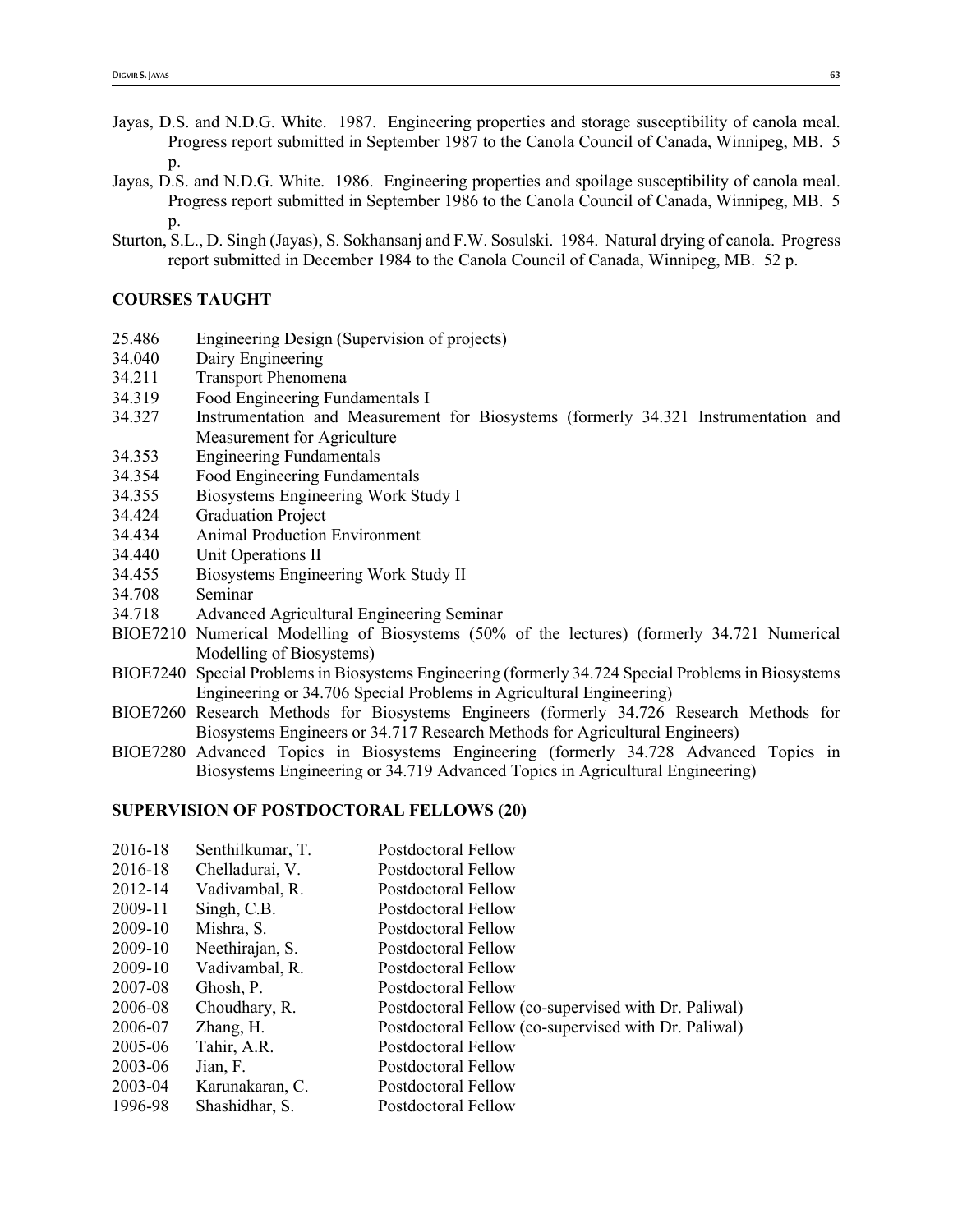| Xu, S.            | Postdoctoral Fellow                                    |
|-------------------|--------------------------------------------------------|
| Crowe, Trever     | Postdoctoral Fellow                                    |
| Cofie-Agblor, R.  | Postdoctoral Fellow (co-supervised with Dr. W.E. Muir) |
| Shatadal, P.      | Postdoctoral Fellow                                    |
| Alagusundaram, K. | Postdoctoral Fellow                                    |
| Ryniecki, A.      | Postdoctoral Fellow                                    |
|                   |                                                        |

# **POSTGRADUATE THESES SUPERVISED**

# **Doctoral Theses (26)**

| 2016 | Ph.D. | Chelladurai, V.   | Feasibility of storing canola in silo bags (harvest bags)    |
|------|-------|-------------------|--------------------------------------------------------------|
| 2016 | Ph.D. | Senthilkumar, T.  | Detection of fungal infections of different durations in     |
|      |       |                   | canola, wheat, and barley and different concentrations of    |
|      |       |                   | ochratoxin A contamination in wheat and barley using near-   |
|      |       |                   | infrared (NIR) hyperspectral imaging                         |
| 2016 | Ph.D. | Ravikanth, L.     | Determination of physical contaminants in wheat using        |
|      |       |                   | hyperspectral imaging                                        |
| 2014 | Ph.D. | Moses, J.A.       | Simulation and validation of three-dimensional airflow       |
|      |       |                   | pressure patterns in grain beds (Indian Institute of Crop    |
|      |       |                   | Processing Technology (IICPT), Thanjavur, India)             |
| 2014 | Ph.D. | Sun, K.           | Storage properties of high oil content bulk canola and their |
|      |       |                   | effects on canola storage                                    |
| 2013 | Ph.D. | Amudhasurabi, A.  | A study on dynamics of grain handling systems in Canada      |
|      |       |                   | and India with specific reference to policy impacts (IICPT)  |
| 2012 | Ph.D. | Mohan, A.L.       | Automation of unloading grain cars using "Grain-o-bot"       |
| 2011 | Ph.D. | Mahesh, S.        | Long wavelength near-infrared hyperspectral imaging for      |
|      |       |                   | classification and quality assessment of bulk samples of     |
|      |       |                   | wheat from different growing locations and crop years (co-   |
|      |       |                   | supervised with Dr. J. Paliwal)                              |
| 2009 | Ph.D. | Neethirajan, S.   | Development of a carbon dioxide (CO2) sensor for agri-       |
|      |       |                   | food industry (CIGR Armand Blanc Award, CSAE-SCGR            |
|      |       |                   | Ph.D. thesis award, NSERC Innovation Challenge Award -       |
|      |       |                   | Honourable Mention)                                          |
| 2009 | Ph.D. | Singh, C.B.       | Detection of insect and fungal damage and incidence of       |
|      |       |                   | sprouting in stored wheat using near infrared hyper spectral |
|      |       |                   | and digital colour imaging (co-supervised with Dr. J.        |
|      |       |                   | Paliwal)                                                     |
| 2009 | Ph.D. | Vadivambal, R.    | Disinfestation of stored-grain insects using microwave       |
|      |       |                   | energy                                                       |
| 2007 | Ph.D. | Ghosh, P.         | Mathematical modeling of wheat drying with input from        |
|      |       |                   | moisture movement studies using magnetic resonance           |
|      |       |                   | imaging                                                      |
| 2007 | Ph.D. | Manickavasagan A. | Thermal imaging for potential use in cereals and oilseeds    |
|      |       |                   | handling                                                     |
| 2004 | Ph.D. | Zhang, G.         | Separation of touching grain kernels in an image by ellipse  |
|      |       |                   | fitting and morphological transform algorithm                |
| 2003 | Ph.D. | Jian, F.          | Computer modelling of temperature and Cryptolestes           |
|      |       |                   | ferrugineus<br>(Coleoptera:<br>Laemophloeidae)<br>adult      |
|      |       |                   | distribution in grain bins (Governor General Medal for       |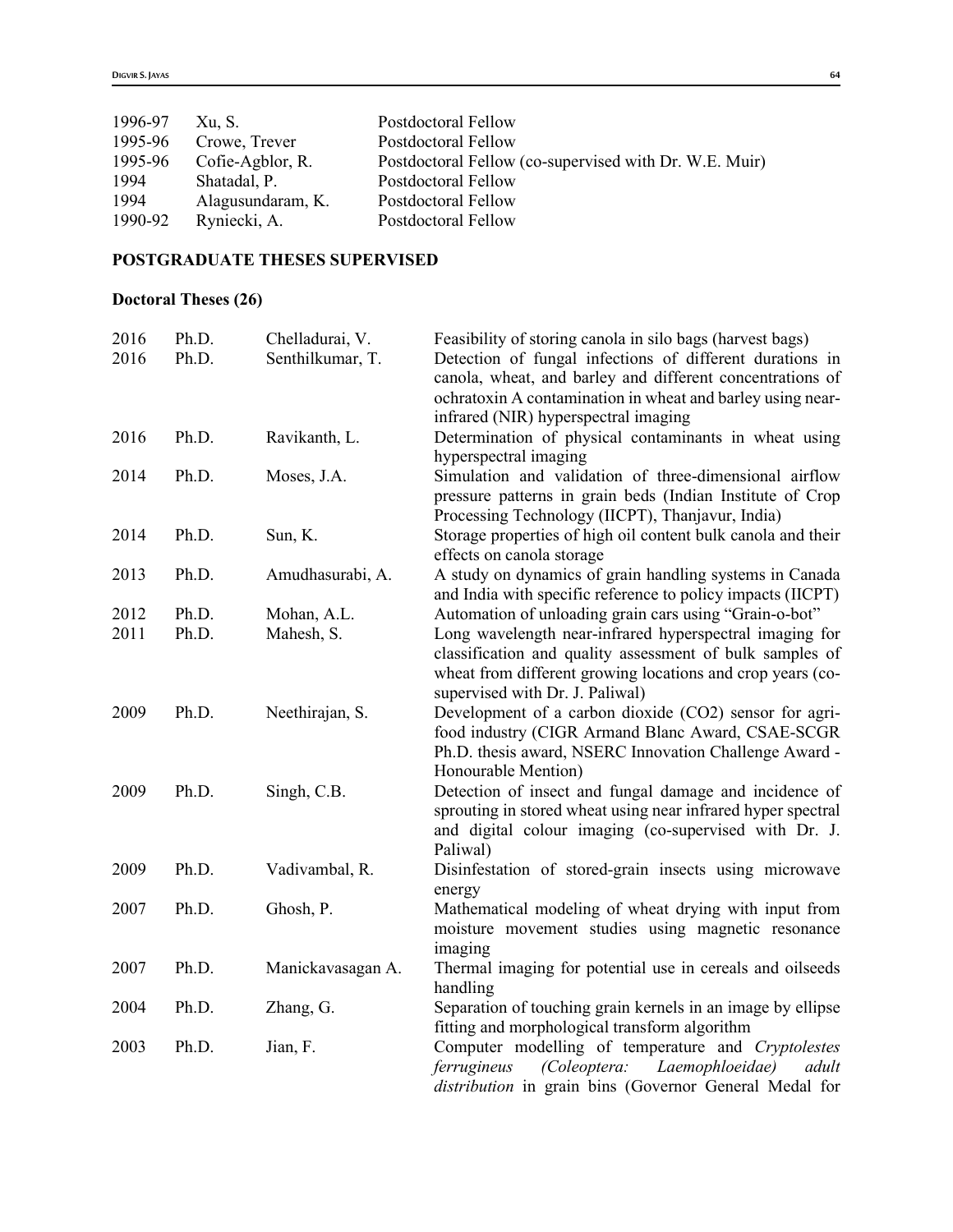|      |                            |                        | outstanding achievement, CSAE-SCGR Ph.D. thesis<br>award)                                                                 |
|------|----------------------------|------------------------|---------------------------------------------------------------------------------------------------------------------------|
| 2002 | Ph.D.                      | Visen, N.S.            | Machine vision based grain handling system                                                                                |
| 2002 | Ph.D.                      | Karunakaran, C.        | Soft x-ray inspection of wheat kernels to detect infestation                                                              |
|      |                            |                        | stored-grain insects (University of Manitoba<br>by                                                                        |
|      |                            |                        | Distinguished Dissertation Award and CSAE-SCGR Ph.D.<br>Thesis Award)                                                     |
| 2002 | Ph.D.                      | Paliwal, J.            | Digital image analysis of grain samples for potential use in                                                              |
|      |                            |                        | grain cleaning (CSAE-SCGR Ph.D. Thesis Award)                                                                             |
| 2002 | Ph.D.                      | Hulasare, R.           | Effect of suboptimal temperatures, low carbon dioxide                                                                     |
|      |                            |                        | concentrations, and relative humidities on intraspecific and                                                              |
|      |                            |                        | interspecific interactions of Cryptolestes ferrugineus                                                                    |
|      |                            |                        | (Stephens) and Tribolium castaneum (Herbst)                                                                               |
| 2000 | Ph.D.<br>Ph.D.             | Tewari, G.             | Centralized packaging of retail meat cuts                                                                                 |
| 1999 |                            | Shunmugam, G.          | Apparent diffusion coefficients of carbon dioxide through<br>grain bulks                                                  |
| 1998 | Ph.D.                      | Mann, D.D.             | Fumigation of stored grain with carbon dioxide (CSAE-                                                                     |
|      |                            |                        | <b>SCGR Graduate Thesis Award)</b>                                                                                        |
| 1997 | Ph.D.                      | Luo, X.Y.              | Color image analysis for cereal grain classification                                                                      |
| 1997 | Ph.D.                      | Majumdar, M.           | Classification of cereal grains using machine vision                                                                      |
| 1994 | Ph.D.                      | Shatadal, P.           | Image analysis for software-separation and classification of                                                              |
|      |                            |                        | touching grains                                                                                                           |
| 1993 | Ph.D.                      | Alagusundaram, K.      | Movement of CO <sub>2</sub> gas, introduced as solid formulation,                                                         |
|      |                            |                        | through stored wheat bulks                                                                                                |
|      | <b>Masters Theses (59)</b> |                        |                                                                                                                           |
| 2021 | MSc.                       | Rajendran V.           | Mathematical modelling of population dynamics of khapra                                                                   |
|      |                            |                        | beetle ( <i>Trogoderma granarium</i> ) (Co-supervised with Dr.                                                            |
|      |                            |                        | Fuji Jian)                                                                                                                |
| 2020 | M.Sc.                      | Salarikia, A.          | Segregation of dockage and foreign materials in wheat                                                                     |
|      |                            |                        | during loading into a 10-meter diameter bin (Co-supervised                                                                |
|      |                            |                        |                                                                                                                           |
|      |                            |                        | with Dr. Fuji Jian)                                                                                                       |
| 2020 | M.Sc.                      | Tripathi, R.           | Population dynamics of Tribolium castaneum (red flour                                                                     |
|      |                            |                        | beetle) under optimal and sub-optimal conditions                                                                          |
| 2020 | M.Sc.                      | Lavanya, G.            | Effects of developmental stage, cold acclimation and diet                                                                 |
|      |                            |                        | on the cold tolerance of three species of Cryptolestes<br>(coleoptera: laemophloeidae) (Co-supervised with Dr. Paul       |
|      |                            |                        | G. Fields)                                                                                                                |
| 2020 | M.Sc.                      | Patil, M.              | Thin-layer drying characteristics and modelling of fresh and                                                              |
|      |                            |                        | field-dried buckwheat hay (Co-supervised with Dr. Fuji                                                                    |
|      |                            |                        | Jian)                                                                                                                     |
| 2018 | M.Sc.                      | Narendran, R.B.        | Segregation of canola, kidney bean and soybean in wheat                                                                   |
|      |                            |                        | during bin loading (co-supervised with Dr. F. Jian)                                                                       |
| 2015 | M.Sc.                      | Karuppiah, K.          | Detection of fungal infection in pulses using near infrared                                                               |
|      |                            |                        | (NIR) hyperspectral imaging                                                                                               |
| 2014 | M.Tech.                    | Arlene-Christina, G.D. | Studies on effect of extreme temperatures for controlling of<br>ferrugineus<br>(Stephens)<br>Cryptolestes<br>(Coleoptera: |
|      |                            |                        | Laemophloeidae) life stages in wheat (IICPT)                                                                              |
| 2014 | M.Tech.                    | Narendran, R.B.        | Development of an experimental grain dryer to compare the                                                                 |
|      |                            |                        | effect of airflow direction on temperature and moisture<br>distribution (IICPT)                                           |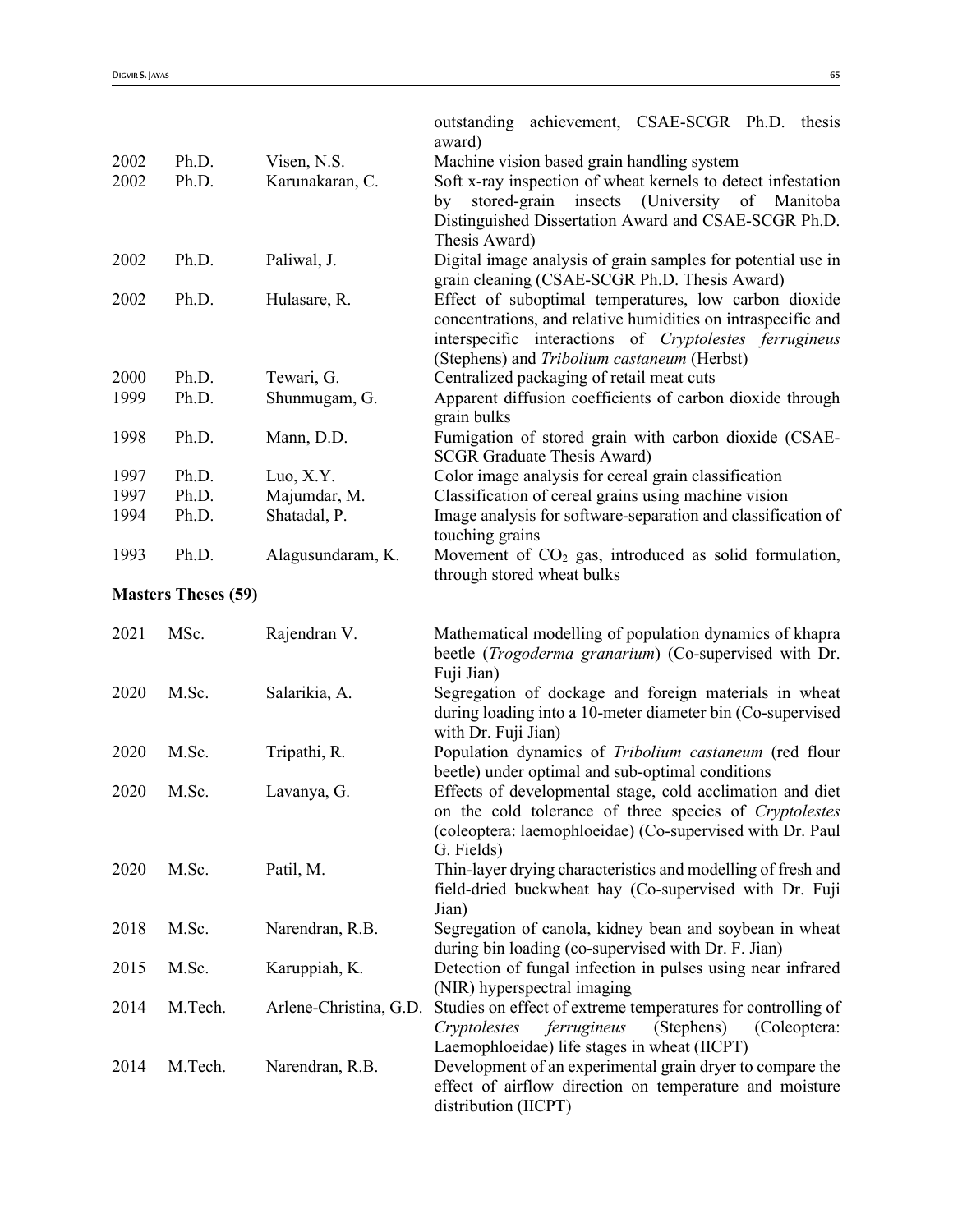| 2013         | M.Tech.        | Chidananda, K.P.            | Respiration of pulses stored under different storage<br>conditions (IICPT)                                                                                                       |
|--------------|----------------|-----------------------------|----------------------------------------------------------------------------------------------------------------------------------------------------------------------------------|
| 2013         | M.Tech.        | Divekar, M.T.               | Effect of microwave pre-treatment on the microstructure<br>and cooking quality of pulses using Fourier transform<br>infrared (FTIR) microspectroscopy (IICPT)                    |
| 2012         | M.Tech.        | Kaliramesh, S.              | Determination of main constituents and detection of<br>infestation by Callosobruchus maculatus in green gram<br>using near-infrared hyperspectral imaging (IICPT)                |
| 2012         | M.Tech.        | Rani, P.R.                  | Safe storage guidelines for pinto beans (IICPT)                                                                                                                                  |
| 2012         | M.Tech.        | Purohit, P.                 | Microwave treatment of mung bean for reducing the<br>cooking time and disinfesting the infestation by cowpea<br>weevil (IICPT)                                                   |
| 2011         | M.Tech.        | Ravikanth, L.               | Measurement<br>of<br>thermal<br>properties<br>physical<br>and<br>dimensions of pulses (IICPT)                                                                                    |
| 2011         | M.Tech.        | Sravanthi, B.               | Developing safe storage guidelines for red lentils (IICPT)                                                                                                                       |
| 2011         | M.Tech.        | Antony, T.A.M.              | Thermal imaging technique for detection of infestation by<br>Callosobruchus maculates in green gram (IICPT)                                                                      |
| 2011         | M.Sc.          | Parker, V.R.                | Potential of development of mycotoxins in stored durum<br>wheat under near-ambient drying conditions in western<br>Canada                                                        |
| 2011         | M.Sc.          | Zhang, W.                   | Influence of growing location, sample presentation<br>technique and amount of foreign material on features<br>extracted from colour images of Canada western red spring<br>wheat |
| 2010         | M.Sc.          | Hossain, M.E.               | Fabrication and optimization of a sensor array for incipient<br>grain spoilage monitoring (co-supervised with Dr. M.S.<br>Freund)                                                |
| 2010         | M.Sc.          | Senthilkumar, T.            | Characterization of volatile organic compounds released by<br>stored grain insects                                                                                               |
| 2010         | M.Sc.          | Ramalingam, G.              | Characterization of influence of moisture content on<br>morphological features of single wheat kernels using<br>machine vision system                                            |
| 2008         | M.Sc.          | Narvankar, D.S.             | Assessment of soft X-rays for detection of fungal infection<br>in stored wheat                                                                                                   |
| 2008         | M.Sc.          | Ramachandran, R.            | Comparison of deterioration of rye samples stored at<br>different storage regimes                                                                                                |
| 2008         | M.Sc.          | Chelladurai, V.             | Identification of fungal infection in wheat using thermal<br>imaging technique                                                                                                   |
| 2008         | M.Eng.         | Balaji, S.                  | Design of a thermal disinfestation system for insects in bulk<br>grains                                                                                                          |
| 2008         | M.Sc.          | Sun, K.                     | Protein fingerprinting technology for detecting stored-<br>product insect fragments in wheat flour                                                                               |
| 2008         | M.Sc.          | Wang, F.                    | Synergistic effect of carbon monoxide mixed with carbon<br>dioxide in air on mortality of stored-grain insects                                                                   |
| 2008         | M.Sc.          | Wu, J.                      | Feasibility of the application of the electronic nose<br>technology to monitoring insect infestation in wheat (co-<br>supervised with Dr. Q. Zhang)                              |
| 2008<br>2007 | M.Sc.<br>M.Sc. | Udayakumar, N.<br>Mahesh, S | Safe storage guidelines for durum wheat<br>Determination of main constituents in wheat using near<br>infrared hyperspectral imaging (co-supervised with Dr. J.<br>Paliwal)       |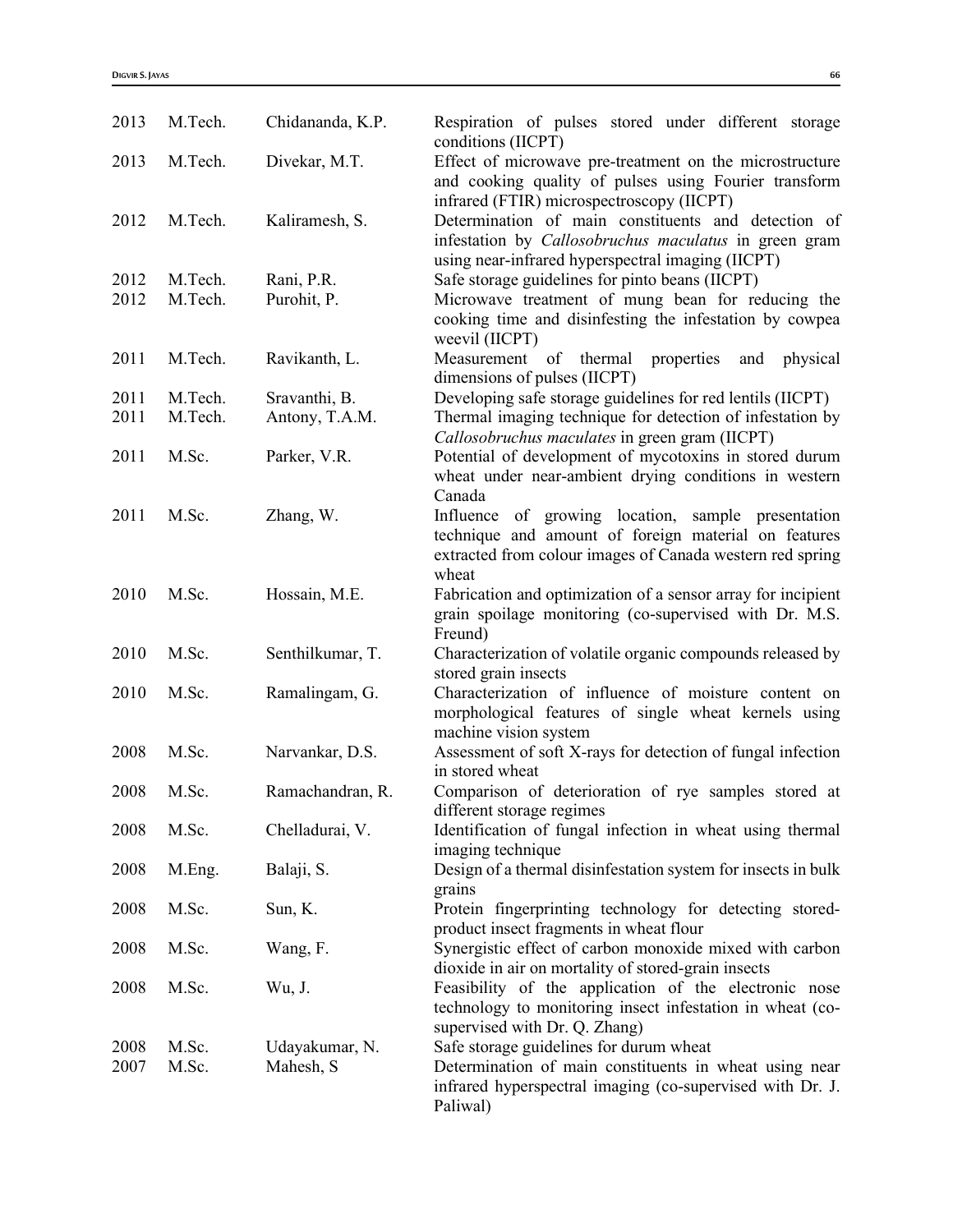| 2006 | M.Sc.  | Palanichamy, A.    | Comparing artificial neural network and statistical methods<br>for estimating the survival of Escherichia coli O157:H7 in                                                                                   |
|------|--------|--------------------|-------------------------------------------------------------------------------------------------------------------------------------------------------------------------------------------------------------|
|      |        |                    | dry fermented sausage (co-supervised with Dr. R.A. Holley)                                                                                                                                                  |
| 2006 | M.Sc.  | Gunasekran, S.     | Safe storage guidelines for rye and canola                                                                                                                                                                  |
| 2005 | M.Sc.  | Balasubramanian A. | Sensitivity analysis of DNA fingerprinting technique for<br>detecting insect fragments in wheat flour                                                                                                       |
| 2005 | M.Sc.  | Vadivambal, R.     | Wheat disinfestation using microwave energy                                                                                                                                                                 |
| 2005 | M.Sc.  | Govindarajan, S.   | Assessment of reflection and transmission techniques for<br>determining dielectric properties of bulk wheat samples                                                                                         |
| 2005 | M.Sc.  | Neethirajan, S.    | X-ray CT image analysis to explain the airflow resistance<br>difference in grain bulks                                                                                                                      |
| 2005 | M.Eng. | Fan, L.            | Strategic planning for the Southeast grain distribution and<br>handling system in China                                                                                                                     |
| 2002 | M.Sc.  | Mohan, A.L.        | Classification of bulk grains using their reflectance<br>characteristics                                                                                                                                    |
| 2001 | M.Sc.  | Parde, S.          | Movement of Cryptolestes ferrugineus (Coleoptera:<br>cucujidae) in grain columns containing pockets of high<br>moisture content wheat and carbon dioxide gradients                                          |
| 1999 | M.Sc.  | Habok, M.N.N.      | Modification and testing of a nitrogen refrigerated,<br>controlled atmosphere container for the distribution of fresh<br>red meat                                                                           |
| 1999 | M.Sc.  | Jeyamkondan, S.    | Design and evaluation of a portable, nitrogen-refrigerated,<br>jacketed container for storage and distribution of chilled<br>meat                                                                           |
| 1998 | M.Sc.  | Meszaros, S.       | Determination of effective leakage area in model grain bins                                                                                                                                                 |
| 1998 | M.Sc.  | Yu, Liping         | Osmotic-air dehydration of cherries and blueberries                                                                                                                                                         |
| 1997 | M.Sc.  | Bailey, C.G.       | Design, fabrication, and testing of a returnable, insulated,<br>nitrogen-refrigerated,<br>controlled-atmosphere<br>shipping<br>container for distribution of fresh red meat (CSAE Graduate<br>Thesis Award) |
| 1997 | M.Sc.  | Eu, M.T.           | Reflectance characteristics of bulk grains<br>using a<br>spectrophotometer                                                                                                                                  |
| 1997 | M.Sc.  | Hulasare, R.       | Drying characteristics and moisture isotherms of hulless<br>oats (Avena sativa L.)                                                                                                                          |
| 1997 | M.Sc.  | Irvine, D.A.       | Control of temperature, relative humidity and carbon<br>dioxide for reduced ventilation in commercial potato<br>storages                                                                                    |
| 1997 | M.Sc.  | Lukasiewicz, M.    | Leakage of carbon dioxide from portions of wall of a typical<br>bolted-metal bin                                                                                                                            |
| 1997 | M.Sc.  | Nair, M.           | Dockage identification in wheat using machine vision                                                                                                                                                        |
| 1997 | M.Sc.  | Paliwal, J.        | Effect of pneumatic conveyance of wheat on the mortality<br>of stored-grain insects                                                                                                                         |
| 1996 | M.Sc.  | Epp, D.A.          | Evaluation of a multi-stage airflow control-algorithm for<br>near-ambient drying of wheat in Manitoba                                                                                                       |
| 1996 | M.Sc.  | Tewari, G.         | Determination of fluid-to-particle heat transfer coefficients<br>in experimental aseptic processing systems                                                                                                 |
| 1995 | M.Sc.  | Mann, D.D.         | Development of a grain storage system for Canadian<br>farmers and grain storage managers (CSAE Graduate<br>Thesis Award)                                                                                    |
| 1994 | M.Sc.  | Peck, M.G.         | Prediction of gas loss from bolted-metal bins caused by<br>changing environmental conditions                                                                                                                |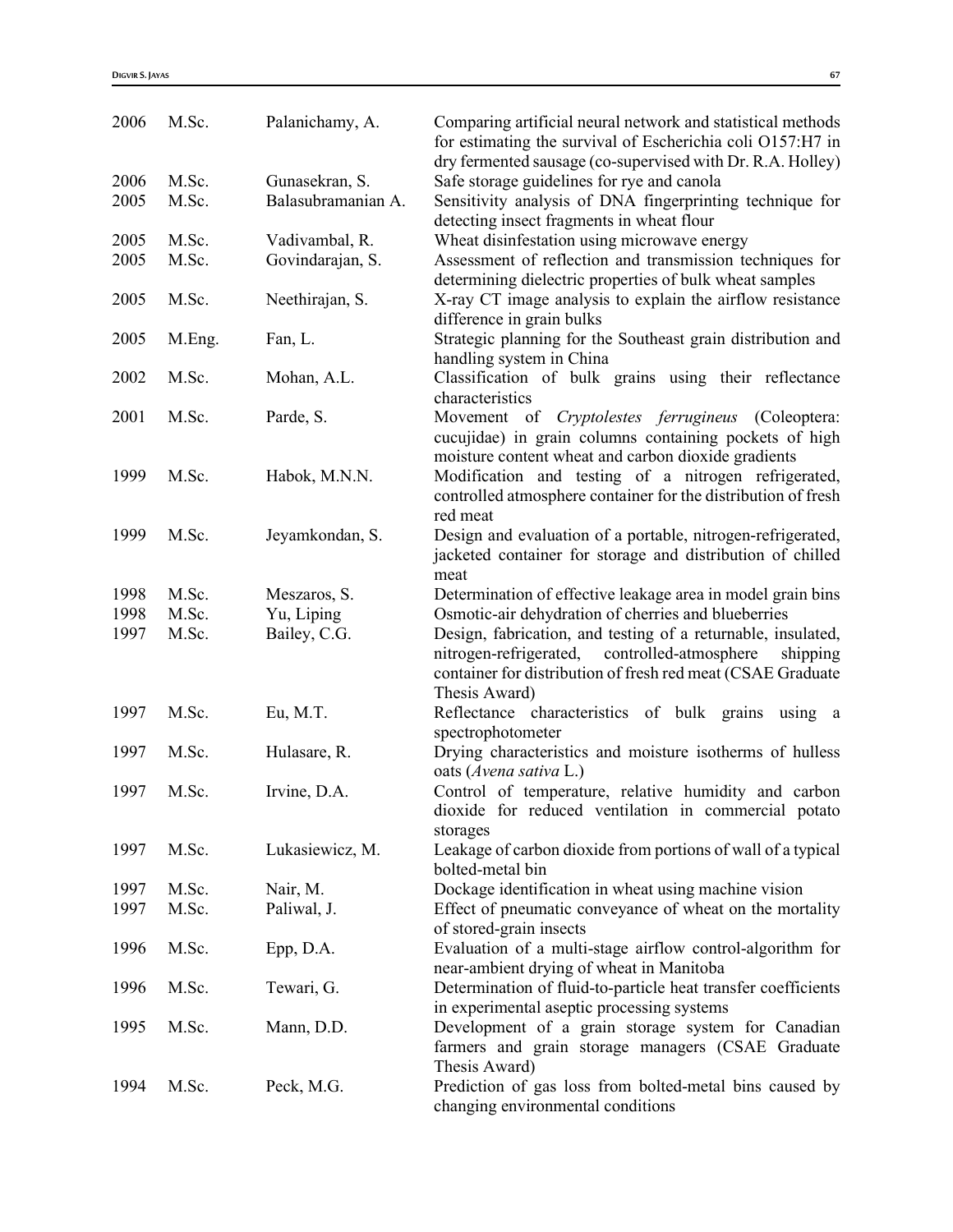| 1994 | M.Sc. | Bundus, C.L.      | Average convective-pore velocity of carbon dioxide gas<br>through grain bulks                                                      |
|------|-------|-------------------|------------------------------------------------------------------------------------------------------------------------------------|
| 1989 | M.Sc. | Alagusundaram, K. | Three dimensional finite element heat transfer model of<br>temperature distribution in grain storage bins                          |
| 1989 | M.Sc. | Rameshbabu, M.    | Design and fabrication of a controlled atmosphere unit for<br>studies on the mortality of adult and eggs of rusty grain<br>beetles |
| 1989 | M.Sc. | Shatadal, P.      | Thin-layer rewetting rates of canola ( <i>Brassica campestris</i><br>L.)                                                           |

# **POSTGRADUATE STUDENTS CURRENTLY SUPERVISED**

| PhD Indore, N.       |                                |
|----------------------|--------------------------------|
| PhD Bharathi, V.S.K. |                                |
| PhD Anukiruthika, T. |                                |
| MSc Santos, D.       | Co-supervised with Dr. F. Jian |
| MSc Amin             | Co-supervised with Dr. F. Jian |
|                      |                                |

# **POSTGRADUATE STUDENTS COMMITTEES**

| 2021    | PhD   | <b>External Examiner</b> | Indian Institute of Technology, Kharagpur, India                   |
|---------|-------|--------------------------|--------------------------------------------------------------------|
| 2019    | PhD   | <b>External Examiner</b> | National Institute of Food Technology Entrepreneurship             |
|         |       |                          | and Management, Kundli, India                                      |
| 2018    | PhD   | <b>External Examiner</b> | Electronics Engineering, Sathyabama University, Chennai,           |
|         |       |                          | India                                                              |
| 2013-15 | M.Sc. | Changhee Choi            | Economics of grain storage                                         |
| 2013    | Ph.D. | <b>External Examiner</b> | Electronics Engineering, Sathyabama University, Chennai,           |
|         |       |                          | India                                                              |
| 2013    | Ph.D. | <b>External Examiner</b> | Chemical and Biological Engineering, University of British         |
|         |       |                          | Columbia                                                           |
| 2011    | Ph.D. | <b>External Examiner</b> | Indian Institute of Technology, Kharagpur, India                   |
| 2010    | Ph.D. | <b>External Examiner</b> | Indian Institute of Technology, Kharagpur, India                   |
| 2008    | Ph.D. | <b>External Examiner</b> | and Agricultural Chemistry,<br>Food Science<br>McGill              |
|         |       |                          | University                                                         |
| 2007-09 | Ph.D. | Krhan, T.                | Architecture                                                       |
| 2006-08 | M.Sc. | Li, H.Y.                 | <b>Biosystems Engineering</b>                                      |
| 2007    | Ph.D. | <b>External Examiner</b> | Andhra University, Visakhapatnam, India                            |
| 2006    | Ph.D. | <b>External Examiner</b> | University of Saskatchewan                                         |
| 2004-08 | M.Sc. | Graumann, G.             | Food Science                                                       |
| 2004    | Ph.D. | <b>External Examiner</b> | Anna University, Chennai, India                                    |
| 2004-06 | M.Sc. | Ho, C.                   | Food Science                                                       |
| 2003-05 | M.Sc. | Wang, W.                 | <b>Biosystems Engineering</b>                                      |
| 2004-05 | M.Sc. | Upadhye, P.              | Mechanical Engineering                                             |
| 2002-06 | Ph.D. | Parthiban, M.            | Food Science                                                       |
| 2003    | Ph.D. | <b>External Examiner</b> | and Agricultural Chemistry,<br>Food Science<br>McGill              |
|         |       |                          | University                                                         |
| 2002    | Ph.D. | <b>External Examiner</b> | School of the Built Environment, Victoria University of            |
|         |       |                          | Technology, Melbourne City, Australia                              |
| 2001    | Ph.D. | <b>External Examiner</b> | Agricultural<br><b>Biosystems</b><br>and<br>Engineering,<br>McGill |
|         |       |                          | University                                                         |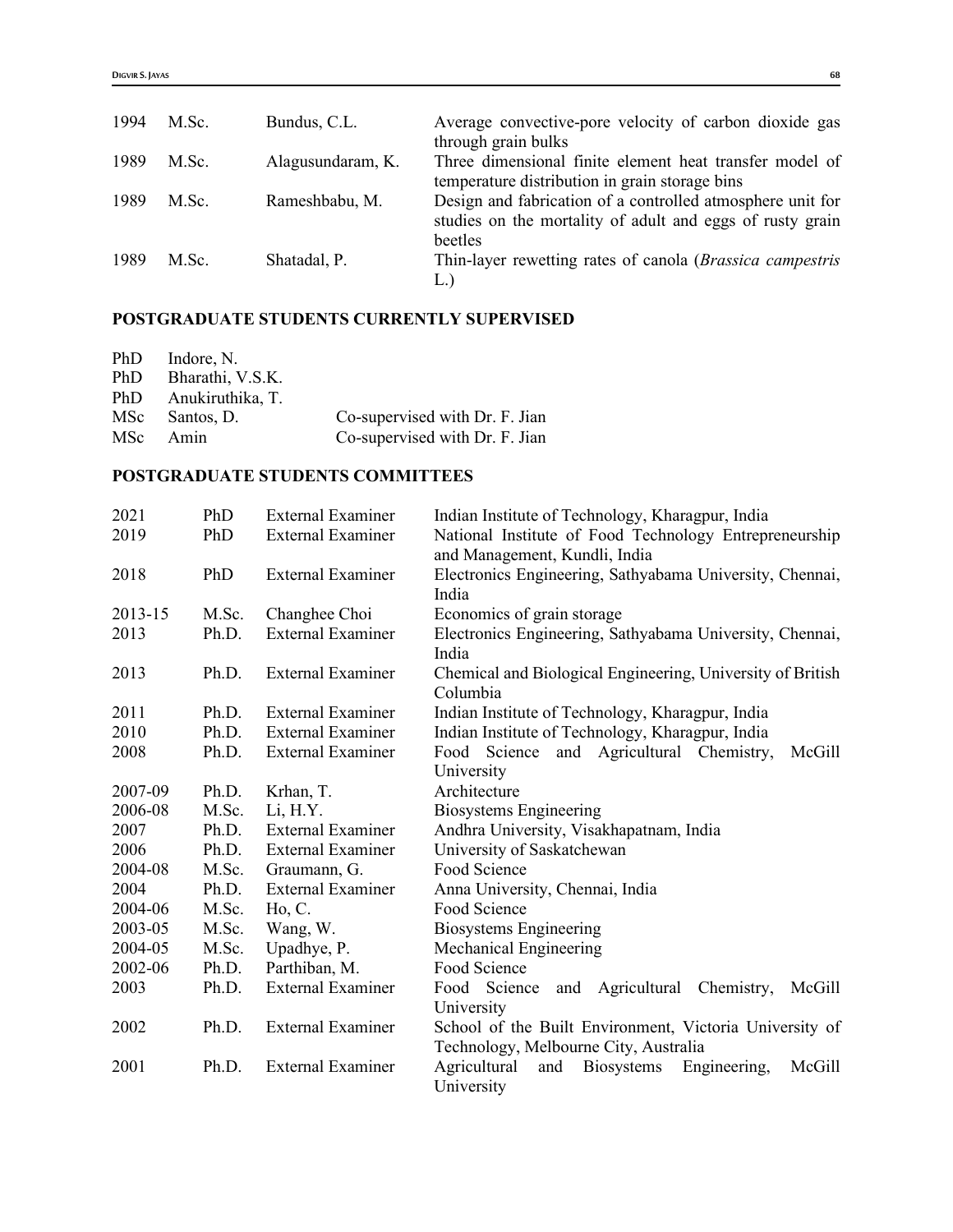| 2001 | Ph.D. | <b>External Examiner</b> | <b>Biosystems</b><br>Engineering,<br>McGill<br>Agricultural<br>and<br>University |
|------|-------|--------------------------|----------------------------------------------------------------------------------|
| 2001 | Ph.D. | Bartley, J.              | Mechanical and Industrial Engineering                                            |
| 2001 | M.Sc. | Eduardo C.               | Food Science                                                                     |
| 2000 | M.Sc. | Wasney, M.               | Food Science                                                                     |
| 2000 | M.Sc. | Tang, P.                 | <b>Biosystems Engineering</b>                                                    |
| 1999 | Ph.D. | <b>External Examiner</b> | Agricultural<br>and Biosystems<br>Engineering,<br>McGill                         |
|      |       |                          | University                                                                       |
| 1999 | M.Sc. | Seshadri, M.             | <b>Biosystems Engineering</b>                                                    |
| 1999 | M.Sc. | Karunakaran, C.          | <b>Biosystems Engineering</b>                                                    |
| 1997 | Ph.D. | <b>External Examiner</b> | Zoology, Utkal University, Bhubaneswar, India                                    |
| 1997 | M.Sc. | Schroth, E.              | <b>Biosystems Engineering</b>                                                    |
| 1997 | M.Sc. | <b>External Examiner</b> | Biosystems<br>Agricultural<br>and<br>Engineering,<br>McGill                      |
|      |       |                          | University                                                                       |
| 1996 | Ph.D. | <b>External Examiner</b> | Agricultural and Bioresource Engineering, University of                          |
|      |       |                          | Saskatchewan                                                                     |
| 1995 | Ph.D. | <b>External Examiner</b> | Agricultural, Food and Nutritional Science, University of                        |
|      |       |                          | Alberta                                                                          |
| 1995 | Ph.D. | Dick, K.J.               | Civil<br>Geological<br>Engineering<br>(Chair,<br>and<br>Oral                     |
|      |       |                          | Examination)                                                                     |
| 1994 | M.Sc. | Pontikakis, N.           | Mechanical Engineering                                                           |
| 1994 | Ph.D. | Sinicio, R.              | <b>Agricultural Engineering</b>                                                  |
| 1994 | Ph.D. | <b>External Examiner</b> | Agricultural Engineering, McGill University                                      |
| 1994 | Ph.D. | <b>External Examiner</b> | Agricultural Engineering, Indian Institute of Technology,                        |
|      |       |                          | Kharagpur, India                                                                 |
| 1994 | Ph.D. | <b>External Examiner</b> | Agricultural Engineering, McGill University                                      |
| 1994 | Ph.D. | <b>External Examiner</b> | Entomology, Loyola College, Madras University, India                             |
| 1993 | Ph.D. | Chaisin, C.              | Mechanical Engineering                                                           |
| 1993 | Ph.D. | <b>External Examiner</b> | Food Engineering, University of Guelph                                           |
| 1992 | M.Sc. | Blicq, D.                | Food Science                                                                     |
| 1992 | M.Sc. | Dougan, K.               | <b>Agricultural Engineering</b>                                                  |
| 1992 | M.Sc. | Heise, R.                | Food Science                                                                     |
| 1992 | Ph.D. | <b>External Examiner</b> | Agricultural Engineering, University of Saskatchewan                             |
| 1991 | M.Sc. | Bielewicz, J.            | <b>Agricultural Engineering</b>                                                  |
| 1991 | M.Sc. | Tishinski, T.            | Food Science                                                                     |
| 1991 | Ph.D. | External Examiner        | Agricultural Engineering, McGill University                                      |
| 1990 | M.Sc. | Davidson, J.             | Civil Engineering                                                                |
| 1988 | M.Sc. | Ghadge, A.               | <b>Agricultural Engineering</b>                                                  |
| 1987 | M.Sc. | Pokrant, D.G.            | <b>Agricultural Engineering</b>                                                  |
| 1987 | M.Sc. | Paryniuk, M.             | Food Science                                                                     |
| 1987 | M.Sc. | <b>External Examiner</b> | Agricultural Engineering, McGill University                                      |
| 1986 | M.Sc. | Austen, D.               | Mechanical Engineering                                                           |
| 1986 | M.Sc. | Sanderson, D.B.          | <b>Agricultural Engineering</b>                                                  |
|      |       |                          |                                                                                  |

# **UNDERGRADUATE THESES SUPERVISED (27)**

| 2005 | B.Sc. | Parker, V.R. | Effect of dropping height on segregation of different sized |
|------|-------|--------------|-------------------------------------------------------------|
|      |       |              | particles in stored wheat bulk (Co-Supervised with Dr. F.   |
|      |       |              | Jian)                                                       |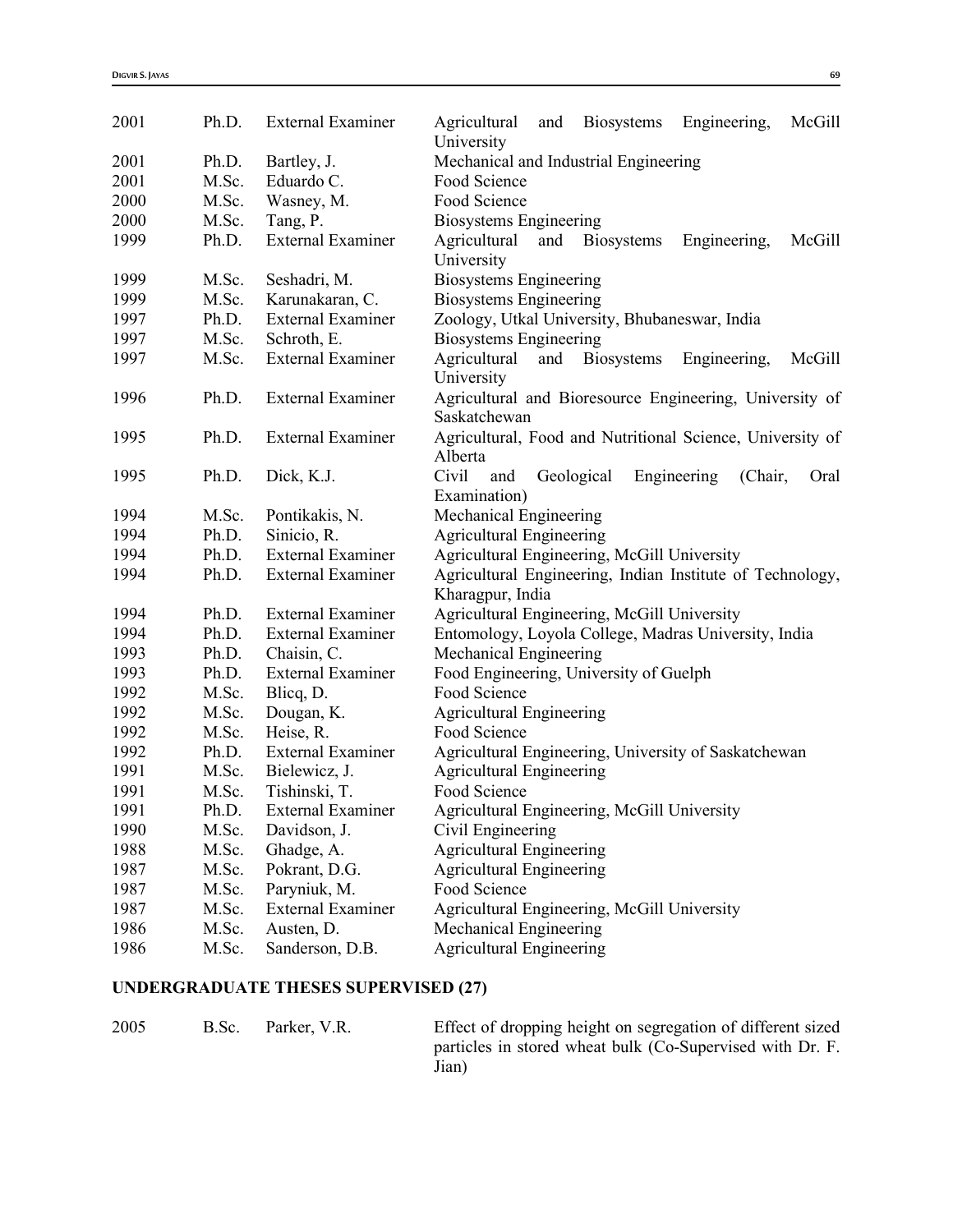| Supervised with Dr. F. Jian)<br>Heat and mass transfer during frying of French fries (Co-<br>2003<br>B.Sc.<br>Poitras, B                                    |  |
|-------------------------------------------------------------------------------------------------------------------------------------------------------------|--|
| Supervised with Dr. M. Scanlon)                                                                                                                             |  |
| Physical properties of buckwheat<br>2002<br>B.Sc.<br>Johal, A.                                                                                              |  |
| Design of a singulation device for presentation of grains to<br>2001<br>B.Sc.<br>Melvin, S.M.<br>a soft X-ray machine                                       |  |
| An investigation into popcorn tray formation<br>2001<br>B.Sc.<br>Place, J.A.                                                                                |  |
| 2000<br>B.Sc.<br>Gillis, K.<br>Soft X-ray detection of stress cracks in corn                                                                                |  |
| B.Sc.<br>Minkevich, J.<br>Rapid detection of rusty grain beetles in samples of stored<br>2000<br>cereals                                                    |  |
| 1999<br>B.Sc.<br>Young, S.<br>Design parameters for forming popcorn trays                                                                                   |  |
| 1997<br>Waplak, S.<br>Design and testing of a popcorn tray forming equipment<br>B.Sc.                                                                       |  |
| Comparison of sorption characteristics and insect<br>1997<br>B.Sc.<br>Habok, M.N.N.<br>infestation potential of one hulless and two hulled oat<br>cultivars |  |
| 1996<br>B.Sc.<br>Lamontagne, B.C.<br>Quantification of the effect of growing location on<br>morphological features of wheat using machine vision            |  |
| Engineering properties of A.C. Marie, A.C. Belmont, and<br>1996<br>B.Sc.<br>Lepper, S.<br>Robert oats                                                       |  |
| B.Sc.<br>Design and testing of a grain sampling device at a railcar<br>1995<br>McRae, C.<br>unloading facility                                              |  |
| B.Sc.<br>Determination of air leakage through bolted metal grain<br>1995<br>Samuda, M.J.<br>storages - a review                                             |  |
| B.Sc.<br>An automated seed singulation device for presenting grains<br>1995<br>Spewak, R.<br>to an image processing system                                  |  |
| Modification of a control algorithm for near-ambient drying<br>1994<br>B.Sc.<br>Epp, D.<br>of wheat                                                         |  |
| 1994<br>B.Sc.<br>Strong, D.A.<br>Insect mortality during turning of wheat with a pneumatic<br>conveyer and pencil auger                                     |  |
| An automated seed presentation device for use in machine<br>1993<br>B.Sc.<br>Murray, C.E.<br>vision identification of grain                                 |  |
| 1992<br>B.Sc.<br>Physical damage to peas and lentils due to free fall<br>Bergen, G.A.                                                                       |  |
| Analysis of the airflow resistance data of grains and seeds -<br>1992<br>B.Sc.<br>Mann, D.D.                                                                |  |
| a new approach<br>1989<br>B.Sc.<br>Irvine, D.<br>Effect of airflow direction on resistance to airflow through<br>flaxseed                                   |  |
| Design and construction of a small scale grain dryer<br>1988<br>B.Sc.<br>Janzen, T.J.                                                                       |  |
| 1988<br>B.Sc.<br>Tishinski, A.T.<br>Expert system for on farm grain drying                                                                                  |  |
| 1987<br>Girard, M.<br>Controlled atmosphere storage of wheat<br>B.Sc.                                                                                       |  |
| 1987<br>B.Sc.<br>Griffin, D.<br>Thermal <sup>---</sup> conductivity of potato                                                                               |  |
| 1987<br>Kukelko, D.A.<br>Equilibrium moisture content of canola meal<br>B.Sc.                                                                               |  |

# **SUPERVISION OF RESEARCH ASSOCIATES, SUMMER RESEARCH ASSISTANTS AND VISITING SCIENTISTS**

| 2013 | Chakraborty, S.K. | Visiting Scientist               |
|------|-------------------|----------------------------------|
| 2013 | Teena, M.A.       | Visiting Student                 |
| 2013 | Guillard, V.      | Undergraduate Research Assistant |
| 2013 | Savalle, S.       | Undergraduate Research Assistant |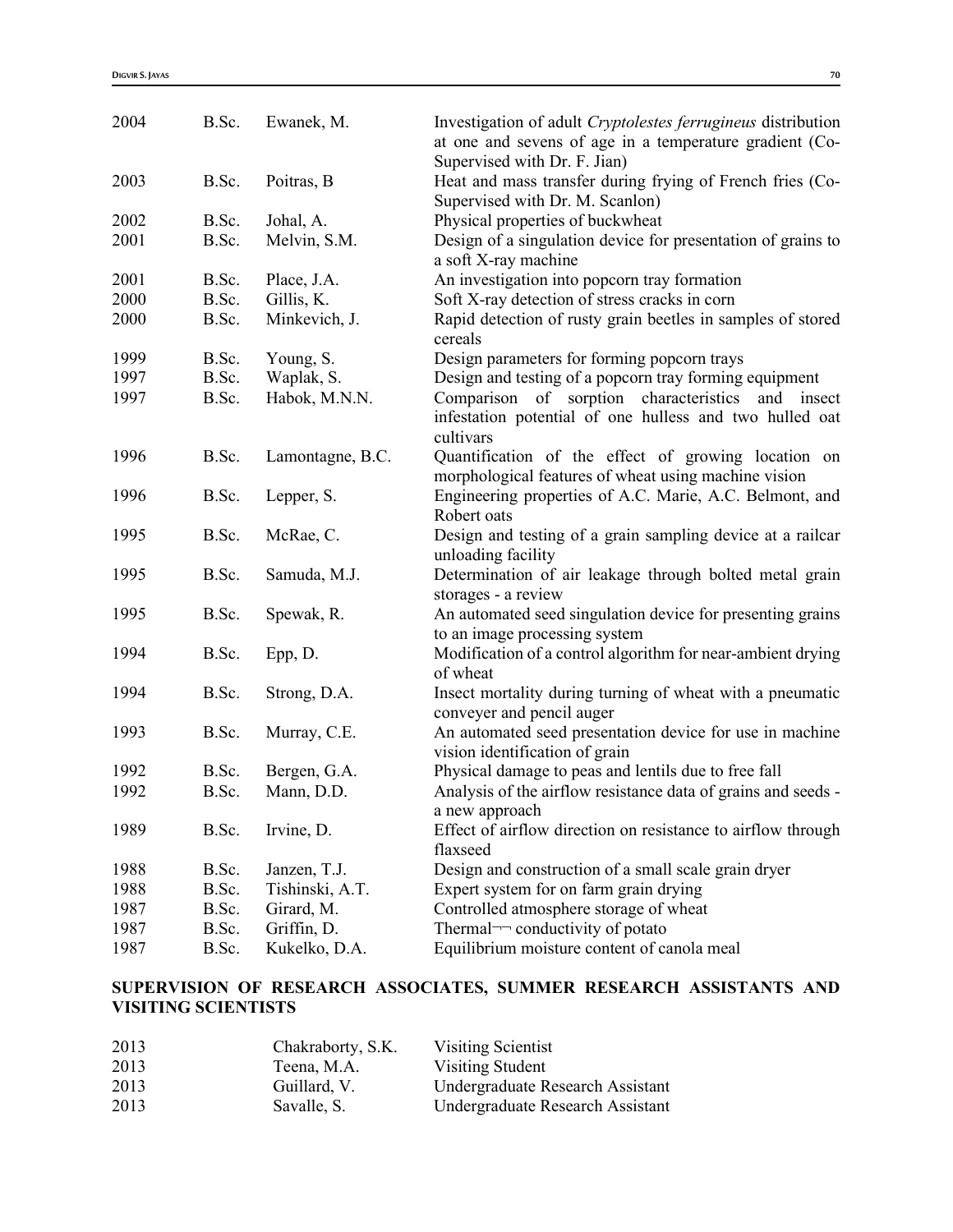| 2013    | McDonald, I.                 | Undergraduate Research Assistant                                     |
|---------|------------------------------|----------------------------------------------------------------------|
| 2012    | Howe, N.                     | Undergraduate Research Assistant                                     |
| 2012    | Kheiralipour, K.             | Visiting Student                                                     |
| 2011-12 | Eigbire-Molen, V.            | Undergraduate Research Assistant                                     |
| 2010-15 | Jian, F.                     | Research Engineer                                                    |
| 2010    | Loganathan, M.               | <b>Visiting Scientist</b>                                            |
| 2010-11 | Rahman, G.M.A.               | Research Associate (co-supervised with Dr. Freund)                   |
| 2010-12 | Habeck, J.E.                 | Undergraduate Research Assistant                                     |
| 2010-13 | Gray, C.M.                   | Undergraduate Research Assistant                                     |
| 2009    | Hemis, M.                    | Visiting Student                                                     |
| 2009    | Mani, A.                     | Undergraduate Research Assistant                                     |
| 2009    | Deji, Olanike F.             | The Association of Commonwealth Universities Fellow                  |
| 2008-13 | Chelladurai, V.              | Research Engineer                                                    |
| 2008    | Dyrkacz, R.                  | Undergraduate Research Assistant                                     |
| 2008    | Gray, B.                     | <b>Research Assistant</b>                                            |
| 2007-08 | Parker, A.                   | Undergraduate Research Assistant                                     |
| 2007-08 | Parker, V.R.                 | Engineer-in-Training (Part-time M.Sc. Student)                       |
| 2007    | Griffiths, K.A.              | Undergraduate Research Assistant                                     |
| 2006    | Sadistap, S.S.               | <b>Visiting Scientist</b>                                            |
| 2006    | Griffiths, K.A.              | Undergraduate Research Assistant                                     |
| 2006    | Mavi, P.                     | Undergraduate Research Assistant (co-supervised with Dr.             |
|         |                              | Paliwal)                                                             |
| 2006    | Shields, C.                  | Undergraduate Research Assistant                                     |
| 2005    | Parker, V.R.                 | Undergraduate Research Assistant                                     |
| 2005    | Griffiths, K.A.              | Undergraduate Research Assistant                                     |
| 2005    | Mavi, P.                     | Undergraduate Research Assistant (co-supervised with Dr.             |
|         |                              |                                                                      |
| 2004    |                              | Paliwal)                                                             |
| 2004    | Parker, V.R.<br>Leafloor, E. | Undergraduate Research Assistant<br>Undergraduate Research Assistant |
| 2004    | Volkart, T.                  | Lab Assistant                                                        |
| 2003    |                              |                                                                      |
|         | Zubriski, S.                 | Undergraduate Research Assistant                                     |
| 2002-04 | <b>Ewanek Mary-Anne</b>      | Undergraduate Research Assistant                                     |
| 2002    | Smith, E.A.                  | <b>Visiting Researcher</b>                                           |
| 2000-01 | Johal, A.                    | Undergraduate Research Assistant                                     |
| 2000    | Visvanathan, R.              | <b>Visiting Researcher</b>                                           |
| 2000    | Pillai, M.A.                 | Visiting Researcher                                                  |
| 2000    | Place, J.                    | Undergraduate Research Assistant                                     |
| 2000    | Stepnuk, L.                  | Undergraduate Research Assistant                                     |
| 1999-01 | Wang, Li                     | Research Associate                                                   |
| 1999-00 | Seshadri, M.                 | Research Associate                                                   |
| 1999-00 | Suresh, S.                   | Visiting Researcher                                                  |
| 1999    | Smith, E.A.                  | <b>Visiting Researcher</b>                                           |
| 1999    | Minkevich, M.                | Undergraduate Research Assistant                                     |
| 1997    | Habok, M.                    | Undergraduate Research Assistant                                     |
| 1997    | Koutis, M.                   | Undergraduate Research Assistant                                     |
| 1997    | Braun, J.                    | Undergraduate Research Assistant                                     |
| 1997    | Waplak, S.                   | Undergraduate Research Assistant                                     |
| 1996    | Habok, M.                    | Undergraduate Research Assistant                                     |
| 1996    | Koutis, M.                   | Undergraduate Research Assistant                                     |
| 1996    | Lund, K.                     | Undergraduate Research Assistant                                     |
| 1996    | Szmon, M.P.                  | Undergraduate Research Assistant                                     |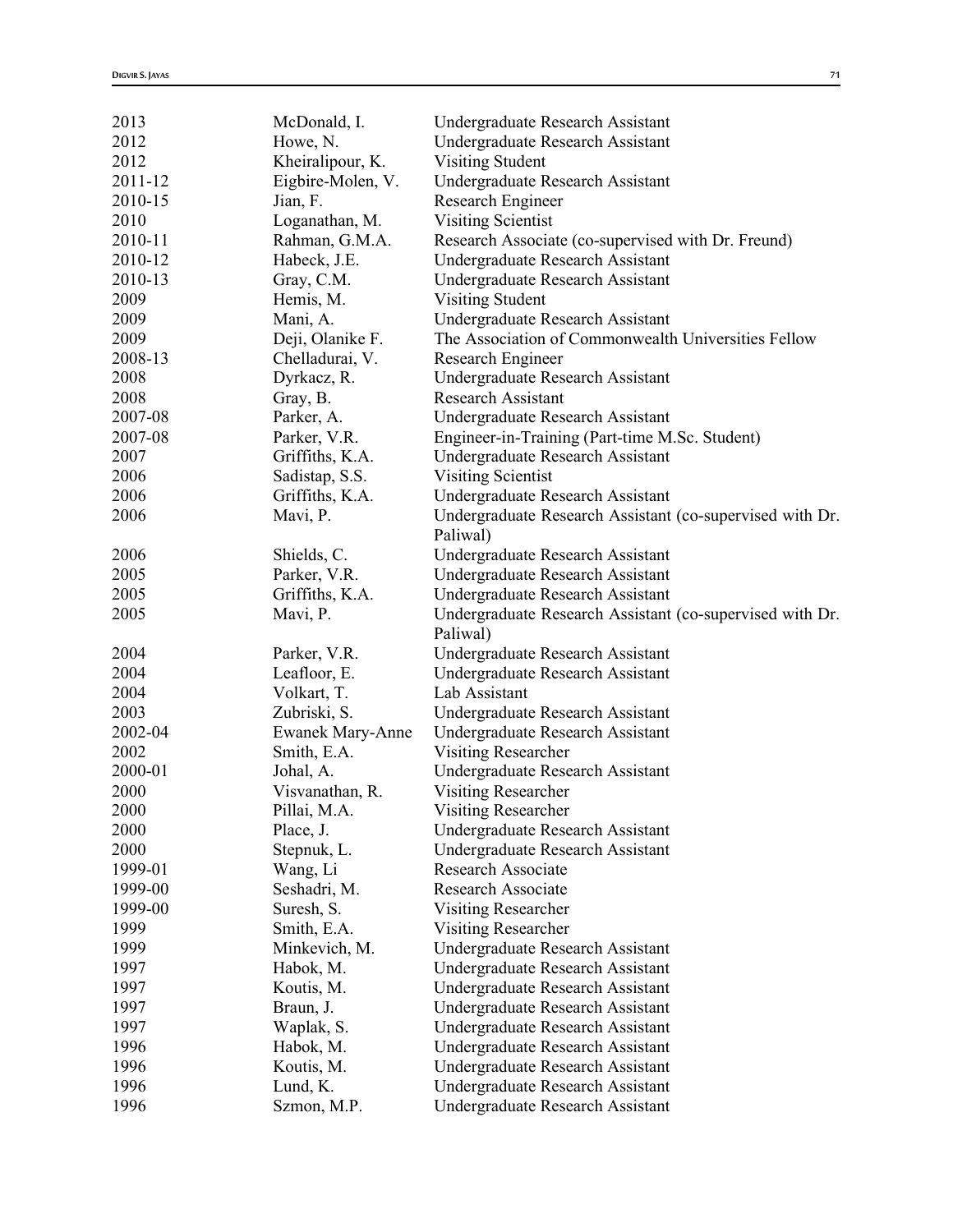| 1996    | Waplak, S.        | Undergraduate Research Assistant                                     |
|---------|-------------------|----------------------------------------------------------------------|
| 1995-96 | Domytrak, C.      | Research Associate                                                   |
| 1995    | Habok, M.         | Undergraduate Research Assistant                                     |
| 1995    | Lamontagne, B.    | Undergraduate Research Assistant                                     |
| 1995    | Lepper, S.        | Undergraduate Research Assistant                                     |
| 1995    | Tandon, A.        | Undergraduate Research Assistant                                     |
| 1995    | Shideler, K       | Undergraduate Research Assistant                                     |
| 1995    | Smith, E.A.       | <b>Visiting Scientist</b>                                            |
| 1994-95 | Sreenarayanan     | <b>Visiting Scientist</b>                                            |
| 1994    | Ramaswamy, H.     | <b>Visiting Scientist</b>                                            |
| 1994    | Lamontagne, B.    | Undergraduate Research Assistant                                     |
| 1994    | Lepper, S.        | Undergraduate Research Assistant                                     |
| 1994    | Samuda, M.        | Undergraduate Research Assistant                                     |
| 1994    | Spewak, R.        | Undergraduate Research Assistant                                     |
| 1994    | Tandon, A.        | Undergraduate Research Assistant                                     |
| 1993    | Cormier, D.       | Undergraduate Research Assistant                                     |
| 1993    | Epp, D.           | Undergraduate Research Assistant                                     |
| 1993    | Jindal, R.        | Undergraduate Research Assistant                                     |
| 1993    | Lamontagne, B.    | Undergraduate Research Assistant                                     |
| 1993    | Larmond, M.       | Undergraduate Research Assistant                                     |
| 1993    | Verma, A.         | Undergraduate Research Assistant                                     |
| 1993    | Smith, E.A.       | <b>Visiting Scientist</b>                                            |
| 1992    | Grosshans, R.     | Undergraduate Research Assistant                                     |
| 1992    | Larmond, M.       | Undergraduate Research Assistant                                     |
| 1992    | Muir, D.P.        | Undergraduate Research Assistant                                     |
| 1992    | Murray, C.E.      | Undergraduate Research Assistant                                     |
| 1992    | Verma, A.         | Undergraduate Research Assistant                                     |
| 1992-93 | Weres, J.         | <b>Visiting Scientist</b>                                            |
| 1991    | Larmond, M.       | Undergraduate Research Assistant                                     |
| 1991    | Mann, D.          | Undergraduate Research Assistant                                     |
| 1990    | Larmond, M.       | Undergraduate Research Assistant                                     |
| 1990-93 | Alagusundaram, K. | Research Associate (Part-time Ph.D. Student)                         |
| 1990-93 | Irvine, D.A.      | Research Associate (Part-time M.Sc. Student)                         |
| 1990-91 | Pabis, S.         | Visiting Scientist                                                   |
| 1990-91 | Smith, E.A.       | Visiting Scientist (co-supervised with Dr. W.E. Muir)                |
| 1989    | Chotard, F.       | Undergraduate Research Assistant                                     |
| 1989    | Irvine, D.A.      | Undergraduate Research Assistant                                     |
| 1989    | Muir, D.P.        | Undergraduate Research Assistant                                     |
| 1989    | Watson, M.        | Undergraduate Research Assistant                                     |
| 1988    | Chiu, M.          | Undergraduate Research Assistant                                     |
| 1988    | Irvine, D.A.      | Undergraduate Research Assistant                                     |
| 1988    | Muir, D.P.        | Undergraduate Research Assistant                                     |
| 1988    | Townsend, N.      |                                                                      |
| 1987    | Chiu, M.          | Undergraduate Research Assistant<br>Undergraduate Research Assistant |
| 1986    |                   |                                                                      |
|         | Girard, M.        | Undergraduate Research Assistant                                     |
| 1986    | Kukelko, D.A.     | Undergraduate Research Assistant                                     |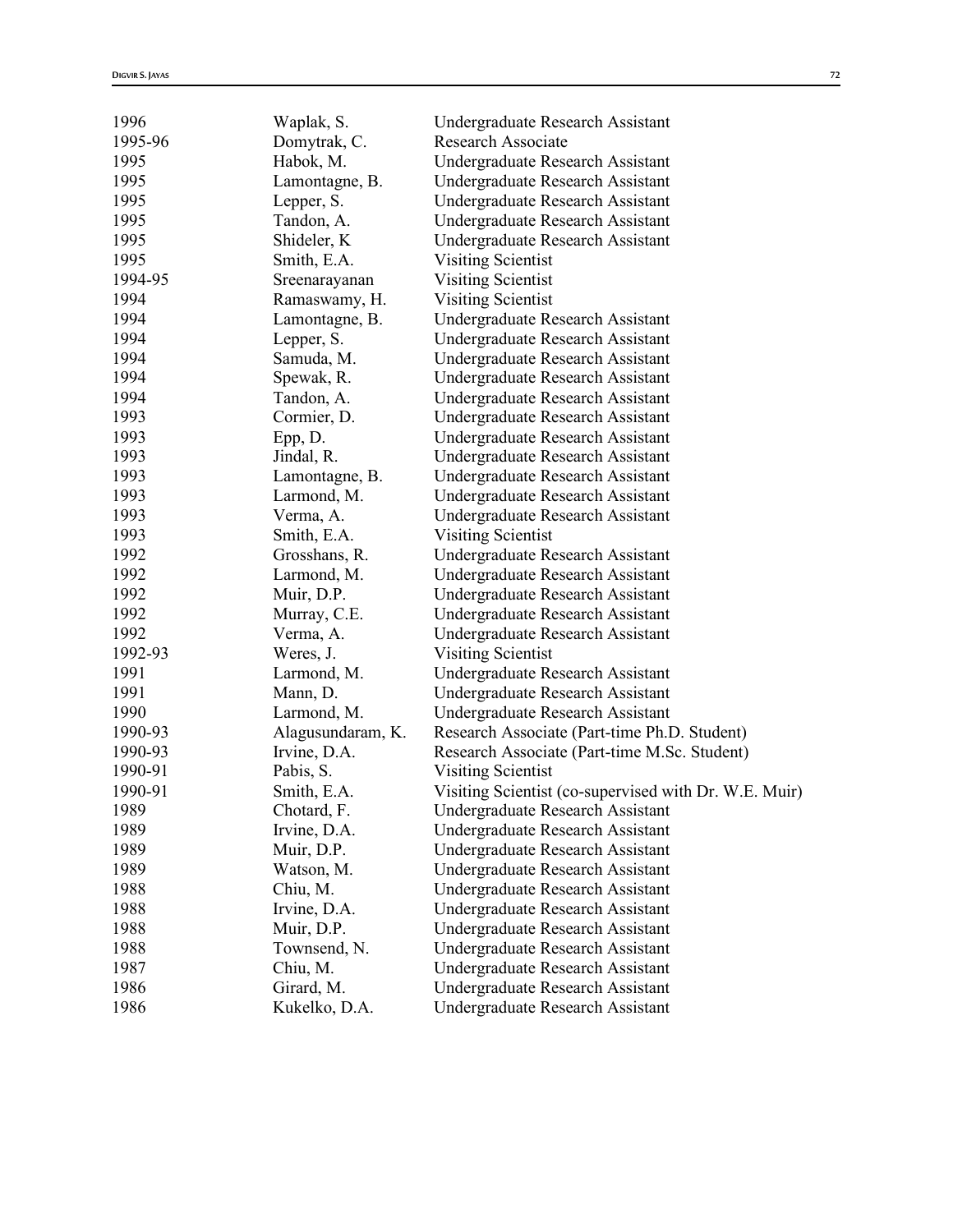## **CONTINUING EDUCATION**

## **As a Participant**

- 2020 Completed 8-hour Manitoba Indigenous Cultural Safety Training, delivered by the San'yas Indigenous Cultural Safety Training Program, Winnipeg Regional health Authority Indigenous Health, Winnipeg, MB.
- 2017 Participant in a 1-day workshop on Board Governance, Organized by Canadian Society of Association Executives, Ottawa, ON.
- 2006 Participant in 1-wk course Understanding patents: an introductory course, sponsored by Intellectual Property Institute of Canada and McGill University, Montreal, PQ.
- 2005 Participated in 27.735 CEO Course, sponsored by I.H. Asper School of Business, University of Manitoba, Winnipeg, MB.
- 2001 Participant in a 6-h Workshop on Advances in Food/Bioprocessing, sponsored by University of Guelph, ON.
- 2001 Participant in a 125-h Senior University Administrators Course, sponsored by Centre for Higher Education Research and Development, Winnipeg, MB
- 1999 Participant in a 25-h course on University Committees and Decision Making, sponsored by Centre for Higher Education Research and Development, Winnipeg, MB
- 1999 Participant in a 6-h Workshop on Enhancing Influence for Administrators in a System of Collegial Decision Making, sponsored by University of Manitoba, Winnipeg, MB
- 1999 Participant in a 2-day Workshop on Policy Governance sponsored by Canadian Council of Professional Engineers, Ottawa, ON.
- 1999 Participant in a 2-h Workshop on Reasonable Accommodation, What Does It Mean?, sponsored by University of Manitoba, Winnipeg, MB
- 1998 Participant in an 8-h Workshop on Safety by Design sponsored by University of Toronto and Minerva Canada Inc., Toronto, ON.
- 1998 Participant in a 75-h University Management Course, sponsored by Centre for Higher Education Research and Development, Winnipeg, MB
- 1998 Participant in a 25-h course on Powerful Writing for University Administrators, sponsored by Centre for Higher Education Research and Development, Winnipeg, MB
- 1998 Participant in a 20-h Workshop on University Partnerships in Cooperation and Development and Result Based Management, sponsored by Association of Universities and Colleges of Canada, Winnipeg, MB
- 1998 Participant in a 6-h Workshop on Conflict Resolution, sponsored by University of Manitoba, Winnipeg, MB
- 1998 Participant in a 6-h Workshop on Leadership, sponsored by Toastmasters International, District 64, Winnipeg, MB
- 1998 Participant in a 2-h Workshop on Student Concerns/Complaints: University Protocol & Good Advice, sponsored by University of Manitoba, Winnipeg, MB
- 1997 Participant in a 1.5-h Workshop on Working with SEEQ (Student Evaluation of Educational Quality) Feedback, sponsored by Centre for Higher Education Research and Development, University of Manitoba, Winnipeg, MB
- 1997 Participant in a 2-h Seminar on Academic Administrator as Facilitator of Research Development, sponsored by Centre for Higher Education Research and Development, University of Manitoba, Winnipeg, MB
- 1997 Participant in a 2-h Workshop for Chairs of Search Committees, University of Manitoba, Winnipeg, MB
- 1997 Participant in a 4-h Seminar on Academic Administration, sponsored by Centre for Higher Education Research and Development, University of Manitoba, Winnipeg, MB
- 1997 Participant in a 4-h Workshop on Software Engineering and Accreditation Procedures, Sponsored by Canadian Engineering Accreditation Board, Kelowna, BC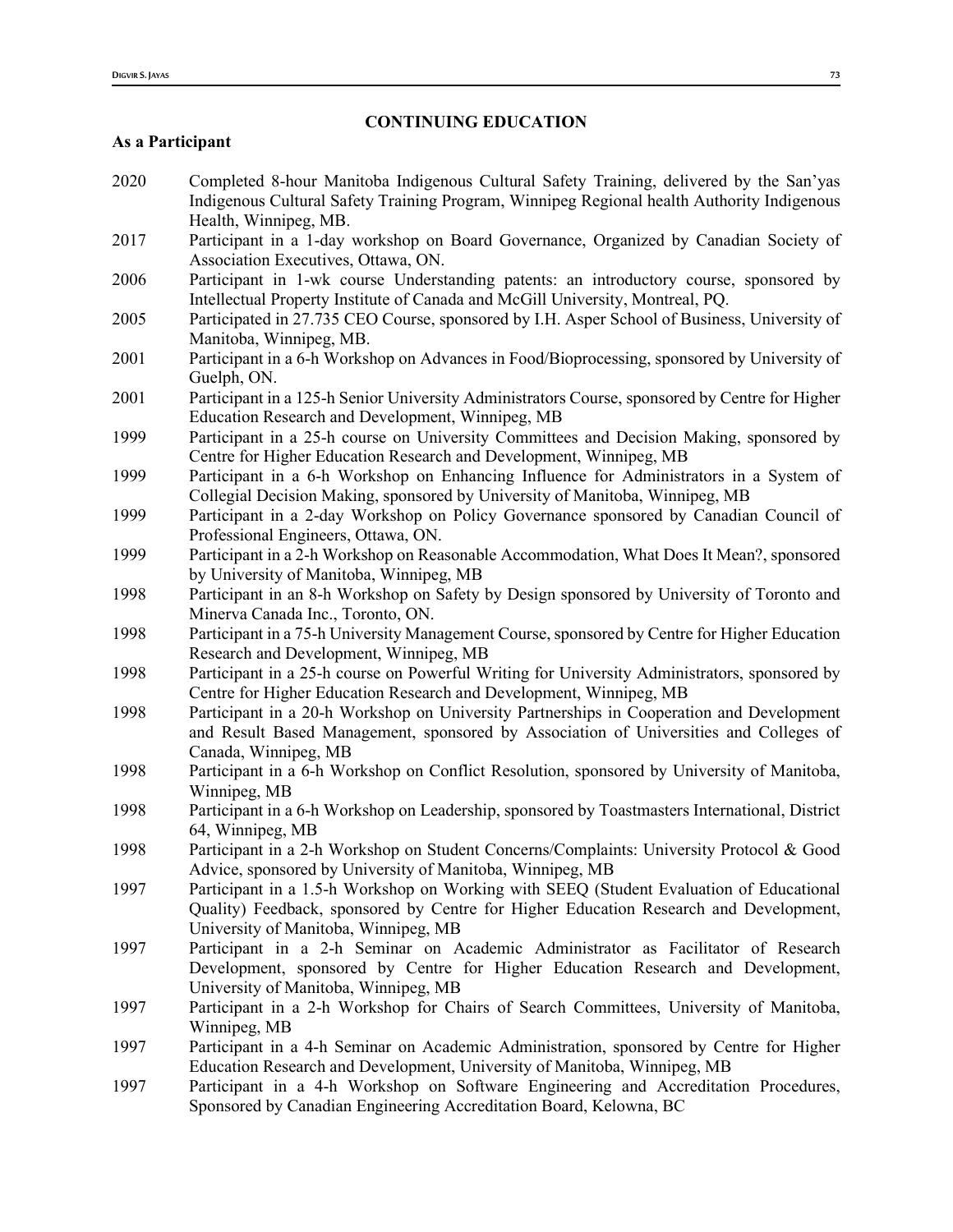| 1997 | Participant in a 1-wk Workshop on ATeaching Teachers to Teach Engineering (T <sup>4</sup> E)", |
|------|------------------------------------------------------------------------------------------------|
|      | Sponsored by United States Military Academy, West Point, NY                                    |
| 1997 | Participant in a 15-h Workshop on "A Short Introduction to C++ Programming", sponsored by      |
|      | the Faculty of Engineering, University of Manitoba, Winnipeg, MB                               |
| 1996 | Participant in 78.415 Food Microbiology I, sponsored by the Faculty of Agricultural and Food   |
|      | Sciences, University of Manitoba, Winnipeg, MB                                                 |
| 1996 | Participant in an 1-day Workshop on "The HACCP Habit: Practical Implementation Tips"           |
|      | sponsored by Canadian Institute of Food Science and Technology, Etobicoke, ON.                 |
| 1996 | Participant in an 8-h Workshop on "Outcomes-based Engineering Education" sponsored by          |
|      | American Society of Agricultural Engineers, St. Joseph, MI                                     |
| 1996 | Participant in a 3-h Workshop on "PE Examination Explained" sponsored by American Society      |
|      | of Agricultural Engineers, St. Joseph, MI                                                      |
| 1994 | Participant in a 2-day Workshop on "Integration of Biology into Agricultural Engineering       |
|      | Curricula" sponsored by University of Florida, Gainesville, FL                                 |
| 1993 | Participant in a 1-week course on "Techniques of Gas Chromatography" sponsored by Hewlett      |
|      | Packard, Canada.                                                                               |
| 1990 | Participant in 116.730 Seminar in Post-Secondary Instruction, sponsored by the Faculty of      |
|      | Education, University of Manitoba, Winnipeg, MB                                                |
| 1989 | Participant in a 15-hour workshop on "Lecturing and Explaining", sponsored by the Faculty of   |
|      | Education, University of Manitoba, Winnipeg, MB                                                |
| 1989 | Participant in 116.530 Teaching and Learning in Post-Secondary Institutions, sponsored by the  |
|      | Faculty of Education, University of Manitoba, Winnipeg, MB                                     |
| 1988 | Participant in a 4-hour workshop on "Commercializing technological innovations", sponsored     |
|      | by the Institute for Technological Development, University of Manitoba, Winnipeg, MB           |
| 1988 | Participant in a 15-hour workshop on "Course construction", sponsored by the Faculty of        |
|      | Education, University of Manitoba, Winnipeg, MB                                                |
| 1988 | Participant in a 2-week workshop on "Knowledge based systems", Hawthorne, NY, sponsored        |
|      | by the American Society of Engineering Education, Washington, DC                               |
| 1987 | Participant in a 24-hour workshop on WordPerfect, Winnipeg, Manitoba, sponsored by the         |
|      | Continuing Education Division, University of Manitoba, Winnipeg, MB.                           |
| 1987 | Participant in a 1-day workshop on Instruction Development, sponsored by the Academic          |
|      | Development Committee, University of Saskatchewan, Saskatoon, SK                               |
| 1987 | Participant in a 6-hour Workshop on New Techniques in HPLC/GC, sponsored by the Canadian       |
|      | Institute of Food Science and Technology, Manitoba Section, Portage la Prairie, MB             |
| 1987 | Participant in a 15-hour workshop on MS DOS, Winnipeg, Manitoba, sponsored by the              |
|      | Continuing Education Division, University of Manitoba, Winnipeg, MB.                           |
| 1987 | Participant in a 36-hour non-credit course in Beginner's French, sponsored by the Continuing   |
|      | Education Division, University of Manitoba, Winnipeg, MB                                       |
| 1987 | Participant in a 24-hour workshop on Engineering Problem Solving Using TK Solver and Lotus     |
|      | 1-2-3, Chicago, IL, sponsored by the American Society of Agricultural Engineers, St. Joseph,   |
|      | MI.                                                                                            |
| 1986 | Participant in a 12-hour Workshop on Time Management in an Academic Environment,               |
|      | Winnipeg, Manitoba, sponsored by the Faculty of Education, University of Manitoba              |
| 1986 | Participant in a 30-hour Workshop on Communication Effectiveness, Winnipeg, Manitoba,          |
|      | sponsored by the Faculty of Education, University of Manitoba                                  |
| 1986 | Participant in a 24-hour Workshop on Creating Expert Systems, Chicago, IL, sponsored by the    |
|      | American Society of Agricultural Engineers, St. Joseph, MI                                     |
| 1981 | Participant in a 36-hour non-credit course on Introduction to College Teaching, sponsored by   |
|      | the Faculty of Graduate Studies, University of Manitoba, Winnipeg, MB                          |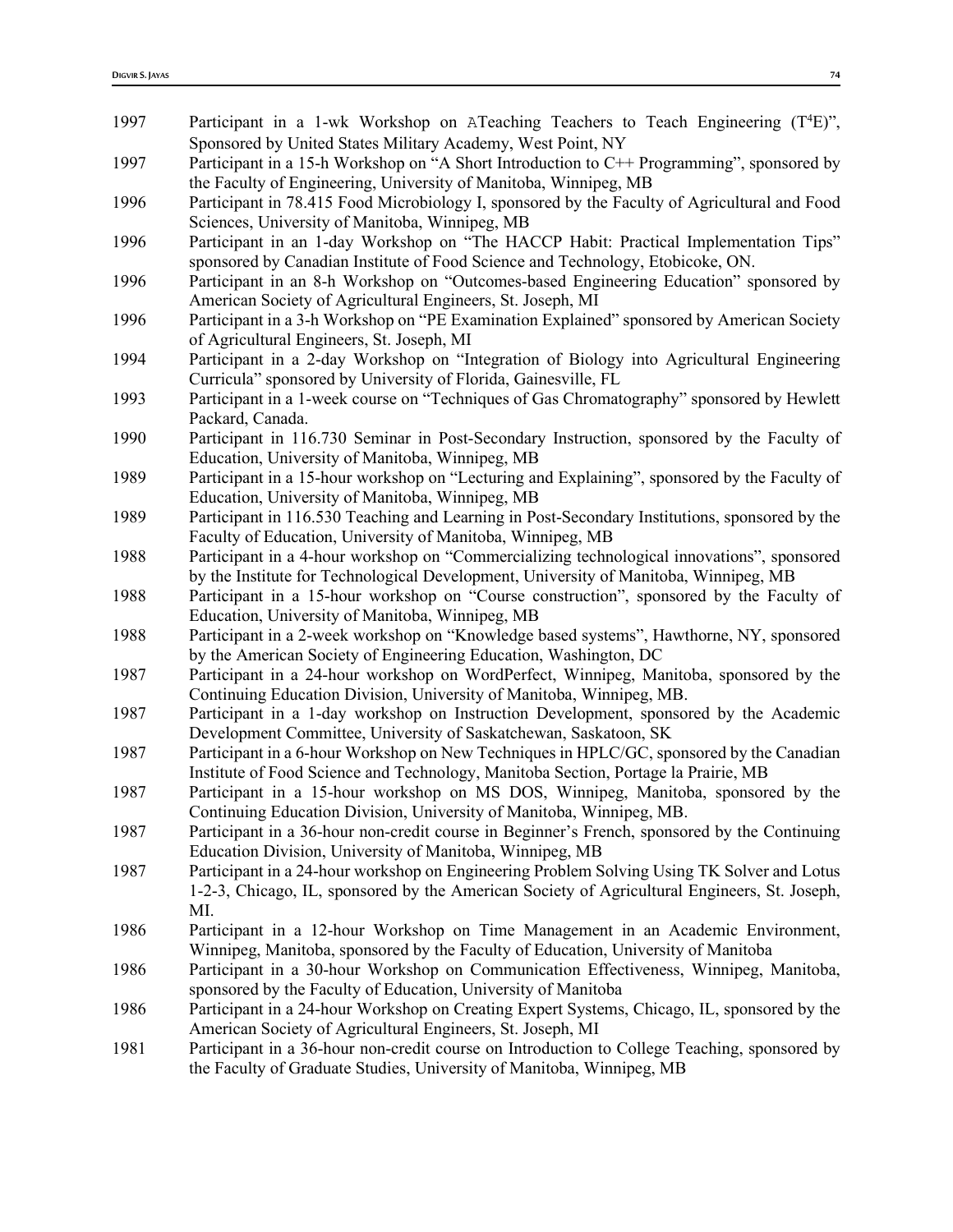#### **As a Contributor**

- 2018 Invited to present a 5-day Workshop "Bio-Imaging for Food Quality Monitoring and Process Automation" hosted by the Guru Nanak Dev University, Amritsar, India under the Government of India's Global Initiative of Academic Networks (GIAN) program.
- 2005 Invited to present a 4-day workshop "Sino-Canada Symposium on Grain Storage Ecosystem" hosted by the Academy of State Administration of Grain, China
- 1999 Invited to present 4 three-hour long each workshops on "Bloom's Taxonomy of Cognitive Domain, Developing Course Objectives, Proper Use of Technology in Classrooms, and Consulting in an Academic Environment" at the College of Agricultural Engineering, Tamil Nadu Agricultural University, Coimbatore, India.
- 1995 Session on Teaching in Labs in Teaching Assistant Workshop, sponsored by Centre for Higher Education Research and Development, University of Manitoba, Winnipeg, Manitoba
- 1989 Co-organizer and one of two lecturers in a 6-h course on "Introduction to Expert Systems using PC Easy" at the University of Manitoba, sponsored by the Continuing Education Division, University of Manitoba, Winnipeg, Manitoba

## **UNIVERSITY COMMITTEE ACTIVITIES**

#### **University Level**

- 2019- Member, Implementation Committee Responding to Recommendations of the Sexual Violence, Harassment & Discrimination at the University of Manitoba: A Path Forward Report
- 2019- Member, Governing Circle, National Centre for Truth and Reconciliation
- 2017- Member, Central Unit Allocation Committee (CUAC)
- 2015 Member, Planning and Budget Committee
- 2014 Vice-Chair, Strategic Planning Committee
- 2013- Member, Campus Planning and Design Committee
- 2012-14 Member, Internal Campaign Planning Committee
- 2011-12 Member, Campus Planning Advisory Committee
- 2009-11 Member, Steering Committee, Resource Optimization and Service Enhancement (ROSE) Project
- 2009-11 Co-chair, Steering Committee, Optimizing Academic Resources (OARs) Project
- 2009-10 Chair, Search Committee, Watershed Systems Research Chair
- 2009- Chair, Senate Committee on University Research
- 2009- Designated Chair, The Paul H.T. Thorlakson Foundation Fund
- 2009- Vice-Chair, Provost Council
- 2009- Chair, Rh Institute Foundation Awards Selection Committees
- 2008-19 Member, Advisory Board, Structural Innovation and Monitoring Technologies Resource Centre (SIMTReC) formerly (Intelligent Sensing for Innovative Structures (ISIS) Canada Resource Centre)
- 2007-09 Member, Alternative Village Steering Committee
- 2006- Organizer, Manitoba Science, Engineering and Technology Day (held first time in 2007)
- 2006-09 Organizer, Undergraduate NSERC Research Poster Competition (held first time in 2006)
- 2006-10 Member, Distinguished Professor Nominating Committee
- 2006-07 Member, Presidential Advisory Committee to review Vice-President (Academic) and Provost
- 2004-06 Member, Advisory Committee to develop an academic IT plan
- 2003-04 Member, Selection Committee, Executive Director, Technology Transfer Office
- 2004-05 Member, Incubat Management Committee
- 2004-09 Member, CFI Advisory Committee
- 2003-09 Member, Senate Planning and Priorities Committee
- 2002-04 Member, UMFA and UofM Joint Committee on Patents and Copyrights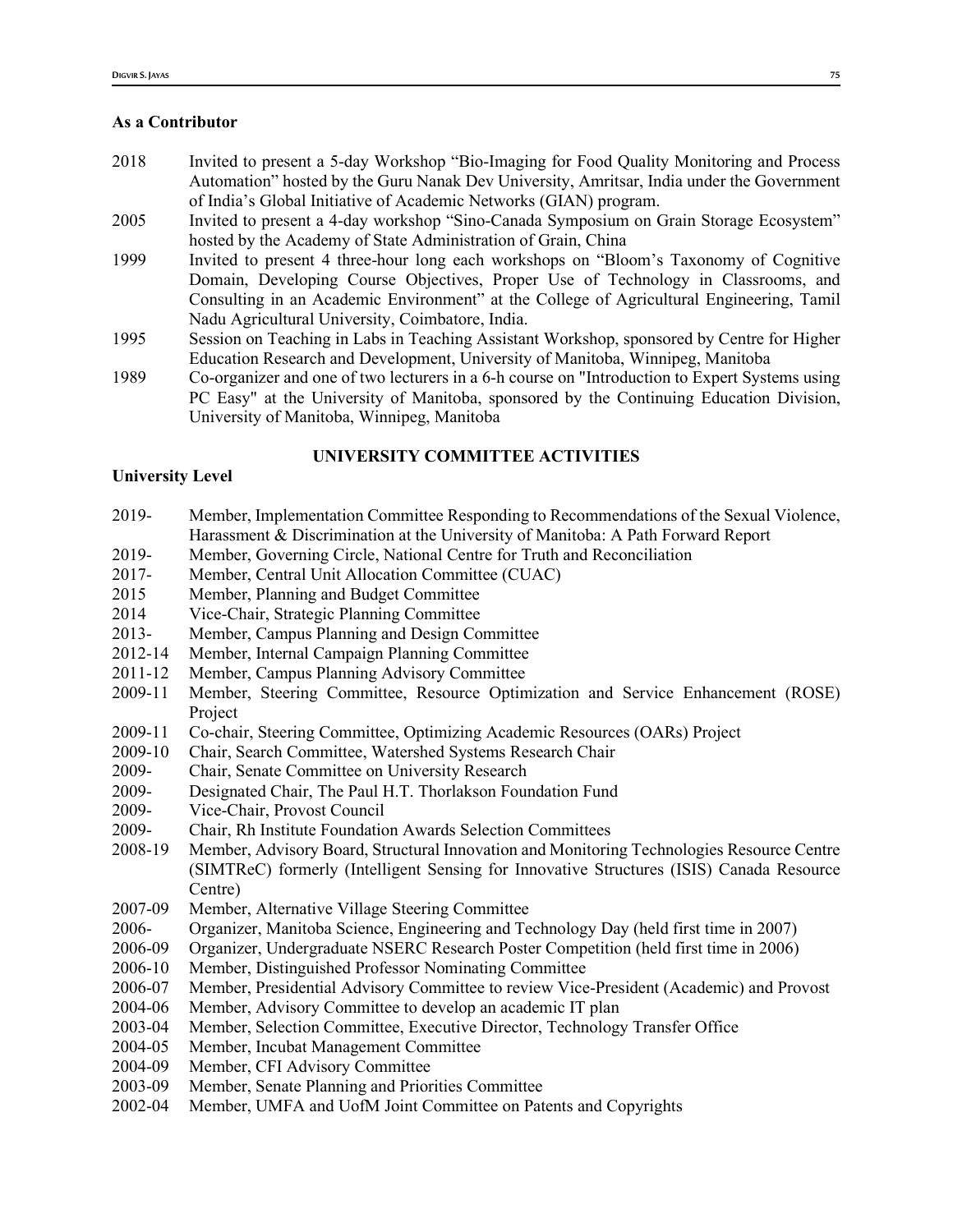- 2002-04 Chair, Dr. Paul H.T. Thorlakson Foundation Fund Scientific Sub-Committee
- 2001-04 Member, Manitoba Nursing Research Institute, Advisory Committee
- 2001-04 Member, Health, Leisure and Human Performance Research Institute, Advisory Committee
- 2001-09 Member, Selection Committees of all recruitment Canada Research Chairs (CRCs)
- 2001-08 Member, Senior Administrative Council (SAC)
- 2001-08 Member, Deans/Directors Council (DDC)<br>2001-08 Member, Rh Institute Foundation Awards
- Member, Rh Institute Foundation Awards Selection Committees
- 2001-04 Ex-officio Member, Faculty Council of Graduate Studies
- 2001-04 Member, Senate Committee on the Libraries
- 2001-04 Member, Executive Committee, Centre on Aging
- 2001-04 Ex-officio Member, Faculty of Graduate Studies Awards Committee
- 2001-03 Member, Transport Institute Advisory Committee
- 2001-04 Chair, University Research Grants Program (URGP)
- 2001-04 Chair, UM/SSHRC Research Grants Program (RGP)
- 2001-04 Chair, UM/SSHRC Travel Grants Program (TGP)
- 2001-09 Chair, Senate Committee on Animal Care (SCAC)
- 2001-04 Chair, Senate Committee on the Ethics of Research Involving Human Subjects
- 2001-04 Chair, CFI Advisory Committee
- 2001-08 Member, Senate Committee on University Research
- 2001-04 Co-chair, Academic Record System Committee
- 2001-04 Member, Freedom of Information and Privacy Protection Act (FIPPA) and Personal Health Information Act (PHIA) Review Committee
- 2001-04 Member, Academic Development Fund Advisory Committee
- 2001-04 Member, Advisory Board for UILO's Corporate Affiliation Program
- 2001-04 Member, Commercialization Assessment Group (CAG)
- 2001-04 Member, UMR Board
- 2001-02 Coordinator, Flood Architecture Institute Committee
- 2000 Member, Advisory Committee for Selection of the Executive Director, Technology Commercialization and Research Services
- 1999-00 Member, UMFA and UofM Joint Committee on Patents and Copyrights
- 1999-03 Member, Research Development Fund Advisory Committee
- 1997-98 Member, Search Advisory Committee for the Vice-President (Research)
- 1993-94 Member, Research Development Fund Advisory Committee
- 1992 Member, Organizing Committee, Conference on Porous Media
- 1990 Member, Ad Hoc Committee for Graduate Teaching Programs
- 1986-90 Member, Faculty Council of Graduate Studies

#### **Faculty Level (Engineering)**

- 2003-13 Member, Advisory Committee, NSERC IRC in Power Systems Simulation
- 1998-00 EASIAP Liaison Professor, MacDon Industries Ltd., Easy Industry Access Program
- 1998-00 EASIAP Liaison Professor, United Grain Growers Ltd., Easy Industry Access Program
- 1997-99 Member, Deans and Heads Committee
- 1997-99 Member, Academic Regulations and Curriculum Committee
- 1997-99 Member, Program Review Committee
- 1996-97 Member, Curriculum Renewal Committee
- 1996-97 Member, Ad-hoc Committee Continuing Education
- 1995-96 Member, Faculty Advance Planning Committee
- 1994-95 Member, Ad-hoc Committee on Faculty Council
- 1994-97 Member, Computer Use Committee
- 1991-98 EASIAP Liaison Professor, Vansco Electronics Ltd., Easy Industry Access Program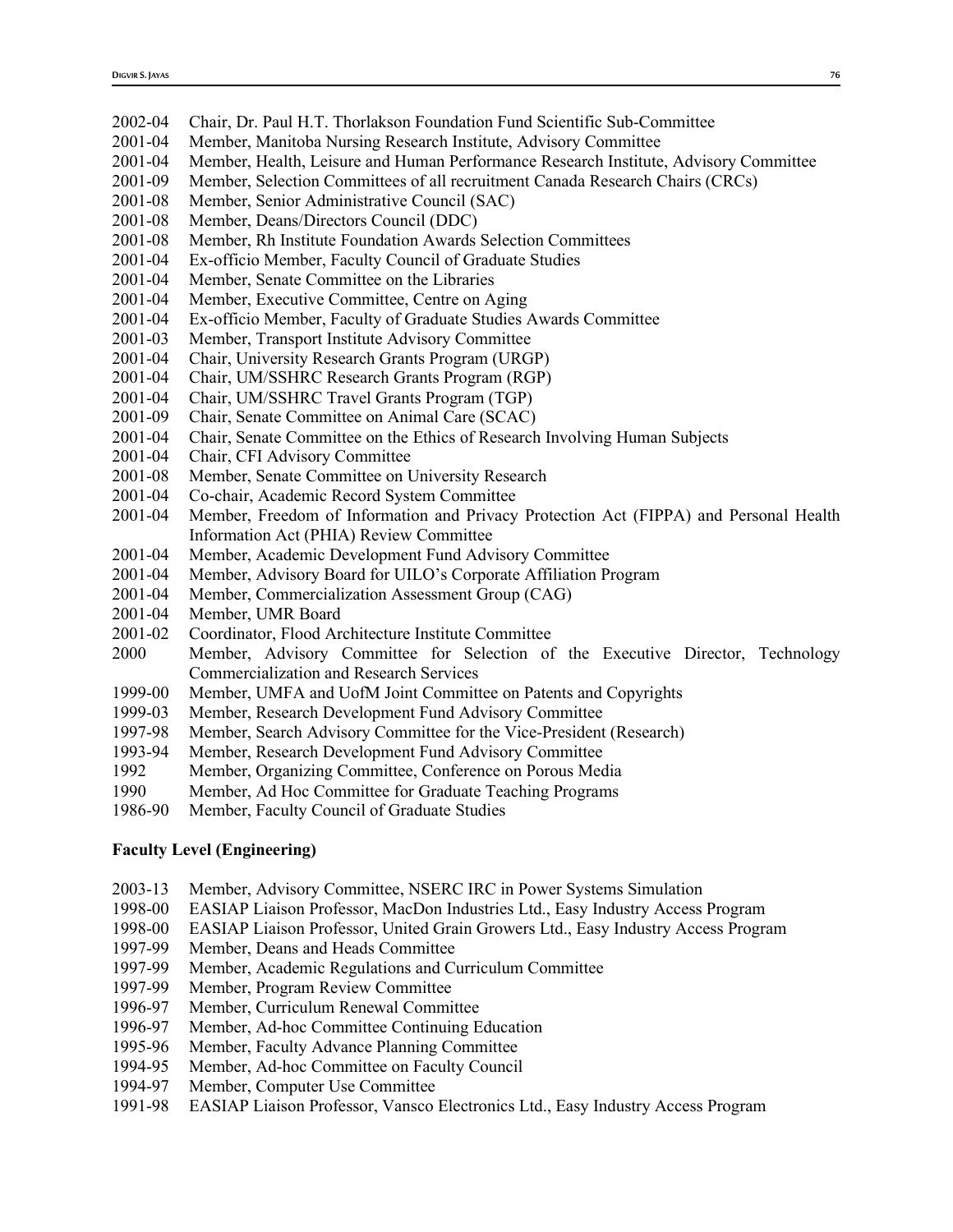| 1989-94 |  |  | Member, Academic Regulations and Curriculum Committee |  |
|---------|--|--|-------------------------------------------------------|--|
|---------|--|--|-------------------------------------------------------|--|

- 1986-90 Member, Graduate Studies Committee
- 1985-89 Member, Library Committee
- 1988-89 Chairman
- 1985- Member, Faculty Council

## **Faculty Level (Agricultural and Food Sciences)**

- 2006 Member, Selection Committee for a Tenure-track academic position in Animal Science
- 2001 Ex-officio Member, Selection Committee for a Tenure-track academic position in Animal Science
- 2000-01 Ex-officio Member, Selection Committee for a Tenure-track academic position in Biosystems Engineering
- 2000-01 Chair, Computer Committee
- 2000 Chair, Strategic Planning Committee for Research
- 2000 Chair, Strategic Planning Committee for Co-op Program
- 1999-01 Chair, Research Committee
- 1999-00 Chair, Organizing Committee, Agri-Food Research Fair
- 1998-99 Member, President's Advisory Committee for Selection of Dean of the Faculty of Agricultural and Food Sciences
- 1998-99 Member, Research Committee
- 1997-01 Member, Faculty Executive Committee
- 1997-00 Member, Curriculum Committee
- 1996-99 Member, Tenure/Promotion Nucleus Committee
- 1996-97 Member, Student Recruitment and Outreach Committee
- 1994-97 Member, Computer Committee
- 1993-94 Member, Dean's Advisory Committee for Selection of Head of Food Science
- 1992-93 Member, Research Committee
- 1990 Facilitator, Strategic Planning
- 1990 Member, Dean's Advisory Committee for Selection of Head of Agricultural Engineering
- 1986-90 Member, Graduate Studies Committee
- 1986 Member, Dean's Advisory Committee for Selection of Head of Agricultural Engineering
- 1985- Member, Faculty Council
- 1985-91 Member, Computer Committee

## **Department Level (Biosystems Engineering)**

- 2004 Member, Selection Committee for an instructor position
- 2001-02 Member, Selection Committee for a Tenure-track academic position
- 1997-98 Chair, Selection Committee for a Tenure-track academic position
- 1996-97 Member, Selection Committee for a Tenure-track academic position
- 1995 Ad hoc Committee on Curriculum Development for 1+4 Program
- 1995- Member, Biosystems Engineering Department Council
- 1994-97 Chair, Standing Computer Committee
- 1993-94 Ad hoc Committee on Space Use
- 1989 Member, Selection Committee for a Tenure-track academic position
- 1989-93 Co-chair, Organizing Committee International Symposium on Stored Grain Ecosystems
- 1988-00 Member, Ph.D. Student Selection Committee
- 1988 Member, Selection Committee for a Tenure-track academic position
- 1987 Member, Selection Committee for a Tenure-track academic position
- 1987-93 Member, Standing Computer Committee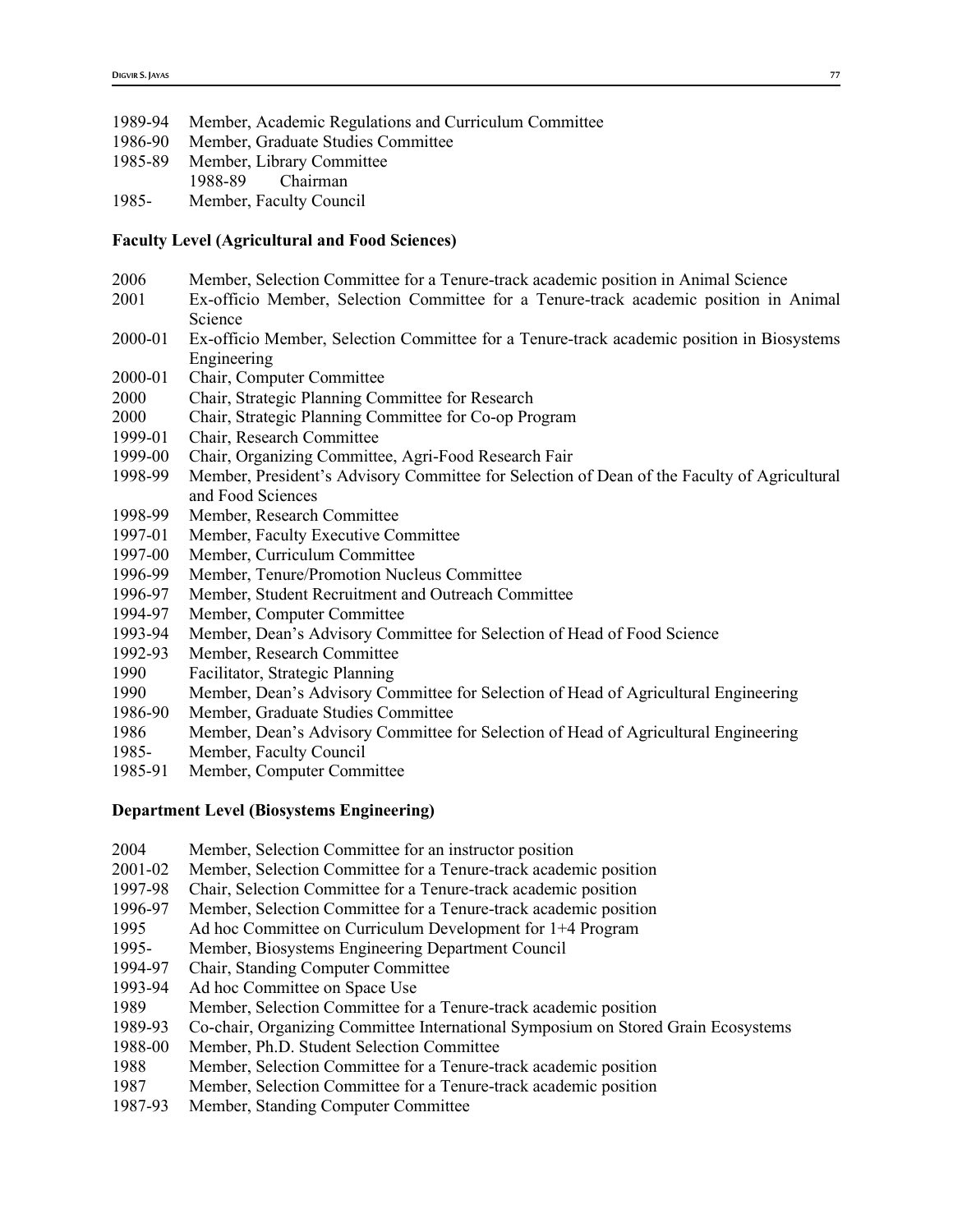#### 1985-95 Member, Agricultural Engineering Department Council

## **PROVINCIAL AND NATIONAL PROFESSIONAL ACTIVITIES**

#### **Public Health Agency of Canada (PHAC)**

2021- Member, Search Committee, Vice-President National Microbiology Lab

#### **E.W.R. Steacie Memorial Fund**

2021- Trustee

## **The Steacie Prize Selection Panel**

2020- Member

## **Canadian Council on Animal Care (CCAC) Membership Council**

2021- Public Affairs and Communications Committee 2020- Universities Canada Representative

## **Engineering Institute of Canada**

2019-21 CSBE Representative on EIC Council

#### **Canada Research Coordinating Committee (CRCC)**

2018-19 Member

**Canadian Academy of Engineering (CAE) Honours and Awards Committee** 2018- Member

**Oceans Research in Canada Alliance (ORCA) Council** 2017- Member

# **North Forge Technology Exchange**<br>2017-**Member, Board**

Member, Board

## **National VPR Meeting**

2016-18 Chair, Working Group

## **Compute Canada**

2015-16 Member, Working Group for a Sustainable Business Model

## **Centre for Healthcare Innovation (CHI)**

2015- Member, Executive Council

# **Research Institute for Oncology and Haematology (RIOH), a joint institute of the CancerCare Manitoba and the University of Manitoba**

2015-21 Member, Advisory Board

#### **National Collaborating Centre for Infectious Diseases (NCCID)**

2015- Member, Advisory Board

#### **University of Saskatchewan**

2015 Reviewer for graduate program in biological engineering, Faculty of Graduate Studies and Research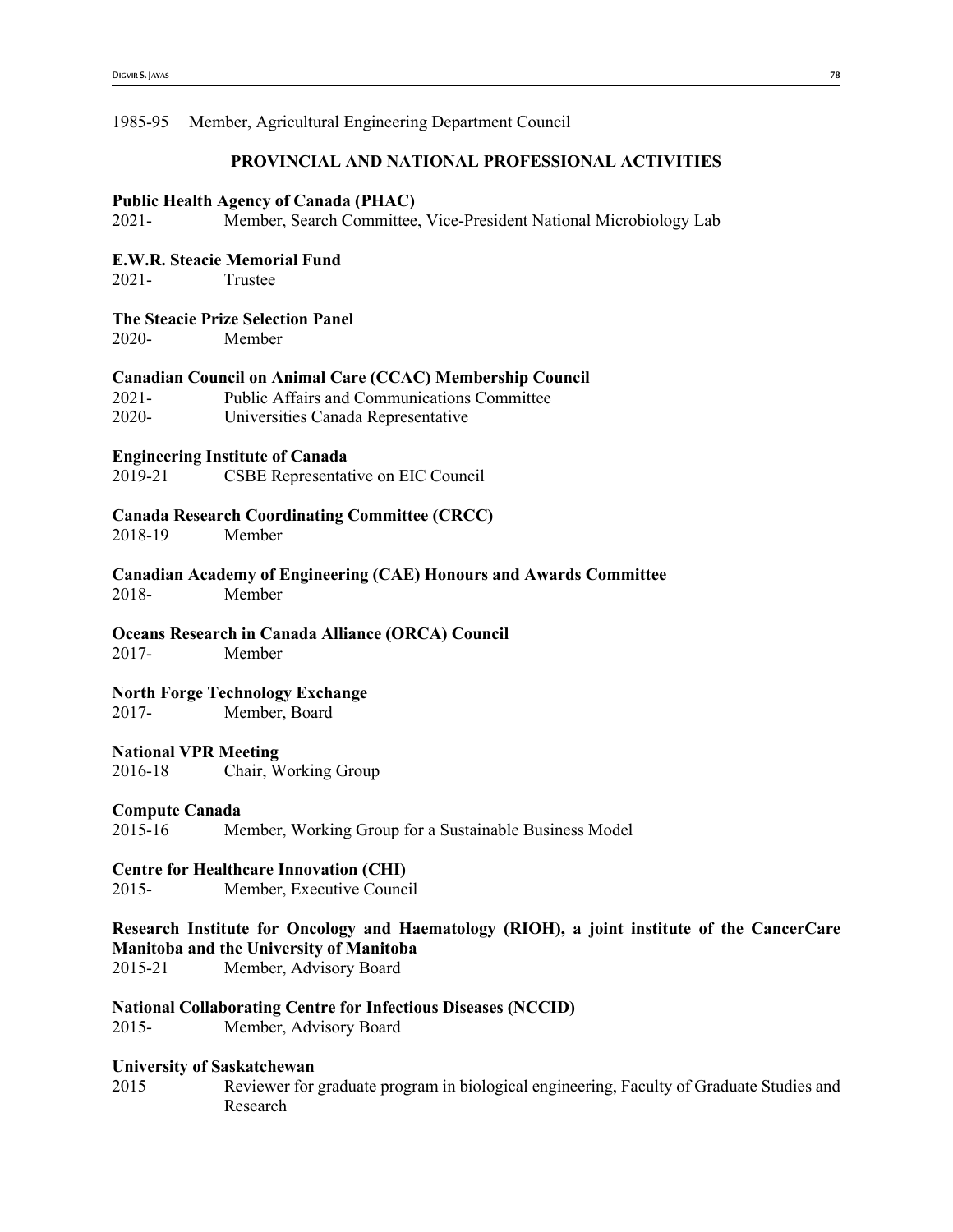#### **Canadian Glycomics Network - a Network of Centres of Excellence**

2014-20 Member Board of Director

#### **Canadian Medical Hall of Fame**

2015 Member, Induction Committee

#### **Research Manitoba**

- 2015 Member, Research Improvement Through Harmonization in Manitoba (RITHiM) Steering Committee
- 2014- Board Member 2014- Vice-Chair 2014- Member, Executive Committee 2014- Chair, Nominating and Governance Committee

#### **U15 Research Committee**

2016-18 Vice-Chair 2012- Member

#### **Royal Society of Canada**

2021- Member, International Committee 2012-13 Member, Applied Science and Engineering (ASE) Fellow Selection Committee

## **CancerCare Manitoba Foundation**

2012- Member, Projects, Grants & Awards Committee

#### **Canada-Israel FASD (Fetal Alcohol Spectrum Disorder) Consortium Steering Committee** 2010-13 Member

## **Iron Ring Camp 8: The Ritual of the Calling of an Engineer**

2020- Warden

2010-2020 Alternate Warden

## **Manitoba Centre for Health Policy (MCHP)**

2010- Member, Advisory Board

## **Canadian Engineering Education Association (CEEA)**

2010 Founding Member

## **Canadian Institute for Advanced Research (CIFAR)**

2010-16 Member, Research Council

## **Agriculture and Agri-Food Canada**

2010-12 Member, Stakeholder Reference Group

## **MabNet (an NSERC Strategic Network)**

2010-16 Member, Board of Directors

## **TRIUMF (Canada's National Laboratory for Particle and Nuclear Physics)**

2009- Member, Board of Management 2016- Chair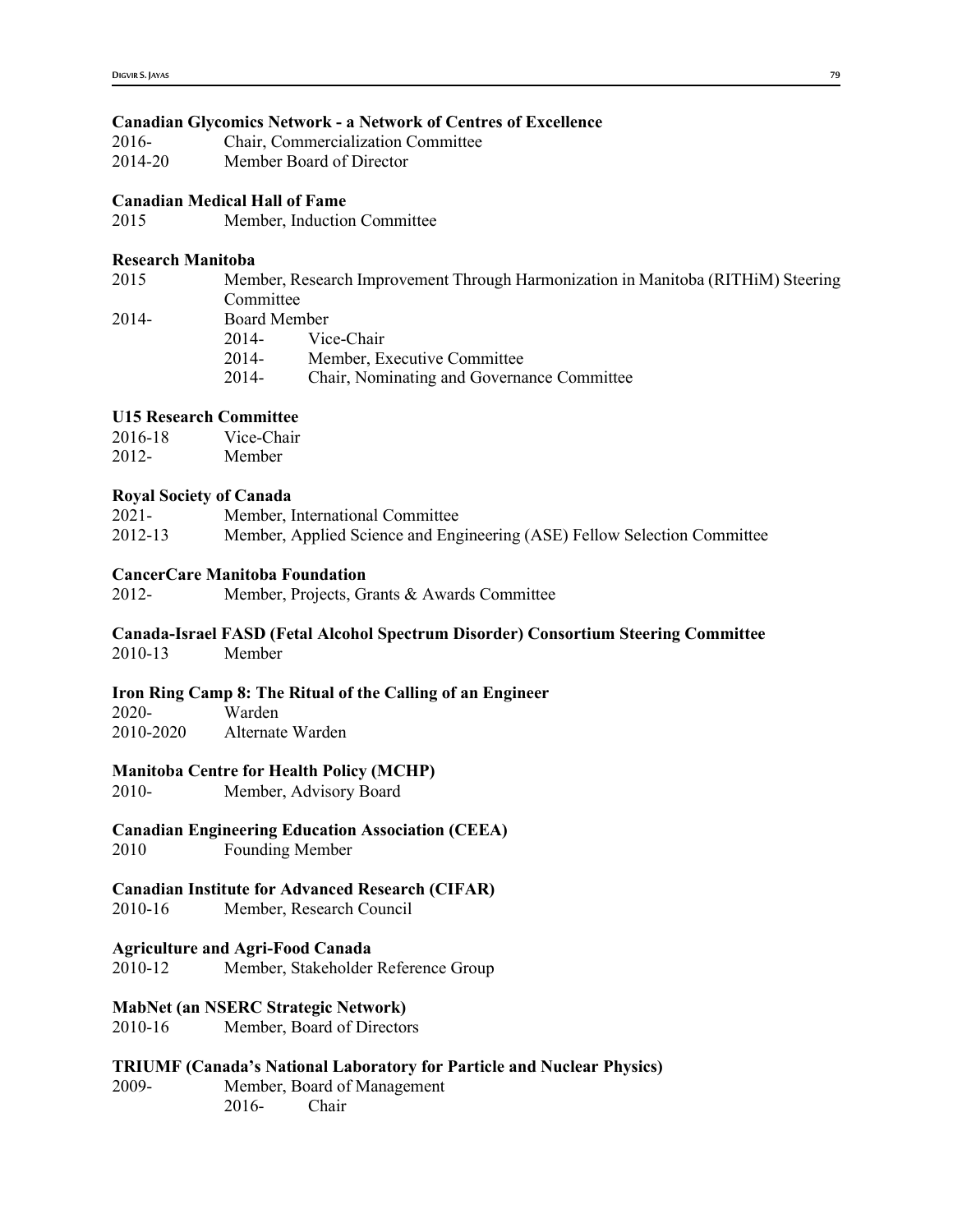| 2016-17  | Chair, Board of Directors Advanced Applied Physics Solutions Inc. (AAPS); |
|----------|---------------------------------------------------------------------------|
|          | TRIUMF Innovations Inc.                                                   |
|          | $2014 - 2016$ Vice-Chair                                                  |
| 2014-16  | Chair, Innovations and Industrial Partnerships Committee                  |
| 2013-14  | Member, ARIEL Completion Taskforce                                        |
| $2011 -$ | Member, Audit Committee                                                   |
| $2010-$  | Member, Finance Committee                                                 |
| $2011 -$ | Member, Executive Committee                                               |
| 2010-14  | Member, Technology Transfer Committee                                     |

## **ArcticNet ̶ a Network of Centres of Excellence**

| 2009- | <b>Board Member</b> |                                    |  |
|-------|---------------------|------------------------------------|--|
|       | 2012-               | <b>Audit and Finance Committee</b> |  |

#### **WestGrid**

2009- Member, Member Council

#### **International Centre for Infectious Diseases (ICID)**

2009-15 Board Member

## **Manitoba Health Research Council (MHRC)**

| 2009-14 | <b>Board Member</b> |                                             |
|---------|---------------------|---------------------------------------------|
|         | 2012-14             | Vice-chair                                  |
|         | 2012-14             | Member, Executive Committee                 |
|         | 2009-14             | Member, Nominating and Governance Committee |
|         |                     | 2012-14 Chair                               |
|         | 2009-11             | Member, Research Infrastructure Committee   |
| 2001-04 | <b>Board Member</b> |                                             |
|         |                     |                                             |

# **McGill University**<br>2008 Rev

Reviewer for Ph.D. programs in seven units of the Faculty of Agricultural and Environmental Sciences

#### **Canada-Wide Science Fair (CWSF) 2009**

2007-09 Honorary Patron

# **Agri-food Research and Development Initiative (ARDI)**

Board Member

#### **Manitoba Advanced Manufacturing Research**

2006-07 Member, Steering Committee

## **Cameco NSERC Prairie Chair for Women in Science and Engineering**

2005-10 Member, Advisory Board

#### **Green Crop Network (an NSERC Strategic Network)**

2005-10 Member, Advisory Board

## **Consulting Engineers of Manitoba (CEM)**

2005-11 Judge, Annual Award Selection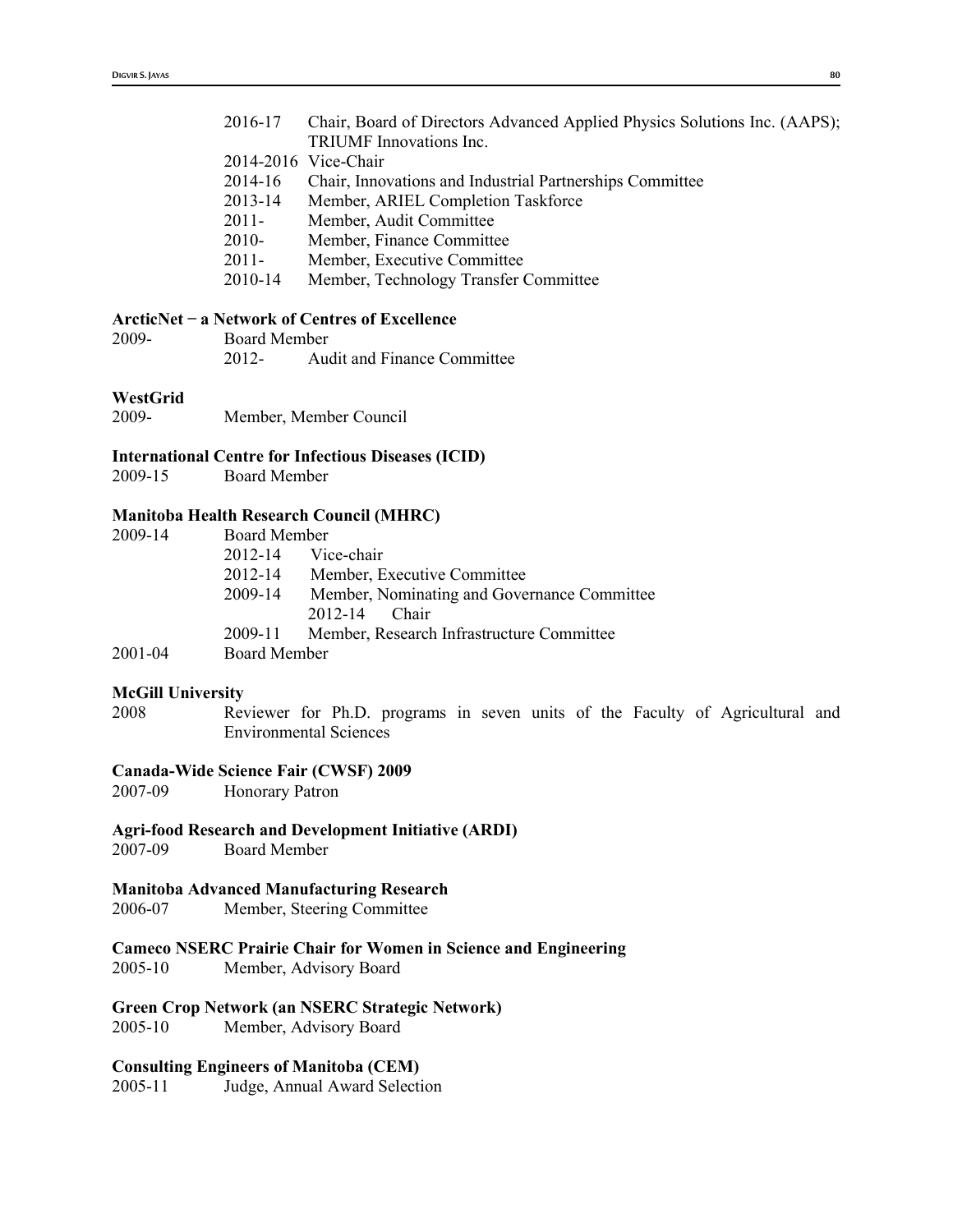#### **TRTech (formerly TRLabs) Board of Directors**

| 2004-16 | Vice-chair (Chair, September 04-March 05)                        |  |  |
|---------|------------------------------------------------------------------|--|--|
|         | Member (representing all prairie member universities)<br>2007-19 |  |  |
|         | Member, Review Committee<br>2005-06                              |  |  |
| 2001-04 | Member (Alternate), TRLabs Board of Directors                    |  |  |

## **Composite Innovation Centre (CIC)**

2004-19 Member, Board of Directors

## **University Advisory Group (UAG)**

2003-08 Member

## **Manitoba Business of Science**

2002-04 Member, Steering Committee

## **Manitoba Chamber of Commerce (MCC)**

2003-14 Board Member

# **Manitoba Biotech Strategic Development Project**

2002 Member

#### **Manitoba Hydrogen Steering Committee**

2002-08 Member

#### **Manitoba Agri-food Research and Development Group**

2001-04 Member

## **Canadian Agri-Food Research Council (CARC)**

2001-03 Member, Standing Committee on the Inventory of Canadian Agri-Food Research (SCICAR)

## **Genome Prairie**

| 2008-   | Member, Board of Directors |                                  |  |
|---------|----------------------------|----------------------------------|--|
|         | 2008-                      | Member, Communications Committee |  |
| 2000-02 |                            | Member, Board of Directors       |  |
|         | 2001-02                    | Member, Executive Committee      |  |
|         | $2001 - 02$                | Member, Audit Committee          |  |

#### **Canadian Grain Commission (CGC)**

2004 Member, Selection Committee, Director, Grain Research Laboratory

- 2000-04 Member, Automated Quality Testing (AQT) Technical Committee
- 2001-06 Member, Advisory Committee, Grain Research Laboratory
- 1999-00 Member, RIOT (Rapid Instrumental Objective Testing) Technical Committee

#### **Canaught Biotechnology**

1999-00 Member, Project Evaluation Committee

#### **Western Grains Research Foundation (WGRF)**

1999-01 Member, Research Advisory Committee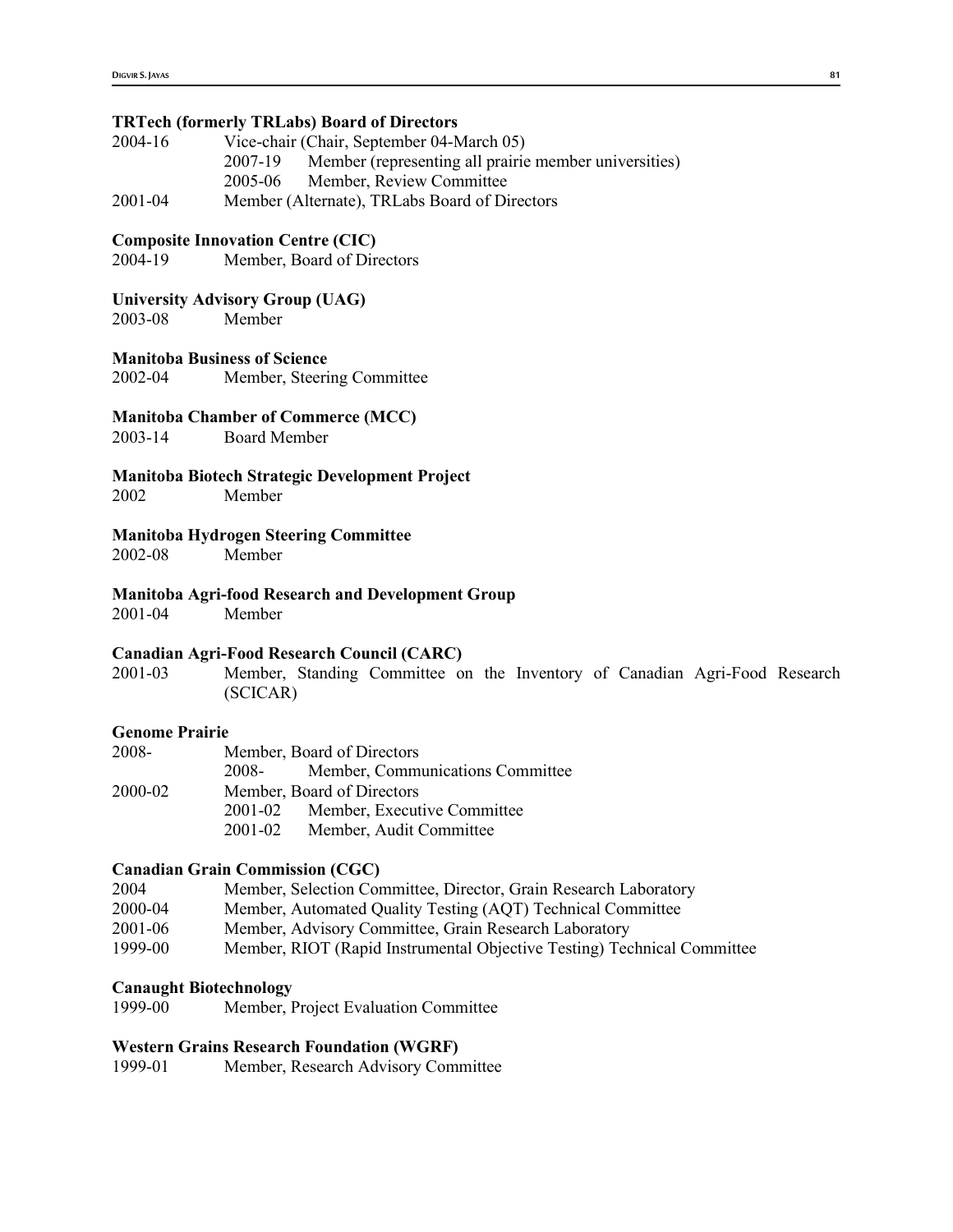#### **Canadian Association for Co-operative Education**

| 1998-00 | Member                                                                            |
|---------|-----------------------------------------------------------------------------------|
|         | <b>Natural Sciences and Engineering Research Council of Canada (NSERC)</b>        |
| 2018-21 | Vice-President and Chair of the NSERC Council (one year break to serve as Interim |
|         | President of NSERC)                                                               |
| 2015-18 | <b>NSERC</b> Leader                                                               |
| 2015-18 | Member, Committee on Research Partnerships                                        |
| 2014-21 | Member, Council                                                                   |
| 2014-21 | Member, Executive Committee                                                       |
| 2014    | Member, 2020 Steering Committee                                                   |
| 2012    | Chair, Research Network Site Visit Committee, Western University                  |
| 2010    | Chair, Research Network Site Visit Committee, McMaster University                 |
| 2009    | Chair, Research Network Site Visit Committee, University of British Columbia      |
| 2008    | Chair, Research Network Site Visit Committee, University of Guelph                |
| 2006-10 | University Rep                                                                    |
| 2005-06 | Member, Selection Committee, Manager Winnipeg Regional Office                     |
| 2004    | Chair, Research Network Site Visit Committee, McMaster University                 |
| 2002-03 | Member, Tri-agency Working Group on Conflict of Interest Schedule                 |
| 2001-04 | Member, Research Network Selection Committee                                      |
|         | Chair<br>2003-04                                                                  |
| 1997-01 | Member, Strategic Grant Selection Panel                                           |
|         | 1999-01<br>Chair                                                                  |
|         |                                                                                   |

#### **Science Council Manitoba**

## **Engineers Canada (EC), prior to 2006 Canadian Council of Professional Engineers (CCPE)**

| 2010-18 | Member, Board of Directors |  |  |  |
|---------|----------------------------|--|--|--|
|---------|----------------------------|--|--|--|

- 2017-18 Member, CEO Search Committee
- 2017-18 Member, Governance Committee
	- 2016-17 Past-President
	- 2016-17 Chair, Nomination Committee
	- 2016-17 Chair, Governance Committee
	- 2016-17 Chair, Compensation Committee
	- 2015-16 President
	- 2014-15 President-Elect
	- 2014-17 Member, Executive Committee
	- 2015-16 Chair
	- 2015-17 Member, Governance Committee
	- 2014-17 Member, Compensation Committee
	- 2014-15 Chair, Ownership Linkage Taskforce
	- 2014-15 Chair, Indigenous People Sub-Committee
	- 2013-15 Member, Sustainable Membership Committee
	- 2013-14 Chair, International Engineering Graduate Committee
	- 2013-14 Member, Governance Committee
	- 2012-14 Chair, Joint Committee Assembly of First Nations / Engineers Canada
	- 2011-12 Member, Joint Committee Assembly of First Nations/Engineers Canada
	- 2011-13 Member, Executive Committee
	- 2011-12 Member, Women in Engineering Committee
	- 2010-13 Member, International Committee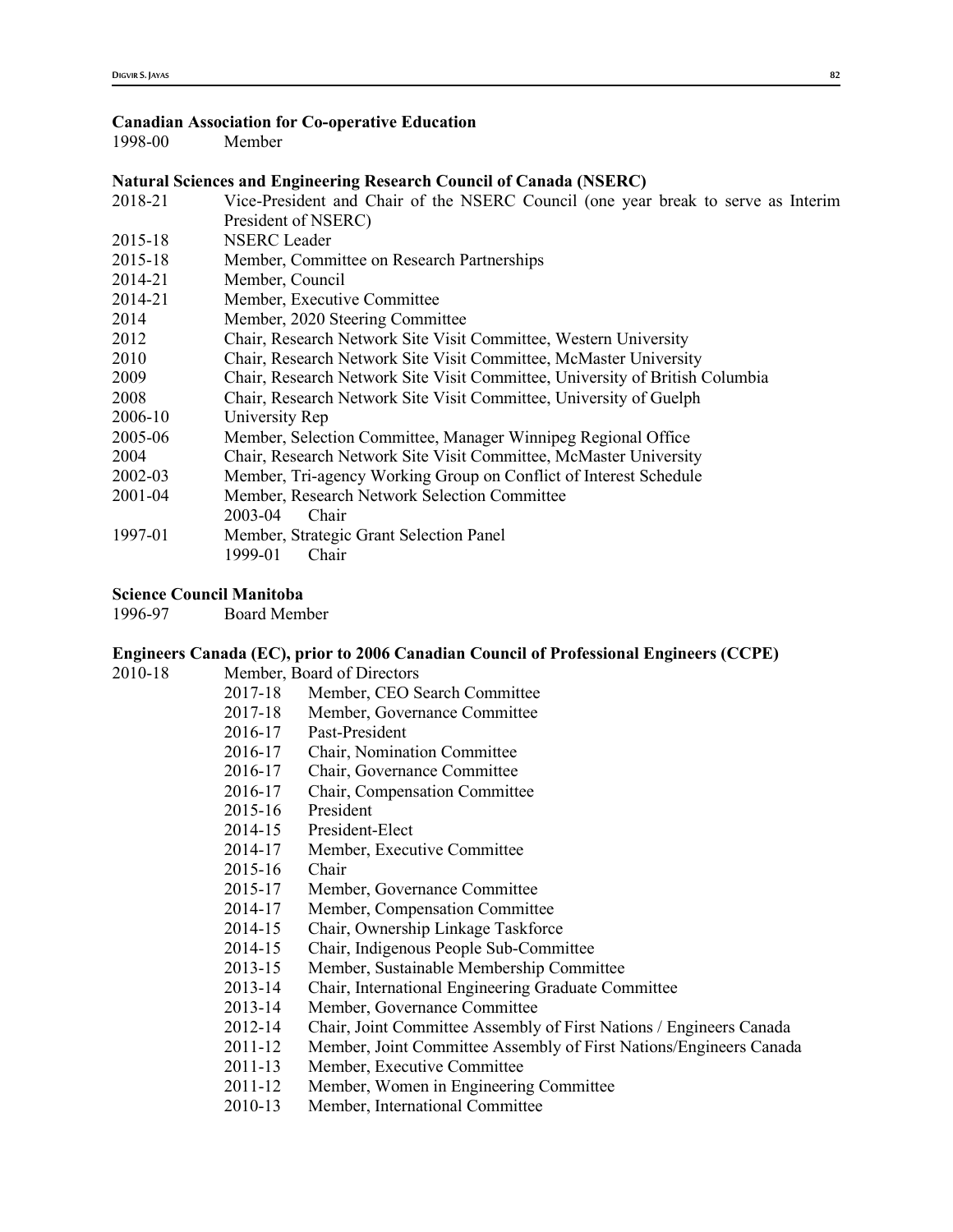|         | 2010-11 | Observer, Canadian Engineering Accreditation Board                       |  |
|---------|---------|--------------------------------------------------------------------------|--|
|         | 2010-11 | Member, Indigenous People Outreach Task Force                            |  |
| 2002-05 |         | From Consideration to Integration (FC2I)                                 |  |
|         | 2002-04 | Member, Steering Committee,                                              |  |
|         | 2003-04 | Chair, Licensing Sub-Committee                                           |  |
|         | 2004-05 | <b>Member Transition Committee</b>                                       |  |
| 1993    |         | Canadian Engineering Accreditation Board (CEAB) Visiting Team Member     |  |
| 1992-04 |         | Member, Canadian Engineering Qualifications Board (CEQB)                 |  |
|         | 2002-04 | Past-Chair                                                               |  |
|         | 2000-02 | Chair                                                                    |  |
|         | 1998-00 | Vice-Chair                                                               |  |
|         | 2000-01 | Chair, Software Engineering Experience Task Force                        |  |
|         | 1999-00 | Member, Specialization Task Force                                        |  |
|         | 1998-00 | Chair, National Database Committee                                       |  |
|         | 1998-00 | Member, Task Force on Admission to the Practice of Engineering in Canada |  |
|         | 1998-99 | Member, Organizing Committee, First National Forum on Continuing         |  |
|         |         | Education                                                                |  |
|         | 1996-99 | Member, Common Examination Committee                                     |  |
|         | 1995-00 | Chair, Syllabus of Examinations Committee                                |  |
|         | 1993-95 | Chair, Foreign Engineering Qualifications Committee                      |  |
|         |         |                                                                          |  |

## **Engineers and Geoscientists Manitoba (formerly Association of Professional Engineers and Geoscientists of the Province of Manitoba (APEGM)**

| Honorary Life Member |
|----------------------|
|                      |

- 2014-17 Member, Public Interest Review Committee (PIRC)
- 2008-17 Chair, Academic Review Committee (ARC)
- 2004-08 Member, APEGM Council
	- 2006-08 Past-President, APEGM
		- 2006-08 Chair, Nominating Committee
	- 2005-06 President, APEGM
	- 2004-05 President-elect, APEGM
- 1998-04 Member, Experience Review Committee (ERC)
- 1998-04 Vice-chair, Academic Review Committee (ARC)
- 1994-98 Member, Experience Review Board (ERB) (predecessor of ERC)
- 1994 Member, Four-year Work Experience Requirement Task Force
- 1992-94 Member, Ad-hoc Computer System Committee
- 1991-93 Member, Manual Review Sub-committee of the Board of Examiners
- 1989-98 Member, Board of Examiners (predecessor of ARC)
- 1995-98 Vice-Chairman
- 1987-94 Member, Publications Committee
- 1986-2015 Member

## **Manitoba Institute of Agrologists (MIA)**

| 2009-15 | Member, Provincial Council |                              |  |
|---------|----------------------------|------------------------------|--|
|         | 2010-12 President          |                              |  |
|         | 2012-17                    | Member, Governance Committee |  |
|         |                            | 2012-2014 Chair              |  |
| 1997-   | Member                     |                              |  |

## **Agriculture Institute of Canada (AIC)**

1997- Member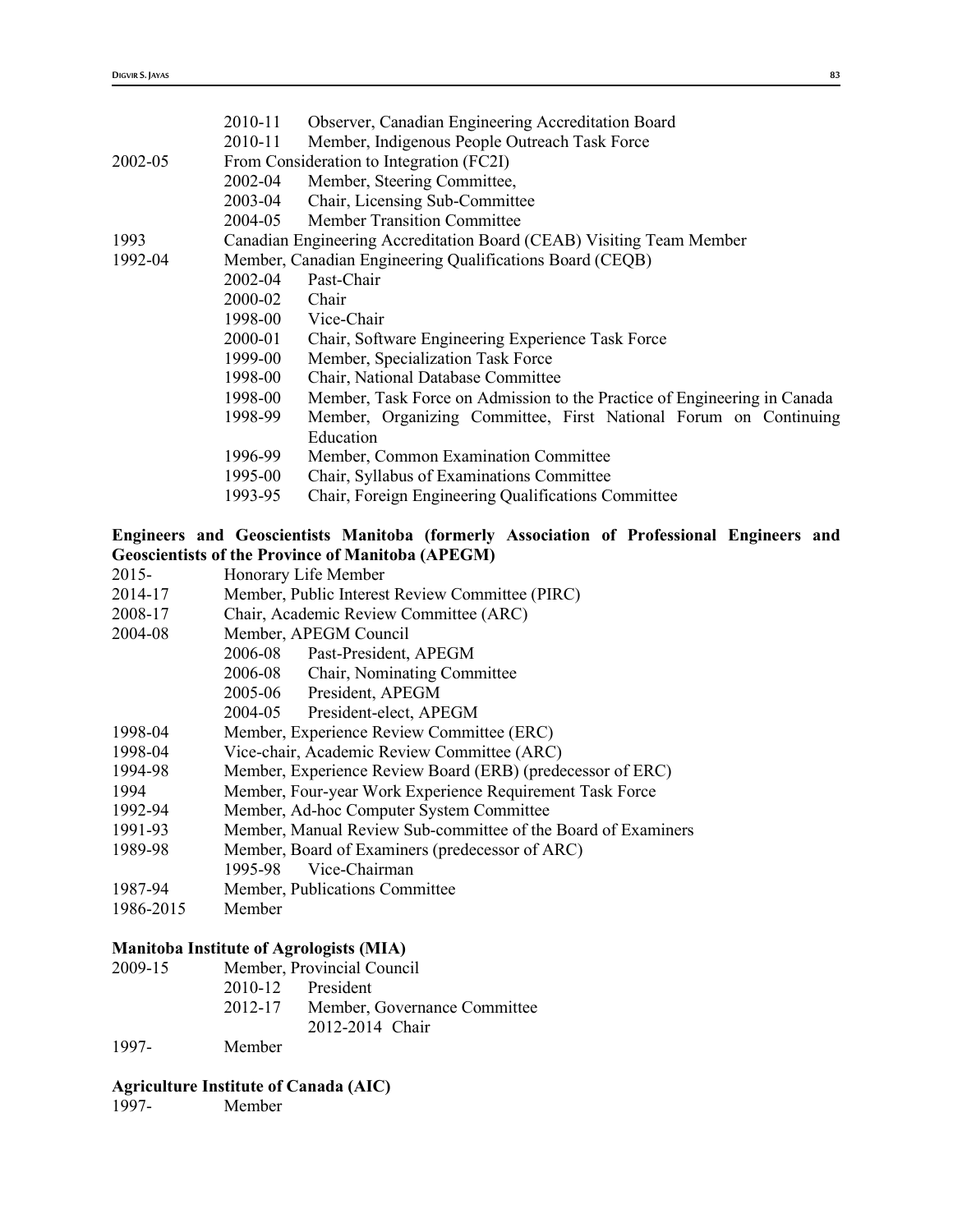# 2006-12 Member, Board of Directors 2011-12 President 2010-11 Chair, Nominating Committee

- 2007-08 Member, Nominations Committee
- 2007-08 Member, Owner Engagement Committee

## **Agri-Food 2000 (AIC/CIFST/CSAE/Flax Council Conference)**

1997-00 Chair, Technical Program Committee

#### **Canadian Institute of Food Science and Technology (CIFST)**

- 2008-13 Member Fellows Selection Committee
- 2000-01 Past-President
- 2000-01 Chair, Awards Committee
- 1999-00 President
- 1998-99 President-Elect
- 1997-98 Vice-President
- 1995-97 President, Manitoba Section
- 1995-97 Member, National Council
- 1993-95 Program-chairman/President-elect, Manitoba Section
- 1990-91 Past-President, National Food Process Engineering Division
- 1989-90 President, National Food Process Engineering Division
- 1989-93 Membership Director, Manitoba Section
- 1988-89 President-elect, National Food Process Engineering Division
- 1987- Professional Member
- 1986-89 Local Director, Manitoba Section
- 1986-89 Director, Publications and Membership, National Food Process Engineering Division
- 1985-86 Associate Member

## **Canadian Society for Bioengineering (CSBE), prior to 2004 Canadian Society for Agricultural Engineering (CSAE)**

- 2004-05 Chair, Nomination Committee
- 2004-05 Chair, By-laws Committee
- 2004-05 Chair, Advisory Council of Past-Presidents
- 2004-05 Past-president
- 2003-04 President
- 2002-03 President-elect
- 1997-98 Past-Chair, Awards Committee
- 1996-97 Chair, Awards Committee
- 1995-96 Vice Chairman, Awards Committee
- 1988-90 Regional Director (Manitoba)
- 1984- Member
- 1980-83 Student Member

#### **Graduate Students' Association, University of Saskatchewan**

- 1984-85 Vice-President (External)
- 1984-85 Representative on Library Advisory Committee

## **INTERNATIONAL PROFESSIONAL ACTIVITIES**

## **Global Research Council**

2018-19 Member, Governing Board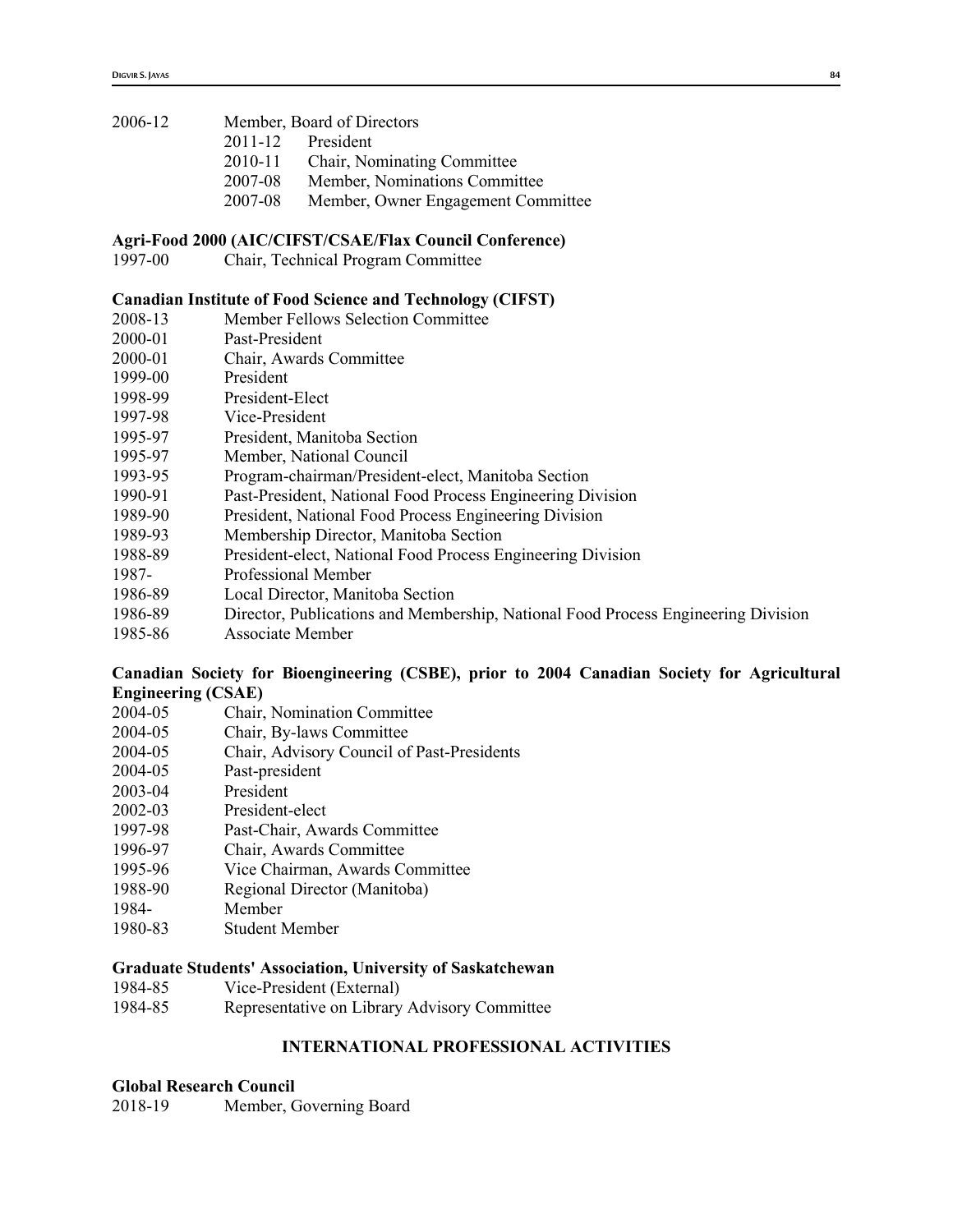## **International Conference on Agricultural Engineering (ICAE), Muscat, Sultanate of Oman**

2012-13 Member, International Scientific Committee

#### **International Cereal and Bread Congress (ICBC2012)**

2011-12 Member, Scientific Committee

## **Trends in Industrial Measurements and Automation (TIMA) 2011**

2010-11 Member, International Advisory Committee

## **International Commission of Agricultural and Biosystems Engineering (CIGR)**

- 2013-14 Member, International Scientific Committee for the 8th CIGR International Technical Symposium
- 2009-11 Board Member, Section VI Postharvest Technology and Process Engineering
- 2008-09 Member, Scientific Committee, 4th CIGR Section, VI International Symposium on Food and Bioprocess Technology

#### **The 6th Asia-Pacific Drying Conference (ADC2009)**

2008-09 Member, International Advisory/Scientific Panel

#### **International Grain Quality and Technology Congress**

2008 Member, Organizing Committee

#### **Asian Drying Congress (ADC) 2005**

2004-05 Member, International Scientific Committee

## **International Congress on Engineering and Food (ICEF 10)**

2004 Member, Honorary Committee

## **TIMA 2004 (Trends in Industrial Measurement and Automation)**

2004 Member, Advisory Committee

#### **Oklahoma State University**

2001-03 Advisory Board Member, Stored Products Research and Education Center

#### **National Council of Examiners for Engineering and Surveying (NCEES, USA)**

1999-2003 Engineering Licensure Qualifications Task Force

#### **International Union of Food Science and Technology**

2000-01 Canadian Representative

## **American Society of Agricultural and Biological Engineers (ASABE), prior to 2005 American Society for Agricultural Engineers (ASAE)**

| 2018-   | Life Member                                                   |
|---------|---------------------------------------------------------------|
| 2014-17 | Member, M-156 Kishida International Award Selection Committee |
| 2005-08 | Member, E-08 Fellows Committee                                |
| 2003-04 | Member, Board of Trustees                                     |
| 2002-03 | Member, Publication Council                                   |
| 2000-02 | Member, Membership Development Council                        |
| 2000-01 | Chair, FPE Nominating Committee                               |
| 0.00001 | $\sim$                                                        |

2000-01 Chair, M-154 IAFIS-FPEI Food Engineering Award Committee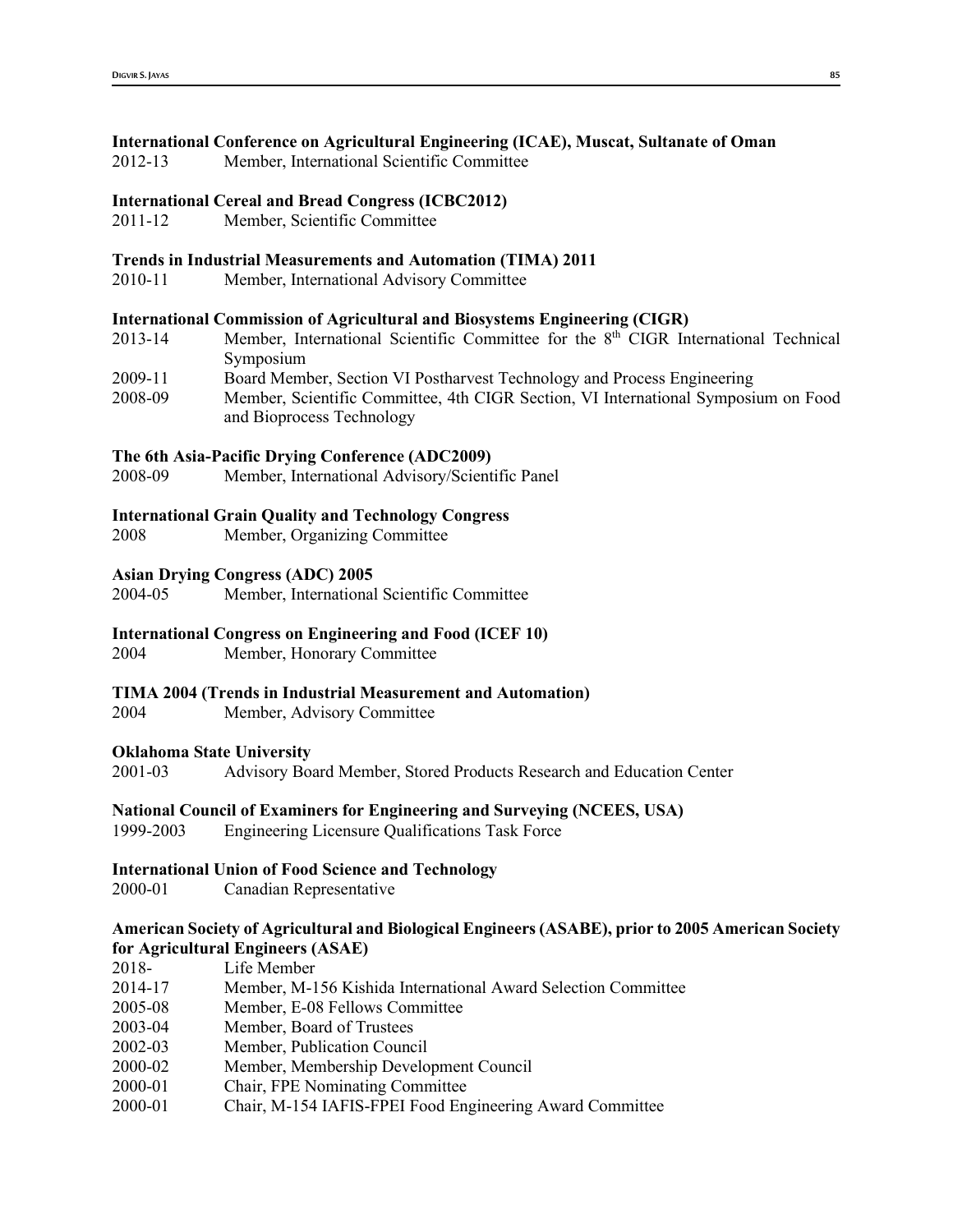| 1999    | Chair, North-Central Inter-Sectional Conference Committee                                 |
|---------|-------------------------------------------------------------------------------------------|
| 1999-00 | Member, M-154 IAFIS-FPEI Food Engineering Award Committee                                 |
| 1998-99 | FPE-06 Chair General Program Committee                                                    |
| 1998-99 | Member, E-10 International Meetings Committee                                             |
| 1997-01 | FPE-01 Food and Process Engineering Institute Executive Committee                         |
|         | Past-chair<br>2000-01                                                                     |
|         | 1999-00<br>Chair                                                                          |
|         | 1998-99 Vice Chair                                                                        |
|         | 1997-98                                                                                   |
| 1997-01 | Secretary                                                                                 |
|         | FPE-02 Food and Process Engineering Institute Steering Committee<br>Past-chair<br>2000-01 |
|         | Chair                                                                                     |
|         | 1999-00                                                                                   |
|         | 1998-99 Vice Chair                                                                        |
|         | 1997-98<br>Secretary                                                                      |
| 1997-00 | Member, P-210 Academic Program Administrators                                             |
|         | <b>Executive Committee Member</b><br>1999-00                                              |
| 1996-00 | Member, IET-312 Machine Vision Committee                                                  |
| 1995-97 | Member, P-502 Steering Committee (Publications)                                           |
| 1995-97 | Member, IET-04 Publications Review                                                        |
| 1994    | Chairman, North-Central Inter-Sectional Conference Committee                              |
| 1992-98 | Member, P-511 Refereed Publications Committee                                             |
|         | 1995-97<br>Chair                                                                          |
|         | 1997-98<br>Past-Chair                                                                     |
| 1991-01 | Member, IET-217 Finite Element & Numerical Analysis Committee                             |
| 1990-99 | Member, FPE-03 Standards Group                                                            |
| 1989-93 | Member, FPE-70 Technical Group                                                            |
| 1989-94 | Member, FPE-02 Steering Committee                                                         |
| 1989-90 | Vice-Chairman, Manitoba North Central Region                                              |
| 1989-91 | Chairman, Awards Committee, North Central Region                                          |
| 1988-97 | Member, FPE-041 Refereed Publications Committee                                           |
|         | 1992-93 Past-Chairman                                                                     |
|         | 1991-92<br>Chairman                                                                       |
|         | 1990-91 Vice-Chairman                                                                     |
| 1988-97 | Member, FPE-04 Publications Group                                                         |
|         | Past-Chairman<br>1992-93                                                                  |
|         | 1991-92<br>Chairman                                                                       |
|         | 1990-91<br>Vice-Chairman                                                                  |
| 1988-92 | Member, FPE-042 News Committee                                                            |
| 1988-95 | Member, IET-353 Instrumentation and Controls Committee                                    |
|         | 1994-95<br>Past-Chairman                                                                  |
|         | 1992-94<br>Chairman                                                                       |
|         | 1991-92<br>Vice-Chairman                                                                  |
|         | 1990-91<br>Secretary                                                                      |
| 1988-18 | Member                                                                                    |
| 1987-88 | Member, Nominating Committee, North Central Region                                        |
| 1987-89 | Member, FPE-06 General Program Committee                                                  |
| 1987-93 | Member, FPE-703 Food Process Committee                                                    |
|         | Past-Chairman<br>1991-93                                                                  |
|         | Chairman<br>1989-91                                                                       |
|         | Vice-Chair<br>1987-89                                                                     |
| 1987-92 | Member, FPE-701 Physical Properties of Agricultural Products Committee                    |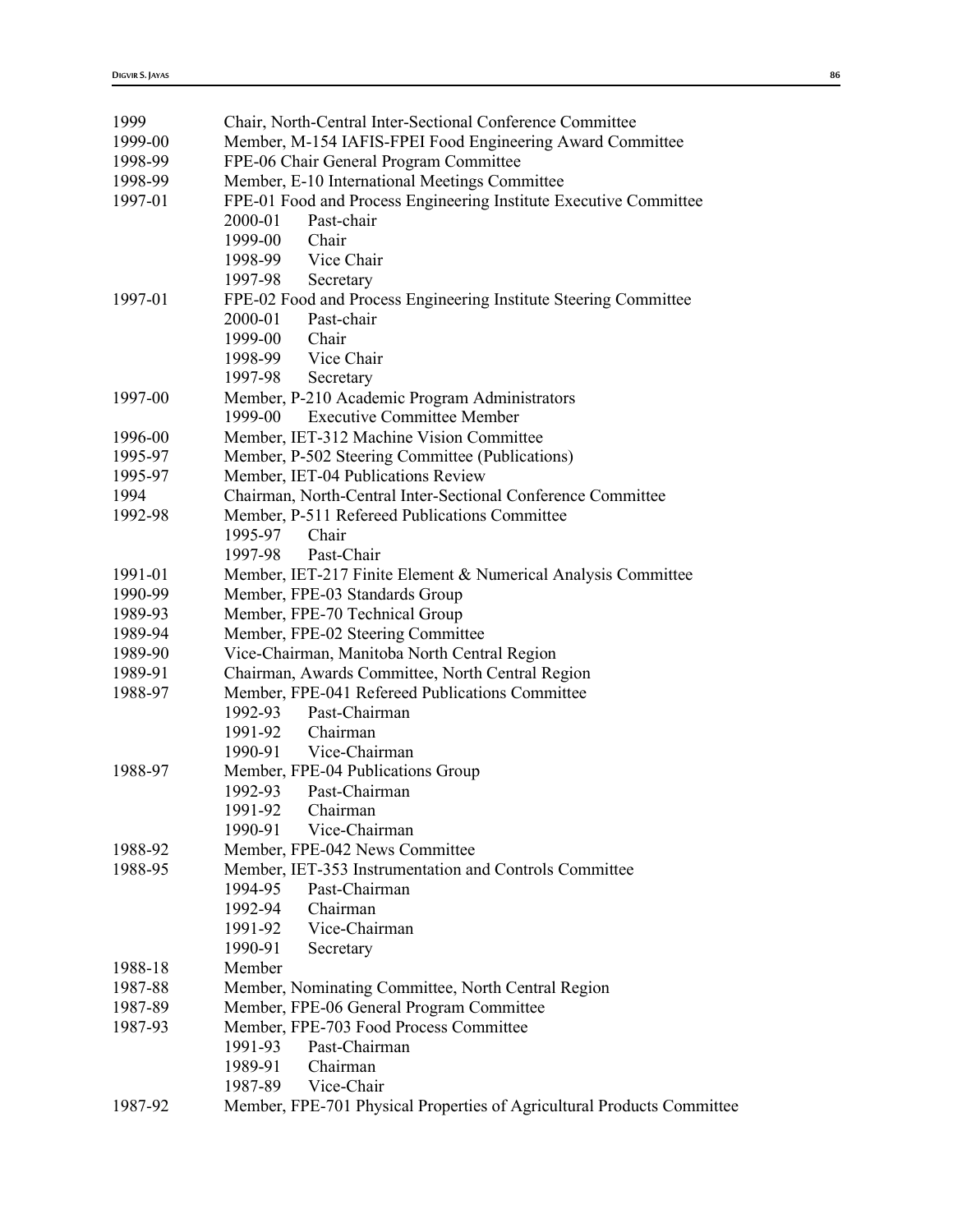| 1986-   | Member, FPE-702 Grain and Feed Processing and Storage Committee |  |  |
|---------|-----------------------------------------------------------------|--|--|
|         | Past-Chairman<br>1995-97                                        |  |  |
|         | 1993-95<br>Chairman                                             |  |  |
|         | 1991-93 Vice-Chairman                                           |  |  |
|         | Program Chairman<br>1989-91                                     |  |  |
| 1985-88 | Reporter, Agricultural Engineering Computer Newsletter          |  |  |
| 1982-88 | Associate Member                                                |  |  |
| 1980-81 | <b>Student Member</b>                                           |  |  |

#### **Institute of Food Technologists (IFT)**

1987-88 Professional Member

## **Controlled Atmosphere and Fumigation (CAF) Conference International Committee**

2010- Secretary and Treasurer

1994-10 Member (Canadian), Permanent Committee

## **International Standards Organization (ISO)**

| 2005-06 | Chair, Canadian Advisory Committee CAC on ISO/TC 23/SC 13 Powered Lawn and    |  |
|---------|-------------------------------------------------------------------------------|--|
|         | Garden Equipment                                                              |  |
| 100011  | Maurican Carles annualities TCO (CO Trainment for bourseting and conservation |  |

- 1988-11 Member, Subcommittee TC23/SC07 Equipment for harvesting and conservation
- 1988-11 Member, Subcommittee TC23/SC10 Equipment for transportation and handling

#### **Sigma Xi, The Scientific Research Society**

| 2015-22 | Associate Director, Canadian/International             |
|---------|--------------------------------------------------------|
| 2004-   | Life Member                                            |
| 1996-98 | Past-President, Manitoba Chapter                       |
| 1994-96 | President, Manitoba Chapter                            |
| 1992-94 | President-elect and Program Chairman, Manitoba Chapter |
| 1991-92 | Awards Chair, Manitoba Chapter                         |
| 1000.00 | $M$ amban                                              |

1990-98 Member

#### **Asian Association for Agricultural Engineering (AAAE)**

| 1998-00 | Vice-President, Energy, Environment and Emerging Technologies |  |
|---------|---------------------------------------------------------------|--|
|         |                                                               |  |

- 1994- Life Member
- 1991-94 Member

## **Applied Zoologists Research Association (AZRA), India**

| $2005 -$ | Vice-President                                  |
|----------|-------------------------------------------------|
| 2004     | Member, Advisory Committee, VII AZRA Conference |
| 1992-    | Life Member                                     |
| 1993-02  | Vice-President                                  |
| 2000-    | Fellow                                          |

## **Indian Society of Agricultural Engineering (ISAE)**

1994- Life Member

## **EDITORIAL CONTRIBUTIONS**

|       | 2011-19 Associate Editor, Agricultural Research                              |
|-------|------------------------------------------------------------------------------|
| 2007- | Member, Editorial Board, Food and Bioprocess Technology                      |
|       | 1999-02 Member, Editorial Board, Journal Food Science and Technology (India) |